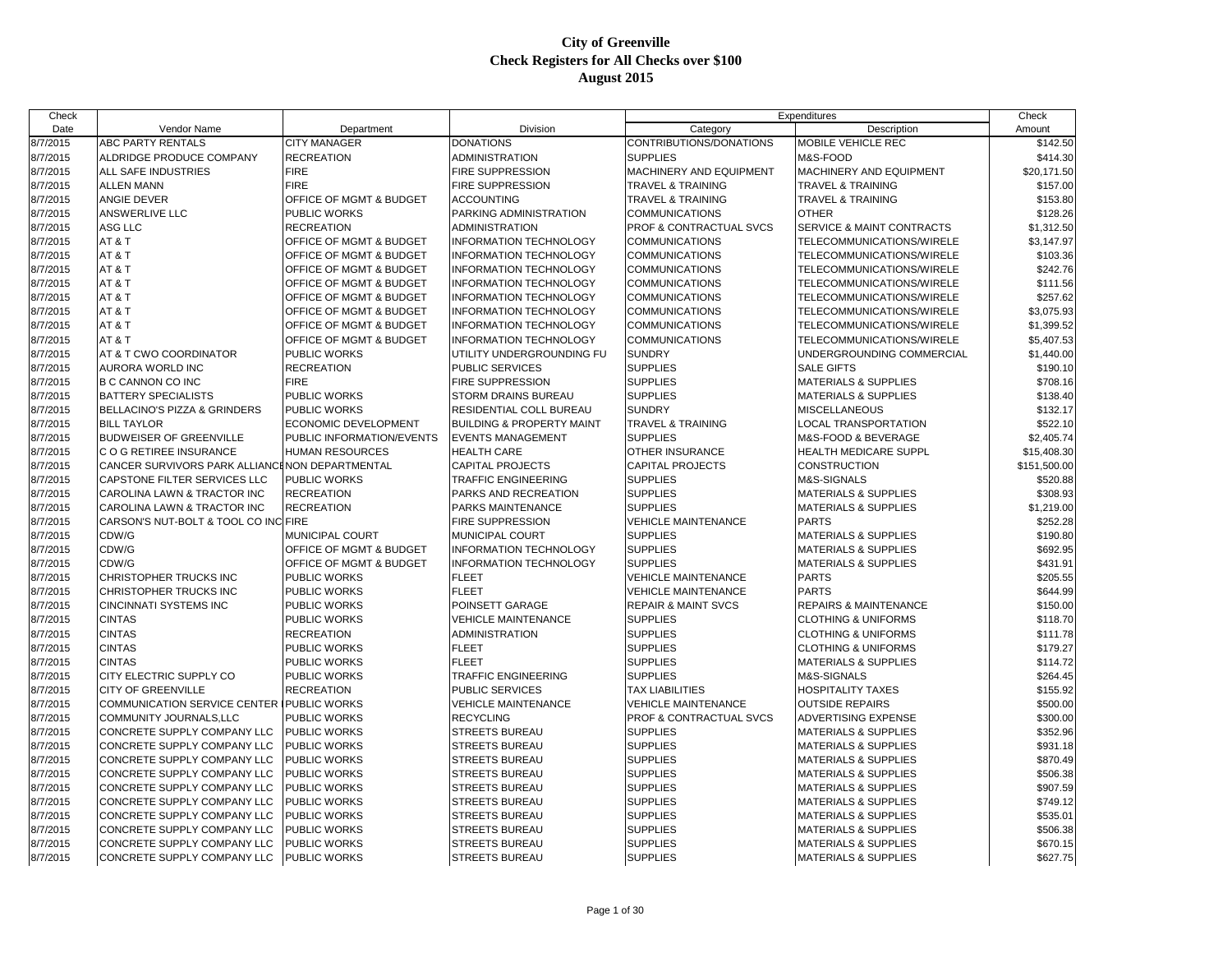| Check    |                                                         |                                    |                               |                              | Expenditures                     | Check       |
|----------|---------------------------------------------------------|------------------------------------|-------------------------------|------------------------------|----------------------------------|-------------|
| Date     | Vendor Name                                             | Department                         | Division                      | Category                     | Description                      | Amount      |
| 8/7/2015 | CONCRETE SUPPLY COMPANY LLC                             | PUBLIC WORKS                       | <b>STREETS BUREAU</b>         | <b>SUPPLIES</b>              | <b>MATERIALS &amp; SUPPLIES</b>  | \$540.30    |
| 8/7/2015 | CONCRETE SUPPLY COMPANY LLC                             | <b>PUBLIC WORKS</b>                | <b>STREETS BUREAU</b>         | <b>SUPPLIES</b>              | <b>MATERIALS &amp; SUPPLIES</b>  | \$627.75    |
| 8/7/2015 | CONCRETE SUPPLY COMPANY LLC                             | <b>PUBLIC WORKS</b>                | <b>STREETS BUREAU</b>         | <b>SUPPLIES</b>              | <b>MATERIALS &amp; SUPPLIES</b>  | \$809.81    |
| 8/7/2015 | CORBIN TURF & ORNAMENTAL SUPPIRECREATION                |                                    | PARKS MAINTENANCE             | <b>SUPPLIES</b>              | <b>MATERIALS &amp; SUPPLIES</b>  | \$630.70    |
| 8/7/2015 | CORBIN TURF & ORNAMENTAL SUPPIRECREATION                |                                    | RIGHTS-OF-WAY                 | <b>SUPPLIES</b>              | <b>MATERIALS &amp; SUPPLIES</b>  | \$720.80    |
| 8/7/2015 | CORBIN TURF & ORNAMENTAL SUPPIRECREATION                |                                    | <b>BEAUTIFICATION BUREAU</b>  | <b>SUPPLIES</b>              | <b>MATERIALS &amp; SUPPLIES</b>  | \$642.47    |
| 8/7/2015 | CORBIN TURF & ORNAMENTAL SUPPIRECREATION                |                                    | BEAUTIFICATION BUREAU         | <b>SUPPLIES</b>              | <b>MATERIALS &amp; SUPPLIES</b>  | \$299.98    |
| 8/7/2015 | <b>CUMMINS ATLANTIC LLC</b>                             | PUBLIC WORKS                       | <b>VEHICLE MAINTENANCE</b>    | <b>VEHICLE MAINTENANCE</b>   | <b>PARTS</b>                     | \$1,849.50  |
| 8/7/2015 | <b>CUMMINS ATLANTIC LLC</b>                             | <b>PUBLIC WORKS</b>                | <b>VEHICLE MAINTENANCE</b>    | <b>VEHICLE MAINTENANCE</b>   | <b>PARTS</b>                     | \$375.00    |
| 8/7/2015 | <b>CUMMINS ATLANTIC LLC</b>                             | PUBLIC WORKS                       | <b>VEHICLE MAINTENANCE</b>    | <b>VEHICLE MAINTENANCE</b>   | <b>PARTS</b>                     | \$179.99    |
| 8/7/2015 | <b>CUMMINS ATLANTIC LLC</b>                             | PUBLIC WORKS                       | <b>VEHICLE MAINTENANCE</b>    | <b>VEHICLE MAINTENANCE</b>   | <b>PARTS</b>                     | \$1,041.74  |
| 8/7/2015 | DANEISHA ESPINAL                                        | <b>OFFICE OF MGMT &amp; BUDGET</b> | <b>GIS</b>                    | <b>TRAVEL &amp; TRAINING</b> | <b>TRAVEL &amp; TRAINING</b>     | \$1,359.54  |
| 8/7/2015 | DARROHN ENGINEERING LLC                                 | NON DEPARTMENTAL                   | <b>CAPITAL PROJECTS</b>       | <b>CAPITAL PROJECTS</b>      | <b>CONSTRUCTION</b>              | \$637.50    |
| 8/7/2015 | <b>DEAN'S ALTERNATOR</b>                                | PUBLIC WORKS                       | <b>VEHICLE MAINTENANCE</b>    | <b>VEHICLE MAINTENANCE</b>   | <b>OUTSIDE REPAIRS</b>           | \$245.00    |
| 8/7/2015 | DELL MARKETING LP                                       | <b>OFFICE OF MGMT &amp; BUDGET</b> | <b>INFORMATION TECHNOLOGY</b> | <b>MIS PROJECTS</b>          | <b>PCS/UPGRADES</b>              | \$1,368.11  |
| 8/7/2015 | DELL MARKETING LP                                       | OFFICE OF MGMT & BUDGET            | <b>INFORMATION TECHNOLOGY</b> | <b>MIS PROJECTS</b>          | PCS/UPGRADES                     | \$11,317.93 |
| 8/7/2015 | <b>DENNIS HANNAH</b>                                    | <b>PUBLIC WORKS</b>                | <b>STORM DRAINS BUREAU</b>    | <b>TRAVEL &amp; TRAINING</b> | <b>TRAVEL &amp; TRAINING</b>     | \$710.00    |
| 8/7/2015 | <b>DESIGNLAB INC</b>                                    | <b>FIRE</b>                        | <b>FIRE SUPPRESSION</b>       | <b>SUPPLIES</b>              | <b>CLOTHING &amp; UNIFORMS</b>   | \$1,498.58  |
| 8/7/2015 | <b>DESIGNLAB INC</b>                                    | <b>FIRE</b>                        | <b>FIRE SUPPRESSION</b>       | <b>SUPPLIES</b>              | <b>CLOTHING &amp; UNIFORMS</b>   | \$1,498.58  |
|          | DIAMOND SPEED PRODUCTS INC                              | <b>PUBLIC WORKS</b>                | <b>STREETS BUREAU</b>         | <b>SUPPLIES</b>              | <b>MATERIALS &amp; SUPPLIES</b>  | \$314.92    |
| 8/7/2015 |                                                         |                                    |                               |                              |                                  |             |
| 8/7/2015 | DIAMOND SPEED PRODUCTS INC                              | <b>PUBLIC WORKS</b>                | CBD TIF CREW                  | <b>SUPPLIES</b>              | <b>MATERIALS &amp; SUPPLIES</b>  | \$134.97    |
| 8/7/2015 | DP CONTAINERS                                           | <b>PUBLIC WORKS</b>                | RESIDENTIAL COLL BUREAU       | <b>SUPPLIES</b>              | <b>MATERIALS &amp; SUPPLIES</b>  | \$2,700.00  |
| 8/7/2015 | <b>DUKE ENERGY</b>                                      | <b>RECREATION</b>                  | <b>COMMUNITY CENTERS</b>      | UTILITIES                    | <b>ELECTRICITY</b>               | \$1,560.17  |
| 8/7/2015 | <b>DUKE ENERGY</b>                                      | <b>RECREATION</b>                  | PARKS MAINTENANCE             | <b>UTILITIES</b>             | <b>ELECTRICITY</b>               | \$353.83    |
| 8/7/2015 | <b>DUKE ENERGY</b>                                      | <b>RECREATION</b>                  | PARKS MAINTENANCE             | UTILITIES                    | <b>ELECTRICITY</b>               | \$187.63    |
| 8/7/2015 | <b>DUKE ENERGY</b>                                      | <b>RECREATION</b>                  | PARKS MAINTENANCE             | UTILITIES                    | <b>ELECTRICITY</b>               | \$164.28    |
| 8/7/2015 | <b>DUKE ENERGY</b>                                      | <b>RECREATION</b>                  | PARKS MAINTENANCE             | UTILITIES                    | <b>ELECTRICITY</b>               | \$495.16    |
| 8/7/2015 | <b>DUKE ENERGY</b>                                      | <b>RECREATION</b>                  | PARKS MAINTENANCE             | UTILITIES                    | <b>ELECTRICITY</b>               | \$977.72    |
| 8/7/2015 | <b>DUKE ENERGY</b>                                      | <b>RECREATION</b>                  | PARKS MAINTENANCE             | <b>UTILITIES</b>             | <b>ELECTRICITY</b>               | \$139.14    |
| 8/7/2015 | <b>DUKE ENERGY</b>                                      | <b>POLICE</b>                      | POLICE-PATROL SVS             | <b>UTILITIES</b>             | <b>ELECTRICITY</b>               | \$398.90    |
| 8/7/2015 | <b>DUKE ENERGY</b>                                      | <b>FIRE</b>                        | <b>FIRE SERVICES</b>          | <b>UTILITIES</b>             | <b>ELECTRICITY</b>               | \$152.38    |
| 8/7/2015 | <b>DUKE ENERGY</b>                                      | <b>FIRE</b>                        | <b>FIRE SERVICES</b>          | <b>UTILITIES</b>             | <b>ELECTRICITY</b>               | \$1,393.83  |
| 8/7/2015 | <b>DUKE ENERGY</b>                                      | <b>FIRE</b>                        | <b>FIRE SERVICES</b>          | <b>UTILITIES</b>             | <b>ELECTRICITY</b>               | \$230.74    |
| 8/7/2015 | <b>DUKE ENERGY</b>                                      | <b>FIRE</b>                        | <b>FIRE SERVICES</b>          | UTILITIES                    | <b>ELECTRICITY</b>               | \$1,010.78  |
| 8/7/2015 | <b>DUKE ENERGY</b>                                      | <b>PUBLIC WORKS</b>                | <b>SEWERS BUREAU</b>          | <b>UTILITIES</b>             | <b>ELECTRICITY</b>               | \$421.10    |
| 8/7/2015 | <b>EAGLE EMBROIDERY</b>                                 | <b>PUBLIC WORKS</b>                | <b>VEHICLE MAINTENANCE</b>    | <b>SUPPLIES</b>              | <b>CLOTHING &amp; UNIFORMS</b>   | \$359.75    |
| 8/7/2015 | ECHOLS OIL COMPANY INC                                  | <b>PUBLIC WORKS</b>                | <b>FIXED ROUTE</b>            | <b>VEHICLE MAINTENANCE</b>   | <b>FUEL</b>                      | \$113.90    |
| 8/7/2015 | ECHOLS OIL COMPANY INC                                  | <b>PUBLIC WORKS</b>                | <b>FLEET</b>                  | <b>VEHICLE MAINTENANCE</b>   | <b>FUEL</b>                      | \$15,511.55 |
| 8/7/2015 | ECHOLS OIL COMPANY INC                                  | <b>PUBLIC WORKS</b>                | <b>FLEET</b>                  | <b>VEHICLE MAINTENANCE</b>   | <b>FUEL</b>                      | \$12,869.59 |
| 8/7/2015 | FGP INTERNATIONAL                                       | <b>HUMAN RESOURCES</b>             | <b>HUMAN RESOURCES</b>        | PROF & CONTRACTUAL SVCS      | TEMP PERSONNEL SVCS              | \$204.84    |
| 8/7/2015 | FGP INTERNATIONAL                                       | OFFICE OF MGMT & BUDGET            | <b>ACCOUNTING</b>             | PROF & CONTRACTUAL SVCS      | TEMP PERSONNEL SVCS              | \$1,064.00  |
| 8/7/2015 | <b>FIESTA</b>                                           | <b>RECREATION</b>                  | PUBLIC SERVICES               | <b>SUPPLIES</b>              | SALE GIFTS                       | \$2,354.38  |
| 8/7/2015 | <b>FORESTRY SUPPLIERS</b>                               | <b>RECREATION</b>                  | BEAUTIFICATION BUREAU         | <b>SUPPLIES</b>              | <b>MATERIALS &amp; SUPPLIES</b>  | \$357.06    |
| 8/7/2015 | FORMS & SUPPLY INC                                      | PUBLIC WORKS                       | TRAFFIC ENGINEERING           | <b>SUPPLIES</b>              | <b>MATERIALS &amp; SUPPLIES</b>  | \$327.54    |
| 8/7/2015 | <b>GAYE G SPRAGUE</b>                                   | COUNCIL                            | CITY COUNCIL                  | <b>TRAVEL &amp; TRAINING</b> | <b>TRAVEL &amp; TRAINING</b>     | \$304.75    |
| 8/7/2015 | GEORGE COLEMAN FORD INC                                 | <b>PUBLIC WORKS</b>                | VEHICLE MAINTENANCE           | <b>VEHICLE MAINTENANCE</b>   | <b>OUTSIDE REPAIRS</b>           | \$799.06    |
| 8/7/2015 | <b>GFOASC</b>                                           | OFFICE OF MGMT & BUDGET            | ADMINISTRATION                | <b>TRAVEL &amp; TRAINING</b> | <b>TRAVEL &amp; TRAINING</b>     | \$110.00    |
| 8/7/2015 | <b>GILLIG LLC</b>                                       | <b>PUBLIC WORKS</b>                | <b>VEHICLE MAINTENANCE</b>    | <b>VEHICLE MAINTENANCE</b>   | <b>PARTS</b>                     | \$1,550.80  |
| 8/7/2015 | GIMME-A-SIGN CO INC                                     | PUBLIC WORKS                       | <b>CHURCH STREET GARAGE</b>   | <b>SUPPLIES</b>              | <b>MATERIALS &amp; SUPPLIES</b>  | \$274.00    |
| 8/7/2015 | GIMME-A-SIGN CO INC                                     | <b>RECREATION</b>                  | PARKS MAINTENANCE             | <b>SUPPLIES</b>              | <b>MATERIALS &amp; SUPPLIES</b>  | \$360.61    |
| 8/7/2015 | GOSSETT CONCRETE PIPE CO INC                            | <b>PUBLIC WORKS</b>                | STORM DRAINS BUREAU           | <b>SUPPLIES</b>              | <b>CONSTRUCTION &amp; REPAIR</b> | \$344.50    |
| 8/7/2015 | GRAINGER 803858620                                      | PUBLIC WORKS                       | RESIDENTIAL COLL BUREAU       | <b>SUPPLIES</b>              | <b>MATERIALS &amp; SUPPLIES</b>  | \$106.00    |
| 8/7/2015 | GREENVILLE FENCE SALES INC                              | <b>RECREATION</b>                  | PARKS MAINTENANCE             | <b>SUPPLIES</b>              | <b>MATERIALS &amp; SUPPLIES</b>  | \$549.55    |
| 8/7/2015 | GREENVILLE OFFICE SUPPLY CO INC OFFICE OF MGMT & BUDGET |                                    | <b>REVENUE</b>                | <b>SUPPLIES</b>              | OFFICE SUPPLIES&MATERIALS        | \$556.97    |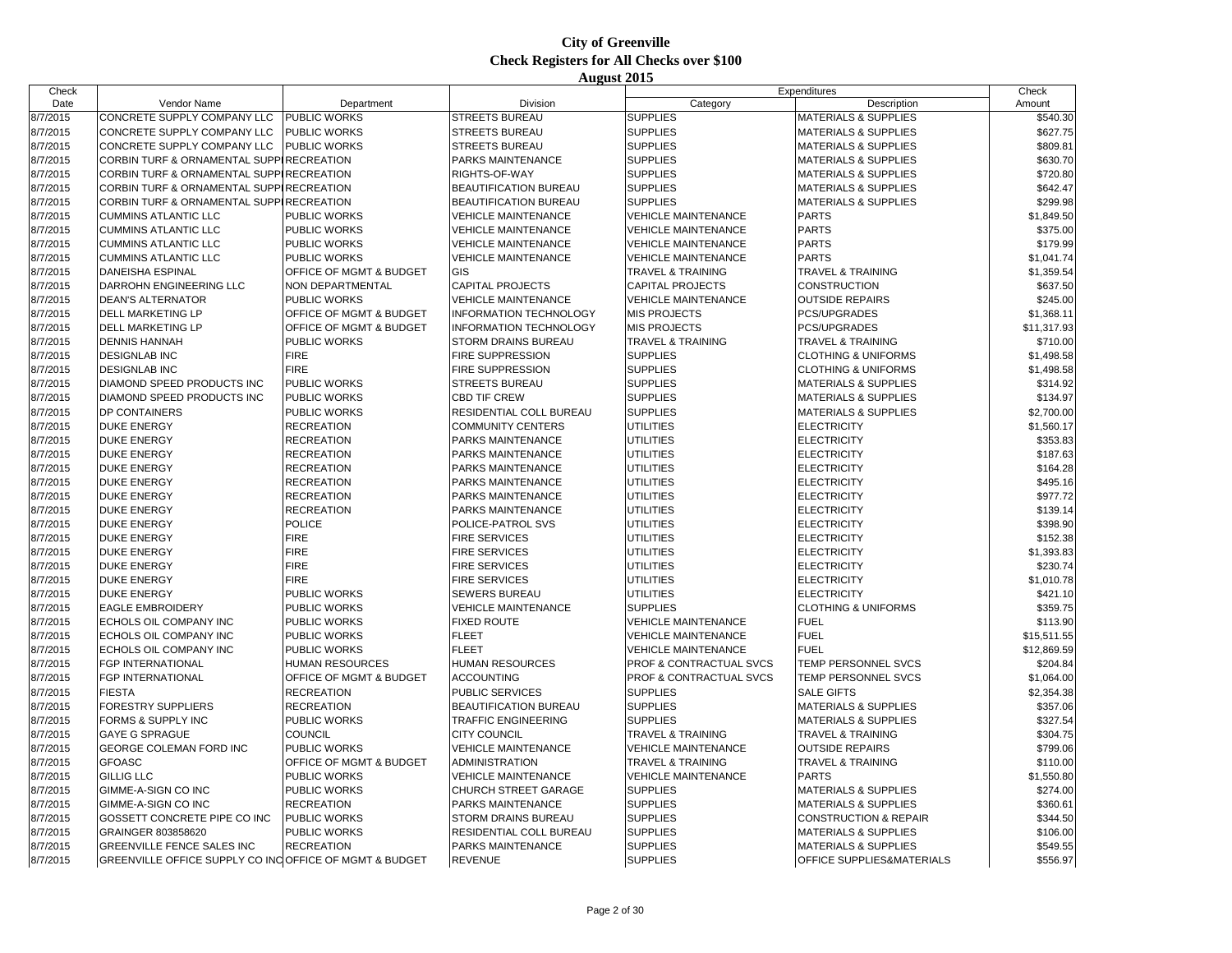| Check    |                                                         |                         |                                  |                              | Expenditures                    | Check        |
|----------|---------------------------------------------------------|-------------------------|----------------------------------|------------------------------|---------------------------------|--------------|
| Date     | Vendor Name                                             | Department              | Division                         | Category                     | Description                     | Amount       |
| 8/7/2015 | GREENVILLE OFFICE SUPPLY CO INC OFFICE OF MGMT & BUDGET |                         | <b>REVENUE</b>                   | <b>SUPPLIES</b>              | OFFICE SUPPLIES&MATERIALS       | \$238.47     |
| 8/7/2015 | GREENVILLE OFFICE SUPPLY CO INC RECREATION              |                         | PARKS AND RECREATION             | <b>SUPPLIES</b>              | <b>MATERIALS &amp; SUPPLIES</b> | \$140.13     |
| 8/7/2015 | GREENVILLE OFFICE SUPPLY CO INC PUBLIC WORKS            |                         | STORM DRAINS BUREAU              | <b>SUPPLIES</b>              | <b>MATERIALS &amp; SUPPLIES</b> | \$226.80     |
| 8/7/2015 | <b>GREENVILLE THREE LLC</b>                             | <b>NON DEPARTMENTAL</b> | <b>CAPITAL PROJECTS</b>          | <b>CAPITAL PROJECTS</b>      | <b>CONSTRUCTION</b>             | \$187,628.00 |
| 8/7/2015 | GREENWORKS RECYLING INC                                 | PUBLIC WORKS            | GARBAGE DISPOSAL BUREAU          | PROF & CONTRACTUAL SVCS      | <b>DISPOSAL CHARGES</b>         | \$3,905.00   |
| 8/7/2015 | HACKNEY VT SPECIALIZED VEHICLES FIRE                    |                         | <b>FIRE SUPPRESSION</b>          | <b>VEHICLE MAINTENANCE</b>   | <b>PARTS</b>                    | \$1,112.55   |
| 8/7/2015 | <b>HARRISON'S WORKWEAR</b>                              | <b>RECREATION</b>       | PARKS MAINTENANCE                | <b>SUPPLIES</b>              | <b>CLOTHING &amp; UNIFORMS</b>  | \$115.00     |
| 8/7/2015 | HARRISON'S WORKWEAR                                     | <b>RECREATION</b>       | PARKS MAINTENANCE                | <b>SUPPLIES</b>              | <b>CLOTHING &amp; UNIFORMS</b>  | \$115.00     |
| 8/7/2015 | <b>HARRISON'S WORKWEAR</b>                              | <b>RECREATION</b>       | PARKS MAINTENANCE                | <b>SUPPLIES</b>              | <b>CLOTHING &amp; UNIFORMS</b>  | \$115.00     |
| 8/7/2015 | <b>HARRISON'S WORKWEAR</b>                              | PUBLIC WORKS            | <b>MAINTENANCE</b>               | <b>SUPPLIES</b>              | <b>CLOTHING &amp; UNIFORMS</b>  | \$185.49     |
| 8/7/2015 | HARRISON'S WORKWEAR                                     | PUBLIC WORKS            | <b>STREETS BUREAU</b>            | <b>SUPPLIES</b>              | <b>CLOTHING &amp; UNIFORMS</b>  | \$200.00     |
| 8/7/2015 | <b>HARRISON'S WORKWEAR</b>                              | PUBLIC WORKS            | <b>STREETS BUREAU</b>            | <b>SUPPLIES</b>              | <b>CLOTHING &amp; UNIFORMS</b>  | \$200.00     |
| 8/7/2015 | <b>HARRISON'S WORKWEAR</b>                              | PUBLIC WORKS            | <b>STREETS BUREAU</b>            | <b>SUPPLIES</b>              | <b>CLOTHING &amp; UNIFORMS</b>  | \$200.00     |
| 8/7/2015 | <b>HARRISON'S WORKWEAR</b>                              | PUBLIC WORKS            | <b>STREETS BUREAU</b>            | <b>SUPPLIES</b>              | <b>CLOTHING &amp; UNIFORMS</b>  | \$190.79     |
| 8/7/2015 | <b>HARRISON'S WORKWEAR</b>                              | PUBLIC WORKS            | <b>STREETS BUREAU</b>            | <b>SUPPLIES</b>              | <b>CLOTHING &amp; UNIFORMS</b>  | \$169.59     |
| 8/7/2015 | <b>HARRISON'S WORKWEAR</b>                              | PUBLIC WORKS            | <b>STREETS BUREAU</b>            | <b>SUPPLIES</b>              | <b>CLOTHING &amp; UNIFORMS</b>  | \$200.00     |
| 8/7/2015 | <b>HARRISON'S WORKWEAR</b>                              | PUBLIC WORKS            | <b>STREETS BUREAU</b>            | <b>SUPPLIES</b>              | <b>CLOTHING &amp; UNIFORMS</b>  | \$190.79     |
| 8/7/2015 | <b>HARRISON'S WORKWEAR</b>                              | PUBLIC WORKS            | SEWERS BUREAU                    | <b>SUPPLIES</b>              | <b>CLOTHING &amp; UNIFORMS</b>  | \$190.79     |
| 8/7/2015 | <b>HARRISON'S WORKWEAR</b>                              | PUBLIC WORKS            | <b>SEWERS BUREAU</b>             | <b>SUPPLIES</b>              | <b>CLOTHING &amp; UNIFORMS</b>  | \$200.00     |
| 8/7/2015 | <b>HARRISON'S WORKWEAR</b>                              | PUBLIC WORKS            | <b>SEWERS BUREAU</b>             | <b>SUPPLIES</b>              | <b>CLOTHING &amp; UNIFORMS</b>  | \$185.49     |
|          |                                                         |                         |                                  |                              |                                 |              |
| 8/7/2015 | <b>HARRISON'S WORKWEAR</b>                              | PUBLIC WORKS            | SEWERS BUREAU                    | <b>SUPPLIES</b>              | <b>CLOTHING &amp; UNIFORMS</b>  | \$147.19     |
| 8/7/2015 | <b>HARRISON'S WORKWEAR</b>                              | PUBLIC WORKS            | <b>SEWERS BUREAU</b>             | <b>SUPPLIES</b>              | <b>CLOTHING &amp; UNIFORMS</b>  | \$165.59     |
| 8/7/2015 | <b>HARRISON'S WORKWEAR</b>                              | PUBLIC WORKS            | RESIDENTIAL COLL BUREAU          | <b>SUPPLIES</b>              | <b>CLOTHING &amp; UNIFORMS</b>  | \$169.59     |
| 8/7/2015 | <b>HARRISON'S WORKWEAR</b>                              | PUBLIC WORKS            | RESIDENTIAL COLL BUREAU          | <b>SUPPLIES</b>              | <b>CLOTHING &amp; UNIFORMS</b>  | \$169.59     |
| 8/7/2015 | <b>HARRISON'S WORKWEAR</b>                              | PUBLIC WORKS            | RESIDENTIAL COLL BUREAU          | <b>SUPPLIES</b>              | <b>CLOTHING &amp; UNIFORMS</b>  | \$180.19     |
| 8/7/2015 | <b>HARRISON'S WORKWEAR</b>                              | PUBLIC WORKS            | <b>BUILDING SERVICE DIVISION</b> | <b>SUPPLIES</b>              | <b>CLOTHING &amp; UNIFORMS</b>  | \$158.99     |
| 8/7/2015 | <b>HARRISON'S WORKWEAR</b>                              | PUBLIC WORKS            | <b>BUILDING SERVICE DIVISION</b> | <b>SUPPLIES</b>              | <b>CLOTHING &amp; UNIFORMS</b>  | \$190.79     |
| 8/7/2015 | <b>HARRISON'S WORKWEAR</b>                              | PUBLIC WORKS            | <b>BUILDING SERVICE DIVISION</b> | <b>SUPPLIES</b>              | <b>CLOTHING &amp; UNIFORMS</b>  | \$200.00     |
| 8/7/2015 | <b>HARRISON'S WORKWEAR</b>                              | PUBLIC WORKS            | <b>BUILDING SERVICE DIVISION</b> | <b>SUPPLIES</b>              | <b>CLOTHING &amp; UNIFORMS</b>  | \$190.79     |
| 8/7/2015 | <b>HARRISON'S WORKWEAR</b>                              | PUBLIC WORKS            | STORMWATER MANAGEMENT            | <b>SUPPLIES</b>              | <b>CLOTHING &amp; UNIFORMS</b>  | \$200.00     |
| 8/7/2015 | <b>HARRISON'S WORKWEAR</b>                              | <b>PUBLIC WORKS</b>     | STORMWATER MANAGEMENT            | <b>SUPPLIES</b>              | <b>CLOTHING &amp; UNIFORMS</b>  | \$185.49     |
| 8/7/2015 | <b>HARRISON'S WORKWEAR</b>                              | PUBLIC WORKS            | STORMWATER MANAGEMENT            | <b>SUPPLIES</b>              | <b>CLOTHING &amp; UNIFORMS</b>  | \$190.79     |
| 8/7/2015 | <b>HARRISON'S WORKWEAR</b>                              | PUBLIC WORKS            | STORMWATER MANAGEMENT            | <b>SUPPLIES</b>              | <b>CLOTHING &amp; UNIFORMS</b>  | \$169.59     |
| 8/7/2015 | <b>HARRISON'S WORKWEAR</b>                              | PUBLIC WORKS            | STORM DRAINS BUREAU              | <b>SUPPLIES</b>              | <b>CLOTHING &amp; UNIFORMS</b>  | \$185.49     |
| 8/7/2015 | <b>HARRISON'S WORKWEAR</b>                              | PUBLIC WORKS            | STORM DRAINS BUREAU              | <b>SUPPLIES</b>              | <b>CLOTHING &amp; UNIFORMS</b>  | \$200.00     |
| 8/7/2015 | <b>HARRISON'S WORKWEAR</b>                              | PUBLIC WORKS            | STORM DRAINS BUREAU              | <b>SUPPLIES</b>              | <b>CLOTHING &amp; UNIFORMS</b>  | \$200.00     |
| 8/7/2015 | <b>HARRISON'S WORKWEAR</b>                              | PUBLIC WORKS            | STORM DRAINS BUREAU              | <b>SUPPLIES</b>              | <b>CLOTHING &amp; UNIFORMS</b>  | \$190.79     |
| 8/7/2015 | <b>HARRISON'S WORKWEAR</b>                              | PUBLIC WORKS            | STORM DRAINS BUREAU              | <b>SUPPLIES</b>              | <b>CLOTHING &amp; UNIFORMS</b>  | \$190.99     |
| 8/7/2015 | <b>HARRISON'S WORKWEAR</b>                              | PUBLIC WORKS            | <b>FLEET</b>                     | <b>SUPPLIES</b>              | <b>CLOTHING &amp; UNIFORMS</b>  | \$185.49     |
| 8/7/2015 | <b>HARRISON'S WORKWEAR</b>                              | PUBLIC WORKS            | <b>FLEET</b>                     | <b>SUPPLIES</b>              | <b>CLOTHING &amp; UNIFORMS</b>  | \$200.00     |
| 8/7/2015 | <b>HARRISON'S WORKWEAR</b>                              | PUBLIC WORKS            | <b>FLEET</b>                     | <b>SUPPLIES</b>              | <b>CLOTHING &amp; UNIFORMS</b>  | \$200.00     |
| 8/7/2015 | <b>HARRISON'S WORKWEAR</b>                              | PUBLIC WORKS            | <b>FLEET</b>                     | <b>SUPPLIES</b>              | <b>CLOTHING &amp; UNIFORMS</b>  | \$185.49     |
| 8/7/2015 | <b>HARRISON'S WORKWEAR</b>                              | PUBLIC WORKS            | <b>CBD TIF CREW</b>              | <b>SUPPLIES</b>              | <b>CLOTHING &amp; UNIFORMS</b>  | \$116.59     |
| 8/7/2015 | HERSHEY CREAMERY COMPANY                                | <b>RECREATION</b>       | PUBLIC SERVICES                  | <b>SUPPLIES</b>              | <b>SALE CONCESSIONS</b>         | \$187.56     |
| 8/7/2015 | HOLDER ELECTRIC SUPPLY INC                              | PUBLIC WORKS            | <b>TRAFFIC ENGINEERING</b>       | <b>SUPPLIES</b>              | <b>M&amp;S-MARKINGS</b>         | \$106.56     |
| 8/7/2015 | HOME DEPOT CREDIT SERVICE 5906 RECREATION               |                         | <b>BEAUTIFICATION BUREAU</b>     | <b>SUPPLIES</b>              | <b>MATERIALS &amp; SUPPLIES</b> | \$118.72     |
| 8/7/2015 | HOME DEPOT CREDIT SERVICE 5914                          | <b>RECREATION</b>       | ADMINISTRATION                   | <b>SUPPLIES</b>              | M&S-MAINTENANCE                 | \$105.64     |
| 8/7/2015 | HOME DEPOT CREDIT SERVICE 5922 RECREATION               |                         | PARKS MAINTENANCE                | <b>SUPPLIES</b>              | <b>MATERIALS &amp; SUPPLIES</b> | \$122.67     |
| 8/7/2015 | HOME DEPOT CREDIT SERVICE 5922 RECREATION               |                         | FALLS PARK WORK CREW             | <b>SUPPLIES</b>              | <b>MATERIALS &amp; SUPPLIES</b> | \$380.36     |
| 8/7/2015 | INK4                                                    | <b>RECREATION</b>       | FALLS PARK WORK CREW             | <b>PRINTING</b>              | PRINTING & BINDING              | \$535.30     |
| 8/7/2015 | INTERNATIONAL RHINO FOUNDATION RECREATION               |                         | <b>PUBLIC SERVICES</b>           | <b>SUNDRY</b>                | <b>RESEARCH ENRICHMENT EXP</b>  | \$6,967.00   |
| 8/7/2015 | <b>IVEY COMMUNICATIONS INC</b>                          | HUMAN RESOURCES         | HUMAN RESOURCES                  | <b>SUNDRY</b>                | <b>MISCELLANEOUS</b>            | \$581.52     |
| 8/7/2015 | <b>IVEY COMMUNICATIONS INC</b>                          | <b>RECREATION</b>       | <b>COMMUNITY CENTERS</b>         | <b>SUPPLIES</b>              | <b>MATERIALS &amp; SUPPLIES</b> | \$542.08     |
| 8/7/2015 | <b>JAMES FORTNER</b>                                    | <b>FIRE</b>             | <b>FIRE SUPPRESSION</b>          | <b>TRAVEL &amp; TRAINING</b> | <b>TRAVEL &amp; TRAINING</b>    | \$157.00     |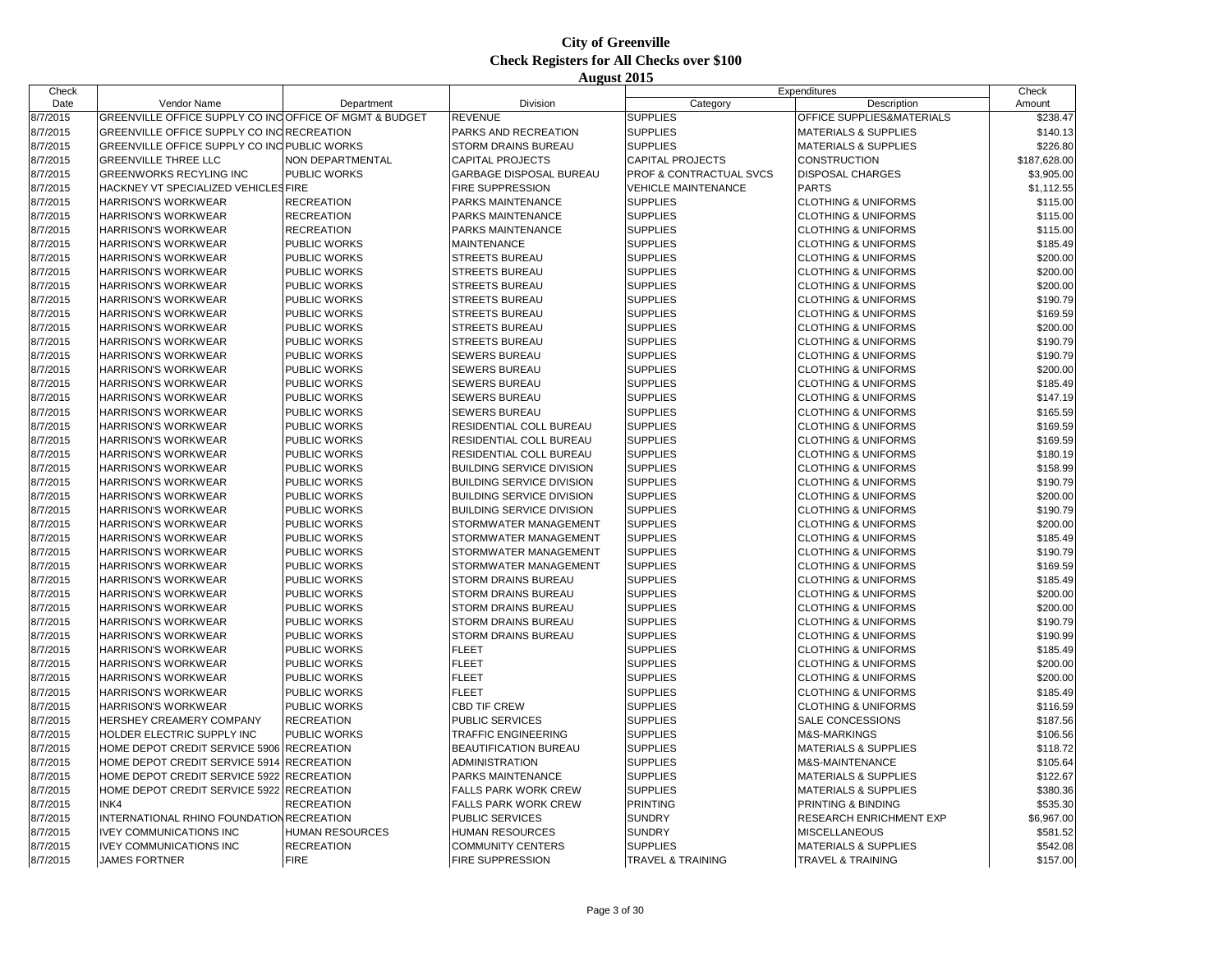| Check    |                                                        |                           |                                      |                                            | Expenditures                                                       | Check       |
|----------|--------------------------------------------------------|---------------------------|--------------------------------------|--------------------------------------------|--------------------------------------------------------------------|-------------|
| Date     | Vendor Name                                            | Department                | Division                             | Category                                   | Description                                                        | Amount      |
| 8/7/2015 | <b>JOEL PATTERSON</b>                                  | ECONOMIC DEVELOPMENT      | <b>BUILDING &amp; PROPERTY MAINT</b> | <b>TRAVEL &amp; TRAINING</b>               | <b>LOCAL TRANSPORTATION</b>                                        | \$495.65    |
| 8/7/2015 | JOHN DEERE LANDSCAPES                                  | <b>RECREATION</b>         | <b>BEAUTIFICATION BUREAU</b>         | <b>SUPPLIES</b>                            | <b>MATERIALS &amp; SUPPLIES</b>                                    | \$132.40    |
| 8/7/2015 | JOHNSTONE SUPPLY OF GREENVIL                           | <b>I PUBLIC WORKS</b>     | <b>BUILDING SERVICE DIVISION</b>     | <b>SUPPLIES</b>                            | <b>MATERIALS &amp; SUPPLIES</b>                                    | \$111.99    |
| 8/7/2015 | <b>JULIE HORTON</b>                                    | <b>CITY MANAGER</b>       | <b>CITY MANAGER</b>                  | <b>COMMUNICATIONS</b>                      | <b>OTHER</b>                                                       | \$120.00    |
| 8/7/2015 | K-MART STORE 4016                                      | <b>RECREATION</b>         | <b>COMMUNITY CENTERS</b>             | <b>SUPPLIES</b>                            | <b>CLOTHING &amp; UNIFORMS</b>                                     | \$109.74    |
| 8/7/2015 | K-MART STORE 4016                                      | PUBLIC WORKS              | <b>STREETS BUREAU</b>                | <b>SUPPLIES</b>                            | <b>MATERIALS &amp; SUPPLIES</b>                                    | \$101.99    |
| 8/7/2015 | <b>KEVIN HUGHES</b>                                    | ECONOMIC DEVELOPMENT      | <b>BUILDING &amp; PROPERTY MAINT</b> | <b>TRAVEL &amp; TRAINING</b>               | <b>LOCAL TRANSPORTATION</b>                                        | \$393.88    |
| 8/7/2015 | <b>KNOX WHITE</b>                                      | <b>MAYOR</b>              | <b>MAYOR</b>                         | <b>TRAVEL &amp; TRAINING</b>               | <b>TRAVEL &amp; TRAINING</b>                                       | \$926.73    |
| 8/7/2015 | <b>LANDSCAPERS SUPPLY</b>                              | <b>RECREATION</b>         | PARKS MAINTENANCE                    | <b>SUPPLIES</b>                            | <b>MATERIALS &amp; SUPPLIES</b>                                    | \$497.27    |
| 8/7/2015 | <b>LARRY CLEVENSTINE</b>                               | <b>RECREATION</b>         | <b>COMMUNITY CENTERS</b>             | REC CLASS INSTRUCTOR LIAB                  | <b>REFUND</b>                                                      | \$3,224.00  |
| 8/7/2015 | LAURENS ELECTRIC COOPERATIVE                           | <b>II HUMAN RESOURCES</b> | HUMAN RESOURCES                      | <b>SUPPLIES</b>                            | <b>MATERIALS &amp; SUPPLIES</b>                                    | \$1,985.60  |
| 8/7/2015 | LEE & SIMS DRILLING SERVICES. INC RECREATION           |                           | <b>FALLS PARK WORK CREW</b>          | <b>REPAIR &amp; MAINT SVCS</b>             | <b>REPAIRS &amp; MAINTENANCE</b>                                   | \$1,910.00  |
| 8/7/2015 | <b>LESLIES POOL SUPPLIES</b>                           | <b>RECREATION</b>         | <b>FALLS PARK WORK CREW</b>          | <b>SUPPLIES</b>                            | <b>MATERIALS &amp; SUPPLIES</b>                                    | \$190.58    |
| 8/7/2015 | <b>LESLIES POOL SUPPLIES</b>                           | <b>RECREATION</b>         | <b>FALLS PARK WORK CREW</b>          | <b>SUPPLIES</b>                            | <b>MATERIALS &amp; SUPPLIES</b>                                    | \$978.71    |
| 8/7/2015 | <b>ESLIES POOL SUPPLIES</b>                            | <b>RECREATION</b>         | <b>FALLS PARK WORK CREW</b>          | <b>SUPPLIES</b>                            | <b>MATERIALS &amp; SUPPLIES</b>                                    | \$1,411.71  |
| 8/7/2015 | LILLIAN B. FLEMMING                                    | <b>COUNCIL</b>            | <b>CITY COUNCIL</b>                  | <b>TRAVEL &amp; TRAINING</b>               | <b>TRAVEL &amp; TRAINING</b>                                       | \$346.79    |
| 8/7/2015 | <b>INDA MAYES</b>                                      | OFFICE OF MGMT & BUDGET   | <b>PURCHASING</b>                    | <b>SUPPLIES</b>                            | OFFICE SUPPLIES&MATERIALS                                          | \$228.53    |
| 8/7/2015 | LINDER INDUSTRIAL MACHINERY COI PUBLIC WORKS           |                           | <b>FLEET</b>                         | <b>VEHICLE MAINTENANCE</b>                 | <b>PARTS</b>                                                       | \$188.92    |
| 8/7/2015 | <b>MATT EFIRD</b>                                      | OFFICE OF MGMT & BUDGET   | <b>ADMINISTRATION</b>                | <b>TRAVEL &amp; TRAINING</b>               | <b>TRAVEL &amp; TRAINING</b>                                       | \$145.00    |
| 8/7/2015 | MCKINNEY LUMBER & HARDWARE LURECREATION                |                           | <b>ADMINISTRATION</b>                | <b>SUPPLIES</b>                            | M&S-MAINTENANCE                                                    | \$347.02    |
| 8/7/2015 | MCLEOD LANDSCAPE ARCHITECTS L NON DEPARTMENTAL         |                           | <b>CAPITAL PROJECTS</b>              | <b>CAPITAL PROJECTS</b>                    | PLANNING/DESIGN                                                    | \$1,740.00  |
| 8/7/2015 | <b>MID-ATLANTIC ASSOCIATES INC</b>                     | <b>NON DEPARTMENTAL</b>   | <b>MISC GRANTS</b>                   | <b>CAPITAL PROJECTS</b>                    | <b>PROJECT EXPENSE</b>                                             | \$1,575.00  |
| 8/7/2015 | MID-ATLANTIC ASSOCIATES INC                            | NON DEPARTMENTAL          | <b>MISC GRANTS</b>                   | <b>CAPITAL PROJECTS</b>                    | PROJECT EXPENSE                                                    | \$1,575.00  |
| 8/7/2015 | DAVID R ROSENBERG                                      | ECONOMIC DEVELOPMENT      | PLANNING AND ZONING                  | ZONING PERFORMANCE BONDS                   | <b>BONDS</b>                                                       | \$45,405.95 |
| 8/7/2015 | <b>MST CONCRETE PRODUCTS</b>                           | <b>PUBLIC WORKS</b>       | <b>SEWERS BUREAU</b>                 | <b>SUPPLIES</b>                            | <b>MATERIALS &amp; SUPPLIES</b>                                    | \$899.87    |
| 8/7/2015 | N C STATE UNIVERSITY                                   | PUBLIC WORKS              | STORMWATER MANAGEMENT                | <b>TRAVEL &amp; TRAINING</b>               | <b>TRAVEL &amp; TRAINING</b>                                       | \$475.00    |
| 8/7/2015 | <b>NABI PARTS LLC</b>                                  | PUBLIC WORKS              | <b>VEHICLE MAINTENANCE</b>           | <b>VEHICLE MAINTENANCE</b>                 | <b>PARTS</b>                                                       | \$660.18    |
| 8/7/2015 | <b>NABI PARTS LLC</b>                                  | <b>PUBLIC WORKS</b>       | <b>VEHICLE MAINTENANCE</b>           | <b>VEHICLE MAINTENANCE</b>                 | <b>PARTS</b>                                                       | \$868.08    |
| 8/7/2015 | NAPA AUTO PARTS OF GREENVILLE                          | <b>PUBLIC WORKS</b>       | <b>TROLLEY</b>                       | <b>VEHICLE MAINTENANCE</b>                 | <b>PARTS</b>                                                       | \$139.42    |
| 8/7/2015 | NAPA AUTO PARTS OF GREENVILLE                          | <b>RECREATION</b>         | PARKS AND RECREATION                 | <b>SUPPLIES</b>                            | <b>MATERIALS &amp; SUPPLIES</b>                                    | \$301.80    |
| 8/7/2015 | NAPA AUTO PARTS OF GREENVILLE                          | <b>FIRE</b>               | FIRE SUPPRESSION                     | <b>VEHICLE MAINTENANCE</b>                 | <b>PARTS</b>                                                       | \$127.07    |
| 8/7/2015 | NAPA AUTO PARTS OF GREENVILLE                          | <b>FIRE</b>               | <b>FIRE SUPPRESSION</b>              | <b>VEHICLE MAINTENANCE</b>                 | <b>PARTS</b>                                                       | \$266.17    |
| 8/7/2015 | NAPA AUTO PARTS OF GREENVILLE                          | PUBLIC WORKS              | <b>FLEET</b>                         | <b>SUPPLIES</b>                            | <b>MATERIALS &amp; SUPPLIES</b>                                    | \$738.57    |
| 8/7/2015 | NAPA AUTO PARTS OF GREENVILLE                          | <b>PUBLIC WORKS</b>       | <b>FLEET</b>                         | <b>VEHICLE MAINTENANCE</b>                 | <b>PARTS</b>                                                       | \$194.19    |
| 8/7/2015 | NAPA AUTO PARTS OF GREENVILLE                          | <b>PUBLIC WORKS</b>       | <b>FLEET</b>                         | <b>VEHICLE MAINTENANCE</b>                 | <b>PARTS</b>                                                       | \$105.30    |
| 8/7/2015 | <b>NGLIC</b>                                           | HUMAN RESOURCES           | <b>HEALTH CARE</b>                   | OTHER INSURANCE                            | VISION - SUPERIOR                                                  | \$9,150.47  |
| 8/7/2015 | NORRIS SUPPLY CO                                       | <b>RECREATION</b>         | PARKS MAINTENANCE                    | <b>SUPPLIES</b>                            | <b>MATERIALS &amp; SUPPLIES</b>                                    | \$117.71    |
| 8/7/2015 | NORTHERN SAFETY CO INC                                 | <b>RECREATION</b>         | TREE MAINTENANCE BUREAU              | <b>SUPPLIES</b>                            | <b>MATERIALS &amp; SUPPLIES</b>                                    | \$115.24    |
| 8/7/2015 | NORTHERN TOOL & EQUIPMENT                              | <b>RECREATION</b>         | <b>COMMUNITY CENTERS</b>             | <b>SUPPLIES</b>                            | <b>MATERIALS &amp; SUPPLIES</b>                                    | \$257.54    |
| 8/7/2015 |                                                        | PUBLIC WORKS              | <b>SEWERS BUREAU</b>                 | <b>SUPPLIES</b>                            |                                                                    | \$211.99    |
| 8/7/2015 | NORTHERN TOOL & EQUIPMENT<br>NORTHERN TOOL & EQUIPMENT | PUBLIC WORKS              | SEWERS BUREAU                        | <b>SUPPLIES</b>                            | <b>MATERIALS &amp; SUPPLIES</b><br><b>MATERIALS &amp; SUPPLIES</b> | \$303.04    |
| 8/7/2015 | NORTHERN TOOL & EQUIPMENT                              | PUBLIC WORKS              | <b>SEWERS BUREAU</b>                 | <b>SUPPLIES</b>                            | <b>MATERIALS &amp; SUPPLIES</b>                                    | \$574.99    |
| 8/7/2015 | NORTHERN TOOL & EQUIPMENT                              | PUBLIC WORKS              | <b>SEWERS BUREAU</b>                 | <b>SUPPLIES</b>                            | <b>MATERIALS &amp; SUPPLIES</b>                                    | \$402.78    |
|          | NORTHWEST ZOO PATH                                     |                           | <b>ADMINISTRATION</b>                |                                            |                                                                    |             |
| 8/7/2015 | OFFICE DEPOT BSD                                       | <b>RECREATION</b>         | STORMWATER MANAGEMENT                | PROF & CONTRACTUAL SVCS<br><b>SUPPLIES</b> | PROFESSIONAL SERVICES                                              | \$283.00    |
| 8/7/2015 |                                                        | PUBLIC WORKS              |                                      |                                            | <b>MATERIALS &amp; SUPPLIES</b>                                    | \$158.20    |
| 8/7/2015 | OLD DOMINION BRUSH CO INC                              | PUBLIC WORKS              | <b>FLEET</b>                         | <b>VEHICLE MAINTENANCE</b>                 | <b>PARTS</b>                                                       | \$2,777.82  |
| 8/7/2015 | <b>CHARLES BUTLER</b>                                  | MUNICIPAL COURT           | MUNICIPAL COURT                      | <b>COURT LIABILITY</b>                     | COURT-RESTITUTION                                                  | \$958.42    |
| 8/7/2015 | C/O JAY PATEL CLARION HOTEL                            | MUNICIPAL COURT           | MUNICIPAL COURT                      | <b>COURT LIABILITY</b>                     | COURT-RESTITUTION                                                  | \$530.00    |
| 8/7/2015 | <b>TREJON CRAIG</b>                                    | MUNICIPAL COURT           | MUNICIPAL COURT                      | <b>COURT LIABILITY</b>                     | COURT-RESTITUTION                                                  | \$200.00    |
| 8/7/2015 | DOUGHERTY EQUIPMENT                                    | MUNICIPAL COURT           | MUNICIPAL COURT                      | <b>COURT LIABILITY</b>                     | COURT-RESTITUTION                                                  | \$300.00    |
| 8/7/2015 | <b>GABES</b>                                           | MUNICIPAL COURT           | MUNICIPAL COURT                      | <b>COURT LIABILITY</b>                     | COURT-RESTITUTION                                                  | \$339.50    |
| 8/7/2015 | <b>HAROLD HAMILTON</b>                                 | MUNICIPAL COURT           | MUNICIPAL COURT                      | <b>COURT LIABILITY</b>                     | COURT-RESTITUTION                                                  | \$250.00    |
| 8/7/2015 | C/O JAMES W SAWYER LABOR SMAR MUNICIPAL COURT          |                           | MUNICIPAL COURT                      | <b>COURT LIABILITY</b>                     | COURT-RESTITUTION                                                  | \$200.00    |
| 8/7/2015 | <b>BEN MCDANIEL</b>                                    | <b>MUNICIPAL COURT</b>    | <b>MUNICIPAL COURT</b>               | <b>COURT LIABILITY</b>                     | COURT-RESTITUTION                                                  | \$285.00    |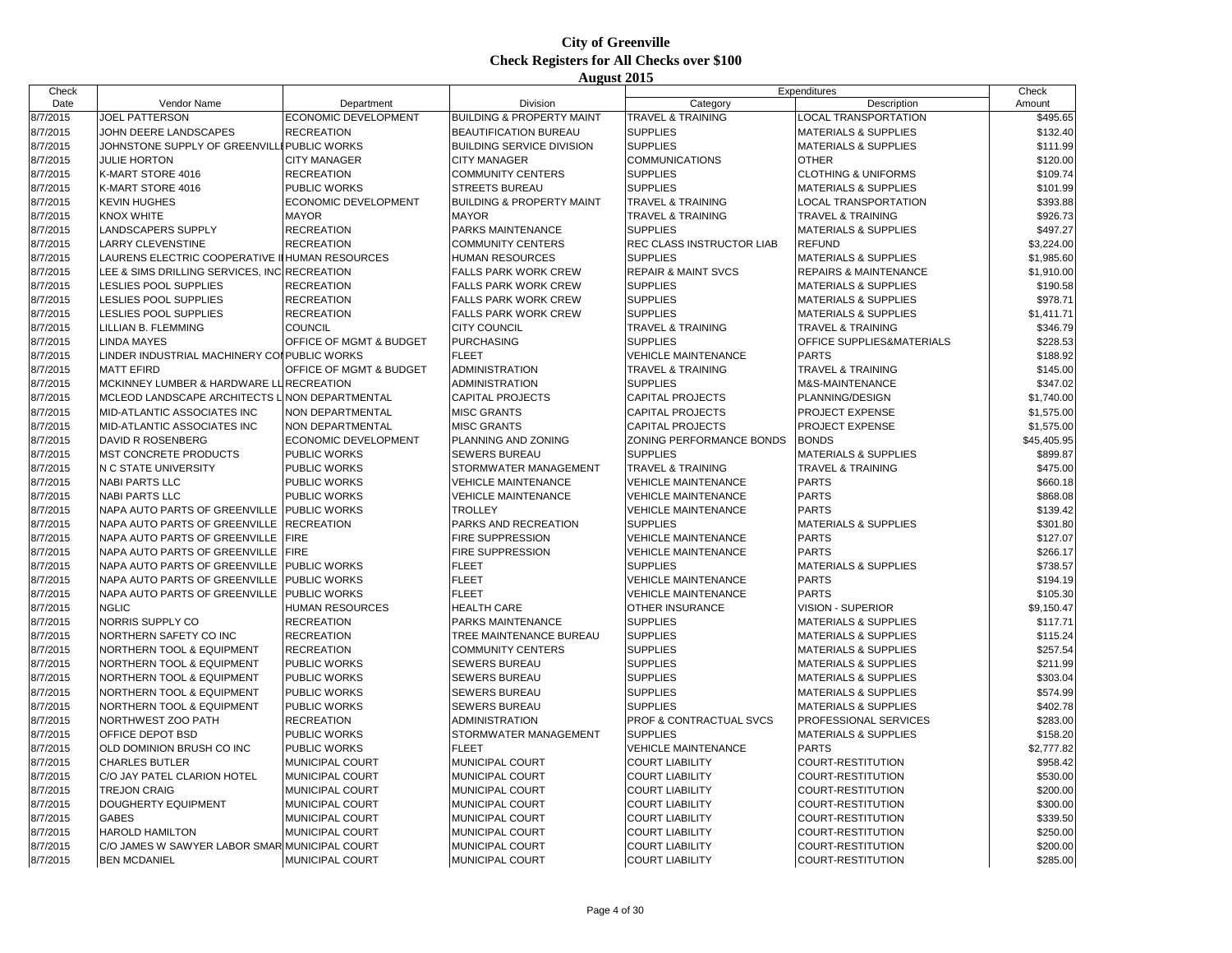| Check    |                                               |                         |                               |                                    | Expenditures                    | Check        |
|----------|-----------------------------------------------|-------------------------|-------------------------------|------------------------------------|---------------------------------|--------------|
| Date     | Vendor Name                                   | Department              | Division                      | Category                           | Description                     | Amount       |
| 8/7/2015 | LUCIA MENDOZA-HERNANDEZ                       | MUNICIPAL COURT         | <b>MUNICIPAL COURT</b>        | <b>COURT LIABILITY</b>             | COURT-RESTITUTION               | \$485.00     |
| 8/7/2015 | <b>COREY MORRISON</b>                         | MUNICIPAL COURT         | MUNICIPAL COURT               | <b>COURT LIABILITY</b>             | COURT-RESTITUTION               | \$145.50     |
| 8/7/2015 | SHEMWOOD CROSSING APARTMENT MUNICIPAL COURT   |                         | MUNICIPAL COURT               | <b>COURT LIABILITY</b>             | COURT-RESTITUTION               | \$500.00     |
| 8/7/2015 | SHIMEEK CRAWFORD ST FRANCIS EAMUNICIPAL COURT |                         | MUNICIPAL COURT               | <b>COURT LIABILITY</b>             | COURT-RESTITUTION               | \$156.65     |
| 8/7/2015 | <b>PAUL THOMASON</b>                          | MUNICIPAL COURT         | <b>MUNICIPAL COURT</b>        | <b>COURT LIABILITY</b>             | COURT-RESTITUTION               | \$150.00     |
| 8/7/2015 | BENJAMIN D BUCKWALTER                         | MUNICIPAL COURT         | MUNICIPAL COURT               | <b>COURT LIABILITY</b>             | COURT-REFUNDS                   | \$188.00     |
| 8/7/2015 | <b>CHARLES DANNY FLOYD</b>                    | MUNICIPAL COURT         | MUNICIPAL COURT               | <b>COURT LIABILITY</b>             | COURT-REFUNDS                   | \$793.00     |
| 8/7/2015 | <b>GAIL VARNER</b>                            | MUNICIPAL COURT         | MUNICIPAL COURT               | <b>COURT LIABILITY</b>             | COURT-REFUNDS                   | \$105.00     |
| 8/7/2015 | <b>DANIELLE KEY</b>                           | <b>RECREATION</b>       | <b>ADMINISTRATION</b>         | <b>RECREATION FEES</b>             | REC FEE PICNIC SHELTERS         | \$300.00     |
| 8/7/2015 | <b>TERRANOVA GROUP</b>                        | PUBLIC WORKS            | PARKING ADMINISTRATION        | PARKING DEPOSITS                   | PKG DEPOSITS-COMMON             | \$184.10     |
| 8/7/2015 | <b>RALPH VERNA</b>                            | PUBLIC WORKS            | UTILITY UNDERGROUNDING FU     | <b>SUNDRY</b>                      | METER BOX CONVERSIONS           | \$300.00     |
| 8/7/2015 | OTTO ENVIRONMENTAL SYSTEMS NO PUBLIC WORKS    |                         | <b>RECYCLING</b>              | <b>SUPPLIES</b>                    | <b>MATERIALS &amp; SUPPLIES</b> | \$703.18     |
| 8/7/2015 | OVERHEAD DOOR CO OF GREENVILL FIRE            |                         | FIRE SUPPRESSION              | <b>REPAIR &amp; MAINT SVCS</b>     | REPAIRS & MAINTENANCE           | \$4,518.00   |
| 8/7/2015 | PALMETTO CARPET & FLOOR CLEAN RECREATION      |                         | <b>COMMUNITY CENTERS</b>      | <b>PROF &amp; CONTRACTUAL SVCS</b> | PROFESSIONAL SERVICES           | \$264.00     |
| 8/7/2015 | PALMETTO UTILITY PROTECTION INC PUBLIC WORKS  |                         | SEWERS BUREAU                 | PROF & CONTRACTUAL SVCS            | PROFESSIONAL SERVICES           | \$836.95     |
| 8/7/2015 | PANAGAKOS ASPHALT INC                         | PUBLIC WORKS            | <b>STREETS BUREAU</b>         | <b>SUPPLIES</b>                    | <b>MATERIALS &amp; SUPPLIES</b> | \$179.48     |
| 8/7/2015 | PANAGAKOS ASPHALT INC                         | PUBLIC WORKS            | <b>STREETS BUREAU</b>         | <b>SUPPLIES</b>                    | <b>MATERIALS &amp; SUPPLIES</b> | \$299.13     |
| 8/7/2015 | PANAGAKOS ASPHALT INC                         | PUBLIC WORKS            | <b>STREETS BUREAU</b>         | <b>SUPPLIES</b>                    | <b>MATERIALS &amp; SUPPLIES</b> | \$119.65     |
| 8/7/2015 | PANAGAKOS ASPHALT INC                         | <b>PUBLIC WORKS</b>     | <b>STREETS BUREAU</b>         | <b>SUPPLIES</b>                    | <b>MATERIALS &amp; SUPPLIES</b> | \$209.39     |
| 8/7/2015 | PANAGAKOS ASPHALT INC                         | PUBLIC WORKS            | <b>STREETS BUREAU</b>         | <b>SUPPLIES</b>                    | <b>MATERIALS &amp; SUPPLIES</b> | \$119.65     |
| 8/7/2015 | PANAGAKOS ASPHALT INC                         | PUBLIC WORKS            | <b>STREETS BUREAU</b>         | <b>SUPPLIES</b>                    | <b>MATERIALS &amp; SUPPLIES</b> | \$299.13     |
| 8/7/2015 | PANAGAKOS ASPHALT INC                         | PUBLIC WORKS            | <b>STREETS BUREAU</b>         | <b>SUPPLIES</b>                    | <b>MATERIALS &amp; SUPPLIES</b> | \$358.96     |
| 8/7/2015 | PANAGAKOS ASPHALT INC                         | PUBLIC WORKS            | <b>STREETS BUREAU</b>         | <b>SUPPLIES</b>                    | <b>MATERIALS &amp; SUPPLIES</b> | \$119.65     |
| 8/7/2015 | PANAGAKOS ASPHALT INC                         | PUBLIC WORKS            | <b>STREETS BUREAU</b>         | <b>SUPPLIES</b>                    | <b>MATERIALS &amp; SUPPLIES</b> | \$418.78     |
| 8/7/2015 | PEPSI-COLA BOTTLING COMPANY                   | <b>RECREATION</b>       | <b>PUBLIC SERVICES</b>        | <b>SUPPLIES</b>                    | SALE CONCESSIONS                | \$1,019.83   |
| 8/7/2015 | PET DAIRY                                     | <b>RECREATION</b>       | PUBLIC SERVICES               | <b>SUPPLIES</b>                    | SALE CONCESSIONS                | \$275.28     |
| 8/7/2015 | PIEDMONT ASSOCIATES CO LLC                    | PUBLIC WORKS            | <b>FLEET</b>                  | <b>SUPPLIES</b>                    | <b>MATERIALS &amp; SUPPLIES</b> | \$147.78     |
| 8/7/2015 | PROMOTE YOUR BIZ                              | PUBLIC WORKS            | <b>ENFORCEMENT</b>            | <b>SUPPLIES</b>                    | <b>CLOTHING &amp; UNIFORMS</b>  | \$213.19     |
| 8/7/2015 | <b>PROSOURCE LLC</b>                          | <b>RECREATION</b>       | PARKS MAINTENANCE             | <b>REPAIR &amp; MAINT SVCS</b>     | REPAIRS & MAINTENANCE           | \$250.88     |
| 8/7/2015 | PROSOURCE LLC                                 | <b>RECREATION</b>       | PARKS MAINTENANCE             | <b>REPAIR &amp; MAINT SVCS</b>     | REPAIRS & MAINTENANCE           | \$232.60     |
| 8/7/2015 | R J SHIRLEY INC                               | <b>RECREATION</b>       | TREE MAINTENANCE BUREAU       | PROF & CONTRACTUAL SVCS            | PROFESSIONAL SERVICES           | \$258.88     |
| 8/7/2015 | RENEWABLE WATER RESOURCES                     | OFFICE OF MGMT & BUDGET | <b>REVENUE</b>                | LIAB-REWA                          | <b>REWA FEES</b>                | \$292,125.00 |
| 8/7/2015 | ROBERT HALF TECHNOLOGY                        | OFFICE OF MGMT & BUDGET | <b>INFORMATION TECHNOLOGY</b> | PROF & CONTRACTUAL SVCS            | TEMP PERSONNEL SVCS             | \$2,387.20   |
| 8/7/2015 | RODENT PRO.COM LLC                            | <b>RECREATION</b>       | <b>ADMINISTRATION</b>         | <b>SUPPLIES</b>                    | M&S-FOOD                        | \$456.00     |
| 8/7/2015 | <b>RON POWELL</b>                             | OFFICE OF MGMT & BUDGET | <b>REVENUE</b>                | <b>TRAVEL &amp; TRAINING</b>       | <b>LOCAL TRANSPORTATION</b>     | \$181.13     |
| 8/7/2015 | S C DEPARTMENT OF REVENUE                     | <b>RECREATION</b>       | PUBLIC SERVICES               | <b>TAX LIABILITIES</b>             | <b>ADMISSION TAXES</b>          | \$6,063.88   |
| 8/7/2015 | S C DEPARTMENT OF REVENUE                     | <b>RECREATION</b>       | <b>PUBLIC SERVICES</b>        | <b>TAX LIABILITIES</b>             | <b>SALES TAXES</b>              | \$3,010.58   |
| 8/7/2015 | <b>SAFE INDUSTRIES</b>                        | <b>FIRE</b>             | FIRE SUPPRESSION              | <b>SUPPLIES</b>                    | <b>MATERIALS &amp; SUPPLIES</b> | \$1,250.80   |
| 8/7/2015 | <b>SAFE INDUSTRIES</b>                        | <b>FIRE</b>             | FIRE SUPPRESSION              | <b>SUPPLIES</b>                    | MATERIALS & SUPPLIES            | \$357.36     |
| 8/7/2015 | <b>SAFE INDUSTRIES</b>                        | <b>FIRE</b>             | <b>FIRE SUPPRESSION</b>       | <b>SUPPLIES</b>                    | <b>MATERIALS &amp; SUPPLIES</b> | \$132.50     |
| 8/7/2015 | <b>SAFE INDUSTRIES</b>                        | <b>FIRE</b>             | FIRE SUPPRESSION              | <b>SUPPLIES</b>                    | <b>MATERIALS &amp; SUPPLIES</b> | \$1,250.80   |
| 8/7/2015 | SAFEGUARD BUSINESS SYSTEMS IN PUBLIC WORKS    |                         | <b>RECYCLING</b>              | <b>SUPPLIES</b>                    | <b>MATERIALS &amp; SUPPLIES</b> | \$372.02     |
| 8/7/2015 | <b>SAFETY KLEEN</b>                           | PUBLIC WORKS            | <b>VEHICLE MAINTENANCE</b>    | PROF & CONTRACTUAL SVCS            | SERVICE & MAINT CONTRACTS       | \$291.45     |
| 8/7/2015 | <b>SAFETY PRODUCTS INC</b>                    | PUBLIC WORKS            | <b>STREETS BUREAU</b>         | <b>SUPPLIES</b>                    | <b>MATERIALS &amp; SUPPLIES</b> | \$231.31     |
| 8/7/2015 | SAFETY PRODUCTS INC                           | PUBLIC WORKS            | <b>STREETS BUREAU</b>         | <b>SUPPLIES</b>                    | <b>MATERIALS &amp; SUPPLIES</b> | \$346.97     |
| 8/7/2015 | SAFETY PRODUCTS INC                           | PUBLIC WORKS            | <b>STREETS BUREAU</b>         | <b>SUPPLIES</b>                    | <b>MATERIALS &amp; SUPPLIES</b> | \$346.97     |
| 8/7/2015 | <b>SAFETY PRODUCTS INC</b>                    | PUBLIC WORKS            | <b>SEWERS BUREAU</b>          | <b>SUPPLIES</b>                    | <b>MATERIALS &amp; SUPPLIES</b> | \$241.83     |
| 8/7/2015 | SAFETY PRODUCTS INC                           | PUBLIC WORKS            | <b>SEWERS BUREAU</b>          | <b>SUPPLIES</b>                    | <b>MATERIALS &amp; SUPPLIES</b> | \$362.74     |
| 8/7/2015 | <b>SAFETY PRODUCTS INC</b>                    | PUBLIC WORKS            | SEWERS BUREAU                 | <b>SUPPLIES</b>                    | <b>MATERIALS &amp; SUPPLIES</b> | \$362.74     |
| 8/7/2015 | <b>SAFETY PRODUCTS INC</b>                    | PUBLIC WORKS            | <b>STORM DRAINS BUREAU</b>    | <b>SUPPLIES</b>                    | <b>MATERIALS &amp; SUPPLIES</b> | \$147.20     |
| 8/7/2015 | <b>SAFETY PRODUCTS INC</b>                    | PUBLIC WORKS            | <b>STORM DRAINS BUREAU</b>    | <b>SUPPLIES</b>                    | <b>MATERIALS &amp; SUPPLIES</b> | \$220.80     |
| 8/7/2015 | SAFETY PRODUCTS INC                           | PUBLIC WORKS            | <b>STORM DRAINS BUREAU</b>    | <b>SUPPLIES</b>                    | <b>MATERIALS &amp; SUPPLIES</b> | \$220.80     |
| 8/7/2015 | <b>SAM'S CLUB</b>                             | <b>RECREATION</b>       | <b>PUBLIC SERVICES</b>        | <b>SUPPLIES</b>                    | SALE CONCESSIONS                | \$234.19     |
| 8/7/2015 | SCHINDLER ELEVATOR CORPORATIO RECREATION      |                         | <b>FALLS PARK WORK CREW</b>   | <b>PROF &amp; CONTRACTUAL SVCS</b> | PROFESSIONAL SERVICES           | \$622.08     |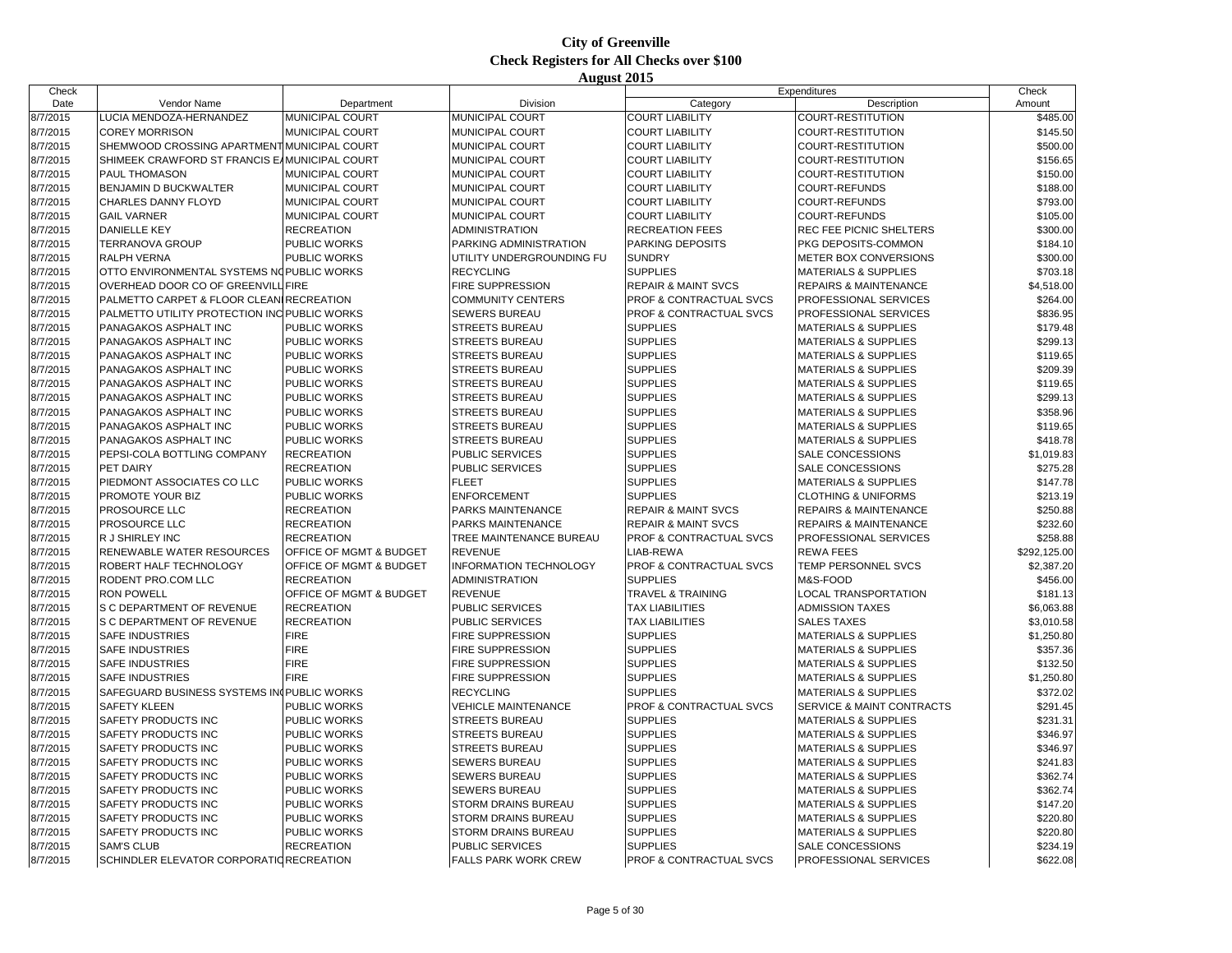| Check                |                                                        |                                            |                                            |                                    | Expenditures                         | Check       |
|----------------------|--------------------------------------------------------|--------------------------------------------|--------------------------------------------|------------------------------------|--------------------------------------|-------------|
| Date                 | Vendor Name                                            | Department                                 | Division                                   | Category                           | Description                          | Amount      |
| 8/7/2015             | SCHINDLER ELEVATOR CORPORATIO PUBLIC WORKS             |                                            | POINSETT GARAGE                            | PROF & CONTRACTUAL SVCS            | <b>SERVICE &amp; MAINT CONTRACTS</b> | \$7,003.15  |
| 8/7/2015             | <b>SHERWIN WILLIAMS</b>                                | <b>RECREATION</b>                          | PARKS MAINTENANCE                          | <b>SUPPLIES</b>                    | <b>MATERIALS &amp; SUPPLIES</b>      | \$350.53    |
| 8/7/2015             | SHERWIN WILLIAMS                                       | <b>PUBLIC WORKS</b>                        | <b>STORM DRAINS BUREAU</b>                 | <b>SUPPLIES</b>                    | <b>MATERIALS &amp; SUPPLIES</b>      | \$486.00    |
| 8/7/2015             | SIMPLEX-GRINNELL                                       | <b>PUBLIC WORKS</b>                        | <b>BUILDING SERVICE DIVISION</b>           | <b>REPAIR &amp; MAINT SVCS</b>     | REPAIRS & MAINTENANCE                | \$465.00    |
| 8/7/2015             | <b>SMG</b>                                             | NON DEPARTMENTAL                           | NON DEPARTMENTAL                           | PROF & CONTRACTUAL SVCS            | MANAGEMENT FEES                      | \$12,750.00 |
| 8/7/2015             | <b>SMG</b>                                             | <b>NON DEPARTMENTAL</b>                    | <b>NON DEPARTMENTAL</b>                    | <b>PROF &amp; CONTRACTUAL SVCS</b> | MANAGEMENT FEES                      | \$12,750.00 |
| 8/7/2015             | SMITH TURF & IRRIGATION CO.                            | <b>RECREATION</b>                          | PARKS MAINTENANCE                          | <b>SUPPLIES</b>                    | <b>MATERIALS &amp; SUPPLIES</b>      | \$117.09    |
| 8/7/2015             | SNIDER FLEET SOLUTIONS                                 | <b>PUBLIC WORKS</b>                        | <b>FLEET</b>                               | <b>VEHICLE MAINTENANCE</b>         | <b>OUTSIDE REPAIRS</b>               | \$194.97    |
| 8/7/2015             | <b>SOCAR</b>                                           | <b>PUBLIC WORKS</b>                        | RESIDENTIAL COLL BUREAU                    | <b>SUPPLIES</b>                    | <b>MATERIALS &amp; SUPPLIES</b>      | \$132.50    |
| 8/7/2015             | SOUND-EKLIN                                            | <b>RECREATION</b>                          | <b>ADMINISTRATION</b>                      | PROF & CONTRACTUAL SVCS            | SERVICE & MAINT CONTRACTS            | \$309.16    |
| 8/7/2015             | SOUND-EKLIN                                            | <b>RECREATION</b>                          | <b>ADMINISTRATION</b>                      | PROF & CONTRACTUAL SVCS            | SERVICE & MAINT CONTRACTS            | \$309.16    |
| 8/7/2015             | SOUTHEASTERN PAPER GROUP                               | <b>RECREATION</b>                          | PARKS MAINTENANCE                          | <b>SUPPLIES</b>                    | <b>MATERIALS &amp; SUPPLIES</b>      | \$147.23    |
| 8/7/2015             | SOUTHEASTERN PAPER GROUP                               | <b>RECREATION</b>                          | <b>FALLS PARK WORK CREW</b>                | <b>SUPPLIES</b>                    | <b>JANITORIAL SUPPLIES</b>           | \$518.34    |
| 8/7/2015             | <b>STATE TREASURER</b>                                 | <b>MUNICIPAL COURT</b>                     | MUNICIPAL COURT                            | <b>COURT LIABILITY</b>             | COURT-STATE ASSESSMENT               | \$22,477.80 |
| 8/7/2015             | <b>STATE TREASURER</b>                                 | <b>MUNICIPAL COURT</b>                     | MUNICIPAL COURT                            | <b>COURT LIABILITY</b>             | COURT-DUI SPINAL CORD SUR            | \$667.78    |
| 8/7/2015             | <b>STATE TREASURER</b>                                 | <b>MUNICIPAL COURT</b>                     | MUNICIPAL COURT                            | <b>COURT LIABILITY</b>             | COURT-DRUG SURCHARGE                 | \$1,818.02  |
| 8/7/2015             | <b>STATE TREASURER</b>                                 | <b>MUNICIPAL COURT</b>                     | MUNICIPAL COURT                            | <b>COURT LIABILITY</b>             | COURT-DUI HWY PATRL SURCH            | \$667.80    |
| 8/7/2015             | <b>STATE TREASURER</b>                                 | <b>MUNICIPAL COURT</b>                     | MUNICIPAL COURT                            | <b>COURT LIABILITY</b>             | COURT-TRAFFIC SURCHARGE              | \$10,342.82 |
| 8/7/2015             | <b>STATE TREASURER</b>                                 | <b>MUNICIPAL COURT</b>                     | MUNICIPAL COURT                            | <b>COURT LIABILITY</b>             | DUS HWY PATROL                       | \$558.27    |
| 8/7/2015             | <b>STATE TREASURER</b>                                 | <b>MUNICIPAL COURT</b>                     | MUNICIPAL COURT                            | <b>COURT LIABILITY</b>             | SC CRIMINAL JUSTICE ACADE            | \$2,048.51  |
| 8/7/2015             | <b>STATE TREASURER</b>                                 | <b>MUNICIPAL COURT</b>                     | MUNICIPAL COURT                            | <b>COURT LIABILITY</b>             | DUI/DUAC BRTHLZR TST SLED            | \$166.96    |
| 8/7/2015             | <b>STATE TREASURER</b>                                 | <b>MUNICIPAL COURT</b>                     | MUNICIPAL COURT                            | <b>COURT LIABILITY</b>             | CONDTL SURCHRG/DRUG COURT            | \$150.00    |
| 8/7/2015             | <b>STEVEN GALLANT</b>                                  | ECONOMIC DEVELOPMENT                       | <b>BUILDING &amp; PROPERTY MAINT</b>       | <b>TRAVEL &amp; TRAINING</b>       | <b>LOCAL TRANSPORTATION</b>          | \$496.23    |
| 8/7/2015             | SUMMIT MEDIA LLC                                       | <b>PUBLIC WORKS</b>                        | <b>RECYCLING</b>                           | PROF & CONTRACTUAL SVCS            | ADVERTISING EXPENSE                  | \$1,250.00  |
| 8/7/2015             | <b>SUPPLYWORKS</b>                                     | <b>PUBLIC WORKS</b>                        | NON VEHICLE MAINTENANCE                    | <b>SUPPLIES</b>                    | <b>MATERIALS &amp; SUPPLIES</b>      | \$194.20    |
| 8/7/2015             | SUTTON'S SAFETY SHOES INC                              | <b>PUBLIC WORKS</b>                        | <b>MAINTENANCE</b>                         | <b>SUPPLIES</b>                    | <b>CLOTHING &amp; UNIFORMS</b>       | \$127.15    |
| 8/7/2015             | SUTTON'S SAFETY SHOES INC                              | <b>PUBLIC WORKS</b>                        | STREETS BUREAU                             | <b>SUPPLIES</b>                    | <b>CLOTHING &amp; UNIFORMS</b>       | \$150.47    |
| 8/7/2015             | SUTTON'S SAFETY SHOES INC                              | <b>PUBLIC WORKS</b>                        | <b>STREETS BUREAU</b>                      | <b>SUPPLIES</b>                    | <b>CLOTHING &amp; UNIFORMS</b>       | \$150.47    |
| 8/7/2015             | SUTTON'S SAFETY SHOES INC                              | <b>PUBLIC WORKS</b>                        | <b>STREETS BUREAU</b>                      | <b>SUPPLIES</b>                    | <b>CLOTHING &amp; UNIFORMS</b>       | \$148.35    |
| 8/7/2015             | SUTTON'S SAFETY SHOES INC                              | <b>PUBLIC WORKS</b>                        | <b>STREETS BUREAU</b>                      | <b>SUPPLIES</b>                    | <b>CLOTHING &amp; UNIFORMS</b>       | \$134.57    |
| 8/7/2015             | SUTTON'S SAFETY SHOES INC                              | <b>PUBLIC WORKS</b>                        | <b>STREETS BUREAU</b>                      | <b>SUPPLIES</b>                    | <b>CLOTHING &amp; UNIFORMS</b>       | \$156.83    |
| 8/7/2015             | SUTTON'S SAFETY SHOES INC                              | <b>PUBLIC WORKS</b>                        | <b>STREETS BUREAU</b>                      | <b>SUPPLIES</b>                    | <b>CLOTHING &amp; UNIFORMS</b>       | \$148.35    |
| 8/7/2015             | SUTTON'S SAFETY SHOES INC                              | <b>PUBLIC WORKS</b>                        | <b>STREETS BUREAU</b>                      | <b>SUPPLIES</b>                    | <b>CLOTHING &amp; UNIFORMS</b>       | \$127.15    |
| 8/7/2015             | SUTTON'S SAFETY SHOES INC                              | <b>PUBLIC WORKS</b>                        | SEWERS BUREAU                              | <b>SUPPLIES</b>                    | <b>CLOTHING &amp; UNIFORMS</b>       | \$153.65    |
| 8/7/2015             | SUTTON'S SAFETY SHOES INC                              | <b>PUBLIC WORKS</b>                        | <b>SEWERS BUREAU</b>                       | <b>SUPPLIES</b>                    | <b>CLOTHING &amp; UNIFORMS</b>       | \$153.65    |
| 8/7/2015             | SUTTON'S SAFETY SHOES INC                              | <b>PUBLIC WORKS</b>                        | <b>SEWERS BUREAU</b>                       | <b>SUPPLIES</b>                    | <b>CLOTHING &amp; UNIFORMS</b>       | \$174.85    |
|                      |                                                        | <b>PUBLIC WORKS</b>                        |                                            | <b>SUPPLIES</b>                    |                                      |             |
| 8/7/2015             | SUTTON'S SAFETY SHOES INC                              |                                            | CONSTRUCTION & INSPECTION                  | <b>SUPPLIES</b>                    | <b>CLOTHING &amp; UNIFORMS</b>       | \$158.95    |
| 8/7/2015<br>8/7/2015 | SUTTON'S SAFETY SHOES INC<br>SUTTON'S SAFETY SHOES INC | <b>PUBLIC WORKS</b><br><b>PUBLIC WORKS</b> | STORM DRAINS BUREAU<br>STORM DRAINS BUREAU | <b>SUPPLIES</b>                    | <b>CLOTHING &amp; UNIFORMS</b>       | \$158.95    |
|                      |                                                        |                                            |                                            |                                    | <b>CLOTHING &amp; UNIFORMS</b>       | \$137.75    |
| 8/7/2015             | SUTTON'S SAFETY SHOES INC                              | <b>PUBLIC WORKS</b>                        | STORM DRAINS BUREAU                        | <b>SUPPLIES</b><br><b>SUPPLIES</b> | <b>CLOTHING &amp; UNIFORMS</b>       | \$169.55    |
| 8/7/2015             | SUTTON'S SAFETY SHOES INC                              | <b>PUBLIC WORKS</b>                        | <b>FLEET</b><br><b>FLEET</b>               | <b>SUPPLIES</b>                    | <b>CLOTHING &amp; UNIFORMS</b>       | \$169.55    |
| 8/7/2015             | SUTTON'S SAFETY SHOES INC                              | <b>PUBLIC WORKS</b>                        |                                            |                                    | <b>CLOTHING &amp; UNIFORMS</b>       | \$127.15    |
| 8/7/2015             | TALENT MANAGEMENT SOLUTIONS                            | PUBLIC INFORMATION/EVENTS                  | <b>EVENTS MANAGEMENT</b>                   | PROF & CONTRACTUAL SVCS            | TEMP PERSONNEL SVCS                  | \$868.56    |
| 8/7/2015             | TALENT MANAGEMENT SOLUTIONS                            | <b>PUBLIC WORKS</b>                        | <b>VEHICLE MAINTENANCE</b>                 | PROF & CONTRACTUAL SVCS            | TEMP PERSONNEL SVCS                  | \$4,662.85  |
| 8/7/2015             | TALENT MANAGEMENT SOLUTIONS                            | <b>RECREATION</b>                          | <b>COMMUNITY CENTERS</b>                   | PROF & CONTRACTUAL SVCS            | TEMP PERSONNEL SVCS                  | \$584.40    |
| 8/7/2015             | TALENT MANAGEMENT SOLUTIONS                            | <b>RECREATION</b>                          | <b>ADMINISTRATION</b>                      | PROF & CONTRACTUAL SVCS            | TEMP PERSONNEL SVCS                  | \$1,256.00  |
| 8/7/2015             | TALENT MANAGEMENT SOLUTIONS                            | <b>RECREATION</b>                          | PARKS MAINTENANCE                          | PROF & CONTRACTUAL SVCS            | TEMP PERSONNEL SVCS                  | \$1,083.30  |
| 8/7/2015             | TALENT MANAGEMENT SOLUTIONS                            | <b>PUBLIC WORKS</b>                        | <b>ENGINEERING</b>                         | PROF & CONTRACTUAL SVCS            | TEMP PERSONNEL SVCS                  | \$573.60    |
| 8/7/2015             | TALENT MANAGEMENT SOLUTIONS                            | <b>PUBLIC WORKS</b>                        | <b>MAINTENANCE</b>                         | PROF & CONTRACTUAL SVCS            | TEMP PERSONNEL SVCS                  | \$679.60    |
| 8/7/2015             | TALENT MANAGEMENT SOLUTIONS                            | <b>PUBLIC WORKS</b>                        | <b>STREETS BUREAU</b>                      | PROF & CONTRACTUAL SVCS            | TEMP PERSONNEL SVCS                  | \$1,228.16  |
| 8/7/2015             | TALENT MANAGEMENT SOLUTIONS                            | <b>PUBLIC WORKS</b>                        | RESIDENTIAL COLL BUREAU                    | PROF & CONTRACTUAL SVCS            | TEMP PERSONNEL SVCS                  | \$10,367.26 |
| 8/7/2015             | TALENT MANAGEMENT SOLUTIONS                            | <b>POLICE</b>                              | POLICE-DISPATCH BUREAU                     | PROF & CONTRACTUAL SVCS            | TEMP PERSONNEL SVCS                  | \$434.22    |
| 8/7/2015             | TALENT MANAGEMENT SOLUTIONS                            | <b>PUBLIC WORKS</b>                        | STORM DRAINS BUREAU                        | PROF & CONTRACTUAL SVCS            | TEMP PERSONNEL SVCS                  | \$558.40    |
| 8/7/2015             | TALENT MANAGEMENT SOLUTIONS                            | <b>PUBLIC WORKS</b>                        | <b>FLEET</b>                               | <b>PROF &amp; CONTRACTUAL SVCS</b> | TEMP PERSONNEL SVCS                  | \$579.34    |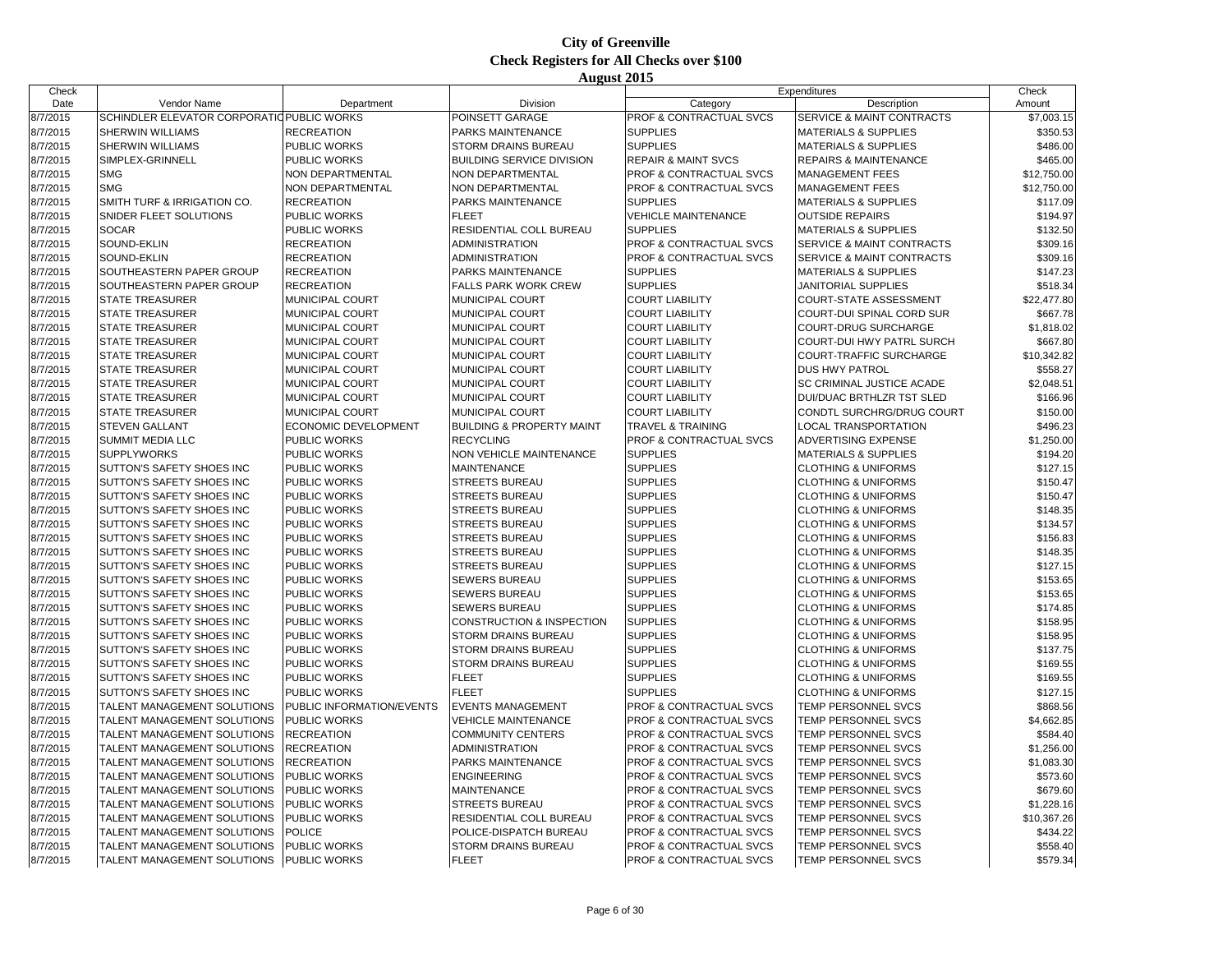| Check     |                                              |                            |                             |                                    | Expenditures                         | Check      |
|-----------|----------------------------------------------|----------------------------|-----------------------------|------------------------------------|--------------------------------------|------------|
| Date      | Vendor Name                                  | Department                 | Division                    | Category                           | Description                          | Amount     |
| 8/7/2015  | TALENT MANAGEMENT SOLUTIONS                  | <b>PUBLIC WORKS</b>        | <b>CBD TIF CREW</b>         | PROF & CONTRACTUAL SVCS            | TEMP PERSONNEL SVCS                  | \$558.40   |
| 8/7/2015  | TALENT MANAGEMENT SOLUTIONS                  | <b>RECREATION</b>          | PUBLIC SERVICES             | PROF & CONTRACTUAL SVCS            | TEMP PERSONNEL SVCS                  | \$530.48   |
| 8/7/2015  | TD CARD SERVICES                             | <b>POLICE</b>              | POLICE-PATROL SVS           | <b>TRAVEL &amp; TRAINING</b>       | <b>TRAVEL &amp; TRAINING</b>         | \$262.78   |
| 8/7/2015  | TD CARD SERVICES                             | POLICE                     | POLICE-PATROL SVS           | TRAVEL & TRAINING                  | TRAVEL & TRAINING                    | \$112.00   |
| 8/7/2015  | TD CARD SERVICES                             | <b>POLICE</b>              | POLICE-PATROL SVS           | <b>SUNDRY</b>                      | <b>MISCELLANEOUS</b>                 | \$156.68   |
| 8/7/2015  | TEC UTILITIES SUPPLY INC                     | PUBLIC WORKS               | <b>SEWERS BUREAU</b>        | <b>SUPPLIES</b>                    | <b>MATERIALS &amp; SUPPLIES</b>      | \$991.40   |
| 8/7/2015  | TEC UTILITIES SUPPLY INC                     | PUBLIC WORKS               | <b>SEWERS BUREAU</b>        | <b>SUPPLIES</b>                    | <b>MATERIALS &amp; SUPPLIES</b>      | \$991.40   |
| 8/7/2015  | <b>TGA</b>                                   | OFFICE OF MGMT & BUDGET    | INFORMATION TECHNOLOGY      | PROF & CONTRACTUAL SVCS            | SERVICE & MAINT CONTRACTS            | \$2,544.00 |
| 8/7/2015  | <b>TGA</b>                                   | OFFICE OF MGMT & BUDGET    | INFORMATION TECHNOLOGY      | <b>REPAIR &amp; MAINT SVCS</b>     | <b>REPAIRS &amp; MAINTENANCE</b>     | \$1,568.95 |
| 8/7/2015  | <b>TGA</b>                                   | NON DEPARTMENTAL           | <b>CAPITAL PROJECTS</b>     | <b>CAPITAL PROJECTS</b>            | <b>EQUIPMENT</b>                     | \$7,360.00 |
| 8/7/2015  | THE GRASS MASTER                             | <b>RECREATION</b>          | BEAUTIFICATION BUREAU       | PROF & CONTRACTUAL SVCS            | <b>SERVICE &amp; MAINT CONTRACTS</b> | \$900.00   |
| 8/7/2015  | THERMO KING OF GREENVILLE                    | PUBLIC WORKS               | <b>VEHICLE MAINTENANCE</b>  | <b>VEHICLE MAINTENANCE</b>         | <b>PARTS</b>                         | \$121.02   |
| 8/7/2015  | THERMO KING OF GREENVILLE                    | <b>PUBLIC WORKS</b>        | <b>VEHICLE MAINTENANCE</b>  | <b>VEHICLE MAINTENANCE</b>         | <b>PARTS</b>                         | \$803.07   |
| 8/7/2015  | THERMO KING OF GREENVILLE                    | PUBLIC WORKS               | <b>VEHICLE MAINTENANCE</b>  | <b>VEHICLE MAINTENANCE</b>         | <b>PARTS</b>                         | \$404.72   |
| 8/7/2015  | <b>TIM GUERIN</b>                            | PUBLIC WORKS               | <b>CBD TIF CREW</b>         | <b>SUPPLIES</b>                    | <b>MATERIALS &amp; SUPPLIES</b>      | \$117.18   |
| 8/7/2015  | TMS SOUTH INC                                | RECREATION                 | FALLS PARK WORK CREW        | <b>REPAIR &amp; MAINT SVCS</b>     | <b>REPAIRS &amp; MAINTENANCE</b>     | \$125.98   |
| 8/7/2015  | TMS SOUTH INC                                | <b>RECREATION</b>          | <b>FALLS PARK WORK CREW</b> | <b>REPAIR &amp; MAINT SVCS</b>     | <b>REPAIRS &amp; MAINTENANCE</b>     | \$108.12   |
| 8/7/2015  | TOOL SHED INC, THE                           | <b>RECREATION</b>          | PARKS MAINTENANCE           | <b>SUPPLIES</b>                    | <b>MATERIALS &amp; SUPPLIES</b>      | \$508.19   |
| 8/7/2015  | <b>TRAFFIC SIGNAL INC</b>                    | PUBLIC WORKS               | TRAFFIC ENGINEERING         | <b>SUPPLIES</b>                    | M&S-SIGNALS                          | \$1,442.50 |
| 8/7/2015  | TRAVELERS REST FEED & SEED INC               | <b>RECREATION</b>          | ADMINISTRATION              | <b>SUPPLIES</b>                    | M&S-FOOD                             | \$440.00   |
| 8/7/2015  | TRAVELERS REST FEED & SEED INC               | <b>RECREATION</b>          | ADMINISTRATION              | <b>SUPPLIES</b>                    | M&S-FOOD                             | \$570.00   |
| 8/7/2015  | TRAVELERS REST FEED & SEED INC               | <b>RECREATION</b>          | ADMINISTRATION              | <b>SUPPLIES</b>                    | M&S-FOOD                             | \$895.50   |
| 8/7/2015  | TURBO DIESEL & ELECTRIC SYSTEMS PUBLIC WORKS |                            | <b>VEHICLE MAINTENANCE</b>  | <b>VEHICLE MAINTENANCE</b>         | <b>PARTS</b>                         | \$1,075.44 |
| 8/7/2015  | TYCO INTEGRATED SECURITY LLC                 | PUBLIC WORKS               | POINSETT GARAGE             | <b>REPAIR &amp; MAINT SVCS</b>     | <b>REPAIRS &amp; MAINTENANCE</b>     | \$131.75   |
| 8/7/2015  | <b>UNIFIRST</b>                              | <b>PUBLIC WORKS</b>        | <b>VEHICLE MAINTENANCE</b>  | <b>SUPPLIES</b>                    | <b>CLOTHING &amp; UNIFORMS</b>       | \$152.31   |
| 8/7/2015  | <b>UNIFIRST</b>                              | PUBLIC WORKS               | <b>VEHICLE MAINTENANCE</b>  | <b>SUPPLIES</b>                    | <b>MATERIALS &amp; SUPPLIES</b>      | \$537.65   |
| 8/7/2015  | UNITED RENTALS (NORTH AMERICA) PUBLIC WORKS  |                            | STORM DRAINS BUREAU         | <b>SUPPLIES</b>                    | <b>MATERIALS &amp; SUPPLIES</b>      | \$191.57   |
| 8/7/2015  | UNIVERSITY OF GEORGIA - VET MED RECREATION   |                            | ADMINISTRATION              | PROF & CONTRACTUAL SVCS            | PROFESSIONAL SERVICES                | \$106.00   |
| 8/7/2015  | UNIVERSITY OF SOUTH CAROLINA                 | OFFICE OF MGMT & BUDGET    | <b>ACCOUNTING</b>           | <b>TRAVEL &amp; TRAINING</b>       | <b>TRAVEL &amp; TRAINING</b>         | \$190.00   |
| 8/7/2015  | UNIVERSITY OF SOUTH CAROLINA                 | OFFICE OF MGMT & BUDGET    | <b>ACCOUNTING</b>           | TRAVEL & TRAINING                  | <b>TRAVEL &amp; TRAINING</b>         | \$350.00   |
| 8/7/2015  | UNIVERSITY OF SOUTH CAROLINA                 | OFFICE OF MGMT & BUDGET    | <b>ACCOUNTING</b>           | <b>TRAVEL &amp; TRAINING</b>       | <b>TRAVEL &amp; TRAINING</b>         | \$350.00   |
| 8/7/2015  | UPSTATE MATERIALS INC-NC                     | NON DEPARTMENTAL           | <b>CAPITAL PROJECTS</b>     | <b>CAPITAL PROJECTS</b>            | <b>CONSTRUCTION</b>                  | \$1,068.83 |
| 8/7/2015  | UPSTATE MATERIALS INC-NC                     | <b>RECREATION</b>          | PARKS MAINTENANCE           | <b>REPAIR &amp; MAINT SVCS</b>     | <b>REPAIRS &amp; MAINTENANCE</b>     | \$518.25   |
| 8/7/2015  | <b>VERIZON WIRELESS</b>                      | OFFICE OF MGMT & BUDGET    | INFORMATION TECHNOLOGY      | COMMUNICATIONS                     | TELECOMMUNICATIONS/WIRELE            | \$160.76   |
| 8/7/2015  | <b>VERIZON WIRELESS</b>                      | <b>FIRE</b>                | <b>FIRE</b>                 | COMMUNICATIONS                     | <b>OTHER</b>                         | \$2.094.81 |
| 8/7/2015  | <b>VERIZON WIRELESS</b>                      | <b>FIRE</b>                | <b>FIRE</b>                 | <b>COMMUNICATIONS</b>              | <b>OTHER</b>                         | \$1,186.53 |
| 8/7/2015  | <b>VERIZON WIRELESS</b>                      | POLICE                     | POLICE-PATROL SVS           | <b>COMMUNICATIONS</b>              | <b>OTHER</b>                         | \$8,190.52 |
| 8/7/2015  | <b>VERIZON WIRELESS</b>                      | <b>POLICE</b>              | POLICE-PATROL SVS           | <b>COMMUNICATIONS</b>              | <b>OTHER</b>                         | \$190.05   |
| 8/7/2015  | W N WATSON-WEST TIRE & AUTOMO PUBLIC WORKS   |                            | <b>FLEET</b>                | <b>VEHICLE MAINTENANCE</b>         | <b>PARTS</b>                         | \$317.98   |
| 8/7/2015  | W N WATSON-WEST TIRE & AUTOMO PUBLIC WORKS   |                            | <b>FLEET</b>                | <b>VEHICLE MAINTENANCE</b>         | <b>OUTSIDE REPAIRS</b>               | \$488.80   |
| 8/7/2015  | W W WILLIAMS                                 | PUBLIC WORKS               | <b>VEHICLE MAINTENANCE</b>  | <b>VEHICLE MAINTENANCE</b>         | <b>PARTS</b>                         | \$664.80   |
| 8/7/2015  | W W WILLIAMS                                 | PUBLIC WORKS               | <b>VEHICLE MAINTENANCE</b>  | <b>VEHICLE MAINTENANCE</b>         | <b>PARTS</b>                         | \$220.82   |
| 8/7/2015  | <b>WHITE HORSE PACKAGING</b>                 | PUBLIC WORKS               | <b>MAINTENANCE</b>          | <b>SUPPLIES</b>                    | <b>MATERIALS &amp; SUPPLIES</b>      | \$179.62   |
| 8/7/2015  | WILDLIFE CONSERVATION GLOBAL IN RECREATION   |                            | PUBLIC SERVICES             | <b>SUNDRY</b>                      | RESEARCH CONSERVATION EXP            |            |
|           |                                              |                            |                             |                                    | <b>EBT TOKEN REIMBURSEMENT</b>       | \$8,331.00 |
| 8/7/2015  | <b>WILL YOUNG</b>                            | RECREATION                 | ADMINISTRATION              | <b>RECREATION FEES</b>             |                                      | \$145.50   |
| 8/7/2015  | <b>WP LAW INC</b>                            | <b>RECREATION</b>          | <b>FALLS PARK WORK CREW</b> | <b>REPAIR &amp; MAINT SVCS</b>     | <b>REPAIRS &amp; MAINTENANCE</b>     | \$658.16   |
| 8/7/2015  | WRIGHT JOHNSTON UNIFORMS INC                 | <b>FIRE</b><br><b>FIRE</b> | <b>FIRE SUPPRESSION</b>     | <b>SUPPLIES</b><br><b>SUPPLIES</b> | <b>CLOTHING &amp; UNIFORMS</b>       | \$1,514.74 |
| 8/7/2015  | WRIGHT JOHNSTON UNIFORMS INC                 |                            | FIRE SUPPRESSION            |                                    | <b>CLOTHING &amp; UNIFORMS</b>       | \$1,514.74 |
| 8/7/2015  | WRIGHT JOHNSTON UNIFORMS INC                 | <b>FIRE</b>                | FIRE SUPPRESSION            | <b>SUPPLIES</b>                    | <b>CLOTHING &amp; UNIFORMS</b>       | \$1,546.54 |
| 8/7/2015  | <b>WURTH USA INC</b>                         | <b>RECREATION</b>          | PARKS AND RECREATION        | <b>SUPPLIES</b>                    | <b>MATERIALS &amp; SUPPLIES</b>      | \$710.02   |
| 8/7/2015  | ZEP INC                                      | PUBLIC WORKS               | <b>VEHICLE MAINTENANCE</b>  | <b>SUPPLIES</b>                    | <b>MATERIALS &amp; SUPPLIES</b>      | \$409.59   |
| 8/7/2015  | ZOO CONSERVATION OUTREACH GR RECREATION      |                            | PUBLIC SERVICES             | <b>SUNDRY</b>                      | RESEARCH CONSERVATION EXP            | \$6,110.00 |
| 8/14/2015 | A & H LAWN MAINTENANCE                       | <b>RECREATION</b>          | PARKS MAINTENANCE           | PROF & CONTRACTUAL SVCS            | SERVICE & MAINT CONTRACTS            | \$2,100.00 |
| 8/14/2015 | ABC LOCKSMITH LLC                            | <b>FIRE</b>                | <b>FIRE SUPPRESSION</b>     | <b>VEHICLE MAINTENANCE</b>         | <b>PARTS</b>                         | \$173.56   |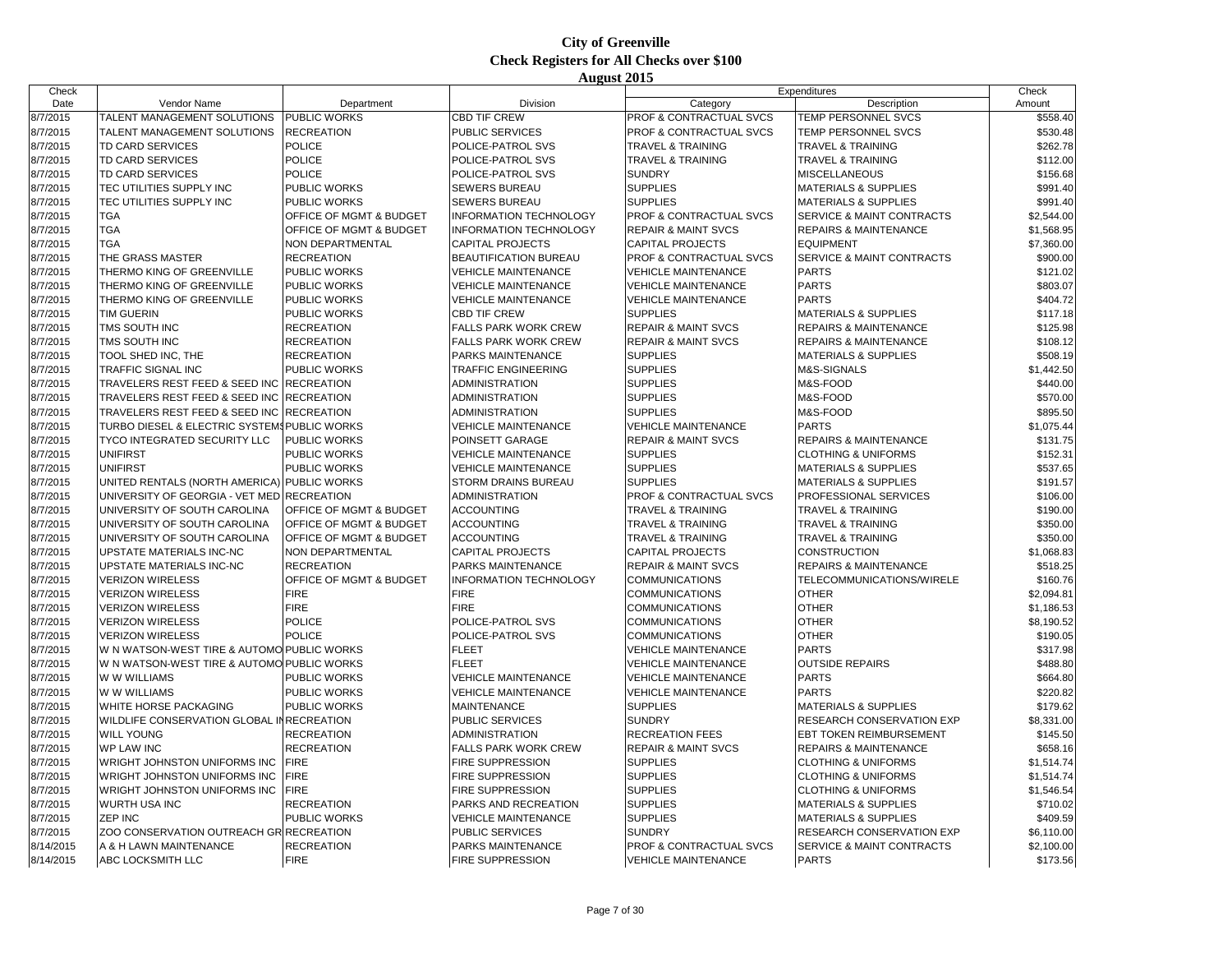| Check     |                                              |                                    |                                      |                                | Expenditures                     | Check       |
|-----------|----------------------------------------------|------------------------------------|--------------------------------------|--------------------------------|----------------------------------|-------------|
| Date      | Vendor Name                                  | Department                         | Division                             | Category                       | Description                      | Amount      |
| 8/14/2015 | <b>ACE ENERGY</b>                            | PUBLIC WORKS                       | ADMINISTRATION                       | <b>VEHICLE MAINTENANCE</b>     | <b>FUEL</b>                      | \$19,177.08 |
| 8/14/2015 | <b>AFLAC</b>                                 | OFFICE OF MGMT & BUDGET            | NON-DEPARTMENTAL                     | PR-WH                          | INSURANCE-CANCER                 | \$5,896.77  |
| 8/14/2015 | <b>AFLAC</b>                                 | OFFICE OF MGMT & BUDGET            | NON-DEPARTMENTAL                     | PR-WH                          | INSURANCE-CANCER                 | \$5,966.25  |
| 8/14/2015 | <b>AFLAC</b>                                 | OFFICE OF MGMT & BUDGET            | NON-DEPARTMENTAL                     | PR-WH                          | INSURANCE-CANCER                 | \$5,896.77  |
| 8/14/2015 | <b>ALLEN JACOBS</b>                          | <b>POLICE</b>                      | POLICE-PATROL SVS                    | <b>TRAVEL &amp; TRAINING</b>   | <b>TRAVEL &amp; TRAINING</b>     | \$610.00    |
| 8/14/2015 | ALLISON BROCKMAN                             | PUBLIC WORKS                       | RESIDENTIAL COLL BUREAU              | <b>TRAVEL &amp; TRAINING</b>   | <b>TRAVEL &amp; TRAINING</b>     | \$764.09    |
| 8/14/2015 | <b>ALLISON BROCKMAN</b>                      | PUBLIC WORKS                       | <b>RECYCLING</b>                     | <b>TRAVEL &amp; TRAINING</b>   | TRAVEL & TRAINING                | \$200.75    |
| 8/14/2015 | AMERICAN COMPRESSOR - ENGINEE PUBLIC WORKS   |                                    | <b>VEHICLE MAINTENANCE</b>           | <b>VEHICLE MAINTENANCE</b>     | <b>PARTS</b>                     | \$1,499.00  |
| 8/14/2015 | AMERICAN COMPRESSOR - ENGINEE PUBLIC WORKS   |                                    | <b>VEHICLE MAINTENANCE</b>           | <b>VEHICLE MAINTENANCE</b>     | <b>PARTS</b>                     | \$238.58    |
| 8/14/2015 | <b>AMERICAN LOCK &amp; KEY</b>               | <b>RECREATION</b>                  | <b>COMMUNITY CENTERS</b>             | <b>SUPPLIES</b>                | <b>MATERIALS &amp; SUPPLIES</b>  | \$104.87    |
| 8/14/2015 | AMERICAN PLANNING ASSOCIATION                | ECONOMIC DEVELOPMENT               | PLANNING AND ZONING                  | <b>SUNDRY</b>                  | DUES, SUBSCRIPTN, PUBLICATN      | \$510.00    |
| 8/14/2015 | AMG PARTS & EQUIPMENT LLC                    | PUBLIC WORKS                       | <b>FLEET</b>                         | <b>VEHICLE MAINTENANCE</b>     | <b>PARTS</b>                     | \$289.62    |
| 8/14/2015 | AMG PARTS & EQUIPMENT LLC                    | PUBLIC WORKS                       | <b>FLEET</b>                         | <b>VEHICLE MAINTENANCE</b>     | <b>OUTSIDE REPAIRS</b>           | \$344.50    |
| 8/14/2015 | AMG PARTS & EQUIPMENT LLC                    | PUBLIC WORKS                       | <b>FLEET</b>                         | <b>VEHICLE MAINTENANCE</b>     | <b>OUTSIDE REPAIRS</b>           | \$715.50    |
| 8/14/2015 | AMG PARTS & EQUIPMENT LLC                    | <b>PUBLIC WORKS</b>                | <b>FLEET</b>                         | <b>VEHICLE MAINTENANCE</b>     | <b>OUTSIDE REPAIRS</b>           | \$1,219.00  |
| 8/14/2015 | <b>ARAMARK</b>                               | <b>PUBLIC WORKS</b>                | RESIDENTIAL COLL BUREAU              | <b>SUPPLIES</b>                | <b>CLOTHING &amp; UNIFORMS</b>   | \$220.41    |
| 8/14/2015 | ASG LLC                                      | <b>RECREATION</b>                  | <b>ADMINISTRATION</b>                | PROF & CONTRACTUAL SVCS        | SERVICE & MAINT CONTRACTS        | \$1,312.50  |
| 8/14/2015 | ASG LLC                                      | <b>POLICE</b>                      | POLICE-PATROL SVS                    | PROF & CONTRACTUAL SVCS        | <b>PROFESSIONAL SERVICES</b>     | \$1,128.66  |
| 8/14/2015 | ASG LLC                                      | POLICE                             | POLICE-PATROL SVS                    | PROF & CONTRACTUAL SVCS        | PROFESSIONAL SERVICES            | \$1,128.66  |
| 8/14/2015 | AT&T                                         | OFFICE OF MGMT & BUDGET            | INFORMATION TECHNOLOGY               | <b>COMMUNICATIONS</b>          | TELECOMMUNICATIONS/WIRELE        | \$1,941.74  |
| 8/14/2015 | AT&T                                         | OFFICE OF MGMT & BUDGET            | <b>INFORMATION TECHNOLOGY</b>        | <b>COMMUNICATIONS</b>          | TELECOMMUNICATIONS/WIRELE        | \$1,105.61  |
| 8/14/2015 | ATLANTIC SUPPLY & EQUIPMENT CO PUBLIC WORKS  |                                    | STORM DRAINS BUREAU                  | <b>REPAIR &amp; MAINT SVCS</b> | <b>REPAIRS &amp; MAINTENANCE</b> | \$885.31    |
| 8/14/2015 | AURORA WORLD INC                             | <b>RECREATION</b>                  | PUBLIC SERVICES                      | <b>SUPPLIES</b>                | <b>SALE GIFTS</b>                | \$3,618.90  |
| 8/14/2015 | B C CANNON CO INC                            | <b>POLICE</b>                      | POLICE-PATROL SVS                    | <b>SUPPLIES</b>                | <b>MATERIALS &amp; SUPPLIES</b>  | \$214.12    |
| 8/14/2015 | <b>BAKER DISTRIBUTING CO</b>                 | <b>RECREATION</b>                  | FALLS PARK WORK CREW                 | <b>REPAIR &amp; MAINT SVCS</b> | <b>REPAIRS &amp; MAINTENANCE</b> | \$3,178.25  |
| 8/14/2015 | <b>BARCO PRODUCTS</b>                        | <b>RECREATION</b>                  | PARKS MAINTENANCE                    | <b>SUPPLIES</b>                | <b>MATERIALS &amp; SUPPLIES</b>  | \$485.44    |
| 8/14/2015 | <b>BATTERY SPECIALISTS</b>                   | <b>RECREATION</b>                  | PARKS AND RECREATION                 | <b>SUPPLIES</b>                | <b>MATERIALS &amp; SUPPLIES</b>  | \$173.62    |
| 8/14/2015 | <b>BECO</b>                                  | <b>RECREATION</b>                  | PARKS AND RECREATION                 | <b>SUPPLIES</b>                | <b>MATERIALS &amp; SUPPLIES</b>  | \$579.42    |
| 8/14/2015 | BEN ARNOLD BEVERAGE CO                       | PUBLIC INFORMATION/EVENTS          | <b>EVENTS MANAGEMENT</b>             | <b>SUPPLIES</b>                | M&S-FOOD & BEVERAGE              | \$383.52    |
| 8/14/2015 | BEN ARNOLD BEVERAGE CO                       | PUBLIC INFORMATION/EVENTS          | <b>EVENTS MANAGEMENT</b>             | <b>SUPPLIES</b>                | M&S-FOOD & BEVERAGE              | \$503.40    |
| 8/14/2015 | <b>BENJAMIN SANDERS</b>                      | <b>POLICE</b>                      | POLICE-PATROL SVS                    | <b>TRAVEL &amp; TRAINING</b>   | <b>TRAVEL &amp; TRAINING</b>     | \$610.00    |
| 8/14/2015 | <b>BGP INVESTORS LLC</b>                     | C. D. DIVISION                     | <b>CDBG PROJECTS</b>                 | <b>CD PROJECTS</b>             | <b>LAND ACQUISITION</b>          | \$4,643.00  |
| 8/14/2015 | <b>BGP INVESTORS LLC</b>                     | C. D. DIVISION                     | <b>CDBG PROJECTS</b>                 | <b>CD PROJECTS</b>             | <b>LAND ACQUISITION</b>          | \$4,357.00  |
| 8/14/2015 | <b>BRAD RICE</b>                             | ECONOMIC DEVELOPMENT               | <b>BUILDING &amp; PROPERTY MAINT</b> | <b>TRAVEL &amp; TRAINING</b>   | <b>TRAVEL &amp; TRAINING</b>     | \$251.85    |
| 8/14/2015 | BRAGG WASTE SERVICES INC                     | <b>RECREATION</b>                  | PARKS AND RECREATION                 | PROF & CONTRACTUAL SVCS        | SERVICE & MAINT CONTRACTS        | \$366.48    |
| 8/14/2015 | <b>BRANDSTICKITY</b>                         | <b>RECREATION</b>                  | <b>FALLS PARK WORK CREW</b>          | <b>SUPPLIES</b>                | <b>CLOTHING &amp; UNIFORMS</b>   | \$228.96    |
| 8/14/2015 | <b>BRANDSTICKITY</b>                         | PUBLIC WORKS                       | <b>FLEET</b>                         | <b>SUPPLIES</b>                | <b>CLOTHING &amp; UNIFORMS</b>   | \$407.20    |
| 8/14/2015 | BRYANTS KAR GARD LLC                         | PUBLIC WORKS                       | <b>FLEET</b>                         | <b>VEHICLE MAINTENANCE</b>     | <b>OUTSIDE REPAIRS</b>           | \$416.49    |
| 8/14/2015 | BUDWEISER OF GREENVILLE                      | PUBLIC INFORMATION/EVENTS          | <b>EVENTS MANAGEMENT</b>             | <b>SUPPLIES</b>                | M&S-FOOD & BEVERAGE              | \$2,101.39  |
| 8/14/2015 | <b>BUILDERS FIRSTSOURCE</b>                  | PUBLIC WORKS                       | <b>STREETS BUREAU</b>                | <b>SUPPLIES</b>                | <b>MATERIALS &amp; SUPPLIES</b>  | \$142.61    |
| 8/14/2015 | <b>BURNETT ATHLETICS INC</b>                 | <b>RECREATION</b>                  | PARKS MAINTENANCE                    | <b>SUPPLIES</b>                | <b>MATERIALS &amp; SUPPLIES</b>  | \$1,450.61  |
| 8/14/2015 | C O G RETIREE INSURANCE                      | <b>HUMAN RESOURCES</b>             | <b>HEALTH CARE</b>                   | <b>OTHER INSURANCE</b>         | <b>HEALTH MEDICARE SUPPL</b>     | \$15,708.30 |
| 8/14/2015 | C-W CUSTOM HYDRAULICS INC                    | <b>FIRE</b>                        | <b>FIRE SUPPRESSION</b>              | <b>SUPPLIES</b>                | <b>MATERIALS &amp; SUPPLIES</b>  | \$447.85    |
| 8/14/2015 | CAMPBELL-BROWN INC                           | PUBLIC WORKS                       | <b>FLEET</b>                         | <b>VEHICLE MAINTENANCE</b>     | <b>PARTS</b>                     | \$1,049.85  |
| 8/14/2015 | CAMPBELL-BROWN INC                           | PUBLIC WORKS                       | <b>FLEET</b>                         | <b>VEHICLE MAINTENANCE</b>     | <b>PARTS</b>                     | \$1,068.23  |
| 8/14/2015 | CAMPBELL-BROWN INC                           | PUBLIC WORKS                       | <b>FLEET</b>                         | <b>VEHICLE MAINTENANCE</b>     | <b>PARTS</b>                     | \$183.17    |
| 8/14/2015 | CAROLINA ALTERNATORS                         | PUBLIC WORKS                       | <b>FLEET</b>                         | <b>VEHICLE MAINTENANCE</b>     | <b>PARTS</b>                     | \$206.70    |
| 8/14/2015 | CAROLINA ALTERNATORS                         | PUBLIC WORKS                       | <b>FLEET</b>                         | <b>VEHICLE MAINTENANCE</b>     | <b>PARTS</b>                     | \$116.60    |
| 8/14/2015 | CAROLINA ALTERNATORS                         | PUBLIC WORKS                       | <b>FLEET</b>                         | VEHICLE MAINTENANCE            | <b>PARTS</b>                     | \$132.50    |
| 8/14/2015 | CAROLINA LAWN & TRACTOR INC                  | <b>RECREATION</b>                  | PARKS AND RECREATION                 | <b>SUPPLIES</b>                | <b>MATERIALS &amp; SUPPLIES</b>  | \$430.05    |
| 8/14/2015 | CAROLINA LAWN & TRACTOR INC                  | <b>RECREATION</b>                  | TREE MAINTENANCE BUREAU              | <b>SUPPLIES</b>                | <b>MATERIALS &amp; SUPPLIES</b>  | \$599.14    |
| 8/14/2015 | CARQUEST                                     | PUBLIC WORKS                       | <b>VEHICLE MAINTENANCE</b>           | <b>VEHICLE MAINTENANCE</b>     | <b>PARTS</b>                     | \$260.02    |
| 8/14/2015 | CARSON'S NUT-BOLT & TOOL CO INC PUBLIC WORKS |                                    | <b>FLEET</b>                         | <b>VEHICLE MAINTENANCE</b>     | <b>PARTS</b>                     | \$445.20    |
| 8/14/2015 | CHARTER COMMUNICATIONS                       | <b>OFFICE OF MGMT &amp; BUDGET</b> | <b>INFORMATION TECHNOLOGY</b>        | <b>COMMUNICATIONS</b>          | TELECOMMUNICATIONS/WIRELE        | \$8,456.98  |
|           |                                              |                                    |                                      |                                |                                  |             |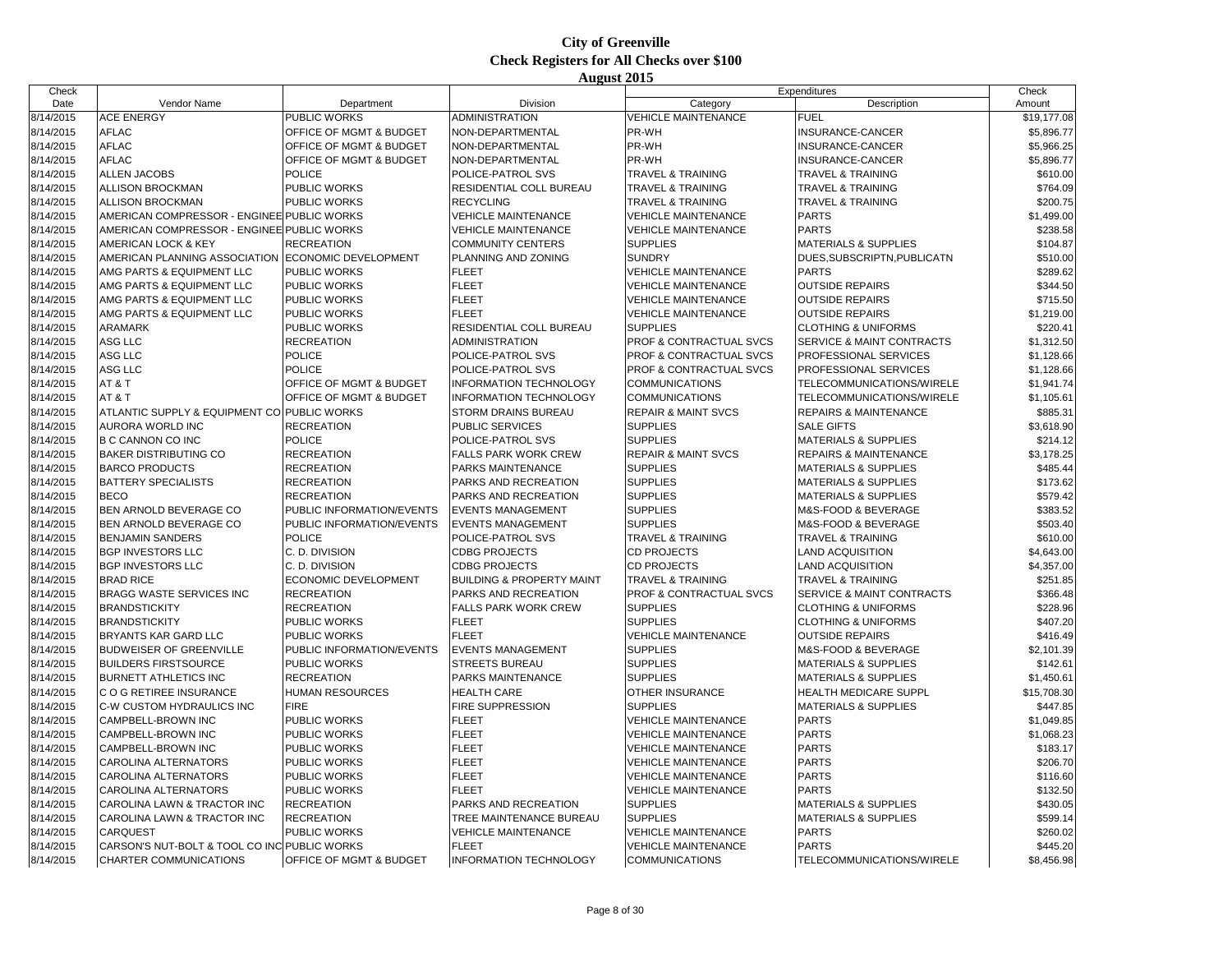| Check     |                                      |                                    |                                  |                              | Expenditures                         | Check        |
|-----------|--------------------------------------|------------------------------------|----------------------------------|------------------------------|--------------------------------------|--------------|
| Date      | Vendor Name                          | Department                         | Division                         | Category                     | Description                          | Amount       |
| 8/14/2015 | CHARTER COMMUNICATIONS               | PUBLIC WORKS                       | RHETT ST LOT                     | <b>COMMUNICATIONS</b>        | <b>OTHER</b>                         | \$118.42     |
| 8/14/2015 | CHEM-AQUA INC                        | PUBLIC WORKS                       | <b>BUILDING SERVICE DIVISION</b> | PROF & CONTRACTUAL SVCS      | <b>SERVICE &amp; MAINT CONTRACTS</b> | \$324.36     |
| 8/14/2015 | CHRISTOPHER TRUCKS INC               | <b>PUBLIC WORKS</b>                | <b>FLEET</b>                     | <b>VEHICLE MAINTENANCE</b>   | <b>PARTS</b>                         | \$234.21     |
| 8/14/2015 | CHRISTOPHER TRUCKS INC               | PUBLIC WORKS                       | <b>FLEET</b>                     | <b>VEHICLE MAINTENANCE</b>   | <b>PARTS</b>                         | \$1,288.91   |
| 8/14/2015 | CHRISTOPHER TRUCKS INC               | PUBLIC WORKS                       | <b>FLEET</b>                     | <b>VEHICLE MAINTENANCE</b>   | <b>PARTS</b>                         | \$1,180.20   |
| 8/14/2015 | <b>CINTAS</b>                        | <b>PUBLIC WORKS</b>                | <b>FLEET</b>                     | <b>SUPPLIES</b>              | <b>CLOTHING &amp; UNIFORMS</b>       | \$180.86     |
| 8/14/2015 | <b>CINTAS</b>                        | PUBLIC WORKS                       | <b>FLEET</b>                     | <b>SUPPLIES</b>              | <b>MATERIALS &amp; SUPPLIES</b>      | \$114.72     |
| 8/14/2015 | CITY WELDING SERVICE                 | PUBLIC WORKS                       | <b>FLEET</b>                     | <b>VEHICLE MAINTENANCE</b>   | <b>OUTSIDE REPAIRS</b>               | \$698.50     |
| 8/14/2015 | <b>CLERK OF COURT</b>                | OFFICE OF MGMT & BUDGET            | NON-DEPARTMENTAL                 | PR-WH                        | <b>GARNISHMENTS</b>                  | \$378.48     |
| 8/14/2015 | <b>CLERK OF COURT</b>                | OFFICE OF MGMT & BUDGET            | NON-DEPARTMENTAL                 | PR-WH                        | <b>GARNISHMENTS</b>                  | \$199.50     |
| 8/14/2015 | CLERK OF COURT -SPARTANBURG          | OFFICE OF MGMT & BUDGET            | NON-DEPARTMENTAL                 | PR-WH                        | <b>GARNISHMENTS</b>                  | \$309.83     |
| 8/14/2015 | CLERK OF COURT PICKENS COUNTY        | <b>OFFICE OF MGMT &amp; BUDGET</b> | NON-DEPARTMENTAL                 | PR-WH                        | <b>GARNISHMENTS</b>                  | \$304.34     |
| 8/14/2015 | CLINE HOSE & HYDRAULIC               | <b>PUBLIC WORKS</b>                | <b>FLEET</b>                     | <b>SUPPLIES</b>              | <b>MATERIALS &amp; SUPPLIES</b>      | \$228.14     |
| 8/14/2015 | CLINE HOSE & HYDRAULIC               | PUBLIC WORKS                       | <b>FLEET</b>                     | <b>VEHICLE MAINTENANCE</b>   | <b>PARTS</b>                         | \$232.78     |
| 8/14/2015 | CLINE HOSE & HYDRAULIC               | PUBLIC WORKS                       | <b>FLEET</b>                     | <b>VEHICLE MAINTENANCE</b>   | <b>PARTS</b>                         | \$231.74     |
| 8/14/2015 | <b>CLINE HOSE &amp; HYDRAULIC</b>    | <b>PUBLIC WORKS</b>                | <b>FLEET</b>                     | <b>VEHICLE MAINTENANCE</b>   | <b>PARTS</b>                         | \$243.24     |
| 8/14/2015 | CLINE HOSE & HYDRAULIC               | PUBLIC WORKS                       | <b>FLEET</b>                     | <b>VEHICLE MAINTENANCE</b>   | <b>PARTS</b>                         | \$105.41     |
|           |                                      |                                    |                                  |                              |                                      |              |
| 8/14/2015 | <b>COMPLETE FITNESS &amp; YOGA</b>   | <b>HUMAN RESOURCES</b>             | <b>HEALTH CARE</b>               | <b>SUNDRY</b>                | <b>WELLNESS ACTIVITIES</b>           | \$360.00     |
| 8/14/2015 | CONCRETE SUPPLY COMPANY LLC          | <b>PUBLIC WORKS</b>                | <b>STREETS BUREAU</b>            | <b>SUPPLIES</b>              | <b>MATERIALS &amp; SUPPLIES</b>      | \$413.64     |
| 8/14/2015 | CONCRETE SUPPLY COMPANY LLC          | <b>PUBLIC WORKS</b>                | <b>STREETS BUREAU</b>            | <b>SUPPLIES</b>              | <b>MATERIALS &amp; SUPPLIES</b>      | \$567.07     |
| 8/14/2015 | CONCRETE SUPPLY COMPANY LLC          | PUBLIC WORKS                       | <b>STREETS BUREAU</b>            | <b>SUPPLIES</b>              | MATERIALS & SUPPLIES                 | \$300.75     |
| 8/14/2015 | <b>CUMMINS ATLANTIC LLC</b>          | <b>PUBLIC WORKS</b>                | <b>VEHICLE MAINTENANCE</b>       | <b>VEHICLE MAINTENANCE</b>   | <b>PARTS</b>                         | \$238.81     |
| 8/14/2015 | <b>CUSTOM TRUCK &amp; BODY WORKS</b> | <b>FIRE</b>                        | FIRE SUPPRESSION                 | <b>VEHICLE MAINTENANCE</b>   | <b>PARTS</b>                         | \$510.34     |
| 8/14/2015 | <b>CUSTOM TRUCK &amp; BODY WORKS</b> | <b>FIRE</b>                        | FIRE SUPPRESSION                 | <b>VEHICLE MAINTENANCE</b>   | <b>PARTS</b>                         | \$805.00     |
| 8/14/2015 | D & B GLASS INC                      | PUBLIC WORKS                       | RESIDENTIAL COLL BUREAU          | <b>SUPPLIES</b>              | <b>MATERIALS &amp; SUPPLIES</b>      | \$850.00     |
| 8/14/2015 | <b>D &amp; D MOTORS INC</b>          | PUBLIC WORKS                       | <b>FLEET</b>                     | <b>VEHICLE MAINTENANCE</b>   | <b>PARTS</b>                         | \$131.49     |
| 8/14/2015 | <b>DAVE DERRICK</b>                  | PUBLIC WORKS                       | RESIDENTIAL COLL BUREAU          | <b>TRAVEL &amp; TRAINING</b> | TRAVEL & TRAINING                    | \$913.62     |
| 8/14/2015 | <b>DELL MARKETING LP</b>             | OFFICE OF MGMT & BUDGET            | <b>INFORMATION TECHNOLOGY</b>    | <b>MIS PROJECTS</b>          | <b>PCS/UPGRADES</b>                  | \$2,039.24   |
| 8/14/2015 | <b>DELL MARKETING LP</b>             | OFFICE OF MGMT & BUDGET            | <b>INFORMATION TECHNOLOGY</b>    | <b>MIS PROJECTS</b>          | <b>PCS/UPGRADES</b>                  | \$238.48     |
| 8/14/2015 | <b>DESIGNLAB INC</b>                 | <b>POLICE</b>                      | FED EQUITABLE SHAR DOJ           | <b>SUPPLIES</b>              | MATERIALS & SUPPLIES                 | \$840.44     |
| 8/14/2015 | <b>DESIGNLAB INC</b>                 | <b>FIRE</b>                        | FIRE PREVENTION                  | <b>SUPPLIES</b>              | <b>CLOTHING &amp; UNIFORMS</b>       | \$671.78     |
| 8/14/2015 | <b>DESIGNLAB INC</b>                 | <b>POLICE</b>                      | POLICE-PATROL SVS                | <b>SUPPLIES</b>              | <b>CLOTHING &amp; UNIFORMS</b>       | \$200.31     |
| 8/14/2015 | <b>DESIGNLAB INC</b>                 | <b>POLICE</b>                      | POLICE-PATROL SVS                | <b>SUPPLIES</b>              | <b>CLOTHING &amp; UNIFORMS</b>       | \$964.60     |
| 8/14/2015 | <b>DESIGNLAB INC</b>                 | <b>POLICE</b>                      | POLICE-PATROL SVS                | <b>SUPPLIES</b>              | <b>CLOTHING &amp; UNIFORMS</b>       | \$685.82     |
| 8/14/2015 | <b>DESIGNLAB INC</b>                 | <b>POLICE</b>                      | POLICE-PATROL SVS                | <b>SUPPLIES</b>              | <b>CLOTHING &amp; UNIFORMS</b>       | \$108.75     |
| 8/14/2015 | <b>DESIGNLAB INC</b>                 | <b>POLICE</b>                      | POLICE-PATROL SVS                | <b>SUPPLIES</b>              | <b>CLOTHING &amp; UNIFORMS</b>       | \$108.75     |
| 8/14/2015 | <b>DESIGNLAB INC</b>                 | <b>POLICE</b>                      | POLICE-PATROL SVS                | <b>SUPPLIES</b>              | <b>CLOTHING &amp; UNIFORMS</b>       | \$106.00     |
| 8/14/2015 | <b>DESIGNLAB INC</b>                 | <b>POLICE</b>                      | POLICE-PATROL SVS                | <b>SUPPLIES</b>              | <b>CLOTHING &amp; UNIFORMS</b>       | \$119.50     |
| 8/14/2015 | <b>DESIGNLAB INC</b>                 | <b>POLICE</b>                      | POLICE-PATROL SVS                | <b>SUPPLIES</b>              | <b>CLOTHING &amp; UNIFORMS</b>       | \$106.00     |
| 8/14/2015 | <b>DESIGNLAB INC</b>                 | <b>POLICE</b>                      | POLICE-PATROL SVS                | <b>SUPPLIES</b>              | <b>CLOTHING &amp; UNIFORMS</b>       | \$113.99     |
| 8/14/2015 | <b>DESIGNLAB INC</b>                 | <b>FIRE</b>                        | FIRE SUPPRESSION                 | <b>SUPPLIES</b>              | <b>CLOTHING &amp; UNIFORMS</b>       | \$1,498.58   |
| 8/14/2015 | <b>DESIGNLAB INC</b>                 | <b>POLICE</b>                      | POLICE-PATROL SVS                | <b>SUPPLIES</b>              | <b>CLOTHING &amp; UNIFORMS</b>       | \$595.30     |
| 8/14/2015 | <b>DESIGNLAB INC</b>                 | <b>POLICE</b>                      | POLICE-PATROL SVS                | <b>SUPPLIES</b>              | <b>CLOTHING &amp; UNIFORMS</b>       | \$528.33     |
| 8/14/2015 | <b>DESIGNLAB INC</b>                 | PUBLIC WORKS                       | ENFORCEMENT                      | <b>SUPPLIES</b>              | <b>CLOTHING &amp; UNIFORMS</b>       | \$105.89     |
| 8/14/2015 | DEVSOFT SOLUTIONS                    | NON DEPARTMENTAL                   | <b>CAPITAL PROJECTS</b>          | <b>CAPITAL PROJECTS</b>      | <b>EQUIPMENT</b>                     | \$2,465.00   |
| 8/14/2015 | <b>DIRECTV</b>                       | <b>FIRE</b>                        | <b>FIRE SERVICES</b>             | PROF & CONTRACTUAL SVCS      | <b>SERVICE &amp; MAINT CONTRACTS</b> | \$105.97     |
| 8/14/2015 | <b>DUKE ENERGY</b>                   | PUBLIC WORKS                       | TRAFFIC ENGINEERING              | <b>UTILITIES</b>             | <b>ELECTRICITY</b>                   | \$100,556.47 |
| 8/14/2015 | <b>DUKE ENERGY</b>                   | <b>RECREATION</b>                  | PARKS AND RECREATION             | <b>UTILITIES</b>             | <b>ELECTRICITY</b>                   | \$946.19     |
| 8/14/2015 | <b>DUKE ENERGY</b>                   | <b>RECREATION</b>                  | PARKS AND RECREATION             | <b>UTILITIES</b>             | <b>ELECTRICITY</b>                   | \$228.62     |
| 8/14/2015 | <b>DUKE ENERGY</b>                   | <b>RECREATION</b>                  | COMMUNITY CENTERS                | <b>UTILITIES</b>             | <b>ELECTRICITY</b>                   | \$239.00     |
| 8/14/2015 | <b>DUKE ENERGY</b>                   | <b>RECREATION</b>                  | COMMUNITY CENTERS                | UTILITIES                    | <b>ELECTRICITY</b>                   | \$299.29     |
| 8/14/2015 | <b>DUKE ENERGY</b>                   | PUBLIC WORKS                       | <b>CHURCH STREET GARAGE</b>      | <b>UTILITIES</b>             | <b>ELECTRICITY</b>                   | \$2,191.11   |
| 8/14/2015 | <b>DUKE ENERGY</b>                   | <b>RECREATION</b>                  | <b>ADMINISTRATION</b>            | <b>UTILITIES</b>             | <b>ELECTRICITY</b>                   | \$111.88     |
| 8/14/2015 | <b>DUKE ENERGY</b>                   | <b>RECREATION</b>                  | <b>ADMINISTRATION</b>            | <b>UTILITIES</b>             | <b>ELECTRICITY</b>                   | \$1,154.15   |
|           |                                      |                                    |                                  |                              |                                      |              |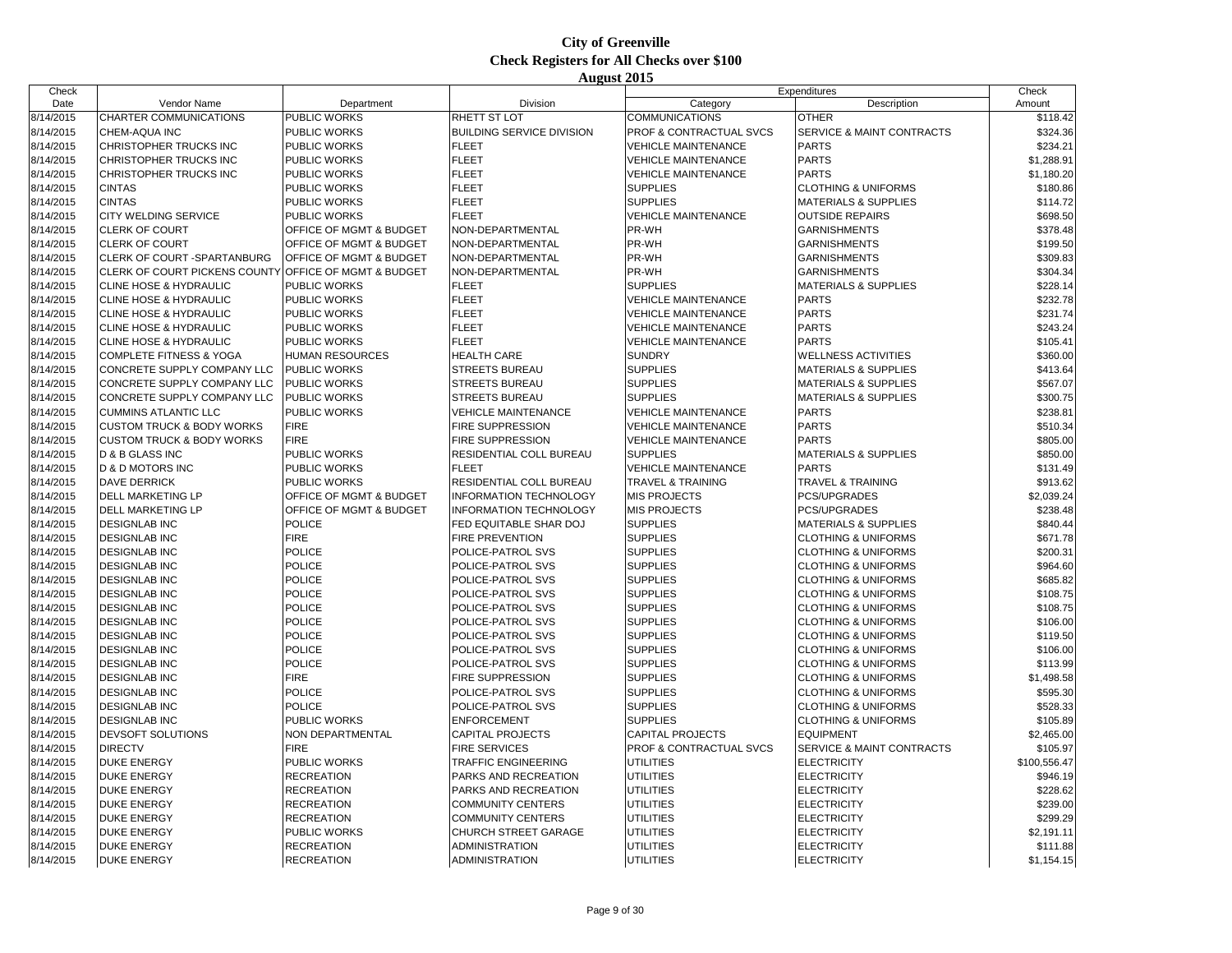| Check                  |                                                          |                           |                                  |                                                        | Expenditures                         | Check       |
|------------------------|----------------------------------------------------------|---------------------------|----------------------------------|--------------------------------------------------------|--------------------------------------|-------------|
| Date                   | Vendor Name                                              | Department                | Division                         | Category                                               | Description                          | Amount      |
| 8/14/2015              | <b>DUKE ENERGY</b>                                       | <b>RECREATION</b>         | <b>ADMINISTRATION</b>            | <b>UTILITIES</b>                                       | <b>ELECTRICITY</b>                   | \$773.31    |
| 8/14/2015              | <b>DUKE ENERGY</b>                                       | <b>RECREATION</b>         | <b>ADMINISTRATION</b>            | <b>UTILITIES</b>                                       | <b>ELECTRICITY</b>                   | \$171.17    |
| 8/14/2015              | <b>DUKE ENERGY</b>                                       | <b>RECREATION</b>         | ADMINISTRATION                   | UTILITIES                                              | <b>ELECTRICITY</b>                   | \$571.04    |
| 8/14/2015              | <b>DUKE ENERGY</b>                                       | <b>RECREATION</b>         | <b>ADMINISTRATION</b>            | <b>UTILITIES</b>                                       | <b>ELECTRICITY</b>                   | \$624.53    |
| 8/14/2015              | <b>DUKE ENERGY</b>                                       | <b>RECREATION</b>         | <b>ADMINISTRATION</b>            | UTILITIES                                              | <b>ELECTRICITY</b>                   | \$167.60    |
| 8/14/2015              | <b>DUKE ENERGY</b>                                       | <b>RECREATION</b>         | PARKS MAINTENANCE                | UTILITIES                                              | <b>ELECTRICITY</b>                   | \$2,500.00  |
| 8/14/2015              | <b>DUKE ENERGY</b>                                       | <b>RECREATION</b>         | PARKS MAINTENANCE                | <b>UTILITIES</b>                                       | ELECTRICITY                          | \$181.04    |
| 8/14/2015              | <b>DUKE ENERGY</b>                                       | <b>RECREATION</b>         | <b>PARKS MAINTENANCE</b>         | UTILITIES                                              | <b>ELECTRICITY</b>                   | \$230.00    |
| 8/14/2015              | <b>DUKE ENERGY</b>                                       | <b>RECREATION</b>         | PARKS MAINTENANCE                | UTILITIES                                              | <b>ELECTRICITY</b>                   | \$979.24    |
| 8/14/2015              | <b>DUKE ENERGY</b>                                       | <b>RECREATION</b>         | PARKS MAINTENANCE                | <b>UTILITIES</b>                                       | ELECTRICITY                          | \$123.54    |
| 8/14/2015              | <b>DUKE ENERGY</b>                                       | <b>RECREATION</b>         | <b>PARKS MAINTENANCE</b>         | UTILITIES                                              | ELECTRICITY                          | \$356.96    |
| 8/14/2015              | <b>DUKE ENERGY</b>                                       | <b>RECREATION</b>         | PARKS MAINTENANCE                | UTILITIES                                              | <b>ELECTRICITY</b>                   | \$104.16    |
| 8/14/2015              | <b>DUKE ENERGY</b>                                       | <b>RECREATION</b>         | PARKS MAINTENANCE                | <b>UTILITIES</b>                                       | ELECTRICITY                          | \$262.29    |
| 8/14/2015              | <b>DUKE ENERGY</b>                                       | <b>RECREATION</b>         | PARKS MAINTENANCE                | UTILITIES                                              | ELECTRICITY                          | \$113.74    |
| 8/14/2015              | <b>DUKE ENERGY</b>                                       | PUBLIC WORKS              | RIVERPLACE GARAGE                | UTILITIES                                              | <b>ELECTRICITY</b>                   | \$5,767.68  |
| 8/14/2015              | <b>DUKE ENERGY</b>                                       | <b>FIRE</b>               | <b>FIRE SERVICES</b>             | <b>UTILITIES</b>                                       | <b>ELECTRICITY</b>                   | \$836.10    |
| 8/14/2015              | <b>DUKE ENERGY</b>                                       | <b>FIRE</b>               | <b>FIRE SERVICES</b>             | UTILITIES                                              | <b>ELECTRICITY</b>                   | \$589.89    |
| 8/14/2015              | <b>DUKE ENERGY</b>                                       | PUBLIC WORKS              | <b>BUILDING SERVICE DIVISION</b> | UTILITIES                                              | <b>ELECTRICITY</b>                   | \$511.63    |
| 8/14/2015              | <b>DUKE ENERGY</b>                                       | PUBLIC WORKS              | <b>BUILDING SERVICE DIVISION</b> | <b>UTILITIES</b>                                       | <b>ELECTRICITY</b>                   | \$22,001.46 |
| 8/14/2015              | ECHOLS OIL COMPANY INC                                   | PUBLIC WORKS              | <b>ADMINISTRATION</b>            | <b>VEHICLE MAINTENANCE</b>                             | <b>FUEL</b>                          | \$12,011.29 |
| 8/14/2015              | ELECTRIC CITY PRINTING COMPANY                           | PUBLIC INFORMATION/EVENTS | PUBLIC INFORMATION               | <b>PRINTING</b>                                        | PRINTING & BINDING                   | \$640.24    |
| 8/14/2015              | <b>ERIC WEILER</b>                                       | PUBLIC INFORMATION/EVENTS | <b>SPECIAL EVENTS</b>            | PROF & CONTRACTUAL SVCS                                | <b>PROFESSIONAL SERVICES</b>         | \$400.00    |
| 8/14/2015              | <b>ERIK BRYANT</b>                                       | <b>POLICE</b>             | POLICE-PATROL SVS                | <b>TRAVEL &amp; TRAINING</b>                           | <b>TRAVEL &amp; TRAINING</b>         | \$610.00    |
| 8/14/2015              | <b>EXCEL ELECTRIC INC</b>                                | POLICE                    | POLICE-DISPATCH BUREAU           | MACHINERY AND EQUIPMENT                                | MACHINERY AND EQUIPMENT              | \$6,156.50  |
| 8/14/2015              | <b>FAIRWAY FORD INC</b>                                  | <b>POLICE</b>             | POLICE-PATROL SVS                | <b>SUNDRY</b>                                          | <b>MISCELLANEOUS</b>                 | \$229.50    |
| 8/14/2015              | <b>FAIRWAY FORD INC</b>                                  | PUBLIC WORKS              | <b>FLEET</b>                     | <b>VEHICLE MAINTENANCE</b>                             | <b>PARTS</b>                         | \$122.98    |
| 8/14/2015              | <b>FAIRWAY FORD INC</b>                                  | PUBLIC WORKS              | <b>FLEET</b>                     | <b>VEHICLE MAINTENANCE</b>                             | <b>PARTS</b>                         | \$165.76    |
| 8/14/2015              | <b>FAIRWAY FORD INC</b>                                  | PUBLIC WORKS              | <b>FLEET</b>                     | <b>VEHICLE MAINTENANCE</b>                             | <b>PARTS</b>                         | \$205.42    |
| 8/14/2015              | <b>FAIRWAY FORD INC</b>                                  | <b>PUBLIC WORKS</b>       | <b>FLEET</b>                     | <b>VEHICLE MAINTENANCE</b>                             | <b>PARTS</b>                         | \$304.62    |
| 8/14/2015              | FAMILY CT OF THE 13TH CIRCUIT                            | OFFICE OF MGMT & BUDGET   | NON-DEPARTMENTAL                 | PR-WH                                                  | <b>GARNISHMENTS</b>                  | \$4,726.69  |
| 8/14/2015              | <b>FGP INTERNATIONAL</b>                                 | <b>HUMAN RESOURCES</b>    | <b>HUMAN RESOURCES</b>           | PROF & CONTRACTUAL SVCS                                | TEMP PERSONNEL SVCS                  | \$529.17    |
| 8/14/2015              | FGP INTERNATIONAL                                        | OFFICE OF MGMT & BUDGET   | <b>ACCOUNTING</b>                | PROF & CONTRACTUAL SVCS                                | TEMP PERSONNEL SVCS                  | \$1,064.00  |
| 8/14/2015              | FLEET PRIDE INC                                          | PUBLIC WORKS              | <b>FLEET</b>                     | <b>VEHICLE MAINTENANCE</b>                             | <b>PARTS</b>                         | \$152.37    |
| 8/14/2015              | FLEET PRIDE INC                                          | PUBLIC WORKS              | <b>FLEET</b>                     | <b>VEHICLE MAINTENANCE</b>                             | <b>PARTS</b>                         | \$315.88    |
| 8/14/2015              | FLEET PRIDE INC                                          | PUBLIC WORKS              | <b>FLEET</b>                     | <b>VEHICLE MAINTENANCE</b>                             | <b>PARTS</b>                         | \$165.39    |
| 8/14/2015              | FLORES & ASSOCIATES LLC                                  | HUMAN RESOURCES           | <b>HEALTH CARE</b>               | HEALTH                                                 | <b>FSA ADMIN FEES</b>                | \$700.00    |
| 8/14/2015              | <b>FLSDU</b>                                             | OFFICE OF MGMT & BUDGET   | NON-DEPARTMENTAL                 | PR-WH                                                  | <b>GARNISHMENTS</b>                  | \$203.54    |
| 8/14/2015              | FROEHLING & ROBERTSON INC                                | NON DEPARTMENTAL          | <b>CAPITAL PROJECTS</b>          | <b>CAPITAL PROJECTS</b>                                | <b>CONSTRUCTION</b>                  | \$165.00    |
| 8/14/2015              | <b>G &amp; C APPRAISALS</b>                              | C. D. DIVISION            | <b>CDBG PROJECTS</b>             | <b>CD PROJECTS</b>                                     | <b>LAND ACQUISITION</b>              | \$250.00    |
| 8/14/2015              | <b>GCR TIRE CENTERS</b>                                  | <b>PUBLIC WORKS</b>       | <b>FLEET</b>                     | <b>VEHICLE MAINTENANCE</b>                             | <b>PARTS</b>                         | \$1,255.23  |
| 8/14/2015              | <b>GCR TIRE CENTERS</b>                                  | PUBLIC WORKS              | <b>FLEET</b>                     | <b>VEHICLE MAINTENANCE</b>                             | <b>PARTS</b>                         | \$1,199.87  |
| 8/14/2015              | <b>GENESIS HOMES</b>                                     | NON DEPARTMENTAL          | <b>CAPITAL PROJECTS</b>          | <b>CAPITAL PROJECTS</b>                                | <b>CONSTRUCTION</b>                  | \$4,400.00  |
| 8/14/2015              | <b>GEORGIA BARK COMPANY</b>                              | <b>RECREATION</b>         | <b>FALLS PARK WORK CREW</b>      | <b>SUPPLIES</b>                                        | <b>MATERIALS &amp; SUPPLIES</b>      | \$1,272.00  |
| 8/14/2015              | <b>GILLIG LLC</b>                                        | PUBLIC WORKS              | <b>VEHICLE MAINTENANCE</b>       | <b>VEHICLE MAINTENANCE</b>                             | <b>PARTS</b>                         | \$1,006.72  |
| 8/14/2015              | GIMME-A-SIGN CO INC                                      | <b>RECREATION</b>         | PARKS MAINTENANCE                | <b>SUPPLIES</b>                                        | <b>MATERIALS &amp; SUPPLIES</b>      | \$479.12    |
| 8/14/2015              | GIMME-A-SIGN CO INC                                      | <b>RECREATION</b>         | PARKS MAINTENANCE                | <b>SUPPLIES</b>                                        | <b>MATERIALS &amp; SUPPLIES</b>      | \$1,215.40  |
| 8/14/2015              | GOSSETT CONCRETE PIPE CO INC                             | PUBLIC WORKS              | STORM DRAINS BUREAU              | <b>REPAIR &amp; MAINT SVCS</b>                         | <b>REPAIRS &amp; MAINTENANCE</b>     | \$879.54    |
| 8/14/2015              | GRAINGER 803858935                                       | <b>FIRE</b>               | <b>FIRE SUPPRESSION</b>          | <b>VEHICLE MAINTENANCE</b>                             | <b>PARTS</b>                         | \$334.25    |
| 8/14/2015              | GRAINGER 803858935                                       | PUBLIC WORKS              | <b>STREETS BUREAU</b>            | <b>SUPPLIES</b>                                        | <b>MATERIALS &amp; SUPPLIES</b>      | \$1,054.98  |
|                        | GREENVILLE CHINESE CULTURE ASS PUBLIC INFORMATION/EVENTS |                           | <b>EVENTS MANAGEMENT</b>         | <b>LIABILITIES</b>                                     | <b>EVENT TIPS</b>                    | \$159.00    |
| 8/14/2015<br>8/14/2015 | <b>GREENVILLE COUNTY</b>                                 | <b>POLICE</b>             | <b>POLICE</b>                    |                                                        |                                      | \$152.00    |
|                        | <b>GREENVILLE COUNTY</b>                                 | <b>POLICE</b>             | <b>POLICE</b>                    | COURT LIAB-CLAIMS/JUDGMNT<br>COURT LIAB-CLAIMS/JUDGMNT | LEC-CONFISCATED MONIES               |             |
| 8/14/2015<br>8/14/2015 |                                                          | <b>POLICE</b>             | <b>POLICE</b>                    |                                                        | LEC-CONFISCATED MONIES               | \$2,166.99  |
|                        | <b>GREENVILLE COUNTY</b>                                 |                           |                                  | COURT LIAB-CLAIMS/JUDGMNT                              | <b>LEC-CONFISCATED MONIES</b>        | \$279.00    |
| 8/14/2015              | <b>GREENVILLE COUNTY ANIMAL CARE POLICE</b>              |                           | POLICE-PATROL SVS                | PROF & CONTRACTUAL SVCS                                | <b>SERVICE &amp; MAINT CONTRACTS</b> | \$2,600.00  |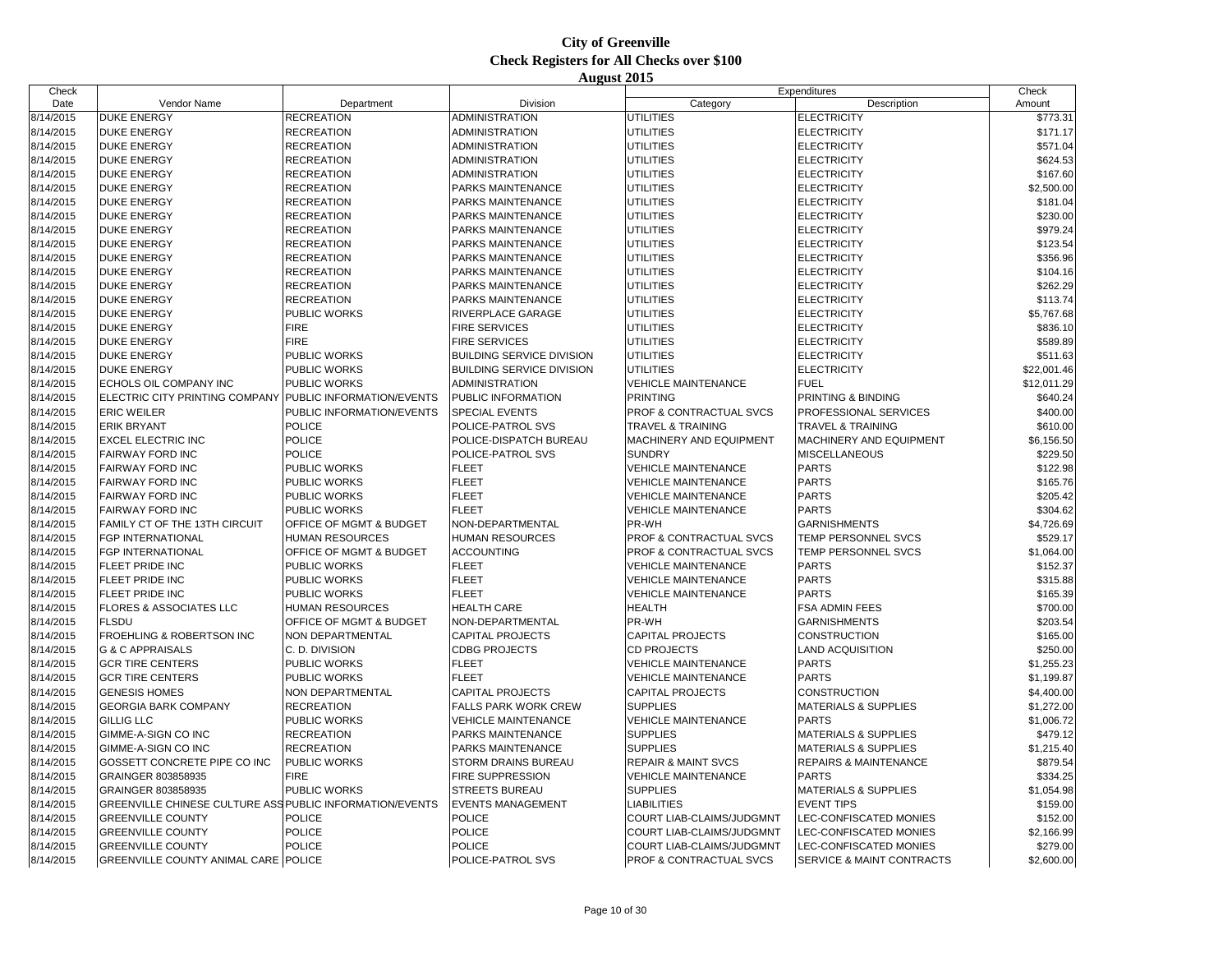| Check     |                                                      |                           |                                                          |                                    | Expenditures                    | Check       |
|-----------|------------------------------------------------------|---------------------------|----------------------------------------------------------|------------------------------------|---------------------------------|-------------|
| Date      | Vendor Name                                          | Department                | Division                                                 | Category                           | Description                     | Amount      |
| 8/14/2015 | GREENVILLE COUNTY ROD OFFICE                         | ECONOMIC DEVELOPMENT      | <b>BUILDING &amp; PROPERTY MAINT</b>                     | PROF & CONTRACTUAL SVCS            | PROFESSIONAL SERVICES           | \$105.00    |
| 8/14/2015 | <b>GREENVILLE COUNTY SOLID WASTE PUBLIC WORKS</b>    |                           | <b>GARBAGE DISPOSAL BUREAU</b>                           | <b>PROF &amp; CONTRACTUAL SVCS</b> | <b>DISPOSAL CHARGES</b>         | \$18,942.08 |
| 8/14/2015 | <b>GREENVILLE FENCE SALES INC</b>                    | <b>RECREATION</b>         | PARKS MAINTENANCE                                        | <b>SUPPLIES</b>                    | <b>MATERIALS &amp; SUPPLIES</b> | \$354.54    |
| 8/14/2015 | GREENVILLE LEGISLATIVE DELEGATI NON DEPARTMENTAL     |                           | CAPITAL PROJECTS                                         | CAPITAL PROJECTS                   | CONSTRUCTION                    | \$25,000.00 |
| 8/14/2015 | GREENVILLE OFFICE SUPPLY CO INCC. D. DIVISION        |                           | <b>CDBG PROJECTS</b>                                     | <b>SUPPLIES</b>                    | <b>MATERIALS &amp; SUPPLIES</b> | \$141.92    |
| 8/14/2015 | GREENVILLE OFFICE SUPPLY CO INC HUMAN RESOURCES      |                           | <b>HUMAN RESOURCES</b>                                   | <b>SUNDRY</b>                      | <b>MISCELLANEOUS</b>            | \$2,414.65  |
| 8/14/2015 | GREENVILLE OFFICE SUPPLY CO INC HUMAN RESOURCES      |                           | OCCUPATIONAL HEALTH                                      | <b>SUPPLIES</b>                    | <b>MATERIALS &amp; SUPPLIES</b> | \$639.18    |
| 8/14/2015 | GREENVILLE OFFICE SUPPLY CO INC ECONOMIC DEVELOPMENT |                           | PLANNING AND ZONING                                      | <b>SUPPLIES</b>                    | <b>MATERIALS &amp; SUPPLIES</b> | \$112.40    |
| 8/14/2015 | GREENVILLE OFFICE SUPPLY CO INC RECREATION           |                           | PARKS AND RECREATION                                     | <b>SUPPLIES</b>                    | OFFICE SUPPLIES&MATERIALS       | \$138.15    |
| 8/14/2015 | GREENVILLE OFFICE SUPPLY CO INC RECREATION           |                           | PARKS AND RECREATION                                     | <b>SUPPLIES</b>                    | OFFICE SUPPLIES&MATERIALS       | \$184.98    |
| 8/14/2015 | GREENVILLE OFFICE SUPPLY CO INC PUBLIC WORKS         |                           | SEWERS BUREAU                                            | <b>SUPPLIES</b>                    | <b>MATERIALS &amp; SUPPLIES</b> | \$177.94    |
| 8/14/2015 | GREENVILLE OFFICE SUPPLY CO INC CITY MANAGER         |                           | <b>DONATIONS</b>                                         | CONTRIBUTIONS/DONATIONS            | POLICE SAFE NEIGHBORHOODS       | \$1,454.57  |
| 8/14/2015 | GREENVILLE TRACTOR CO INC                            | <b>PUBLIC WORKS</b>       | <b>FLEET</b>                                             | <b>VEHICLE MAINTENANCE</b>         | <b>PARTS</b>                    | \$1,163.46  |
| 8/14/2015 | GREENVILLE TRACTOR CO INC                            | <b>PUBLIC WORKS</b>       | <b>FLEET</b>                                             | <b>VEHICLE MAINTENANCE</b>         | <b>PARTS</b>                    | \$121.77    |
| 8/14/2015 | GREENVILLE TRACTOR CO INC                            | <b>PUBLIC WORKS</b>       | <b>FLEET</b>                                             | <b>VEHICLE MAINTENANCE</b>         | <b>PARTS</b>                    | \$684.23    |
| 8/14/2015 | <b>GREENVILLE TRANSIT AUTHORITY</b>                  |                           | GREENVILLE TRANSIT AUTHORIT GREENVILLE TRANSIT AUTHORITY | LIAB-MISCELLANEOUS                 | <b>SUPPLIES</b>                 | \$798.16    |
| 8/14/2015 | <b>GREENVILLE TURF &amp; TRACTOR</b>                 | <b>RECREATION</b>         | PARKS MAINTENANCE                                        | <b>SUPPLIES</b>                    | <b>MATERIALS &amp; SUPPLIES</b> | \$671.05    |
| 8/14/2015 | <b>GREENVILLE WATER</b>                              | <b>PUBLIC WORKS</b>       | <b>NON VEHICLE MAINTENANCE</b>                           | <b>UTILITIES</b>                   | WATER/SEWER                     | \$301.22    |
| 8/14/2015 | <b>GREENVILLE WATER</b>                              | <b>RECREATION</b>         | PARKS AND RECREATION                                     | <b>UTILITIES</b>                   | <b>OTHER</b>                    | \$116.42    |
| 8/14/2015 | <b>GREENVILLE WATER</b>                              | PUBLIC WORKS              | <b>BUILDING SERVICE DIVISION</b>                         | <b>UTILITIES</b>                   | <b>OTHER</b>                    | \$129.86    |
| 8/14/2015 | <b>GREENVILLE WATER</b>                              | <b>PUBLIC WORKS</b>       | <b>BUILDING SERVICE DIVISION</b>                         | <b>UTILITIES</b>                   | <b>OTHER</b>                    | \$865.40    |
| 8/14/2015 | <b>GREENVILLE WATER</b>                              | PUBLIC WORKS              | <b>BUILDING SERVICE DIVISION</b>                         | <b>UTILITIES</b>                   | <b>OTHER</b>                    |             |
|           |                                                      | PUBLIC WORKS              |                                                          | <b>UTILITIES</b>                   | <b>OTHER</b>                    | \$755.60    |
| 8/14/2015 | <b>GREENVILLE WATER</b>                              |                           | <b>BUILDING SERVICE DIVISION</b>                         |                                    | <b>OTHER</b>                    | \$125.60    |
| 8/14/2015 | <b>GREENVILLE WATER</b>                              | <b>PUBLIC WORKS</b>       | <b>BUILDING SERVICE DIVISION</b>                         | <b>UTILITIES</b>                   |                                 | \$836.62    |
| 8/14/2015 | <b>GREENVILLE WATER</b>                              | PUBLIC WORKS              | <b>BUILDING SERVICE DIVISION</b>                         | <b>UTILITIES</b>                   | <b>OTHER</b>                    | \$112.80    |
| 8/14/2015 | <b>GREENVILLE WATER</b>                              | PUBLIC WORKS              | <b>BUILDING SERVICE DIVISION</b>                         | <b>UTILITIES</b>                   | <b>OTHER</b><br><b>OTHER</b>    | \$381.97    |
| 8/14/2015 | <b>GREENVILLE WATER</b>                              | PUBLIC WORKS              | <b>BUILDING SERVICE DIVISION</b>                         | <b>UTILITIES</b>                   |                                 | \$103.74    |
| 8/14/2015 | <b>GREENVILLE WATER</b>                              | <b>PUBLIC WORKS</b>       | <b>BUILDING SERVICE DIVISION</b>                         | <b>UTILITIES</b>                   | <b>OTHER</b>                    | \$183.69    |
| 8/14/2015 | GREENVILLE ZOO - PETTY CASH                          | <b>RECREATION</b>         | ADMINISTRATION                                           | <b>SUPPLIES</b>                    | M&S-EXHIBITS                    | \$108.04    |
| 8/14/2015 | GREENVILLE ZOO - PETTY CASH                          | <b>RECREATION</b>         | <b>ADMINISTRATION</b>                                    | <b>SUPPLIES</b>                    | M&S-FOOD                        | \$144.16    |
| 8/14/2015 | GREENVILLE ZOO - PETTY CASH                          | <b>RECREATION</b>         | <b>EDUCATION</b>                                         | <b>SUPPLIES</b>                    | <b>OVERNIGHTS</b>               | \$118.40    |
| 8/14/2015 | <b>HARRISON'S WORKWEAR</b>                           | <b>RECREATION</b>         | PARKS MAINTENANCE                                        | <b>SUPPLIES</b>                    | <b>CLOTHING &amp; UNIFORMS</b>  | \$140.00    |
| 8/14/2015 | <b>HARRISON'S WORKWEAR</b>                           | <b>RECREATION</b>         | TREE MAINTENANCE BUREAU                                  | <b>SUPPLIES</b>                    | <b>CLOTHING &amp; UNIFORMS</b>  | \$140.00    |
| 8/14/2015 | HEAVY DUTY LIFT & EQUIPMENT INC PUBLIC WORKS         |                           | <b>VEHICLE MAINTENANCE</b>                               | <b>VEHICLE MAINTENANCE</b>         | <b>OUTSIDE REPAIRS</b>          | \$753.65    |
| 8/14/2015 | HENRY SCHEIN ANIMAL HEALTH                           | <b>RECREATION</b>         | <b>ADMINISTRATION</b>                                    | MACHINERY AND EQUIPMENT            | MACHINERY AND EQUIPMENT         | \$213.70    |
| 8/14/2015 | HENRY SCHEIN ANIMAL HEALTH                           | <b>RECREATION</b>         | ADMINISTRATION                                           | MACHINERY AND EQUIPMENT            | MACHINERY AND EQUIPMENT         | \$6,360.00  |
| 8/14/2015 | <b>HESC</b>                                          | OFFICE OF MGMT & BUDGET   | NON-DEPARTMENTAL                                         | PR-WH                              | <b>GARNISHMENTS</b>             | \$145.68    |
| 8/14/2015 | HILL MACHINERY COMP LLC                              | <b>PUBLIC WORKS</b>       | <b>FLEET</b>                                             | <b>VEHICLE MAINTENANCE</b>         | <b>OUTSIDE REPAIRS</b>          | \$878.50    |
| 8/14/2015 | HOLDER ELECTRIC SUPPLY INC                           | <b>PUBLIC WORKS</b>       | <b>BUILDING SERVICE DIVISION</b>                         | <b>SUPPLIES</b>                    | <b>MATERIALS &amp; SUPPLIES</b> | \$280.90    |
| 8/14/2015 | HOME DEPOT CREDIT SERVICE 5922 RECREATION            |                           | PARKS AND RECREATION                                     | <b>SUPPLIES</b>                    | <b>MATERIALS &amp; SUPPLIES</b> | \$142.57    |
| 8/14/2015 | HOME DEPOT CREDIT SERVICE 5922 RECREATION            |                           | PARKS MAINTENANCE                                        | <b>SUPPLIES</b>                    | <b>MATERIALS &amp; SUPPLIES</b> | \$137.47    |
| 8/14/2015 | IMLA INTERNATIONAL MUNICIPAL LANCITY ATTORNEY        |                           | <b>CITY ATTORNEY</b>                                     | <b>SUNDRY</b>                      | DUES, SUBSCRIPTN, PUBLICATN     | \$865.00    |
| 8/14/2015 | INTERNAL REVENUE SERVICE                             | OFFICE OF MGMT & BUDGET   | NON-DEPARTMENTAL                                         | PR-WH                              | <b>GARNISHMENTS</b>             | \$150.00    |
| 8/14/2015 | <b>INTERSTATE BATTERIES</b>                          | PUBLIC WORKS              | <b>FLEET</b>                                             | <b>VEHICLE MAINTENANCE</b>         | <b>PARTS</b>                    | \$532.84    |
| 8/14/2015 | <b>IRON MOUNTAIN 27129</b>                           | OFFICE OF MGMT & BUDGET   | <b>INFORMATION TECHNOLOGY</b>                            | PROF & CONTRACTUAL SVCS            | SERVICE & MAINT CONTRACTS       | \$438.08    |
| 8/14/2015 | <b>JAMIE LEPAK</b>                                   | <b>POLICE</b>             | POLICE-PATROL SVS                                        | <b>TRAVEL &amp; TRAINING</b>       | <b>TRAVEL &amp; TRAINING</b>    | \$610.00    |
| 8/14/2015 | <b>JOE CHAMBERS</b>                                  | PUBLIC INFORMATION/EVENTS | <b>EVENTS MANAGEMENT</b>                                 | PROF & CONTRACTUAL SVCS            | PROFESSIONAL SERVICES           | \$400.00    |
| 8/14/2015 | JOHN BROGDON                                         | <b>PUBLIC WORKS</b>       | CONSTRUCTION & INSPECTION                                | <b>TRAVEL &amp; TRAINING</b>       | <b>TRAVEL &amp; TRAINING</b>    | \$1,328.33  |
| 8/14/2015 | JOHN DEERE LANDSCAPES                                | <b>RECREATION</b>         | <b>PARKS MAINTENANCE</b>                                 | <b>SUPPLIES</b>                    | <b>MATERIALS &amp; SUPPLIES</b> | \$138.17    |
| 8/14/2015 | JOHNSTONE SUPPLY OF GREENVIL                         | <b>I PUBLIC WORKS</b>     | <b>BUILDING SERVICE DIVISION</b>                         | <b>SUPPLIES</b>                    | <b>MATERIALS &amp; SUPPLIES</b> | \$132.67    |
| 8/14/2015 | <b>KEITH GILCHRIST</b>                               | <b>RECREATION</b>         | <b>ADMINISTRATION</b>                                    | <b>SUPPLIES</b>                    | M&S-CURATORIAL                  | \$173.87    |
| 8/14/2015 | KEVIN WHITAKER CHEVROLET INC                         | <b>FIRE</b>               | <b>FIRE SUPPRESSION</b>                                  | <b>VEHICLE MAINTENANCE</b>         | <b>PARTS</b>                    | \$131.17    |
| 8/14/2015 | KEVIN WHITAKER CHEVROLET INC                         | PUBLIC WORKS              | <b>FLEET</b>                                             | <b>VEHICLE MAINTENANCE</b>         | <b>PARTS</b>                    | \$134.61    |
| 8/14/2015 | <b>KING ASPHALT INC</b>                              | <b>PUBLIC WORKS</b>       | <b>STREETS BUREAU</b>                                    | <b>SUPPLIES</b>                    | <b>MATERIALS &amp; SUPPLIES</b> | \$854.46    |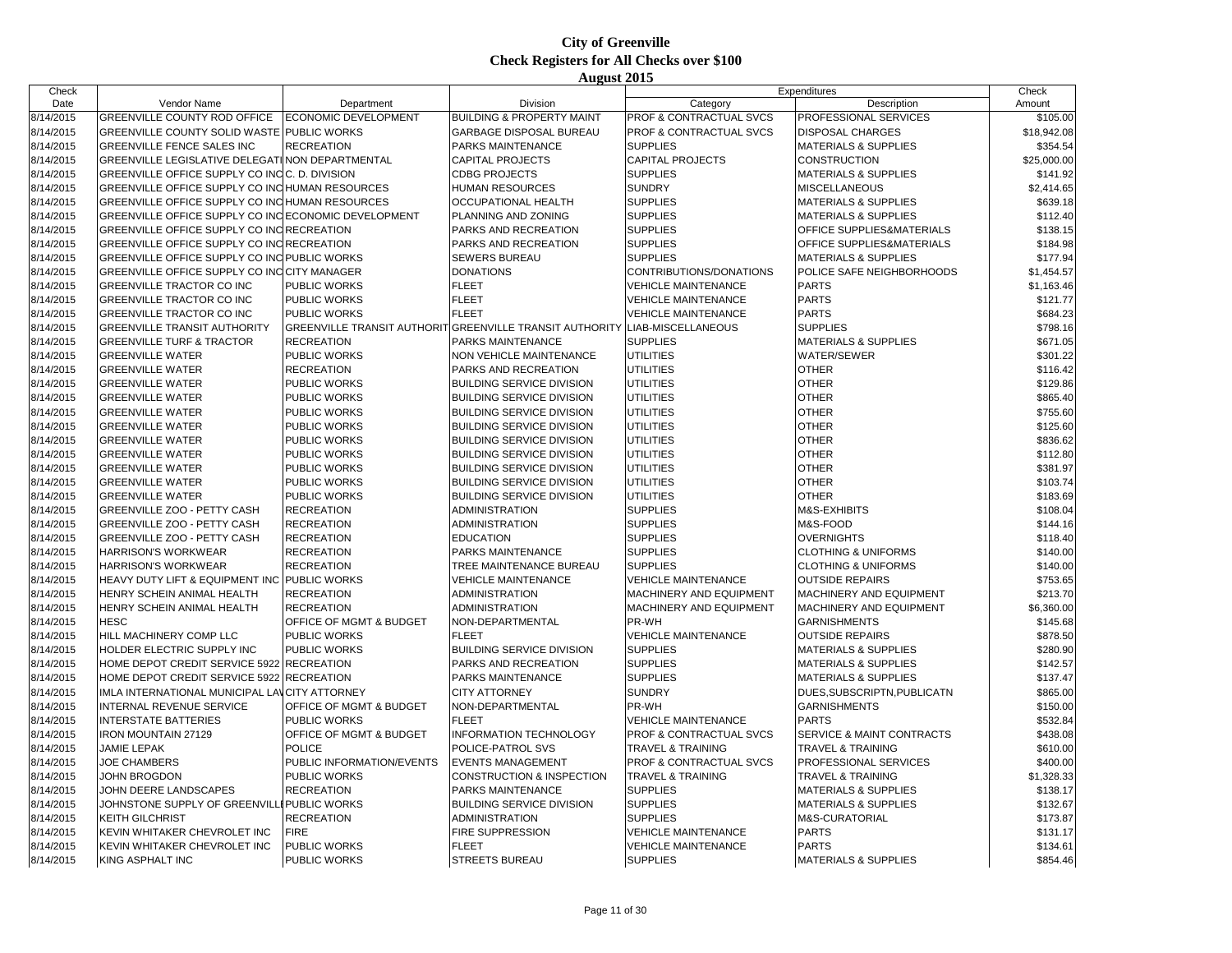| Date<br>Vendor Name<br>Department<br>Division<br>Category<br>Description<br>Amount<br><b>SUPPLIES</b><br>8/14/2015<br>KING ASPHALT INC<br>PUBLIC WORKS<br><b>SEWERS BUREAU</b><br><b>MATERIALS &amp; SUPPLIES</b><br><b>SUPPLIES</b><br>PUBLIC WORKS<br>8/14/2015<br>KING ASPHALT INC<br>STORM DRAINS BUREAU<br><b>MATERIALS &amp; SUPPLIES</b><br><b>PARTS</b><br>8/14/2015<br>KT BRAKE & SPRING OF SC INC<br>PUBLIC WORKS<br><b>VEHICLE MAINTENANCE</b><br><b>VEHICLE MAINTENANCE</b><br>8/14/2015<br><b>KUSTOM SIGNALS</b><br><b>POLICE</b><br>POLICE-PATROL SVS<br><b>SUPPLIES</b><br><b>MATERIALS &amp; SUPPLIES</b><br><b>SUPPLIES</b><br>8/14/2015<br><b>POLICE</b><br><b>KUSTOM SIGNALS</b><br>POLICE-PATROL SVS<br><b>MATERIALS &amp; SUPPLIES</b><br>8/14/2015<br>. & B LANDSCAPING SERVICE, INC<br>C. D. DIVISION<br><b>CDBG PROJECTS</b><br><b>CD PROJECTS</b><br><b>LAND ACQUISITION</b><br>8/14/2015<br>LAKE FOREST FLOORING<br><b>PUBLIC WORKS</b><br><b>COMMONS GARAGE</b><br><b>REPAIR &amp; MAINT SVCS</b><br><b>REPAIRS &amp; MAINTENANCE</b><br><b>SUPPLIES</b><br>8/14/2015<br>LANDSCAPERS SUPPLY<br>PUBLIC WORKS<br><b>SEWERS BUREAU</b><br><b>MATERIALS &amp; SUPPLIES</b><br><b>POLICE</b><br><b>SUPPLIES</b><br>8/14/2015<br>LAW ENFORCEMENT TARGETS INC<br>POLICE-PATROL SVS<br><b>MATERIALS &amp; SUPPLIES</b><br><b>POLICE</b><br>8/14/2015<br>LAWMEN'S SAFETY SUPPLY<br>POLICE-PATROL SVS<br><b>SUPPLIES</b><br><b>CLOTHING &amp; UNIFORMS</b><br>8/14/2015<br>ECONOMIC DEVELOPMENT<br><b>BUILDING &amp; PROPERTY MAINT</b><br><b>SUNDRY</b><br>LEXISNEXIS 1403290<br>DUES SUBSCRIPTN, PUBLICATN<br>8/14/2015<br><b>POLICE</b><br>\$1,205.73<br><b>LIBERTY PRESS</b><br>POLICE-PATROL SVS<br><b>PRINTING</b><br>PRINTING & BINDING<br><b>LINA</b><br>8/14/2015<br><b>HUMAN RESOURCES</b><br><b>HEALTH CARE</b><br>OTHER INSURANCE<br>LIFE INSURANCE<br>\$14,534.12<br><b>LINA</b><br>8/14/2015<br>HUMAN RESOURCES<br><b>HEALTH CARE</b><br>OTHER INSURANCE<br>\$8,188.87<br>LONG TERM DISABILITY<br>8/14/2015<br>\$510.12<br>LINA<br>HUMAN RESOURCES<br><b>HEALTH CARE</b><br>OTHER INSURANCE<br>SHORT-TERM DISABILITY<br>\$61,282.31<br>8/14/2015<br>LYNNSTAR CONSTRUCTION CO INC<br>NON DEPARTMENTAL<br>CAPITAL PROJECTS<br>CAPITAL PROJECTS<br><b>CONSTRUCTION</b><br>8/14/2015<br><b>MAC ARNOLD</b><br>PUBLIC INFORMATION/EVENTS<br>PROFESSIONAL SERVICES<br>\$1,200.00<br><b>EVENTS MANAGEMENT</b><br>PROF & CONTRACTUAL SVCS<br>8/14/2015<br>MARCO'S AUTO DETAIL SHOP<br><b>FLEET</b><br>\$125.00<br>PUBLIC WORKS<br><b>VEHICLE MAINTENANCE</b><br><b>OUTSIDE REPAIRS</b><br>8/14/2015<br>\$597.70<br><b>MARIBEL DIAZ</b><br>OFFICE OF MGMT & BUDGET<br><b>PURCHASING</b><br>TRAVEL & TRAINING<br><b>TRAVEL &amp; TRAINING</b><br><b>FIRE</b><br><b>SUPPLIES</b><br>8/14/2015<br>MARIETTA TIRE SHOP INC AND<br>FIRE SUPPRESSION<br><b>MATERIALS &amp; SUPPLIES</b><br>\$211.96<br>8/14/2015<br><b>TRAVEL &amp; TRAINING</b><br>\$159.85<br><b>MARK TEAL</b><br>OFFICE OF MGMT & BUDGET<br><b>RISK MANAGEMENT</b><br>TRAVEL & TRAINING<br>8/14/2015<br><b>MARKS AIR INC</b><br><b>PUBLIC WORKS</b><br><b>PARTS</b><br>\$948.07<br><b>VEHICLE MAINTENANCE</b><br><b>VEHICLE MAINTENANCE</b><br>PR-WH<br>8/14/2015<br>MARYLAND CHILD SUPPORT ACCOUN OFFICE OF MGMT & BUDGET<br>NON-DEPARTMENTAL<br><b>GARNISHMENTS</b><br><b>FLEET</b><br><b>PARTS</b><br>8/14/2015<br>MCKINNEY DODGE CHRYSLER JEEP<br><b>VEHICLE MAINTENANCE</b><br><b>PUBLIC WORKS</b><br>8/14/2015<br>MCKINNEY DODGE CHRYSLER JEEP I PUBLIC WORKS<br><b>FLEET</b><br><b>VEHICLE MAINTENANCE</b><br><b>OUTSIDE REPAIRS</b><br>8/14/2015<br><b>POLICE</b><br><b>SUPPLIES</b><br>MED-TECH RESOURCE LLC<br>POLICE-PATROL SVS<br><b>MATERIALS &amp; SUPPLIES</b><br>8/14/2015<br>MICHELLE LENTZ<br><b>POLICE</b><br>POLICE-PATROL SVS<br><b>TRAVEL &amp; TRAINING</b><br><b>TRAVEL &amp; TRAINING</b><br>8/14/2015<br><b>MIKE MURPHY</b><br>PUBLIC WORKS<br>PUBLIC WORKS<br><b>TRAVEL &amp; TRAINING</b><br><b>TRAVEL &amp; TRAINING</b><br>8/14/2015<br><b>MIKE MURPHY</b><br>PUBLIC WORKS<br>PUBLIC WORKS<br><b>TRAVEL &amp; TRAINING</b><br><b>TRAVEL &amp; TRAINING</b><br><b>FLEET</b><br>8/14/2015<br>MIKE WILLIMON TOWING & RECOVER PUBLIC WORKS<br>PROF & CONTRACTUAL SVCS<br>MISCELLANEOUS<br>8/14/2015<br>MIKE WILLIMON TOWING & RECOVER PUBLIC WORKS<br><b>FLEET</b><br>PROF & CONTRACTUAL SVCS<br><b>MISCELLANEOUS</b><br>8/14/2015<br><b>FLEET</b><br>MIKE'S BODY SHOP<br>PUBLIC WORKS<br><b>VEHICLE MAINTENANCE</b><br><b>OUTSIDE REPAIRS</b><br><b>FLEET</b><br>8/14/2015<br>MIKE'S BODY SHOP<br>PUBLIC WORKS<br><b>VEHICLE MAINTENANCE</b><br><b>OUTSIDE REPAIRS</b><br>8/14/2015<br>MIKE'S BODY SHOP<br>PUBLIC WORKS<br><b>FLEET</b><br><b>VEHICLE MAINTENANCE</b><br><b>OUTSIDE REPAIRS</b><br>8/14/2015<br>PUBLIC WORKS<br><b>FLEET</b><br>MIKE'S BODY SHOP<br><b>VEHICLE MAINTENANCE</b><br><b>OUTSIDE REPAIRS</b><br>8/14/2015<br><b>FLEET</b><br>MIKE'S BODY SHOP<br>PUBLIC WORKS<br><b>VEHICLE MAINTENANCE</b><br><b>OUTSIDE REPAIRS</b><br>8/14/2015<br>MIKE'S BODY SHOP<br>PUBLIC WORKS<br><b>FLEET</b><br><b>VEHICLE MAINTENANCE</b><br><b>OUTSIDE REPAIRS</b><br>8/14/2015<br>MILDRED LEE<br>PUBLIC WORKS<br>RESIDENTIAL COLL BUREAU<br>TRAVEL & TRAINING<br><b>TRAVEL &amp; TRAINING</b><br>8/14/2015<br>OFFICE OF MGMT & BUDGET<br><b>REVE</b><br><b>REFUND</b><br><b>RENAISSANCE CUSTOM HOMES</b><br><b>BUSINESS LICENSE(HOLDING)</b><br><b>FUEL</b><br>8/14/2015<br>MOORE AND BALLIEW OIL COMPANY PUBLIC WORKS<br><b>FIXED ROUTE</b><br><b>VEHICLE MAINTENANCE</b><br>8/14/2015<br>MOTOROLA SOLUTIONS INC<br><b>POLICE</b><br>POLICE-DISPATCH BUREAU<br>REPAIR & MAINT SVCS<br>RADIO MAINTENANCE<br>8/14/2015<br><b>FIXED ROUTE</b><br><b>LUBRICANTS</b><br>NAPA AUTO PARTS OF GREENVILLE<br><b>PUBLIC WORKS</b><br><b>VEHICLE MAINTENANCE</b><br><b>PARTS</b><br>8/14/2015<br>NAPA AUTO PARTS OF GREENVILLE<br>PUBLIC WORKS<br><b>VEHICLE MAINTENANCE</b><br><b>VEHICLE MAINTENANCE</b><br><b>PARTS</b><br>8/14/2015<br>NAPA AUTO PARTS OF GREENVILLE<br><b>PUBLIC WORKS</b><br><b>VEHICLE MAINTENANCE</b><br><b>VEHICLE MAINTENANCE</b><br>8/14/2015<br><b>FIRE</b><br><b>PARTS</b><br>NAPA AUTO PARTS OF GREENVILLE<br><b>FIRE SUPPRESSION</b><br><b>VEHICLE MAINTENANCE</b><br><b>PARTS</b><br>8/14/2015<br>NAPA AUTO PARTS OF GREENVILLE<br><b>FIRE</b><br>FIRE SUPPRESSION<br><b>VEHICLE MAINTENANCE</b><br><b>PARTS</b><br>8/14/2015<br>NAPA AUTO PARTS OF GREENVILLE<br><b>FIRE</b><br><b>FIRE SUPPRESSION</b><br>VEHICLE MAINTENANCE<br>8/14/2015<br><b>FLEET</b><br><b>PARTS</b><br>NAPA AUTO PARTS OF GREENVILLE<br>PUBLIC WORKS<br><b>VEHICLE MAINTENANCE</b><br><b>FLEET</b><br><b>PARTS</b><br>8/14/2015<br>NAPA AUTO PARTS OF GREENVILLE<br><b>PUBLIC WORKS</b><br><b>VEHICLE MAINTENANCE</b><br><b>FLEET</b><br><b>PARTS</b><br>8/14/2015<br>NAPA AUTO PARTS OF GREENVILLE<br><b>PUBLIC WORKS</b><br><b>VEHICLE MAINTENANCE</b><br><b>FLEET</b><br><b>PARTS</b><br>8/14/2015<br>NAPA AUTO PARTS OF GREENVILLE<br><b>PUBLIC WORKS</b><br><b>VEHICLE MAINTENANCE</b> | Check     |                               |              |              |                            | Expenditures | Check       |
|-----------------------------------------------------------------------------------------------------------------------------------------------------------------------------------------------------------------------------------------------------------------------------------------------------------------------------------------------------------------------------------------------------------------------------------------------------------------------------------------------------------------------------------------------------------------------------------------------------------------------------------------------------------------------------------------------------------------------------------------------------------------------------------------------------------------------------------------------------------------------------------------------------------------------------------------------------------------------------------------------------------------------------------------------------------------------------------------------------------------------------------------------------------------------------------------------------------------------------------------------------------------------------------------------------------------------------------------------------------------------------------------------------------------------------------------------------------------------------------------------------------------------------------------------------------------------------------------------------------------------------------------------------------------------------------------------------------------------------------------------------------------------------------------------------------------------------------------------------------------------------------------------------------------------------------------------------------------------------------------------------------------------------------------------------------------------------------------------------------------------------------------------------------------------------------------------------------------------------------------------------------------------------------------------------------------------------------------------------------------------------------------------------------------------------------------------------------------------------------------------------------------------------------------------------------------------------------------------------------------------------------------------------------------------------------------------------------------------------------------------------------------------------------------------------------------------------------------------------------------------------------------------------------------------------------------------------------------------------------------------------------------------------------------------------------------------------------------------------------------------------------------------------------------------------------------------------------------------------------------------------------------------------------------------------------------------------------------------------------------------------------------------------------------------------------------------------------------------------------------------------------------------------------------------------------------------------------------------------------------------------------------------------------------------------------------------------------------------------------------------------------------------------------------------------------------------------------------------------------------------------------------------------------------------------------------------------------------------------------------------------------------------------------------------------------------------------------------------------------------------------------------------------------------------------------------------------------------------------------------------------------------------------------------------------------------------------------------------------------------------------------------------------------------------------------------------------------------------------------------------------------------------------------------------------------------------------------------------------------------------------------------------------------------------------------------------------------------------------------------------------------------------------------------------------------------------------------------------------------------------------------------------------------------------------------------------------------------------------------------------------------------------------------------------------------------------------------------------------------------------------------------------------------------------------------------------------------------------------------------------------------------------------------------------------------------------------------------------------------------------------------------------------------------------------------------------------------------------------------------------------------------------------------------------------------------------------------------------------------------------------------------------------------------------------------------------------------------------------------------------------------------------------------------------------------------------------------------------------------------------------------------------------------------------------------------------------------------------------------------------------------------------------------------------------------------------------------------------------------------------------------------------------------------------------------------------------------------------------------------------------------------------------------------------------------------------------------------------------------------------------------------------------------------------------------------------------------------------------------------------------------------------------------------------------------------------------------------------------------------------------------------------------------------------------------------------------------------------------------------------------------------------------------------------------------------------------------------------------------------------------------------------------------------------------------------------------------------------------------------------------------------------------------------------------------------------------------------------------------------|-----------|-------------------------------|--------------|--------------|----------------------------|--------------|-------------|
|                                                                                                                                                                                                                                                                                                                                                                                                                                                                                                                                                                                                                                                                                                                                                                                                                                                                                                                                                                                                                                                                                                                                                                                                                                                                                                                                                                                                                                                                                                                                                                                                                                                                                                                                                                                                                                                                                                                                                                                                                                                                                                                                                                                                                                                                                                                                                                                                                                                                                                                                                                                                                                                                                                                                                                                                                                                                                                                                                                                                                                                                                                                                                                                                                                                                                                                                                                                                                                                                                                                                                                                                                                                                                                                                                                                                                                                                                                                                                                                                                                                                                                                                                                                                                                                                                                                                                                                                                                                                                                                                                                                                                                                                                                                                                                                                                                                                                                                                                                                                                                                                                                                                                                                                                                                                                                                                                                                                                                                                                                                                                                                                                                                                                                                                                                                                                                                                                                                                                                                                                                                                                                                                                                                                                                                                                                                                                                                                                                                                                                                                                                                                                                                                                                                                                                                                                                                                                                                                                                                                                                                                                                                 |           |                               |              |              |                            |              |             |
|                                                                                                                                                                                                                                                                                                                                                                                                                                                                                                                                                                                                                                                                                                                                                                                                                                                                                                                                                                                                                                                                                                                                                                                                                                                                                                                                                                                                                                                                                                                                                                                                                                                                                                                                                                                                                                                                                                                                                                                                                                                                                                                                                                                                                                                                                                                                                                                                                                                                                                                                                                                                                                                                                                                                                                                                                                                                                                                                                                                                                                                                                                                                                                                                                                                                                                                                                                                                                                                                                                                                                                                                                                                                                                                                                                                                                                                                                                                                                                                                                                                                                                                                                                                                                                                                                                                                                                                                                                                                                                                                                                                                                                                                                                                                                                                                                                                                                                                                                                                                                                                                                                                                                                                                                                                                                                                                                                                                                                                                                                                                                                                                                                                                                                                                                                                                                                                                                                                                                                                                                                                                                                                                                                                                                                                                                                                                                                                                                                                                                                                                                                                                                                                                                                                                                                                                                                                                                                                                                                                                                                                                                                                 |           |                               |              |              |                            |              | \$1,551.88  |
|                                                                                                                                                                                                                                                                                                                                                                                                                                                                                                                                                                                                                                                                                                                                                                                                                                                                                                                                                                                                                                                                                                                                                                                                                                                                                                                                                                                                                                                                                                                                                                                                                                                                                                                                                                                                                                                                                                                                                                                                                                                                                                                                                                                                                                                                                                                                                                                                                                                                                                                                                                                                                                                                                                                                                                                                                                                                                                                                                                                                                                                                                                                                                                                                                                                                                                                                                                                                                                                                                                                                                                                                                                                                                                                                                                                                                                                                                                                                                                                                                                                                                                                                                                                                                                                                                                                                                                                                                                                                                                                                                                                                                                                                                                                                                                                                                                                                                                                                                                                                                                                                                                                                                                                                                                                                                                                                                                                                                                                                                                                                                                                                                                                                                                                                                                                                                                                                                                                                                                                                                                                                                                                                                                                                                                                                                                                                                                                                                                                                                                                                                                                                                                                                                                                                                                                                                                                                                                                                                                                                                                                                                                                 |           |                               |              |              |                            |              | \$1,685.41  |
|                                                                                                                                                                                                                                                                                                                                                                                                                                                                                                                                                                                                                                                                                                                                                                                                                                                                                                                                                                                                                                                                                                                                                                                                                                                                                                                                                                                                                                                                                                                                                                                                                                                                                                                                                                                                                                                                                                                                                                                                                                                                                                                                                                                                                                                                                                                                                                                                                                                                                                                                                                                                                                                                                                                                                                                                                                                                                                                                                                                                                                                                                                                                                                                                                                                                                                                                                                                                                                                                                                                                                                                                                                                                                                                                                                                                                                                                                                                                                                                                                                                                                                                                                                                                                                                                                                                                                                                                                                                                                                                                                                                                                                                                                                                                                                                                                                                                                                                                                                                                                                                                                                                                                                                                                                                                                                                                                                                                                                                                                                                                                                                                                                                                                                                                                                                                                                                                                                                                                                                                                                                                                                                                                                                                                                                                                                                                                                                                                                                                                                                                                                                                                                                                                                                                                                                                                                                                                                                                                                                                                                                                                                                 |           |                               |              |              |                            |              | \$443.18    |
|                                                                                                                                                                                                                                                                                                                                                                                                                                                                                                                                                                                                                                                                                                                                                                                                                                                                                                                                                                                                                                                                                                                                                                                                                                                                                                                                                                                                                                                                                                                                                                                                                                                                                                                                                                                                                                                                                                                                                                                                                                                                                                                                                                                                                                                                                                                                                                                                                                                                                                                                                                                                                                                                                                                                                                                                                                                                                                                                                                                                                                                                                                                                                                                                                                                                                                                                                                                                                                                                                                                                                                                                                                                                                                                                                                                                                                                                                                                                                                                                                                                                                                                                                                                                                                                                                                                                                                                                                                                                                                                                                                                                                                                                                                                                                                                                                                                                                                                                                                                                                                                                                                                                                                                                                                                                                                                                                                                                                                                                                                                                                                                                                                                                                                                                                                                                                                                                                                                                                                                                                                                                                                                                                                                                                                                                                                                                                                                                                                                                                                                                                                                                                                                                                                                                                                                                                                                                                                                                                                                                                                                                                                                 |           |                               |              |              |                            |              | \$1,588.89  |
|                                                                                                                                                                                                                                                                                                                                                                                                                                                                                                                                                                                                                                                                                                                                                                                                                                                                                                                                                                                                                                                                                                                                                                                                                                                                                                                                                                                                                                                                                                                                                                                                                                                                                                                                                                                                                                                                                                                                                                                                                                                                                                                                                                                                                                                                                                                                                                                                                                                                                                                                                                                                                                                                                                                                                                                                                                                                                                                                                                                                                                                                                                                                                                                                                                                                                                                                                                                                                                                                                                                                                                                                                                                                                                                                                                                                                                                                                                                                                                                                                                                                                                                                                                                                                                                                                                                                                                                                                                                                                                                                                                                                                                                                                                                                                                                                                                                                                                                                                                                                                                                                                                                                                                                                                                                                                                                                                                                                                                                                                                                                                                                                                                                                                                                                                                                                                                                                                                                                                                                                                                                                                                                                                                                                                                                                                                                                                                                                                                                                                                                                                                                                                                                                                                                                                                                                                                                                                                                                                                                                                                                                                                                 |           |                               |              |              |                            |              | \$962.14    |
|                                                                                                                                                                                                                                                                                                                                                                                                                                                                                                                                                                                                                                                                                                                                                                                                                                                                                                                                                                                                                                                                                                                                                                                                                                                                                                                                                                                                                                                                                                                                                                                                                                                                                                                                                                                                                                                                                                                                                                                                                                                                                                                                                                                                                                                                                                                                                                                                                                                                                                                                                                                                                                                                                                                                                                                                                                                                                                                                                                                                                                                                                                                                                                                                                                                                                                                                                                                                                                                                                                                                                                                                                                                                                                                                                                                                                                                                                                                                                                                                                                                                                                                                                                                                                                                                                                                                                                                                                                                                                                                                                                                                                                                                                                                                                                                                                                                                                                                                                                                                                                                                                                                                                                                                                                                                                                                                                                                                                                                                                                                                                                                                                                                                                                                                                                                                                                                                                                                                                                                                                                                                                                                                                                                                                                                                                                                                                                                                                                                                                                                                                                                                                                                                                                                                                                                                                                                                                                                                                                                                                                                                                                                 |           |                               |              |              |                            |              | \$1,205.00  |
|                                                                                                                                                                                                                                                                                                                                                                                                                                                                                                                                                                                                                                                                                                                                                                                                                                                                                                                                                                                                                                                                                                                                                                                                                                                                                                                                                                                                                                                                                                                                                                                                                                                                                                                                                                                                                                                                                                                                                                                                                                                                                                                                                                                                                                                                                                                                                                                                                                                                                                                                                                                                                                                                                                                                                                                                                                                                                                                                                                                                                                                                                                                                                                                                                                                                                                                                                                                                                                                                                                                                                                                                                                                                                                                                                                                                                                                                                                                                                                                                                                                                                                                                                                                                                                                                                                                                                                                                                                                                                                                                                                                                                                                                                                                                                                                                                                                                                                                                                                                                                                                                                                                                                                                                                                                                                                                                                                                                                                                                                                                                                                                                                                                                                                                                                                                                                                                                                                                                                                                                                                                                                                                                                                                                                                                                                                                                                                                                                                                                                                                                                                                                                                                                                                                                                                                                                                                                                                                                                                                                                                                                                                                 |           |                               |              |              |                            |              | \$864.17    |
|                                                                                                                                                                                                                                                                                                                                                                                                                                                                                                                                                                                                                                                                                                                                                                                                                                                                                                                                                                                                                                                                                                                                                                                                                                                                                                                                                                                                                                                                                                                                                                                                                                                                                                                                                                                                                                                                                                                                                                                                                                                                                                                                                                                                                                                                                                                                                                                                                                                                                                                                                                                                                                                                                                                                                                                                                                                                                                                                                                                                                                                                                                                                                                                                                                                                                                                                                                                                                                                                                                                                                                                                                                                                                                                                                                                                                                                                                                                                                                                                                                                                                                                                                                                                                                                                                                                                                                                                                                                                                                                                                                                                                                                                                                                                                                                                                                                                                                                                                                                                                                                                                                                                                                                                                                                                                                                                                                                                                                                                                                                                                                                                                                                                                                                                                                                                                                                                                                                                                                                                                                                                                                                                                                                                                                                                                                                                                                                                                                                                                                                                                                                                                                                                                                                                                                                                                                                                                                                                                                                                                                                                                                                 |           |                               |              |              |                            |              | \$133.50    |
|                                                                                                                                                                                                                                                                                                                                                                                                                                                                                                                                                                                                                                                                                                                                                                                                                                                                                                                                                                                                                                                                                                                                                                                                                                                                                                                                                                                                                                                                                                                                                                                                                                                                                                                                                                                                                                                                                                                                                                                                                                                                                                                                                                                                                                                                                                                                                                                                                                                                                                                                                                                                                                                                                                                                                                                                                                                                                                                                                                                                                                                                                                                                                                                                                                                                                                                                                                                                                                                                                                                                                                                                                                                                                                                                                                                                                                                                                                                                                                                                                                                                                                                                                                                                                                                                                                                                                                                                                                                                                                                                                                                                                                                                                                                                                                                                                                                                                                                                                                                                                                                                                                                                                                                                                                                                                                                                                                                                                                                                                                                                                                                                                                                                                                                                                                                                                                                                                                                                                                                                                                                                                                                                                                                                                                                                                                                                                                                                                                                                                                                                                                                                                                                                                                                                                                                                                                                                                                                                                                                                                                                                                                                 |           |                               |              |              |                            |              | \$299.05    |
|                                                                                                                                                                                                                                                                                                                                                                                                                                                                                                                                                                                                                                                                                                                                                                                                                                                                                                                                                                                                                                                                                                                                                                                                                                                                                                                                                                                                                                                                                                                                                                                                                                                                                                                                                                                                                                                                                                                                                                                                                                                                                                                                                                                                                                                                                                                                                                                                                                                                                                                                                                                                                                                                                                                                                                                                                                                                                                                                                                                                                                                                                                                                                                                                                                                                                                                                                                                                                                                                                                                                                                                                                                                                                                                                                                                                                                                                                                                                                                                                                                                                                                                                                                                                                                                                                                                                                                                                                                                                                                                                                                                                                                                                                                                                                                                                                                                                                                                                                                                                                                                                                                                                                                                                                                                                                                                                                                                                                                                                                                                                                                                                                                                                                                                                                                                                                                                                                                                                                                                                                                                                                                                                                                                                                                                                                                                                                                                                                                                                                                                                                                                                                                                                                                                                                                                                                                                                                                                                                                                                                                                                                                                 |           |                               |              |              |                            |              | \$311.41    |
|                                                                                                                                                                                                                                                                                                                                                                                                                                                                                                                                                                                                                                                                                                                                                                                                                                                                                                                                                                                                                                                                                                                                                                                                                                                                                                                                                                                                                                                                                                                                                                                                                                                                                                                                                                                                                                                                                                                                                                                                                                                                                                                                                                                                                                                                                                                                                                                                                                                                                                                                                                                                                                                                                                                                                                                                                                                                                                                                                                                                                                                                                                                                                                                                                                                                                                                                                                                                                                                                                                                                                                                                                                                                                                                                                                                                                                                                                                                                                                                                                                                                                                                                                                                                                                                                                                                                                                                                                                                                                                                                                                                                                                                                                                                                                                                                                                                                                                                                                                                                                                                                                                                                                                                                                                                                                                                                                                                                                                                                                                                                                                                                                                                                                                                                                                                                                                                                                                                                                                                                                                                                                                                                                                                                                                                                                                                                                                                                                                                                                                                                                                                                                                                                                                                                                                                                                                                                                                                                                                                                                                                                                                                 |           |                               |              |              |                            |              | \$156.35    |
|                                                                                                                                                                                                                                                                                                                                                                                                                                                                                                                                                                                                                                                                                                                                                                                                                                                                                                                                                                                                                                                                                                                                                                                                                                                                                                                                                                                                                                                                                                                                                                                                                                                                                                                                                                                                                                                                                                                                                                                                                                                                                                                                                                                                                                                                                                                                                                                                                                                                                                                                                                                                                                                                                                                                                                                                                                                                                                                                                                                                                                                                                                                                                                                                                                                                                                                                                                                                                                                                                                                                                                                                                                                                                                                                                                                                                                                                                                                                                                                                                                                                                                                                                                                                                                                                                                                                                                                                                                                                                                                                                                                                                                                                                                                                                                                                                                                                                                                                                                                                                                                                                                                                                                                                                                                                                                                                                                                                                                                                                                                                                                                                                                                                                                                                                                                                                                                                                                                                                                                                                                                                                                                                                                                                                                                                                                                                                                                                                                                                                                                                                                                                                                                                                                                                                                                                                                                                                                                                                                                                                                                                                                                 |           |                               |              |              |                            |              |             |
|                                                                                                                                                                                                                                                                                                                                                                                                                                                                                                                                                                                                                                                                                                                                                                                                                                                                                                                                                                                                                                                                                                                                                                                                                                                                                                                                                                                                                                                                                                                                                                                                                                                                                                                                                                                                                                                                                                                                                                                                                                                                                                                                                                                                                                                                                                                                                                                                                                                                                                                                                                                                                                                                                                                                                                                                                                                                                                                                                                                                                                                                                                                                                                                                                                                                                                                                                                                                                                                                                                                                                                                                                                                                                                                                                                                                                                                                                                                                                                                                                                                                                                                                                                                                                                                                                                                                                                                                                                                                                                                                                                                                                                                                                                                                                                                                                                                                                                                                                                                                                                                                                                                                                                                                                                                                                                                                                                                                                                                                                                                                                                                                                                                                                                                                                                                                                                                                                                                                                                                                                                                                                                                                                                                                                                                                                                                                                                                                                                                                                                                                                                                                                                                                                                                                                                                                                                                                                                                                                                                                                                                                                                                 |           |                               |              |              |                            |              |             |
|                                                                                                                                                                                                                                                                                                                                                                                                                                                                                                                                                                                                                                                                                                                                                                                                                                                                                                                                                                                                                                                                                                                                                                                                                                                                                                                                                                                                                                                                                                                                                                                                                                                                                                                                                                                                                                                                                                                                                                                                                                                                                                                                                                                                                                                                                                                                                                                                                                                                                                                                                                                                                                                                                                                                                                                                                                                                                                                                                                                                                                                                                                                                                                                                                                                                                                                                                                                                                                                                                                                                                                                                                                                                                                                                                                                                                                                                                                                                                                                                                                                                                                                                                                                                                                                                                                                                                                                                                                                                                                                                                                                                                                                                                                                                                                                                                                                                                                                                                                                                                                                                                                                                                                                                                                                                                                                                                                                                                                                                                                                                                                                                                                                                                                                                                                                                                                                                                                                                                                                                                                                                                                                                                                                                                                                                                                                                                                                                                                                                                                                                                                                                                                                                                                                                                                                                                                                                                                                                                                                                                                                                                                                 |           |                               |              |              |                            |              |             |
|                                                                                                                                                                                                                                                                                                                                                                                                                                                                                                                                                                                                                                                                                                                                                                                                                                                                                                                                                                                                                                                                                                                                                                                                                                                                                                                                                                                                                                                                                                                                                                                                                                                                                                                                                                                                                                                                                                                                                                                                                                                                                                                                                                                                                                                                                                                                                                                                                                                                                                                                                                                                                                                                                                                                                                                                                                                                                                                                                                                                                                                                                                                                                                                                                                                                                                                                                                                                                                                                                                                                                                                                                                                                                                                                                                                                                                                                                                                                                                                                                                                                                                                                                                                                                                                                                                                                                                                                                                                                                                                                                                                                                                                                                                                                                                                                                                                                                                                                                                                                                                                                                                                                                                                                                                                                                                                                                                                                                                                                                                                                                                                                                                                                                                                                                                                                                                                                                                                                                                                                                                                                                                                                                                                                                                                                                                                                                                                                                                                                                                                                                                                                                                                                                                                                                                                                                                                                                                                                                                                                                                                                                                                 |           |                               |              |              |                            |              |             |
|                                                                                                                                                                                                                                                                                                                                                                                                                                                                                                                                                                                                                                                                                                                                                                                                                                                                                                                                                                                                                                                                                                                                                                                                                                                                                                                                                                                                                                                                                                                                                                                                                                                                                                                                                                                                                                                                                                                                                                                                                                                                                                                                                                                                                                                                                                                                                                                                                                                                                                                                                                                                                                                                                                                                                                                                                                                                                                                                                                                                                                                                                                                                                                                                                                                                                                                                                                                                                                                                                                                                                                                                                                                                                                                                                                                                                                                                                                                                                                                                                                                                                                                                                                                                                                                                                                                                                                                                                                                                                                                                                                                                                                                                                                                                                                                                                                                                                                                                                                                                                                                                                                                                                                                                                                                                                                                                                                                                                                                                                                                                                                                                                                                                                                                                                                                                                                                                                                                                                                                                                                                                                                                                                                                                                                                                                                                                                                                                                                                                                                                                                                                                                                                                                                                                                                                                                                                                                                                                                                                                                                                                                                                 |           |                               |              |              |                            |              |             |
|                                                                                                                                                                                                                                                                                                                                                                                                                                                                                                                                                                                                                                                                                                                                                                                                                                                                                                                                                                                                                                                                                                                                                                                                                                                                                                                                                                                                                                                                                                                                                                                                                                                                                                                                                                                                                                                                                                                                                                                                                                                                                                                                                                                                                                                                                                                                                                                                                                                                                                                                                                                                                                                                                                                                                                                                                                                                                                                                                                                                                                                                                                                                                                                                                                                                                                                                                                                                                                                                                                                                                                                                                                                                                                                                                                                                                                                                                                                                                                                                                                                                                                                                                                                                                                                                                                                                                                                                                                                                                                                                                                                                                                                                                                                                                                                                                                                                                                                                                                                                                                                                                                                                                                                                                                                                                                                                                                                                                                                                                                                                                                                                                                                                                                                                                                                                                                                                                                                                                                                                                                                                                                                                                                                                                                                                                                                                                                                                                                                                                                                                                                                                                                                                                                                                                                                                                                                                                                                                                                                                                                                                                                                 |           |                               |              |              |                            |              |             |
|                                                                                                                                                                                                                                                                                                                                                                                                                                                                                                                                                                                                                                                                                                                                                                                                                                                                                                                                                                                                                                                                                                                                                                                                                                                                                                                                                                                                                                                                                                                                                                                                                                                                                                                                                                                                                                                                                                                                                                                                                                                                                                                                                                                                                                                                                                                                                                                                                                                                                                                                                                                                                                                                                                                                                                                                                                                                                                                                                                                                                                                                                                                                                                                                                                                                                                                                                                                                                                                                                                                                                                                                                                                                                                                                                                                                                                                                                                                                                                                                                                                                                                                                                                                                                                                                                                                                                                                                                                                                                                                                                                                                                                                                                                                                                                                                                                                                                                                                                                                                                                                                                                                                                                                                                                                                                                                                                                                                                                                                                                                                                                                                                                                                                                                                                                                                                                                                                                                                                                                                                                                                                                                                                                                                                                                                                                                                                                                                                                                                                                                                                                                                                                                                                                                                                                                                                                                                                                                                                                                                                                                                                                                 |           |                               |              |              |                            |              |             |
|                                                                                                                                                                                                                                                                                                                                                                                                                                                                                                                                                                                                                                                                                                                                                                                                                                                                                                                                                                                                                                                                                                                                                                                                                                                                                                                                                                                                                                                                                                                                                                                                                                                                                                                                                                                                                                                                                                                                                                                                                                                                                                                                                                                                                                                                                                                                                                                                                                                                                                                                                                                                                                                                                                                                                                                                                                                                                                                                                                                                                                                                                                                                                                                                                                                                                                                                                                                                                                                                                                                                                                                                                                                                                                                                                                                                                                                                                                                                                                                                                                                                                                                                                                                                                                                                                                                                                                                                                                                                                                                                                                                                                                                                                                                                                                                                                                                                                                                                                                                                                                                                                                                                                                                                                                                                                                                                                                                                                                                                                                                                                                                                                                                                                                                                                                                                                                                                                                                                                                                                                                                                                                                                                                                                                                                                                                                                                                                                                                                                                                                                                                                                                                                                                                                                                                                                                                                                                                                                                                                                                                                                                                                 |           |                               |              |              |                            |              |             |
|                                                                                                                                                                                                                                                                                                                                                                                                                                                                                                                                                                                                                                                                                                                                                                                                                                                                                                                                                                                                                                                                                                                                                                                                                                                                                                                                                                                                                                                                                                                                                                                                                                                                                                                                                                                                                                                                                                                                                                                                                                                                                                                                                                                                                                                                                                                                                                                                                                                                                                                                                                                                                                                                                                                                                                                                                                                                                                                                                                                                                                                                                                                                                                                                                                                                                                                                                                                                                                                                                                                                                                                                                                                                                                                                                                                                                                                                                                                                                                                                                                                                                                                                                                                                                                                                                                                                                                                                                                                                                                                                                                                                                                                                                                                                                                                                                                                                                                                                                                                                                                                                                                                                                                                                                                                                                                                                                                                                                                                                                                                                                                                                                                                                                                                                                                                                                                                                                                                                                                                                                                                                                                                                                                                                                                                                                                                                                                                                                                                                                                                                                                                                                                                                                                                                                                                                                                                                                                                                                                                                                                                                                                                 |           |                               |              |              |                            |              |             |
|                                                                                                                                                                                                                                                                                                                                                                                                                                                                                                                                                                                                                                                                                                                                                                                                                                                                                                                                                                                                                                                                                                                                                                                                                                                                                                                                                                                                                                                                                                                                                                                                                                                                                                                                                                                                                                                                                                                                                                                                                                                                                                                                                                                                                                                                                                                                                                                                                                                                                                                                                                                                                                                                                                                                                                                                                                                                                                                                                                                                                                                                                                                                                                                                                                                                                                                                                                                                                                                                                                                                                                                                                                                                                                                                                                                                                                                                                                                                                                                                                                                                                                                                                                                                                                                                                                                                                                                                                                                                                                                                                                                                                                                                                                                                                                                                                                                                                                                                                                                                                                                                                                                                                                                                                                                                                                                                                                                                                                                                                                                                                                                                                                                                                                                                                                                                                                                                                                                                                                                                                                                                                                                                                                                                                                                                                                                                                                                                                                                                                                                                                                                                                                                                                                                                                                                                                                                                                                                                                                                                                                                                                                                 |           |                               |              |              |                            |              |             |
|                                                                                                                                                                                                                                                                                                                                                                                                                                                                                                                                                                                                                                                                                                                                                                                                                                                                                                                                                                                                                                                                                                                                                                                                                                                                                                                                                                                                                                                                                                                                                                                                                                                                                                                                                                                                                                                                                                                                                                                                                                                                                                                                                                                                                                                                                                                                                                                                                                                                                                                                                                                                                                                                                                                                                                                                                                                                                                                                                                                                                                                                                                                                                                                                                                                                                                                                                                                                                                                                                                                                                                                                                                                                                                                                                                                                                                                                                                                                                                                                                                                                                                                                                                                                                                                                                                                                                                                                                                                                                                                                                                                                                                                                                                                                                                                                                                                                                                                                                                                                                                                                                                                                                                                                                                                                                                                                                                                                                                                                                                                                                                                                                                                                                                                                                                                                                                                                                                                                                                                                                                                                                                                                                                                                                                                                                                                                                                                                                                                                                                                                                                                                                                                                                                                                                                                                                                                                                                                                                                                                                                                                                                                 |           |                               |              |              |                            |              |             |
|                                                                                                                                                                                                                                                                                                                                                                                                                                                                                                                                                                                                                                                                                                                                                                                                                                                                                                                                                                                                                                                                                                                                                                                                                                                                                                                                                                                                                                                                                                                                                                                                                                                                                                                                                                                                                                                                                                                                                                                                                                                                                                                                                                                                                                                                                                                                                                                                                                                                                                                                                                                                                                                                                                                                                                                                                                                                                                                                                                                                                                                                                                                                                                                                                                                                                                                                                                                                                                                                                                                                                                                                                                                                                                                                                                                                                                                                                                                                                                                                                                                                                                                                                                                                                                                                                                                                                                                                                                                                                                                                                                                                                                                                                                                                                                                                                                                                                                                                                                                                                                                                                                                                                                                                                                                                                                                                                                                                                                                                                                                                                                                                                                                                                                                                                                                                                                                                                                                                                                                                                                                                                                                                                                                                                                                                                                                                                                                                                                                                                                                                                                                                                                                                                                                                                                                                                                                                                                                                                                                                                                                                                                                 |           |                               |              |              |                            |              |             |
|                                                                                                                                                                                                                                                                                                                                                                                                                                                                                                                                                                                                                                                                                                                                                                                                                                                                                                                                                                                                                                                                                                                                                                                                                                                                                                                                                                                                                                                                                                                                                                                                                                                                                                                                                                                                                                                                                                                                                                                                                                                                                                                                                                                                                                                                                                                                                                                                                                                                                                                                                                                                                                                                                                                                                                                                                                                                                                                                                                                                                                                                                                                                                                                                                                                                                                                                                                                                                                                                                                                                                                                                                                                                                                                                                                                                                                                                                                                                                                                                                                                                                                                                                                                                                                                                                                                                                                                                                                                                                                                                                                                                                                                                                                                                                                                                                                                                                                                                                                                                                                                                                                                                                                                                                                                                                                                                                                                                                                                                                                                                                                                                                                                                                                                                                                                                                                                                                                                                                                                                                                                                                                                                                                                                                                                                                                                                                                                                                                                                                                                                                                                                                                                                                                                                                                                                                                                                                                                                                                                                                                                                                                                 |           |                               |              |              |                            |              | \$129.40    |
|                                                                                                                                                                                                                                                                                                                                                                                                                                                                                                                                                                                                                                                                                                                                                                                                                                                                                                                                                                                                                                                                                                                                                                                                                                                                                                                                                                                                                                                                                                                                                                                                                                                                                                                                                                                                                                                                                                                                                                                                                                                                                                                                                                                                                                                                                                                                                                                                                                                                                                                                                                                                                                                                                                                                                                                                                                                                                                                                                                                                                                                                                                                                                                                                                                                                                                                                                                                                                                                                                                                                                                                                                                                                                                                                                                                                                                                                                                                                                                                                                                                                                                                                                                                                                                                                                                                                                                                                                                                                                                                                                                                                                                                                                                                                                                                                                                                                                                                                                                                                                                                                                                                                                                                                                                                                                                                                                                                                                                                                                                                                                                                                                                                                                                                                                                                                                                                                                                                                                                                                                                                                                                                                                                                                                                                                                                                                                                                                                                                                                                                                                                                                                                                                                                                                                                                                                                                                                                                                                                                                                                                                                                                 |           |                               |              |              |                            |              | \$518.27    |
|                                                                                                                                                                                                                                                                                                                                                                                                                                                                                                                                                                                                                                                                                                                                                                                                                                                                                                                                                                                                                                                                                                                                                                                                                                                                                                                                                                                                                                                                                                                                                                                                                                                                                                                                                                                                                                                                                                                                                                                                                                                                                                                                                                                                                                                                                                                                                                                                                                                                                                                                                                                                                                                                                                                                                                                                                                                                                                                                                                                                                                                                                                                                                                                                                                                                                                                                                                                                                                                                                                                                                                                                                                                                                                                                                                                                                                                                                                                                                                                                                                                                                                                                                                                                                                                                                                                                                                                                                                                                                                                                                                                                                                                                                                                                                                                                                                                                                                                                                                                                                                                                                                                                                                                                                                                                                                                                                                                                                                                                                                                                                                                                                                                                                                                                                                                                                                                                                                                                                                                                                                                                                                                                                                                                                                                                                                                                                                                                                                                                                                                                                                                                                                                                                                                                                                                                                                                                                                                                                                                                                                                                                                                 |           |                               |              |              |                            |              | \$138.73    |
|                                                                                                                                                                                                                                                                                                                                                                                                                                                                                                                                                                                                                                                                                                                                                                                                                                                                                                                                                                                                                                                                                                                                                                                                                                                                                                                                                                                                                                                                                                                                                                                                                                                                                                                                                                                                                                                                                                                                                                                                                                                                                                                                                                                                                                                                                                                                                                                                                                                                                                                                                                                                                                                                                                                                                                                                                                                                                                                                                                                                                                                                                                                                                                                                                                                                                                                                                                                                                                                                                                                                                                                                                                                                                                                                                                                                                                                                                                                                                                                                                                                                                                                                                                                                                                                                                                                                                                                                                                                                                                                                                                                                                                                                                                                                                                                                                                                                                                                                                                                                                                                                                                                                                                                                                                                                                                                                                                                                                                                                                                                                                                                                                                                                                                                                                                                                                                                                                                                                                                                                                                                                                                                                                                                                                                                                                                                                                                                                                                                                                                                                                                                                                                                                                                                                                                                                                                                                                                                                                                                                                                                                                                                 |           |                               |              |              |                            |              | \$194.49    |
|                                                                                                                                                                                                                                                                                                                                                                                                                                                                                                                                                                                                                                                                                                                                                                                                                                                                                                                                                                                                                                                                                                                                                                                                                                                                                                                                                                                                                                                                                                                                                                                                                                                                                                                                                                                                                                                                                                                                                                                                                                                                                                                                                                                                                                                                                                                                                                                                                                                                                                                                                                                                                                                                                                                                                                                                                                                                                                                                                                                                                                                                                                                                                                                                                                                                                                                                                                                                                                                                                                                                                                                                                                                                                                                                                                                                                                                                                                                                                                                                                                                                                                                                                                                                                                                                                                                                                                                                                                                                                                                                                                                                                                                                                                                                                                                                                                                                                                                                                                                                                                                                                                                                                                                                                                                                                                                                                                                                                                                                                                                                                                                                                                                                                                                                                                                                                                                                                                                                                                                                                                                                                                                                                                                                                                                                                                                                                                                                                                                                                                                                                                                                                                                                                                                                                                                                                                                                                                                                                                                                                                                                                                                 |           |                               |              |              |                            |              | \$610.00    |
|                                                                                                                                                                                                                                                                                                                                                                                                                                                                                                                                                                                                                                                                                                                                                                                                                                                                                                                                                                                                                                                                                                                                                                                                                                                                                                                                                                                                                                                                                                                                                                                                                                                                                                                                                                                                                                                                                                                                                                                                                                                                                                                                                                                                                                                                                                                                                                                                                                                                                                                                                                                                                                                                                                                                                                                                                                                                                                                                                                                                                                                                                                                                                                                                                                                                                                                                                                                                                                                                                                                                                                                                                                                                                                                                                                                                                                                                                                                                                                                                                                                                                                                                                                                                                                                                                                                                                                                                                                                                                                                                                                                                                                                                                                                                                                                                                                                                                                                                                                                                                                                                                                                                                                                                                                                                                                                                                                                                                                                                                                                                                                                                                                                                                                                                                                                                                                                                                                                                                                                                                                                                                                                                                                                                                                                                                                                                                                                                                                                                                                                                                                                                                                                                                                                                                                                                                                                                                                                                                                                                                                                                                                                 |           |                               |              |              |                            |              | \$913.62    |
|                                                                                                                                                                                                                                                                                                                                                                                                                                                                                                                                                                                                                                                                                                                                                                                                                                                                                                                                                                                                                                                                                                                                                                                                                                                                                                                                                                                                                                                                                                                                                                                                                                                                                                                                                                                                                                                                                                                                                                                                                                                                                                                                                                                                                                                                                                                                                                                                                                                                                                                                                                                                                                                                                                                                                                                                                                                                                                                                                                                                                                                                                                                                                                                                                                                                                                                                                                                                                                                                                                                                                                                                                                                                                                                                                                                                                                                                                                                                                                                                                                                                                                                                                                                                                                                                                                                                                                                                                                                                                                                                                                                                                                                                                                                                                                                                                                                                                                                                                                                                                                                                                                                                                                                                                                                                                                                                                                                                                                                                                                                                                                                                                                                                                                                                                                                                                                                                                                                                                                                                                                                                                                                                                                                                                                                                                                                                                                                                                                                                                                                                                                                                                                                                                                                                                                                                                                                                                                                                                                                                                                                                                                                 |           |                               |              |              |                            |              | \$236.00    |
|                                                                                                                                                                                                                                                                                                                                                                                                                                                                                                                                                                                                                                                                                                                                                                                                                                                                                                                                                                                                                                                                                                                                                                                                                                                                                                                                                                                                                                                                                                                                                                                                                                                                                                                                                                                                                                                                                                                                                                                                                                                                                                                                                                                                                                                                                                                                                                                                                                                                                                                                                                                                                                                                                                                                                                                                                                                                                                                                                                                                                                                                                                                                                                                                                                                                                                                                                                                                                                                                                                                                                                                                                                                                                                                                                                                                                                                                                                                                                                                                                                                                                                                                                                                                                                                                                                                                                                                                                                                                                                                                                                                                                                                                                                                                                                                                                                                                                                                                                                                                                                                                                                                                                                                                                                                                                                                                                                                                                                                                                                                                                                                                                                                                                                                                                                                                                                                                                                                                                                                                                                                                                                                                                                                                                                                                                                                                                                                                                                                                                                                                                                                                                                                                                                                                                                                                                                                                                                                                                                                                                                                                                                                 |           |                               |              |              |                            |              | \$125.00    |
|                                                                                                                                                                                                                                                                                                                                                                                                                                                                                                                                                                                                                                                                                                                                                                                                                                                                                                                                                                                                                                                                                                                                                                                                                                                                                                                                                                                                                                                                                                                                                                                                                                                                                                                                                                                                                                                                                                                                                                                                                                                                                                                                                                                                                                                                                                                                                                                                                                                                                                                                                                                                                                                                                                                                                                                                                                                                                                                                                                                                                                                                                                                                                                                                                                                                                                                                                                                                                                                                                                                                                                                                                                                                                                                                                                                                                                                                                                                                                                                                                                                                                                                                                                                                                                                                                                                                                                                                                                                                                                                                                                                                                                                                                                                                                                                                                                                                                                                                                                                                                                                                                                                                                                                                                                                                                                                                                                                                                                                                                                                                                                                                                                                                                                                                                                                                                                                                                                                                                                                                                                                                                                                                                                                                                                                                                                                                                                                                                                                                                                                                                                                                                                                                                                                                                                                                                                                                                                                                                                                                                                                                                                                 |           |                               |              |              |                            |              | \$125.00    |
|                                                                                                                                                                                                                                                                                                                                                                                                                                                                                                                                                                                                                                                                                                                                                                                                                                                                                                                                                                                                                                                                                                                                                                                                                                                                                                                                                                                                                                                                                                                                                                                                                                                                                                                                                                                                                                                                                                                                                                                                                                                                                                                                                                                                                                                                                                                                                                                                                                                                                                                                                                                                                                                                                                                                                                                                                                                                                                                                                                                                                                                                                                                                                                                                                                                                                                                                                                                                                                                                                                                                                                                                                                                                                                                                                                                                                                                                                                                                                                                                                                                                                                                                                                                                                                                                                                                                                                                                                                                                                                                                                                                                                                                                                                                                                                                                                                                                                                                                                                                                                                                                                                                                                                                                                                                                                                                                                                                                                                                                                                                                                                                                                                                                                                                                                                                                                                                                                                                                                                                                                                                                                                                                                                                                                                                                                                                                                                                                                                                                                                                                                                                                                                                                                                                                                                                                                                                                                                                                                                                                                                                                                                                 |           |                               |              |              |                            |              | \$328.99    |
|                                                                                                                                                                                                                                                                                                                                                                                                                                                                                                                                                                                                                                                                                                                                                                                                                                                                                                                                                                                                                                                                                                                                                                                                                                                                                                                                                                                                                                                                                                                                                                                                                                                                                                                                                                                                                                                                                                                                                                                                                                                                                                                                                                                                                                                                                                                                                                                                                                                                                                                                                                                                                                                                                                                                                                                                                                                                                                                                                                                                                                                                                                                                                                                                                                                                                                                                                                                                                                                                                                                                                                                                                                                                                                                                                                                                                                                                                                                                                                                                                                                                                                                                                                                                                                                                                                                                                                                                                                                                                                                                                                                                                                                                                                                                                                                                                                                                                                                                                                                                                                                                                                                                                                                                                                                                                                                                                                                                                                                                                                                                                                                                                                                                                                                                                                                                                                                                                                                                                                                                                                                                                                                                                                                                                                                                                                                                                                                                                                                                                                                                                                                                                                                                                                                                                                                                                                                                                                                                                                                                                                                                                                                 |           |                               |              |              |                            |              | \$140.00    |
|                                                                                                                                                                                                                                                                                                                                                                                                                                                                                                                                                                                                                                                                                                                                                                                                                                                                                                                                                                                                                                                                                                                                                                                                                                                                                                                                                                                                                                                                                                                                                                                                                                                                                                                                                                                                                                                                                                                                                                                                                                                                                                                                                                                                                                                                                                                                                                                                                                                                                                                                                                                                                                                                                                                                                                                                                                                                                                                                                                                                                                                                                                                                                                                                                                                                                                                                                                                                                                                                                                                                                                                                                                                                                                                                                                                                                                                                                                                                                                                                                                                                                                                                                                                                                                                                                                                                                                                                                                                                                                                                                                                                                                                                                                                                                                                                                                                                                                                                                                                                                                                                                                                                                                                                                                                                                                                                                                                                                                                                                                                                                                                                                                                                                                                                                                                                                                                                                                                                                                                                                                                                                                                                                                                                                                                                                                                                                                                                                                                                                                                                                                                                                                                                                                                                                                                                                                                                                                                                                                                                                                                                                                                 |           |                               |              |              |                            |              | \$175.00    |
|                                                                                                                                                                                                                                                                                                                                                                                                                                                                                                                                                                                                                                                                                                                                                                                                                                                                                                                                                                                                                                                                                                                                                                                                                                                                                                                                                                                                                                                                                                                                                                                                                                                                                                                                                                                                                                                                                                                                                                                                                                                                                                                                                                                                                                                                                                                                                                                                                                                                                                                                                                                                                                                                                                                                                                                                                                                                                                                                                                                                                                                                                                                                                                                                                                                                                                                                                                                                                                                                                                                                                                                                                                                                                                                                                                                                                                                                                                                                                                                                                                                                                                                                                                                                                                                                                                                                                                                                                                                                                                                                                                                                                                                                                                                                                                                                                                                                                                                                                                                                                                                                                                                                                                                                                                                                                                                                                                                                                                                                                                                                                                                                                                                                                                                                                                                                                                                                                                                                                                                                                                                                                                                                                                                                                                                                                                                                                                                                                                                                                                                                                                                                                                                                                                                                                                                                                                                                                                                                                                                                                                                                                                                 |           |                               |              |              |                            |              | \$175.00    |
|                                                                                                                                                                                                                                                                                                                                                                                                                                                                                                                                                                                                                                                                                                                                                                                                                                                                                                                                                                                                                                                                                                                                                                                                                                                                                                                                                                                                                                                                                                                                                                                                                                                                                                                                                                                                                                                                                                                                                                                                                                                                                                                                                                                                                                                                                                                                                                                                                                                                                                                                                                                                                                                                                                                                                                                                                                                                                                                                                                                                                                                                                                                                                                                                                                                                                                                                                                                                                                                                                                                                                                                                                                                                                                                                                                                                                                                                                                                                                                                                                                                                                                                                                                                                                                                                                                                                                                                                                                                                                                                                                                                                                                                                                                                                                                                                                                                                                                                                                                                                                                                                                                                                                                                                                                                                                                                                                                                                                                                                                                                                                                                                                                                                                                                                                                                                                                                                                                                                                                                                                                                                                                                                                                                                                                                                                                                                                                                                                                                                                                                                                                                                                                                                                                                                                                                                                                                                                                                                                                                                                                                                                                                 |           |                               |              |              |                            |              | \$125.00    |
|                                                                                                                                                                                                                                                                                                                                                                                                                                                                                                                                                                                                                                                                                                                                                                                                                                                                                                                                                                                                                                                                                                                                                                                                                                                                                                                                                                                                                                                                                                                                                                                                                                                                                                                                                                                                                                                                                                                                                                                                                                                                                                                                                                                                                                                                                                                                                                                                                                                                                                                                                                                                                                                                                                                                                                                                                                                                                                                                                                                                                                                                                                                                                                                                                                                                                                                                                                                                                                                                                                                                                                                                                                                                                                                                                                                                                                                                                                                                                                                                                                                                                                                                                                                                                                                                                                                                                                                                                                                                                                                                                                                                                                                                                                                                                                                                                                                                                                                                                                                                                                                                                                                                                                                                                                                                                                                                                                                                                                                                                                                                                                                                                                                                                                                                                                                                                                                                                                                                                                                                                                                                                                                                                                                                                                                                                                                                                                                                                                                                                                                                                                                                                                                                                                                                                                                                                                                                                                                                                                                                                                                                                                                 |           |                               |              |              |                            |              | \$300.00    |
|                                                                                                                                                                                                                                                                                                                                                                                                                                                                                                                                                                                                                                                                                                                                                                                                                                                                                                                                                                                                                                                                                                                                                                                                                                                                                                                                                                                                                                                                                                                                                                                                                                                                                                                                                                                                                                                                                                                                                                                                                                                                                                                                                                                                                                                                                                                                                                                                                                                                                                                                                                                                                                                                                                                                                                                                                                                                                                                                                                                                                                                                                                                                                                                                                                                                                                                                                                                                                                                                                                                                                                                                                                                                                                                                                                                                                                                                                                                                                                                                                                                                                                                                                                                                                                                                                                                                                                                                                                                                                                                                                                                                                                                                                                                                                                                                                                                                                                                                                                                                                                                                                                                                                                                                                                                                                                                                                                                                                                                                                                                                                                                                                                                                                                                                                                                                                                                                                                                                                                                                                                                                                                                                                                                                                                                                                                                                                                                                                                                                                                                                                                                                                                                                                                                                                                                                                                                                                                                                                                                                                                                                                                                 |           |                               |              |              |                            |              | \$280.00    |
|                                                                                                                                                                                                                                                                                                                                                                                                                                                                                                                                                                                                                                                                                                                                                                                                                                                                                                                                                                                                                                                                                                                                                                                                                                                                                                                                                                                                                                                                                                                                                                                                                                                                                                                                                                                                                                                                                                                                                                                                                                                                                                                                                                                                                                                                                                                                                                                                                                                                                                                                                                                                                                                                                                                                                                                                                                                                                                                                                                                                                                                                                                                                                                                                                                                                                                                                                                                                                                                                                                                                                                                                                                                                                                                                                                                                                                                                                                                                                                                                                                                                                                                                                                                                                                                                                                                                                                                                                                                                                                                                                                                                                                                                                                                                                                                                                                                                                                                                                                                                                                                                                                                                                                                                                                                                                                                                                                                                                                                                                                                                                                                                                                                                                                                                                                                                                                                                                                                                                                                                                                                                                                                                                                                                                                                                                                                                                                                                                                                                                                                                                                                                                                                                                                                                                                                                                                                                                                                                                                                                                                                                                                                 |           |                               |              |              |                            |              | \$1,046.50  |
|                                                                                                                                                                                                                                                                                                                                                                                                                                                                                                                                                                                                                                                                                                                                                                                                                                                                                                                                                                                                                                                                                                                                                                                                                                                                                                                                                                                                                                                                                                                                                                                                                                                                                                                                                                                                                                                                                                                                                                                                                                                                                                                                                                                                                                                                                                                                                                                                                                                                                                                                                                                                                                                                                                                                                                                                                                                                                                                                                                                                                                                                                                                                                                                                                                                                                                                                                                                                                                                                                                                                                                                                                                                                                                                                                                                                                                                                                                                                                                                                                                                                                                                                                                                                                                                                                                                                                                                                                                                                                                                                                                                                                                                                                                                                                                                                                                                                                                                                                                                                                                                                                                                                                                                                                                                                                                                                                                                                                                                                                                                                                                                                                                                                                                                                                                                                                                                                                                                                                                                                                                                                                                                                                                                                                                                                                                                                                                                                                                                                                                                                                                                                                                                                                                                                                                                                                                                                                                                                                                                                                                                                                                                 |           |                               |              |              |                            |              | \$1,928.00  |
|                                                                                                                                                                                                                                                                                                                                                                                                                                                                                                                                                                                                                                                                                                                                                                                                                                                                                                                                                                                                                                                                                                                                                                                                                                                                                                                                                                                                                                                                                                                                                                                                                                                                                                                                                                                                                                                                                                                                                                                                                                                                                                                                                                                                                                                                                                                                                                                                                                                                                                                                                                                                                                                                                                                                                                                                                                                                                                                                                                                                                                                                                                                                                                                                                                                                                                                                                                                                                                                                                                                                                                                                                                                                                                                                                                                                                                                                                                                                                                                                                                                                                                                                                                                                                                                                                                                                                                                                                                                                                                                                                                                                                                                                                                                                                                                                                                                                                                                                                                                                                                                                                                                                                                                                                                                                                                                                                                                                                                                                                                                                                                                                                                                                                                                                                                                                                                                                                                                                                                                                                                                                                                                                                                                                                                                                                                                                                                                                                                                                                                                                                                                                                                                                                                                                                                                                                                                                                                                                                                                                                                                                                                                 |           |                               |              |              |                            |              | \$10,653.83 |
|                                                                                                                                                                                                                                                                                                                                                                                                                                                                                                                                                                                                                                                                                                                                                                                                                                                                                                                                                                                                                                                                                                                                                                                                                                                                                                                                                                                                                                                                                                                                                                                                                                                                                                                                                                                                                                                                                                                                                                                                                                                                                                                                                                                                                                                                                                                                                                                                                                                                                                                                                                                                                                                                                                                                                                                                                                                                                                                                                                                                                                                                                                                                                                                                                                                                                                                                                                                                                                                                                                                                                                                                                                                                                                                                                                                                                                                                                                                                                                                                                                                                                                                                                                                                                                                                                                                                                                                                                                                                                                                                                                                                                                                                                                                                                                                                                                                                                                                                                                                                                                                                                                                                                                                                                                                                                                                                                                                                                                                                                                                                                                                                                                                                                                                                                                                                                                                                                                                                                                                                                                                                                                                                                                                                                                                                                                                                                                                                                                                                                                                                                                                                                                                                                                                                                                                                                                                                                                                                                                                                                                                                                                                 |           |                               |              |              |                            |              | \$149.40    |
|                                                                                                                                                                                                                                                                                                                                                                                                                                                                                                                                                                                                                                                                                                                                                                                                                                                                                                                                                                                                                                                                                                                                                                                                                                                                                                                                                                                                                                                                                                                                                                                                                                                                                                                                                                                                                                                                                                                                                                                                                                                                                                                                                                                                                                                                                                                                                                                                                                                                                                                                                                                                                                                                                                                                                                                                                                                                                                                                                                                                                                                                                                                                                                                                                                                                                                                                                                                                                                                                                                                                                                                                                                                                                                                                                                                                                                                                                                                                                                                                                                                                                                                                                                                                                                                                                                                                                                                                                                                                                                                                                                                                                                                                                                                                                                                                                                                                                                                                                                                                                                                                                                                                                                                                                                                                                                                                                                                                                                                                                                                                                                                                                                                                                                                                                                                                                                                                                                                                                                                                                                                                                                                                                                                                                                                                                                                                                                                                                                                                                                                                                                                                                                                                                                                                                                                                                                                                                                                                                                                                                                                                                                                 |           |                               |              |              |                            |              | \$118.26    |
|                                                                                                                                                                                                                                                                                                                                                                                                                                                                                                                                                                                                                                                                                                                                                                                                                                                                                                                                                                                                                                                                                                                                                                                                                                                                                                                                                                                                                                                                                                                                                                                                                                                                                                                                                                                                                                                                                                                                                                                                                                                                                                                                                                                                                                                                                                                                                                                                                                                                                                                                                                                                                                                                                                                                                                                                                                                                                                                                                                                                                                                                                                                                                                                                                                                                                                                                                                                                                                                                                                                                                                                                                                                                                                                                                                                                                                                                                                                                                                                                                                                                                                                                                                                                                                                                                                                                                                                                                                                                                                                                                                                                                                                                                                                                                                                                                                                                                                                                                                                                                                                                                                                                                                                                                                                                                                                                                                                                                                                                                                                                                                                                                                                                                                                                                                                                                                                                                                                                                                                                                                                                                                                                                                                                                                                                                                                                                                                                                                                                                                                                                                                                                                                                                                                                                                                                                                                                                                                                                                                                                                                                                                                 |           |                               |              |              |                            |              | \$115.45    |
|                                                                                                                                                                                                                                                                                                                                                                                                                                                                                                                                                                                                                                                                                                                                                                                                                                                                                                                                                                                                                                                                                                                                                                                                                                                                                                                                                                                                                                                                                                                                                                                                                                                                                                                                                                                                                                                                                                                                                                                                                                                                                                                                                                                                                                                                                                                                                                                                                                                                                                                                                                                                                                                                                                                                                                                                                                                                                                                                                                                                                                                                                                                                                                                                                                                                                                                                                                                                                                                                                                                                                                                                                                                                                                                                                                                                                                                                                                                                                                                                                                                                                                                                                                                                                                                                                                                                                                                                                                                                                                                                                                                                                                                                                                                                                                                                                                                                                                                                                                                                                                                                                                                                                                                                                                                                                                                                                                                                                                                                                                                                                                                                                                                                                                                                                                                                                                                                                                                                                                                                                                                                                                                                                                                                                                                                                                                                                                                                                                                                                                                                                                                                                                                                                                                                                                                                                                                                                                                                                                                                                                                                                                                 |           |                               |              |              |                            |              | \$399.15    |
|                                                                                                                                                                                                                                                                                                                                                                                                                                                                                                                                                                                                                                                                                                                                                                                                                                                                                                                                                                                                                                                                                                                                                                                                                                                                                                                                                                                                                                                                                                                                                                                                                                                                                                                                                                                                                                                                                                                                                                                                                                                                                                                                                                                                                                                                                                                                                                                                                                                                                                                                                                                                                                                                                                                                                                                                                                                                                                                                                                                                                                                                                                                                                                                                                                                                                                                                                                                                                                                                                                                                                                                                                                                                                                                                                                                                                                                                                                                                                                                                                                                                                                                                                                                                                                                                                                                                                                                                                                                                                                                                                                                                                                                                                                                                                                                                                                                                                                                                                                                                                                                                                                                                                                                                                                                                                                                                                                                                                                                                                                                                                                                                                                                                                                                                                                                                                                                                                                                                                                                                                                                                                                                                                                                                                                                                                                                                                                                                                                                                                                                                                                                                                                                                                                                                                                                                                                                                                                                                                                                                                                                                                                                 |           |                               |              |              |                            |              | \$192.42    |
|                                                                                                                                                                                                                                                                                                                                                                                                                                                                                                                                                                                                                                                                                                                                                                                                                                                                                                                                                                                                                                                                                                                                                                                                                                                                                                                                                                                                                                                                                                                                                                                                                                                                                                                                                                                                                                                                                                                                                                                                                                                                                                                                                                                                                                                                                                                                                                                                                                                                                                                                                                                                                                                                                                                                                                                                                                                                                                                                                                                                                                                                                                                                                                                                                                                                                                                                                                                                                                                                                                                                                                                                                                                                                                                                                                                                                                                                                                                                                                                                                                                                                                                                                                                                                                                                                                                                                                                                                                                                                                                                                                                                                                                                                                                                                                                                                                                                                                                                                                                                                                                                                                                                                                                                                                                                                                                                                                                                                                                                                                                                                                                                                                                                                                                                                                                                                                                                                                                                                                                                                                                                                                                                                                                                                                                                                                                                                                                                                                                                                                                                                                                                                                                                                                                                                                                                                                                                                                                                                                                                                                                                                                                 |           |                               |              |              |                            |              | \$189.90    |
|                                                                                                                                                                                                                                                                                                                                                                                                                                                                                                                                                                                                                                                                                                                                                                                                                                                                                                                                                                                                                                                                                                                                                                                                                                                                                                                                                                                                                                                                                                                                                                                                                                                                                                                                                                                                                                                                                                                                                                                                                                                                                                                                                                                                                                                                                                                                                                                                                                                                                                                                                                                                                                                                                                                                                                                                                                                                                                                                                                                                                                                                                                                                                                                                                                                                                                                                                                                                                                                                                                                                                                                                                                                                                                                                                                                                                                                                                                                                                                                                                                                                                                                                                                                                                                                                                                                                                                                                                                                                                                                                                                                                                                                                                                                                                                                                                                                                                                                                                                                                                                                                                                                                                                                                                                                                                                                                                                                                                                                                                                                                                                                                                                                                                                                                                                                                                                                                                                                                                                                                                                                                                                                                                                                                                                                                                                                                                                                                                                                                                                                                                                                                                                                                                                                                                                                                                                                                                                                                                                                                                                                                                                                 |           |                               |              |              |                            |              | \$127.07    |
|                                                                                                                                                                                                                                                                                                                                                                                                                                                                                                                                                                                                                                                                                                                                                                                                                                                                                                                                                                                                                                                                                                                                                                                                                                                                                                                                                                                                                                                                                                                                                                                                                                                                                                                                                                                                                                                                                                                                                                                                                                                                                                                                                                                                                                                                                                                                                                                                                                                                                                                                                                                                                                                                                                                                                                                                                                                                                                                                                                                                                                                                                                                                                                                                                                                                                                                                                                                                                                                                                                                                                                                                                                                                                                                                                                                                                                                                                                                                                                                                                                                                                                                                                                                                                                                                                                                                                                                                                                                                                                                                                                                                                                                                                                                                                                                                                                                                                                                                                                                                                                                                                                                                                                                                                                                                                                                                                                                                                                                                                                                                                                                                                                                                                                                                                                                                                                                                                                                                                                                                                                                                                                                                                                                                                                                                                                                                                                                                                                                                                                                                                                                                                                                                                                                                                                                                                                                                                                                                                                                                                                                                                                                 |           |                               |              |              |                            |              | \$199.64    |
|                                                                                                                                                                                                                                                                                                                                                                                                                                                                                                                                                                                                                                                                                                                                                                                                                                                                                                                                                                                                                                                                                                                                                                                                                                                                                                                                                                                                                                                                                                                                                                                                                                                                                                                                                                                                                                                                                                                                                                                                                                                                                                                                                                                                                                                                                                                                                                                                                                                                                                                                                                                                                                                                                                                                                                                                                                                                                                                                                                                                                                                                                                                                                                                                                                                                                                                                                                                                                                                                                                                                                                                                                                                                                                                                                                                                                                                                                                                                                                                                                                                                                                                                                                                                                                                                                                                                                                                                                                                                                                                                                                                                                                                                                                                                                                                                                                                                                                                                                                                                                                                                                                                                                                                                                                                                                                                                                                                                                                                                                                                                                                                                                                                                                                                                                                                                                                                                                                                                                                                                                                                                                                                                                                                                                                                                                                                                                                                                                                                                                                                                                                                                                                                                                                                                                                                                                                                                                                                                                                                                                                                                                                                 |           |                               |              |              |                            |              | \$314.60    |
|                                                                                                                                                                                                                                                                                                                                                                                                                                                                                                                                                                                                                                                                                                                                                                                                                                                                                                                                                                                                                                                                                                                                                                                                                                                                                                                                                                                                                                                                                                                                                                                                                                                                                                                                                                                                                                                                                                                                                                                                                                                                                                                                                                                                                                                                                                                                                                                                                                                                                                                                                                                                                                                                                                                                                                                                                                                                                                                                                                                                                                                                                                                                                                                                                                                                                                                                                                                                                                                                                                                                                                                                                                                                                                                                                                                                                                                                                                                                                                                                                                                                                                                                                                                                                                                                                                                                                                                                                                                                                                                                                                                                                                                                                                                                                                                                                                                                                                                                                                                                                                                                                                                                                                                                                                                                                                                                                                                                                                                                                                                                                                                                                                                                                                                                                                                                                                                                                                                                                                                                                                                                                                                                                                                                                                                                                                                                                                                                                                                                                                                                                                                                                                                                                                                                                                                                                                                                                                                                                                                                                                                                                                                 |           |                               |              |              |                            |              | \$140.30    |
|                                                                                                                                                                                                                                                                                                                                                                                                                                                                                                                                                                                                                                                                                                                                                                                                                                                                                                                                                                                                                                                                                                                                                                                                                                                                                                                                                                                                                                                                                                                                                                                                                                                                                                                                                                                                                                                                                                                                                                                                                                                                                                                                                                                                                                                                                                                                                                                                                                                                                                                                                                                                                                                                                                                                                                                                                                                                                                                                                                                                                                                                                                                                                                                                                                                                                                                                                                                                                                                                                                                                                                                                                                                                                                                                                                                                                                                                                                                                                                                                                                                                                                                                                                                                                                                                                                                                                                                                                                                                                                                                                                                                                                                                                                                                                                                                                                                                                                                                                                                                                                                                                                                                                                                                                                                                                                                                                                                                                                                                                                                                                                                                                                                                                                                                                                                                                                                                                                                                                                                                                                                                                                                                                                                                                                                                                                                                                                                                                                                                                                                                                                                                                                                                                                                                                                                                                                                                                                                                                                                                                                                                                                                 | 8/14/2015 | NAPA AUTO PARTS OF GREENVILLE | PUBLIC WORKS | <b>FLEET</b> | <b>VEHICLE MAINTENANCE</b> | <b>PARTS</b> | \$117.21    |
| <b>FLEET</b><br><b>PARTS</b><br>8/14/2015<br>NAPA AUTO PARTS OF GREENVILLE<br><b>PUBLIC WORKS</b><br>VEHICLE MAINTENANCE                                                                                                                                                                                                                                                                                                                                                                                                                                                                                                                                                                                                                                                                                                                                                                                                                                                                                                                                                                                                                                                                                                                                                                                                                                                                                                                                                                                                                                                                                                                                                                                                                                                                                                                                                                                                                                                                                                                                                                                                                                                                                                                                                                                                                                                                                                                                                                                                                                                                                                                                                                                                                                                                                                                                                                                                                                                                                                                                                                                                                                                                                                                                                                                                                                                                                                                                                                                                                                                                                                                                                                                                                                                                                                                                                                                                                                                                                                                                                                                                                                                                                                                                                                                                                                                                                                                                                                                                                                                                                                                                                                                                                                                                                                                                                                                                                                                                                                                                                                                                                                                                                                                                                                                                                                                                                                                                                                                                                                                                                                                                                                                                                                                                                                                                                                                                                                                                                                                                                                                                                                                                                                                                                                                                                                                                                                                                                                                                                                                                                                                                                                                                                                                                                                                                                                                                                                                                                                                                                                                        |           |                               |              |              |                            |              | \$282.01    |
| 8/14/2015<br><b>FLEET</b><br><b>PARTS</b><br>NAPA AUTO PARTS OF GREENVILLE PUBLIC WORKS<br><b>VEHICLE MAINTENANCE</b>                                                                                                                                                                                                                                                                                                                                                                                                                                                                                                                                                                                                                                                                                                                                                                                                                                                                                                                                                                                                                                                                                                                                                                                                                                                                                                                                                                                                                                                                                                                                                                                                                                                                                                                                                                                                                                                                                                                                                                                                                                                                                                                                                                                                                                                                                                                                                                                                                                                                                                                                                                                                                                                                                                                                                                                                                                                                                                                                                                                                                                                                                                                                                                                                                                                                                                                                                                                                                                                                                                                                                                                                                                                                                                                                                                                                                                                                                                                                                                                                                                                                                                                                                                                                                                                                                                                                                                                                                                                                                                                                                                                                                                                                                                                                                                                                                                                                                                                                                                                                                                                                                                                                                                                                                                                                                                                                                                                                                                                                                                                                                                                                                                                                                                                                                                                                                                                                                                                                                                                                                                                                                                                                                                                                                                                                                                                                                                                                                                                                                                                                                                                                                                                                                                                                                                                                                                                                                                                                                                                           |           |                               |              |              |                            |              | \$223.97    |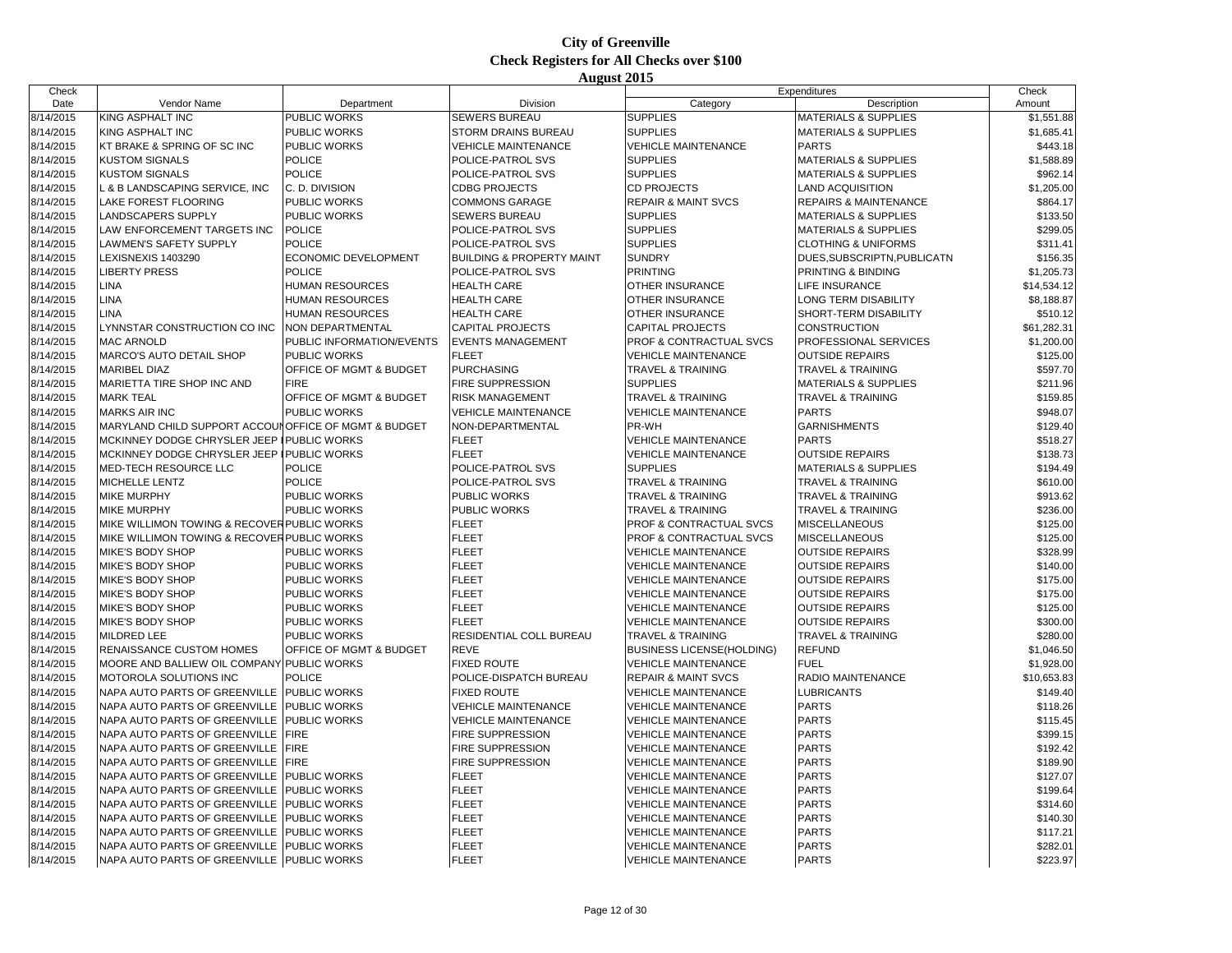| Check     |                                                         |                                    |                                  |                              | Expenditures                    | Check       |
|-----------|---------------------------------------------------------|------------------------------------|----------------------------------|------------------------------|---------------------------------|-------------|
| Date      | Vendor Name                                             | Department                         | Division                         | Category                     | Description                     | Amount      |
| 8/14/2015 | NAPA AUTO PARTS OF GREENVILLE PUBLIC WORKS              |                                    | <b>FLEET</b>                     | <b>VEHICLE MAINTENANCE</b>   | <b>PARTS</b>                    | \$193.20    |
| 8/14/2015 | NAPA AUTO PARTS OF GREENVILLE PUBLIC WORKS              |                                    | <b>FLEET</b>                     | <b>VEHICLE MAINTENANCE</b>   | <b>PARTS</b>                    | \$172.99    |
| 8/14/2015 | NC CHILD SUPPORT CTRL COLLECTIO FFICE OF MGMT & BUDGET  |                                    | NON-DEPARTMENTAL                 | PR-WH                        | <b>GARNISHMENTS</b>             | \$233.53    |
| 8/14/2015 | NEXSEN PRUET JACOBS & POLLARD CITY ATTORNEY             |                                    | <b>CITY ATTORNEY</b>             | ACCOUNTS PAYABLE(MANUAL)     | PROFESSIONAL SERVICES           | \$4,953.00  |
| 8/14/2015 | NORRIS SUPPLY CO                                        | <b>PUBLIC WORKS</b>                | <b>FLEET</b>                     | <b>VEHICLE MAINTENANCE</b>   | <b>PARTS</b>                    | \$145.96    |
| 8/14/2015 | NORRIS SUPPLY CO                                        | <b>PUBLIC WORKS</b>                | <b>FLEET</b>                     | <b>VEHICLE MAINTENANCE</b>   | <b>PARTS</b>                    | \$1,495.82  |
| 8/14/2015 | NORTHERN SAFETY CO INC                                  | <b>RECREATION</b>                  | PARKS AND RECREATION             | <b>SUPPLIES</b>              | <b>MATERIALS &amp; SUPPLIES</b> | \$261.66    |
| 8/14/2015 | OFFICE DEPOT BSD                                        | <b>POLICE</b>                      | POLICE-PATROL SVS                | <b>SUPPLIES</b>              | <b>MATERIALS &amp; SUPPLIES</b> | \$317.98    |
| 8/14/2015 | OLD DOMINION BRUSH CO INC                               | <b>PUBLIC WORKS</b>                | <b>FLEET</b>                     | <b>VEHICLE MAINTENANCE</b>   | <b>PARTS</b>                    | \$2,266.32  |
| 8/14/2015 | <b>KELLY MCDONALD</b>                                   | <b>RECREATION</b>                  | <b>ADMINISTRATION</b>            | <b>RECREATION FEES</b>       | REC FEE PICNIC SHELTERS         | \$200.00    |
| 8/14/2015 | HURLEY SIMMONS & ELIZABETH A SILC. D. DIVISION          |                                    | <b>CDBG PROJECTS</b>             | <b>CD PROJECTS</b>           | LAND ACQUISITION                | \$42,144.00 |
| 8/14/2015 | HURLEY SIMMONS & ELIZABETH A SIIC. D. DIVISION          |                                    | <b>CDBG PROJECTS</b>             | CD PROJECTS                  | LAND ACQUISITION                | \$32,031.00 |
| 8/14/2015 | HURLEY SIMMONS & ELIZABETH A SILC. D. DIVISION          |                                    | <b>CDBG PROJECTS</b>             | CD PROJECTS                  | <b>LAND ACQUISITION</b>         | \$8,825.00  |
| 8/14/2015 | <b>CAROLYN CHILES</b>                                   | <b>POLICE</b>                      | <b>POLICE</b>                    | COURT LIAB-CLAIMS/JUDGMNT    | LEC-CONFISCATED MONIES          | \$760.00    |
| 8/14/2015 | <b>GEORGIA GRIFFIN</b>                                  | <b>PUBLIC WORKS</b>                | UTILITY UNDERGROUNDING FU        | <b>SUNDRY</b>                | <b>METER BOX CONVERSIONS</b>    | \$300.00    |
| 8/14/2015 | ONTARIO INVESTMENTS INC                                 | ECONOMIC DEVELOPMENT               | PLANNING AND ZONING              | <b>PRINTING</b>              | <b>COPYING</b>                  | \$226.74    |
| 8/14/2015 | OPTUMHEALTH FINANCIAL SVCS-PREHUMAN RESOURCES           |                                    | <b>HEALTH CARE</b>               | <b>HEALTH</b>                | <b>HEALTH STOP LOSS</b>         | \$59,037.48 |
| 8/14/2015 | OTTO ENVIRONMENTAL SYSTEMS NO PUBLIC WORKS              |                                    | <b>RECYCLING</b>                 | <b>SUPPLIES</b>              | <b>MATERIALS &amp; SUPPLIES</b> | \$680.50    |
| 8/14/2015 | <b>PAMELA LARSON</b>                                    | <b>MUNICIPAL COURT</b>             | MUNICIPAL COURT                  | <b>TRAVEL &amp; TRAINING</b> | <b>TRAVEL &amp; TRAINING</b>    | \$382.25    |
| 8/14/2015 | PANAGAKOS ASPHALT INC                                   | <b>PUBLIC WORKS</b>                | <b>STREETS BUREAU</b>            | <b>SUPPLIES</b>              | <b>MATERIALS &amp; SUPPLIES</b> | \$299.13    |
|           |                                                         |                                    |                                  |                              |                                 |             |
| 8/14/2015 | PANAGAKOS ASPHALT INC                                   | <b>PUBLIC WORKS</b>                | <b>STREETS BUREAU</b>            | <b>SUPPLIES</b>              | <b>MATERIALS &amp; SUPPLIES</b> | \$418.78    |
| 8/14/2015 | PETER CASH                                              | PUBLIC INFORMATION/EVENTS          | <b>SPECIAL EVENTS</b>            | PROF & CONTRACTUAL SVCS      | PROFESSIONAL SERVICES           | \$400.00    |
| 8/14/2015 | PIEDMONT ASSOCIATES CO LLC                              | PUBLIC WORKS                       | <b>FLEET</b>                     | <b>SUPPLIES</b>              | <b>MATERIALS &amp; SUPPLIES</b> | \$625.97    |
| 8/14/2015 | PIEDMONT ELECTRICAL DISTRIBUTO PUBLIC WORKS             |                                    | <b>BUILDING SERVICE DIVISION</b> | <b>SUPPLIES</b>              | <b>MATERIALS &amp; SUPPLIES</b> | \$1,247.36  |
| 8/14/2015 | PIEDMONT EMERGENCY RELIEF CEN PUBLIC INFORMATION/EVENTS |                                    | <b>EVENTS MANAGEMENT</b>         | <b>LIABILITIES</b>           | <b>EVENT TIPS</b>               | \$465.92    |
| 8/14/2015 | PITNEY BOWES INC                                        | <b>PUBLIC WORKS</b>                | PARKING ADMINISTRATION           | PROF & CONTRACTUAL SVCS      | SERVICE & MAINT CONTRACTS       | \$2,182.54  |
| 8/14/2015 | PRECISION DYNAMICS CORP                                 | PUBLIC INFORMATION/EVENTS          | <b>SPECIAL EVENTS</b>            | <b>SUPPLIES</b>              | <b>MATERIALS &amp; SUPPLIES</b> | \$1,844.59  |
| 8/14/2015 | PREMIER GROWERS INC                                     | <b>RECREATION</b>                  | <b>FALLS PARK WORK CREW</b>      | <b>SUPPLIES</b>              | <b>MATERIALS &amp; SUPPLIES</b> | \$321.00    |
| 8/14/2015 | PRESORT PLUS INC                                        | PUBLIC INFORMATION/EVENTS          | PUBLIC INFORMATION               | <b>PRINTING</b>              | PRINTING & BINDING              | \$213.84    |
| 8/14/2015 | PRESORT PLUS INC                                        | OFFICE OF MGMT & BUDGET            | <b>PURCHASING</b>                | <b>COMMUNICATIONS</b>        | <b>POSTAGE</b>                  | \$346.91    |
| 8/14/2015 | PRESORT PLUS INC                                        | <b>OFFICE OF MGMT &amp; BUDGET</b> | <b>PURCHASING</b>                | <b>COMMUNICATIONS</b>        | <b>POSTAGE</b>                  | \$3,969.66  |
| 8/14/2015 | PRESORT PLUS INC                                        | OFFICE OF MGMT & BUDGET            | <b>PURCHASING</b>                | <b>COMMUNICATIONS</b>        | <b>POSTAGE</b>                  | \$100.88    |
| 8/14/2015 | PRO AUTO PARTS WAREHOUSE                                | <b>PUBLIC WORKS</b>                | <b>FLEET</b>                     | <b>VEHICLE MAINTENANCE</b>   | <b>PARTS</b>                    | \$105.49    |
| 8/14/2015 | PRO AUTO PARTS WAREHOUSE                                | <b>PUBLIC WORKS</b>                | <b>FLEET</b>                     | <b>VEHICLE MAINTENANCE</b>   | <b>PARTS</b>                    | \$194.13    |
| 8/14/2015 | PROVIDENT LIFE & ACCIDENT INS COHUMAN RESOURCES         |                                    | <b>HEALTH CARE</b>               | OTHER INSURANCE              | LIFE INSURANCE                  | \$3,382.14  |
| 8/14/2015 | R J SHIRLEY INC                                         | <b>RECREATION</b>                  | TREE MAINTENANCE BUREAU          | PROF & CONTRACTUAL SVCS      | PROFESSIONAL SERVICES           | \$388.31    |
| 8/14/2015 | RED WING SHOE STORE #874                                | <b>FIRE</b>                        | <b>FIRE SUPPRESSION</b>          | <b>SUPPLIES</b>              | <b>CLOTHING &amp; UNIFORMS</b>  | \$420.00    |
| 8/14/2015 | REVOLUTION DATA SYSTEMS, LLC                            | NON DEPARTMENTAL                   | <b>CAPITAL PROJECTS</b>          | <b>CAPITAL PROJECTS</b>      | <b>EQUIPMENT</b>                | \$3,960.00  |
| 8/14/2015 | REVOLUTION DATA SYSTEMS, LLC                            | <b>NON DEPARTMENTAL</b>            | <b>CAPITAL PROJECTS</b>          | <b>CAPITAL PROJECTS</b>      | <b>EQUIPMENT</b>                | \$1,680.00  |
| 8/14/2015 | ROBERT HALF TECHNOLOGY                                  | OFFICE OF MGMT & BUDGET            | <b>INFORMATION TECHNOLOGY</b>    | PROF & CONTRACTUAL SVCS      | TEMP PERSONNEL SVCS             | \$1,909.76  |
| 8/14/2015 | ROBERT PECQUEUR                                         | PUBLIC WORKS                       | CONSTRUCTION & INSPECTION        | <b>TRAVEL &amp; TRAINING</b> | <b>TRAVEL &amp; TRAINING</b>    | \$1,172.28  |
| 8/14/2015 | ROGERS & CALLCOTT ENVIRONMENT PUBLIC WORKS              |                                    | STORM DRAINS BUREAU              | PROF & CONTRACTUAL SVCS      | PROFESSIONAL SERVICES           | \$105.00    |
| 8/14/2015 | <b>RONNIE'S TRIM SHOP</b>                               | PUBLIC WORKS                       | <b>FLEET</b>                     | <b>VEHICLE MAINTENANCE</b>   | <b>OUTSIDE REPAIRS</b>          | \$125.00    |
| 8/14/2015 | S C DEPARTMENT OF CORRECTIONS RECREATION                |                                    | PARKS MAINTENANCE                | PROF & CONTRACTUAL SVCS      | TEMP PERSONNEL SVCS             | \$2,301.00  |
| 8/14/2015 | S C DEPARTMENT OF REVENUE                               | <b>OFFICE OF MGMT &amp; BUDGET</b> | NON-DEPARTMENTAL                 | PR-WH                        | <b>GARNISHMENTS</b>             | \$289.94    |
| 8/14/2015 | S C DEPARTMENT OF REVENUE                               | PUBLIC INFORMATION/EVENTS          | <b>EVENTS MANAGEMENT</b>         | <b>SUNDRY</b>                | <b>TAXES</b>                    | \$3,615.49  |
| 8/14/2015 | S C DEPARTMENT OF REVENUE                               | <b>CITY MANAGER</b>                | NON-DEPARTMENTAL                 | <b>SUNDRY</b>                | <b>TAXES</b>                    | \$3,392.23  |
| 8/14/2015 | S C RETIREMENT SYSTEM                                   | <b>OFFICE OF MGMT &amp; BUDGET</b> | NON-DEPARTMENTAL                 | PR-WH                        | RETIREMENT SVS PURCHASE         | \$468.71    |
| 8/14/2015 | <b>SAFE INDUSTRIES</b>                                  | <b>FIRE</b>                        | <b>FIRE SUPPRESSION</b>          | <b>SUPPLIES</b>              | <b>MATERIALS &amp; SUPPLIES</b> | \$396.44    |
| 8/14/2015 | <b>SAFE INDUSTRIES</b>                                  | <b>FIRE</b>                        | <b>FIRE SUPPRESSION</b>          | <b>SUPPLIES</b>              | <b>MATERIALS &amp; SUPPLIES</b> | \$266.16    |
| 8/14/2015 | <b>SAFE INDUSTRIES</b>                                  | <b>FIRE</b>                        | FIRE SUPPRESSION                 | <b>SUPPLIES</b>              | <b>MATERIALS &amp; SUPPLIES</b> | \$118.72    |
| 8/14/2015 | <b>SARAH SCHWENZER</b>                                  | <b>RECREATION</b>                  | ADMINISTRATION                   | <b>TRAVEL &amp; TRAINING</b> | <b>TRAVEL &amp; TRAINING</b>    | \$523.70    |
| 8/14/2015 | <b>SARAH SCHWENZER</b>                                  | <b>RECREATION</b>                  | ADMINISTRATION                   | <b>TRAVEL &amp; TRAINING</b> | <b>TRAVEL &amp; TRAINING</b>    | \$396.80    |
| 8/14/2015 | SC DEPT OF EMPLOYMENT & WORKFOFFICE OF MGMT & BUDGET    |                                    | NON-DEPARTMENTAL                 | PR-WH                        | <b>GARNISHMENTS</b>             | \$275.83    |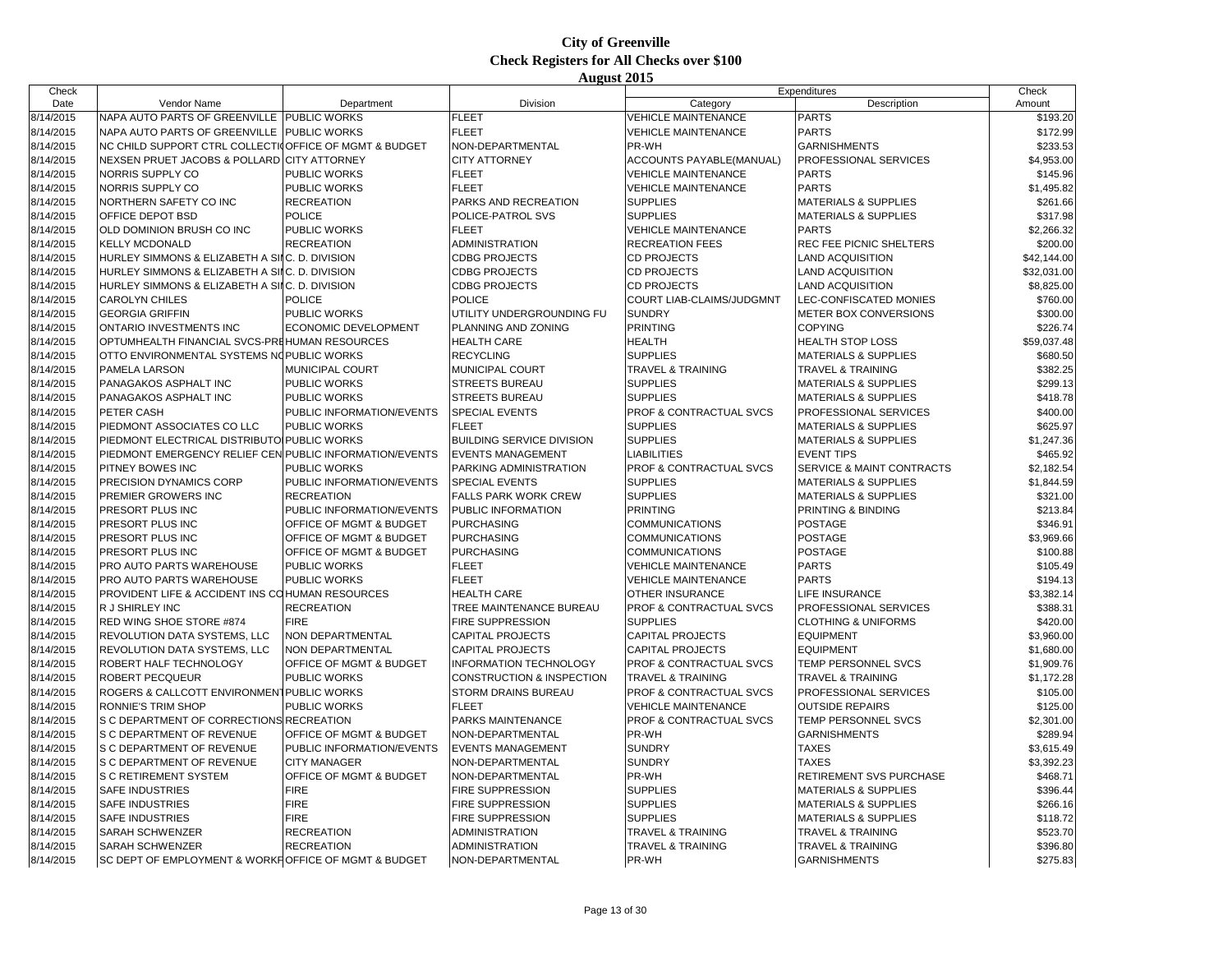| Check     |                                                        |                                    |                                  |                                    | Expenditures                    | Check       |
|-----------|--------------------------------------------------------|------------------------------------|----------------------------------|------------------------------------|---------------------------------|-------------|
| Date      | Vendor Name                                            | Department                         | <b>Division</b>                  | Category                           | Description                     | Amount      |
| 8/14/2015 | <b>SCRPA</b>                                           | <b>RECREATION</b>                  | <b>COMMUNITY CENTERS</b>         | <b>TRAVEL &amp; TRAINING</b>       | <b>TRAVEL &amp; TRAINING</b>    | \$300.00    |
| 8/14/2015 | SHARP BUSINESS SYSTEMS                                 | ECONOMIC DEVELOPMENT               | PLANNING AND ZONING              | <b>PRINTING</b>                    | <b>COPYING</b>                  | \$277.43    |
| 8/14/2015 | <b>SHERWIN WILLIAMS</b>                                | PUBLIC WORKS                       | <b>BUILDING SERVICE DIVISION</b> | <b>SUPPLIES</b>                    | <b>MATERIALS &amp; SUPPLIES</b> | \$114.58    |
| 8/14/2015 | SIMPLIFIED OFFICE SYSTEMS                              | <b>PUBLIC WORKS</b>                | <b>ENGINEERING</b>               | <b>SUPPLIES</b>                    | OFFICE SUPPLIES&MATERIALS       | \$148.40    |
| 8/14/2015 | SNIDER FLEET SOLUTIONS                                 | PUBLIC WORKS                       | <b>FLEET</b>                     | <b>VEHICLE MAINTENANCE</b>         | <b>PARTS</b>                    | \$997.67    |
| 8/14/2015 | SOCIAL SECURITY ADMINISTRATION                         | <b>OFFICE OF MGMT &amp; BUDGET</b> | NON-DEPARTMENTAL                 | PR-WH                              | <b>GARNISHMENTS</b>             | \$109.02    |
| 8/14/2015 | SOUTHEASTERN PAPER GROUP                               | <b>RECREATION</b>                  | PARKS MAINTENANCE                | <b>SUPPLIES</b>                    | <b>MATERIALS &amp; SUPPLIES</b> | \$209.56    |
| 8/14/2015 | SOUTHEASTERN PAPER GROUP                               | <b>RECREATION</b>                  | <b>FALLS PARK WORK CREW</b>      | <b>SUPPLIES</b>                    | JANITORIAL SUPPLIES             | \$155.03    |
| 8/14/2015 | SOUTHEASTERN PAPER GROUP                               | PUBLIC WORKS                       | <b>BUILDING SERVICE DIVISION</b> | <b>SUPPLIES</b>                    | JANITORIAL SUPPLIES             | \$108.01    |
| 8/14/2015 | SOUTHEASTERN PAPER GROUP                               | <b>PUBLIC WORKS</b>                | <b>BUILDING SERVICE DIVISION</b> | <b>SUPPLIES</b>                    | JANITORIAL SUPPLIES             | \$582.10    |
| 8/14/2015 | SOUTHERNSIDE COMMUNITY CENTE RECREATION                |                                    | <b>COMMUNITY CENTERS</b>         | PROF & CONTRACTUAL SVCS            | PROFESSIONAL SERVICES           | \$2,607.13  |
| 8/14/2015 | SPARTAN MOTORS USA INC                                 | <b>FIRE</b>                        | <b>FIRE SUPPRESSION</b>          | <b>VEHICLE MAINTENANCE</b>         | <b>PARTS</b>                    | \$658.30    |
| 8/14/2015 | SPEBSQSA SPARTANBURG CHAPTER PUBLIC INFORMATION/EVENTS |                                    | <b>EVENTS MANAGEMENT</b>         | <b>LIABILITIES</b>                 | <b>EVENT TIPS</b>               | \$139.21    |
| 8/14/2015 | SPEBSQSA SPARTANBURG CHAPTER PUBLIC INFORMATION/EVENTS |                                    | <b>EVENTS MANAGEMENT</b>         | <b>LIABILITIES</b>                 | <b>EVENT TIPS</b>               | \$155.97    |
| 8/14/2015 | SPECIALTY STEELS INC                                   | <b>RECREATION</b>                  | PARKS MAINTENANCE                | <b>SUPPLIES</b>                    | <b>MATERIALS &amp; SUPPLIES</b> | \$265.50    |
| 8/14/2015 | <b>SPX GENFARE</b>                                     | <b>PUBLIC WORKS</b>                | <b>FIXED ROUTE</b>               | <b>PRINTING</b>                    | PRINTING & BINDING              | \$662.34    |
| 8/14/2015 | <b>SPX GENFARE</b>                                     | PUBLIC WORKS                       | <b>FIXED ROUTE</b>               | <b>PRINTING</b>                    | PRINTING & BINDING              | \$662.73    |
| 8/14/2015 | <b>SPX GENFARE</b>                                     | PUBLIC WORKS                       | <b>FIXED ROUTE</b>               | <b>PRINTING</b>                    | PRINTING & BINDING              | \$662.34    |
| 8/14/2015 | <b>SPX GENFARE</b>                                     | PUBLIC WORKS                       | <b>VEHICLE MAINTENANCE</b>       | <b>SUPPLIES</b>                    | MATERIALS & SUPPLIES            | \$400.16    |
| 8/14/2015 | <b>SPX GENFARE</b>                                     | PUBLIC WORKS                       | <b>VEHICLE MAINTENANCE</b>       | <b>SUPPLIES</b>                    | <b>MATERIALS &amp; SUPPLIES</b> | \$555.91    |
| 8/14/2015 | <b>SPX GENFARE</b>                                     | PUBLIC WORKS                       | <b>VEHICLE MAINTENANCE</b>       | <b>VEHICLE MAINTENANCE</b>         | <b>PARTS</b>                    | \$240.98    |
| 8/14/2015 | <b>SPX GENFARE</b>                                     | PUBLIC WORKS                       | <b>VEHICLE MAINTENANCE</b>       | <b>VEHICLE MAINTENANCE</b>         | <b>PARTS</b>                    | \$556.51    |
| 8/14/2015 | <b>SPX GENFARE</b>                                     | PUBLIC WORKS                       | <b>VEHICLE MAINTENANCE</b>       | <b>VEHICLE MAINTENANCE</b>         | <b>PARTS</b>                    | \$307.34    |
| 8/14/2015 | <b>SPX GENFARE</b>                                     | PUBLIC WORKS                       | <b>VEHICLE MAINTENANCE</b>       | <b>VEHICLE MAINTENANCE</b>         | <b>PARTS</b>                    | \$1,115.16  |
| 8/14/2015 | <b>SPX GENFARE</b>                                     | PUBLIC WORKS                       | <b>VEHICLE MAINTENANCE</b>       | <b>VEHICLE MAINTENANCE</b>         | <b>PARTS</b>                    | \$1,069.80  |
| 8/14/2015 | STERLING INFOSYSTEMS, INC                              | <b>HUMAN RESOURCES</b>             | HUMAN RESOURCES                  | PROF & CONTRACTUAL SVCS            | PROFESSIONAL SERVICES           | \$1,790.49  |
| 8/14/2015 | STOCKMAN OIL TWO INC                                   | PUBLIC WORKS                       | <b>FLEET</b>                     | <b>VEHICLE MAINTENANCE</b>         | <b>PARTS</b>                    | \$263.71    |
| 8/14/2015 | STONE AVE NURSERY LLC                                  | <b>RECREATION</b>                  | <b>FALLS PARK WORK CREW</b>      | <b>SUPPLIES</b>                    | <b>MATERIALS &amp; SUPPLIES</b> | \$326.50    |
| 8/14/2015 | STRATUS BUILDING SOLUTIONS                             | <b>POLICE</b>                      | POLICE-PATROL SVS                | PROF & CONTRACTUAL SVCS            | SERVICE & MAINT CONTRACTS       | \$203.00    |
| 8/14/2015 | STRATUS BUILDING SOLUTIONS                             | <b>POLICE</b>                      | POLICE-PATROL SVS                | PROF & CONTRACTUAL SVCS            | SERVICE & MAINT CONTRACTS       | \$448.00    |
| 8/14/2015 | TALENT MANAGEMENT SOLUTIONS                            | PUBLIC INFORMATION/EVENTS          | <b>EVENTS MANAGEMENT</b>         | PROF & CONTRACTUAL SVCS            | <b>TEMP PERSONNEL SVCS</b>      | \$771.87    |
| 8/14/2015 | TALENT MANAGEMENT SOLUTIONS                            | <b>PUBLIC WORKS</b>                | <b>VEHICLE MAINTENANCE</b>       | PROF & CONTRACTUAL SVCS            | TEMP PERSONNEL SVCS             | \$4,394.87  |
| 8/14/2015 | TALENT MANAGEMENT SOLUTIONS                            | <b>RECREATION</b>                  | <b>COMMUNITY CENTERS</b>         | PROF & CONTRACTUAL SVCS            | TEMP PERSONNEL SVCS             | \$598.50    |
| 8/14/2015 | TALENT MANAGEMENT SOLUTIONS                            | <b>RECREATION</b>                  | ADMINISTRATION                   | PROF & CONTRACTUAL SVCS            | TEMP PERSONNEL SVCS             | \$1,256.00  |
| 8/14/2015 | TALENT MANAGEMENT SOLUTIONS                            | <b>RECREATION</b>                  | PARKS MAINTENANCE                | PROF & CONTRACTUAL SVCS            | TEMP PERSONNEL SVCS             | \$628.00    |
| 8/14/2015 | TALENT MANAGEMENT SOLUTIONS                            | <b>PUBLIC WORKS</b>                | <b>ENGINEERING</b>               | PROF & CONTRACTUAL SVCS            | TEMP PERSONNEL SVCS             | \$573.60    |
| 8/14/2015 | TALENT MANAGEMENT SOLUTIONS                            | PUBLIC WORKS                       | MAINTENANCE                      | PROF & CONTRACTUAL SVCS            | TEMP PERSONNEL SVCS             | \$679.60    |
| 8/14/2015 | TALENT MANAGEMENT SOLUTIONS                            | PUBLIC WORKS                       | <b>STREETS BUREAU</b>            | PROF & CONTRACTUAL SVCS            | TEMP PERSONNEL SVCS             | \$1,276.64  |
| 8/14/2015 | TALENT MANAGEMENT SOLUTIONS                            | <b>PUBLIC WORKS</b>                | RESIDENTIAL COLL BUREAU          | PROF & CONTRACTUAL SVCS            | TEMP PERSONNEL SVCS             | \$10,291.62 |
| 8/14/2015 | TALENT MANAGEMENT SOLUTIONS                            | PUBLIC WORKS                       | STORM DRAINS BUREAU              | <b>PROF &amp; CONTRACTUAL SVCS</b> | TEMP PERSONNEL SVCS             | \$558.40    |
| 8/14/2015 | TALENT MANAGEMENT SOLUTIONS                            | PUBLIC WORKS                       | <b>FLEET</b>                     | PROF & CONTRACTUAL SVCS            | TEMP PERSONNEL SVCS             | \$739.48    |
| 8/14/2015 | TALENT MANAGEMENT SOLUTIONS                            | PUBLIC WORKS                       | <b>CBD TIF CREW</b>              | PROF & CONTRACTUAL SVCS            | TEMP PERSONNEL SVCS             | \$558.40    |
| 8/14/2015 | TALENT MANAGEMENT SOLUTIONS                            | <b>RECREATION</b>                  | PUBLIC SERVICES                  | PROF & CONTRACTUAL SVCS            | TEMP PERSONNEL SVCS             | \$111.68    |
| 8/14/2015 | TD CARD SERVICES                                       | COUNCIL                            | <b>CITY COUNCIL</b>              | COMMUNICATIONS                     | <b>OTHER</b>                    | \$108.87    |
| 8/14/2015 | TD CARD SERVICES                                       | <b>COUNCIL</b>                     | <b>CITY COUNCIL</b>              | <b>SUNDRY</b>                      | <b>MISCELLANEOUS</b>            | \$107.94    |
| 8/14/2015 | TD CARD SERVICES                                       | ECONOMIC DEVELOPMENT               | ECONOMIC DEVELOPMENT             | <b>SUNDRY</b>                      | DUES.SUBSCRIPTN, PUBLICATN      | \$1,030.00  |
| 8/14/2015 | TD CARD SERVICES                                       | OFFICE OF MGMT & BUDGET            | <b>ACCOUNTING</b>                | PROF & CONTRACTUAL SVCS            | PROFESSIONAL SERVICES           | \$2,096.50  |
| 8/14/2015 | TD CARD SERVICES                                       | <b>PUBLIC WORKS</b>                | NON VEHICLE MAINTENANCE          | <b>PROF &amp; CONTRACTUAL SVCS</b> | SERVICE & MAINT CONTRACTS       | \$730.28    |
| 8/14/2015 | TD CARD SERVICES                                       | PUBLIC WORKS                       | NON VEHICLE MAINTENANCE          | PROF & CONTRACTUAL SVCS            | SERVICE & MAINT CONTRACTS       | \$547.71    |
| 8/14/2015 | TD CARD SERVICES                                       | PUBLIC WORKS                       | NON VEHICLE MAINTENANCE          | <b>SUPPLIES</b>                    | <b>MATERIALS &amp; SUPPLIES</b> | \$101.46    |
| 8/14/2015 | TD CARD SERVICES                                       | OFFICE OF MGMT & BUDGET            | INFORMATION TECHNOLOGY           | PROF & CONTRACTUAL SVCS            | SERVICE & MAINT CONTRACTS       | \$396.58    |
| 8/14/2015 | TD CARD SERVICES                                       | OFFICE OF MGMT & BUDGET            | <b>INFORMATION TECHNOLOGY</b>    | <b>SUPPLIES</b>                    | <b>MATERIALS &amp; SUPPLIES</b> | \$116.56    |
| 8/14/2015 | TD CARD SERVICES                                       | OFFICE OF MGMT & BUDGET            | <b>INFORMATION TECHNOLOGY</b>    | <b>SUPPLIES</b>                    | <b>MATERIALS &amp; SUPPLIES</b> | \$340.00    |
| 8/14/2015 | <b>TD CARD SERVICES</b>                                | <b>OFFICE OF MGMT &amp; BUDGET</b> | <b>INFORMATION TECHNOLOGY</b>    | TRAVEL & TRAINING                  | <b>TRAVEL &amp; TRAINING</b>    | \$149.00    |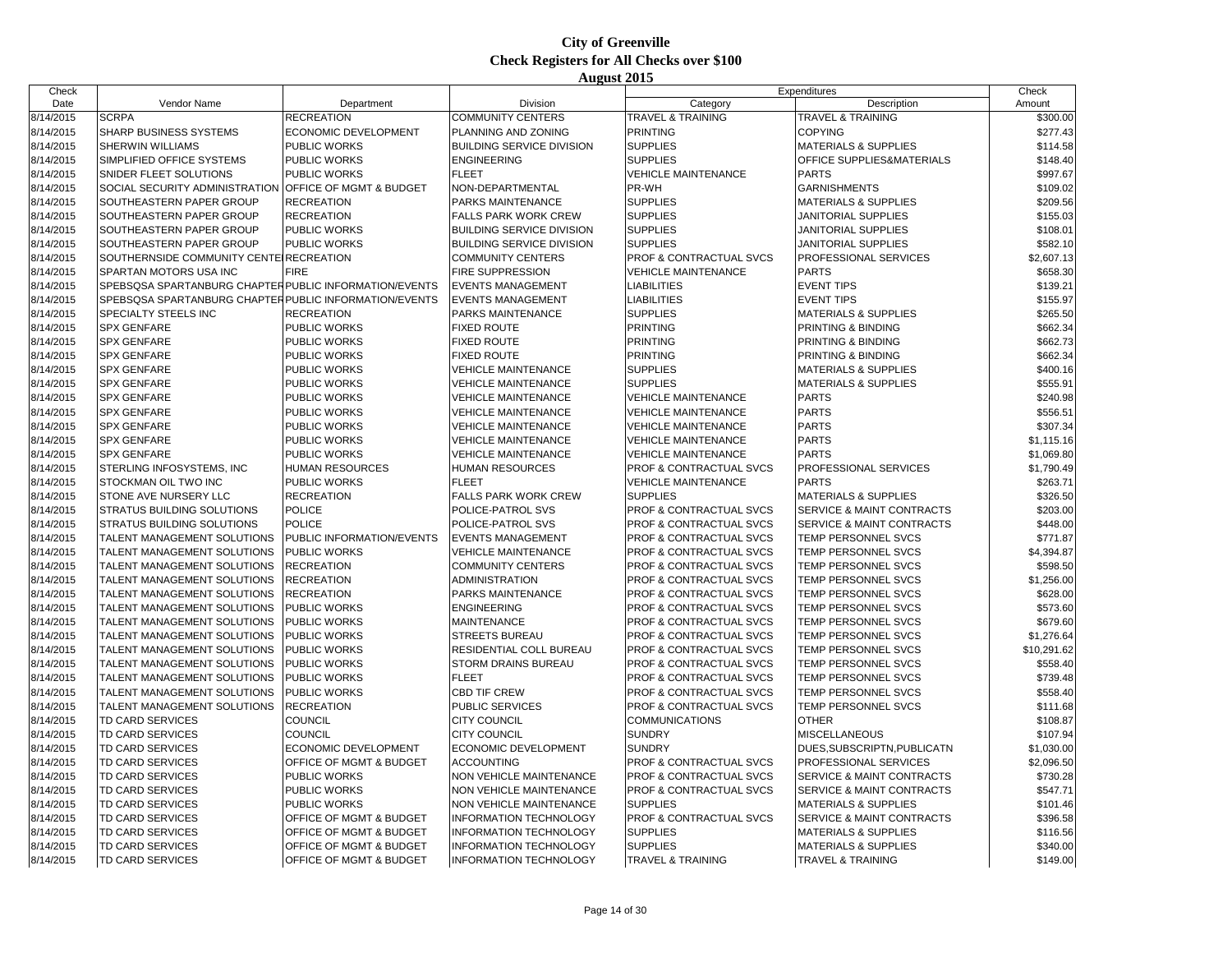| Check     |                                                       |                             |                                      |                                    | Expenditures                    | Check       |
|-----------|-------------------------------------------------------|-----------------------------|--------------------------------------|------------------------------------|---------------------------------|-------------|
| Date      | Vendor Name                                           | Department                  | Division                             | Category                           | Description                     | Amount      |
| 8/14/2015 | <b>TD CARD SERVICES</b>                               | <b>NON DEPARTMENTAL</b>     | <b>CAPITAL PROJECTS</b>              | <b>CAPITAL PROJECTS</b>            | <b>EQUIPMENT</b>                | \$280.37    |
| 8/14/2015 | TD CARD SERVICES                                      | NON DEPARTMENTAL            | <b>CAPITAL PROJECTS</b>              | <b>CAPITAL PROJECTS</b>            | <b>EQUIPMENT</b>                | \$340.25    |
| 8/14/2015 | <b>TD CARD SERVICES</b>                               | <b>NON DEPARTMENTAL</b>     | <b>CAPITAL PROJECTS</b>              | <b>CAPITAL PROJECTS</b>            | <b>EQUIPMENT</b>                | \$333.03    |
| 8/14/2015 | <b>TD CARD SERVICES</b>                               | NON DEPARTMENTAL            | <b>CAPITAL PROJECTS</b>              | <b>CAPITAL PROJECTS</b>            | <b>EQUIPMENT</b>                | \$332.06    |
| 8/14/2015 | TD CARD SERVICES                                      | NON DEPARTMENTAL            | <b>CAPITAL PROJECTS</b>              | <b>CAPITAL PROJECTS</b>            | <b>EQUIPMENT</b>                | \$999.00    |
| 8/14/2015 | TD CARD SERVICES                                      | <b>POLICE</b>               | POLICE-PATROL SVS                    | <b>SUNDRY</b>                      | <b>MISCELLANEOUS</b>            | \$106.62    |
| 8/14/2015 | <b>TD CARD SERVICES</b>                               | <b>POLICE</b>               | POLICE-PATROL SVS                    | <b>VEHICLE MAINTENANCE</b>         | <b>FUEL</b>                     | \$121.50    |
| 8/14/2015 | TEC UTILITIES SUPPLY INC                              | PUBLIC WORKS                | <b>SEWERS BUREAU</b>                 | <b>SUPPLIES</b>                    | <b>MATERIALS &amp; SUPPLIES</b> | \$991.40    |
| 8/14/2015 | TENNANT SALES AND SERVICE COMI PUBLIC WORKS           |                             | <b>FLEET</b>                         | <b>VEHICLE MAINTENANCE</b>         | <b>OUTSIDE REPAIRS</b>          | \$1,282.19  |
| 8/14/2015 | <b>TGA</b>                                            | <b>NON DEPARTMENTAL</b>     | <b>CAPITAL PROJECTS</b>              | <b>CAPITAL PROJECTS</b>            | <b>EQUIPMENT</b>                | \$6,468.59  |
| 8/14/2015 | <b>TGA</b>                                            | NON DEPARTMENTAL            | <b>CAPITAL PROJECTS</b>              | <b>CAPITAL PROJECTS</b>            | <b>EQUIPMENT</b>                | \$5,170.14  |
| 8/14/2015 | <b>TGA</b>                                            | NON DEPARTMENTAL            | <b>CAPITAL PROJECTS</b>              | <b>CAPITAL PROJECTS</b>            | <b>EQUIPMENT</b>                | \$2.671.91  |
| 8/14/2015 | <b>TGA</b>                                            | NON DEPARTMENTAL            | <b>CAPITAL PROJECTS</b>              | <b>CAPITAL PROJECTS</b>            | <b>EQUIPMENT</b>                | \$5,790.00  |
| 8/14/2015 | <b>TIM GUERIN</b>                                     | PUBLIC WORKS                | <b>CBD TIF CREW</b>                  | <b>SUPPLIES</b>                    | <b>CLOTHING &amp; UNIFORMS</b>  | \$185.49    |
| 8/14/2015 | <b>TITO DENDY</b>                                     | <b>FIRE</b>                 | <b>FIRE PREVENTION</b>               | <b>TRAVEL &amp; TRAINING</b>       | TRAVEL & TRAINING               | \$290.00    |
| 8/14/2015 | TMS SOUTH INC                                         | <b>RECREATION</b>           | PARKS MAINTENANCE                    | <b>REPAIR &amp; MAINT SVCS</b>     | REPAIRS & MAINTENANCE           | \$127.20    |
| 8/14/2015 | <b>TRANE</b>                                          | PUBLIC WORKS                | <b>BUILDING SERVICE DIVISION</b>     | PROF & CONTRACTUAL SVCS            | SERVICE & MAINT CONTRACTS       | \$5,780.00  |
| 8/14/2015 | TREASURER OF VIRGINIA                                 | OFFICE OF MGMT & BUDGET     | NON-DEPARTMENTAL                     | PR-WH                              | <b>GARNISHMENTS</b>             | \$133.48    |
| 8/14/2015 | <b>TRISTAN JOHNSON</b>                                | <b>FIRE</b>                 | <b>FIRE PREVENTION</b>               | <b>TRAVEL &amp; TRAINING</b>       | <b>TRAVEL &amp; TRAINING</b>    | \$290.00    |
| 8/14/2015 | <b>TRUCKPRO LLC</b>                                   | PUBLIC WORKS                | <b>VEHICLE MAINTENANCE</b>           | <b>VEHICLE MAINTENANCE</b>         | <b>PARTS</b>                    | \$311.66    |
| 8/14/2015 | <b>TRUCKPRO LLC</b>                                   | PUBLIC WORKS                | <b>VEHICLE MAINTENANCE</b>           | <b>VEHICLE MAINTENANCE</b>         | <b>PARTS</b>                    | \$534.62    |
| 8/14/2015 | <b>TRUCKPRO LLC</b>                                   | <b>PUBLIC WORKS</b>         | <b>FLEET</b>                         | <b>VEHICLE MAINTENANCE</b>         | <b>PARTS</b>                    | \$431.38    |
| 8/14/2015 | <b>TRUCKPRO LLC</b>                                   | PUBLIC WORKS                | <b>FLEET</b>                         | <b>VEHICLE MAINTENANCE</b>         | <b>PARTS</b>                    | \$178.72    |
| 8/14/2015 | <b>TRUCKPRO LLC</b>                                   | PUBLIC WORKS                | <b>FLEET</b>                         | <b>VEHICLE MAINTENANCE</b>         | <b>PARTS</b>                    | \$339.48    |
| 8/14/2015 | <b>TRUCKPRO LLC</b>                                   | <b>PUBLIC WORKS</b>         | <b>FLEET</b>                         | <b>VEHICLE MAINTENANCE</b>         | <b>PARTS</b>                    | \$339.48    |
| 8/14/2015 | <b>TRUCOLOR</b>                                       | <b>POLICE</b>               | POLICE-PATROL SVS                    | <b>PRINTING</b>                    | PRINTING & BINDING              | \$245.95    |
| 8/14/2015 | U S DEPARTMENT OF EDUCATION                           | OFFICE OF MGMT & BUDGET     | NON-DEPARTMENTAL                     | PR-WH                              | <b>GARNISHMENTS</b>             | \$292.81    |
| 8/14/2015 | ULI URBAN LAND INSTITUTE                              | <b>ECONOMIC DEVELOPMENT</b> | <b>ECONOMIC DEVELOPMENT</b>          | <b>SUNDRY</b>                      | DUES, SUBSCRIPTN, PUBLICATN     | \$760.00    |
| 8/14/2015 | <b>UNIFIRST</b>                                       | <b>PUBLIC WORKS</b>         | <b>VEHICLE MAINTENANCE</b>           | <b>SUPPLIES</b>                    | <b>CLOTHING &amp; UNIFORMS</b>  | \$152.31    |
| 8/14/2015 | <b>UNIFIRST</b>                                       | PUBLIC WORKS                | <b>VEHICLE MAINTENANCE</b>           | <b>SUPPLIES</b>                    | <b>CLOTHING &amp; UNIFORMS</b>  | \$152.31    |
| 8/14/2015 | UNITED COMMUNITY BANK                                 | NON DEPARTMENTAL            | <b>CAPITAL PROJECTS</b>              | <b>CAPITAL PROJECTS</b>            | <b>CONSTRUCTION</b>             | \$10,000.00 |
| 8/14/2015 | UNITED WAY OF GREENVILLE COUNTOFFICE OF MGMT & BUDGET |                             | NON-DEPARTMENTAL                     | PR-WH                              | UNITED WAY                      | \$1,838.58  |
| 8/14/2015 | VAUGHN AND MELTON                                     | NON DEPARTMENTAL            | <b>CAPITAL PROJECTS</b>              | <b>CAPITAL PROJECTS</b>            | PLANNING/DESIGN                 | \$5,110.00  |
| 8/14/2015 | <b>VERIZON WIRELESS</b>                               | PUBLIC INFORMATION/EVENTS   | <b>SPECIAL EVENTS</b>                | <b>COMMUNICATIONS</b>              | <b>OTHER</b>                    | \$104.30    |
| 8/14/2015 | <b>VERIZON WIRELESS</b>                               | <b>ECONOMIC DEVELOPMENT</b> | <b>BUILDING &amp; PROPERTY MAINT</b> | <b>COMMUNICATIONS</b>              | <b>OTHER</b>                    | \$313.73    |
| 8/14/2015 | <b>VERIZON WIRELESS</b>                               | <b>PUBLIC WORKS</b>         | NON VEHICLE MAINTENANCE              | <b>PROF &amp; CONTRACTUAL SVCS</b> | SERVICE & MAINT CONTRACTS       | \$1,893.70  |
| 8/14/2015 | <b>VERIZON WIRELESS</b>                               | PUBLIC WORKS                | NON VEHICLE MAINTENANCE              | <b>COMMUNICATIONS</b>              | <b>OTHER</b>                    | \$612.33    |
| 8/14/2015 | <b>VERIZON WIRELESS</b>                               | OFFICE OF MGMT & BUDGET     | <b>REVENUE</b>                       | <b>COMMUNICATIONS</b>              | <b>OTHER</b>                    | \$114.03    |
| 8/14/2015 | <b>VERIZON WIRELESS</b>                               | OFFICE OF MGMT & BUDGET     | <b>INFORMATION TECHNOLOGY</b>        | <b>COMMUNICATIONS</b>              | TELECOMMUNICATIONS/WIRELE       | \$755.25    |
| 8/14/2015 | <b>VERIZON WIRELESS</b>                               | PUBLIC WORKS                | <b>PUBLIC WORKS</b>                  | <b>COMMUNICATIONS</b>              | <b>OTHER</b>                    | \$276.01    |
| 8/14/2015 | <b>VERIZON WIRELESS</b>                               | NON DEPARTMENTAL            | <b>CAPITAL PROJECTS</b>              | <b>CAPITAL PROJECTS</b>            | <b>EQUIPMENT</b>                | \$234.27    |
| 8/14/2015 | <b>VERIZON WIRELESS</b>                               | <b>PUBLIC WORKS</b>         | PARKING ADMINISTRATION               | <b>COMMUNICATIONS</b>              | <b>OTHER</b>                    | \$711.25    |
| 8/14/2015 | <b>VERIZON WIRELESS</b>                               | <b>RECREATION</b>           | PARKS MAINTENANCE                    | <b>COMMUNICATIONS</b>              | <b>OTHER</b>                    | \$278.06    |
| 8/14/2015 | <b>VERIZON WIRELESS</b>                               | <b>PUBLIC WORKS</b>         | <b>ENGINEERING</b>                   | <b>COMMUNICATIONS</b>              | <b>OTHER</b>                    | \$429.65    |
| 8/14/2015 | <b>VERIZON WIRELESS</b>                               | PUBLIC WORKS                | <b>STREETS BUREAU</b>                | <b>COMMUNICATIONS</b>              | <b>OTHER</b>                    | \$437.25    |
| 8/14/2015 | <b>VERIZON WIRELESS</b>                               | PUBLIC WORKS                | <b>SEWERS BUREAU</b>                 | <b>COMMUNICATIONS</b>              | <b>OTHER</b>                    | \$276.04    |
| 8/14/2015 | <b>VERIZON WIRELESS</b>                               | PUBLIC WORKS                | RESIDENTIAL COLL BUREAU              | <b>COMMUNICATIONS</b>              | <b>OTHER</b>                    | \$287.61    |
| 8/14/2015 | <b>VERIZON WIRELESS</b>                               | PUBLIC WORKS                | CONSTRUCTION & INSPECTION            | <b>COMMUNICATIONS</b>              | <b>OTHER</b>                    | \$421.92    |
| 8/14/2015 | <b>VERIZON WIRELESS</b>                               | PUBLIC WORKS                | <b>BUILDING SERVICE DIVISION</b>     | <b>COMMUNICATIONS</b>              | <b>OTHER</b>                    | \$223.37    |
| 8/14/2015 | <b>VERIZON WIRELESS</b>                               | PUBLIC WORKS                | <b>STORM DRAINS BUREAU</b>           | <b>COMMUNICATIONS</b>              | <b>OTHER</b>                    | \$212.47    |
| 8/14/2015 | <b>VERIZON WIRELESS</b>                               | PUBLIC WORKS                | <b>FLEET</b>                         | <b>COMMUNICATIONS</b>              | <b>OTHER</b>                    | \$394.89    |
| 8/14/2015 | VIC BAILEY FORD INC                                   | <b>POLICE</b>               | POLICE-PATROL SVS                    | <b>VEHICLES</b>                    | <b>VEHICLE</b>                  | \$29,185.00 |
| 8/14/2015 | <b>VICTORIA CERVANTEZ</b>                             | <b>RECREATION</b>           | <b>ADMINISTRATION</b>                | <b>RECREATION FEES</b>             | EBT TOKEN REIMBURSEMENT         | \$188.00    |
| 8/14/2015 | <b>VINCENT RODGERS</b>                                | <b>PUBLIC WORKS</b>         | <b>FLEET</b>                         | <b>SUPPLIES</b>                    | <b>MATERIALS &amp; SUPPLIES</b> | \$917.73    |
|           |                                                       |                             |                                      |                                    |                                 |             |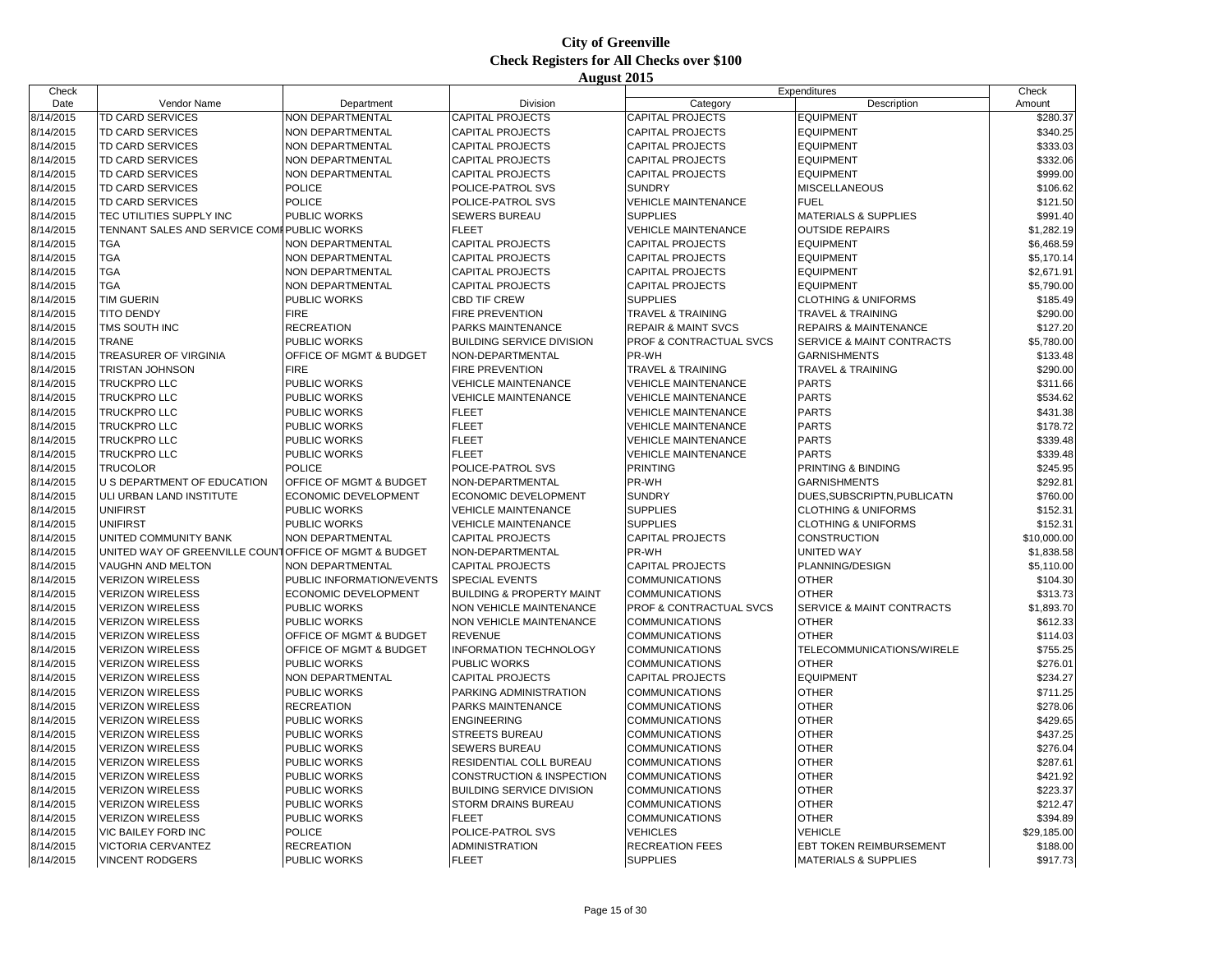| Check     |                                                      |                                    |                                      |                                | Expenditures                         | Check       |
|-----------|------------------------------------------------------|------------------------------------|--------------------------------------|--------------------------------|--------------------------------------|-------------|
| Date      | Vendor Name                                          | Department                         | Division                             | Category                       | Description                          | Amount      |
| 8/14/2015 | VULCAN SAFETY SHOES                                  | <b>FIRE</b>                        | FIRE SUPPRESSION                     | <b>SUPPLIES</b>                | <b>CLOTHING &amp; UNIFORMS</b>       | \$115.00    |
| 8/14/2015 | <b>VULCAN SAFETY SHOES</b>                           | <b>RECREATION</b>                  | FALLS PARK WORK CREW                 | <b>SUPPLIES</b>                | <b>CLOTHING &amp; UNIFORMS</b>       | \$115.00    |
| 8/14/2015 | W N WATSON-WEST TIRE & AUTOMO PUBLIC WORKS           |                                    | <b>FLEET</b>                         | <b>VEHICLE MAINTENANCE</b>     | <b>OUTSIDE REPAIRS</b>               | \$109.99    |
| 8/14/2015 | <b>WAL-MART COMMUNITY BRC</b>                        | <b>POLICE</b>                      | POLICE-PATROL SVS                    | <b>SUPPLIES</b>                | <b>MATERIALS &amp; SUPPLIES</b>      | \$1,028.00  |
| 8/14/2015 | WELLS FARGO INS SERVICE USA                          | <b>HUMAN RESOURCES</b>             | HUMAN RESOURCES                      | PROF & CONTRACTUAL SVCS        | PROFESSIONAL SERVICES                | \$6,000.00  |
| 8/14/2015 | <b>WEX BANK</b>                                      | <b>PUBLIC WORKS</b>                | <b>VEHICLE MAINTENANCE</b>           | <b>VEHICLE MAINTENANCE</b>     | <b>FUEL CARD</b>                     | \$131.48    |
| 8/14/2015 | <b>WEX BANK</b>                                      | <b>PUBLIC WORKS</b>                | PARKING ADMINISTRATION               | <b>VEHICLE MAINTENANCE</b>     | <b>FUEL CARD</b>                     | \$128.46    |
| 8/14/2015 | WILL & KRIS AMUSEMENTS                               | PUBLIC INFORMATION/EVENTS          | <b>EVENTS MANAGEMENT</b>             | PROF & CONTRACTUAL SVCS        | SHOW MANAGEMENT EXP                  | \$513.80    |
| 8/14/2015 | WILL & KRIS AMUSEMENTS                               | PUBLIC INFORMATION/EVENTS          | <b>EVENTS MANAGEMENT</b>             | PROF & CONTRACTUAL SVCS        | SHOW MANAGEMENT EXP                  | \$534.10    |
| 8/14/2015 | <b>WILL &amp; KRIS AMUSEMENTS</b>                    | PUBLIC INFORMATION/EVENTS          | <b>EVENTS MANAGEMENT</b>             | PROF & CONTRACTUAL SVCS        | SHOW MANAGEMENT EXP                  | \$620.20    |
| 8/14/2015 | WILL & KRIS AMUSEMENTS                               | PUBLIC INFORMATION/EVENTS          | <b>EVENTS MANAGEMENT</b>             | PROF & CONTRACTUAL SVCS        | SHOW MANAGEMENT EXP                  | \$573.30    |
| 8/14/2015 | WILLIS OF SOUTH CAROLINA INC                         | OFFICE OF MGMT & BUDGET            | <b>RISK MANAGEMENT</b>               | <b>RISK MANAGEMENT</b>         | <b>WC EXCESS INSURANCE</b>           | \$264.00    |
| 8/14/2015 | <b>WOLF CONSERVATION CENTER</b>                      | <b>RECREATION</b>                  | PUBLIC SERVICES                      | <b>SUNDRY</b>                  | RESEARCH CONSERVATION EXP            | \$6,254.00  |
| 8/14/2015 | WORKWELL (SFH) OCCUPATIONAL HIHUMAN RESOURCES        |                                    | OCCUPATIONAL HEALTH                  | PROF & CONTRACTUAL SVCS        | TEMP PERSONNEL SVCS                  | \$5,812.48  |
| 8/14/2015 | <b>WP LAW INC</b>                                    | <b>RECREATION</b>                  | <b>BEAUTIFICATION BUREAU</b>         | <b>REPAIR &amp; MAINT SVCS</b> | <b>REPAIRS &amp; MAINTENANCE</b>     | \$1,447.32  |
| 8/14/2015 | <b>WRIGHT JOHNSTON UNIFORMS INC</b>                  | <b>FIRE</b>                        | FIRE SUPPRESSION                     | <b>SUPPLIES</b>                | <b>CLOTHING &amp; UNIFORMS</b>       | \$1,401.32  |
| 8/14/2015 | WRIGHT JOHNSTON UNIFORMS INC                         | <b>FIRE</b>                        | FIRE SUPPRESSION                     | <b>SUPPLIES</b>                | <b>CLOTHING &amp; UNIFORMS</b>       | \$1,530.64  |
| 8/14/2015 | WRIGHT JOHNSTON UNIFORMS INC                         | <b>FIRE</b>                        | FIRE SUPPRESSION                     | <b>SUPPLIES</b>                | <b>CLOTHING &amp; UNIFORMS</b>       | \$1,211.80  |
| 8/14/2015 | WYOMING CHILD SUPPORT ENFORCLOFFICE OF MGMT & BUDGET |                                    | NON-DEPARTMENTAL                     | PR-WH                          | <b>GARNISHMENTS</b>                  | \$177.69    |
| 8/21/2015 | 400 AUGUSTA STREET INVESTORS LINON DEPARTMENTAL      |                                    | <b>CAPITAL PROJECTS</b>              | <b>CAPITAL PROJECTS</b>        | <b>CONSTRUCTION</b>                  | \$10,000.00 |
| 8/21/2015 | 4IMPRINT                                             | <b>RECREATION</b>                  | COMMUNITY CENTERS                    | <b>SUPPLIES</b>                | <b>CLOTHING &amp; UNIFORMS</b>       | \$1,195.36  |
| 8/21/2015 | ADAMS BISTRO INC                                     | <b>PUBLIC WORKS</b>                | STORMWATER MANAGEMENT                | <b>SUPPLIES</b>                | <b>MATERIALS &amp; SUPPLIES</b>      | \$186.19    |
| 8/21/2015 | <b>ADT SECURITY SERVICES</b>                         | <b>RECREATION</b>                  | ADMINISTRATION                       | PROF & CONTRACTUAL SVCS        | <b>SERVICE &amp; MAINT CONTRACTS</b> | \$199.41    |
| 8/21/2015 | ADT SECURITY SERVICES                                | <b>RECREATION</b>                  | <b>EDUCATION</b>                     | PROF & CONTRACTUAL SVCS        | SERVICE & MAINT CONTRACTS            | \$163.59    |
| 8/21/2015 | ADT SECURITY SERVICES                                | <b>RECREATION</b>                  | PUBLIC SERVICES                      | PROF & CONTRACTUAL SVCS        | SERVICE & MAINT CONTRACTS            | \$199.41    |
| 8/21/2015 | AIRBUS DS COMMUNICATIONS INC                         | <b>NON DEPARTMENTAL</b>            | CAPITAL PROJECTS                     | <b>CAPITAL PROJECTS</b>        | <b>EQUIPMENT</b>                     | \$24,633.00 |
| 8/21/2015 | ALDRIDGE PRODUCE COMPANY                             | <b>RECREATION</b>                  | ADMINISTRATION                       | <b>SUPPLIES</b>                | M&S-FOOD                             | \$388.92    |
| 8/21/2015 | ALDRIDGE PRODUCE COMPANY                             | <b>RECREATION</b>                  | PUBLIC SERVICES                      | <b>SUPPLIES</b>                | SALE CONCESSIONS                     | \$471.59    |
| 8/21/2015 | ALLISON BROCKMAN                                     | <b>PUBLIC WORKS</b>                | RESIDENTIAL COLL BUREAU              | <b>TRAVEL &amp; TRAINING</b>   | <b>TRAVEL &amp; TRAINING</b>         | \$101.00    |
| 8/21/2015 | ALPHA PRINTING & COMPUTER                            | PUBLIC WORKS                       | <b>FIXED ROUTE</b>                   | <b>PRINTING</b>                | PRINTING & BINDING                   | \$384.00    |
| 8/21/2015 | AMERICAN ASSOCIATION OF CODE E ECONOMIC DEVELOPMENT  |                                    | <b>BUILDING &amp; PROPERTY MAINT</b> | <b>TRAVEL &amp; TRAINING</b>   | <b>TRAVEL &amp; TRAINING</b>         | \$425.00    |
| 8/21/2015 | AMERICAN ASSOCIATION OF CODE ELECONOMIC DEVELOPMENT  |                                    | <b>BUILDING &amp; PROPERTY MAINT</b> | <b>TRAVEL &amp; TRAINING</b>   | <b>TRAVEL &amp; TRAINING</b>         | \$425.00    |
| 8/21/2015 | AMG PARTS & EQUIPMENT LLC                            | PUBLIC WORKS                       | <b>FLEET</b>                         | <b>VEHICLE MAINTENANCE</b>     | <b>OUTSIDE REPAIRS</b>               | \$834.75    |
| 8/21/2015 | AMICK EQUIPMENT COMPANY INC                          | <b>PUBLIC WORKS</b>                | <b>FLEET</b>                         | <b>VEHICLE MAINTENANCE</b>     | <b>PARTS</b>                         | \$486.47    |
| 8/21/2015 | AMICK EQUIPMENT COMPANY INC                          | <b>PUBLIC WORKS</b>                | <b>FLEET</b>                         | <b>VEHICLE MAINTENANCE</b>     | <b>PARTS</b>                         | \$741.31    |
| 8/21/2015 | ANGELIA LOCKE                                        | OFFICE OF MGMT & BUDGET            | <b>REVENUE</b>                       | <b>TRAVEL &amp; TRAINING</b>   | <b>LOCAL TRANSPORTATION</b>          | \$128.80    |
| 8/21/2015 | ANTECH DIAGNOSTICS INC                               | <b>RECREATION</b>                  | ADMINISTRATION                       | PROF & CONTRACTUAL SVCS        | PROFESSIONAL SERVICES                | \$414.56    |
| 8/21/2015 | ARAMARK                                              | <b>PUBLIC WORKS</b>                | RESIDENTIAL COLL BUREAU              | <b>SUPPLIES</b>                | <b>CLOTHING &amp; UNIFORMS</b>       | \$189.87    |
| 8/21/2015 | ASG LLC                                              | <b>PUBLIC WORKS</b>                | PARKING ADMINISTRATION               | PROF & CONTRACTUAL SVCS        | SERVICE & MAINT CONTRACTS            | \$6,180.75  |
| 8/21/2015 | ASG LLC                                              | <b>RECREATION</b>                  | <b>ADMINISTRATION</b>                | PROF & CONTRACTUAL SVCS        | SERVICE & MAINT CONTRACTS            | \$1,312.50  |
| 8/21/2015 | ASG LLC                                              | <b>POLICE</b>                      | POLICE-PATROL SVS                    | PROF & CONTRACTUAL SVCS        | PROFESSIONAL SERVICES                | \$1,128.66  |
| 8/21/2015 | AT&T                                                 | <b>OFFICE OF MGMT &amp; BUDGET</b> | <b>INFORMATION TECHNOLOGY</b>        | <b>COMMUNICATIONS</b>          | TELECOMMUNICATIONS/WIRELE            | \$174.11    |
| 8/21/2015 | AT & T MOBILITY                                      | <b>FIRE</b>                        | <b>FIRE</b>                          | <b>COMMUNICATIONS</b>          | <b>OTHER</b>                         | \$207.11    |
| 8/21/2015 | AT & T MOBILITY                                      | PUBLIC WORKS                       | <b>ENFORCEMENT</b>                   | <b>COMMUNICATIONS</b>          | <b>OTHER</b>                         | \$311.92    |
| 8/21/2015 | AUDIO SOLUTIONS INC                                  | PUBLIC INFORMATION/EVENTS          | <b>EVENTS MANAGEMENT</b>             | PROF & CONTRACTUAL SVCS        | SHOW MANAGEMENT EXP                  | \$2,036.00  |
| 8/21/2015 | AUTOMATED GATE SYSTEMS INC                           | <b>RECREATION</b>                  | FALLS PARK WORK CREW                 | <b>REPAIR &amp; MAINT SVCS</b> | <b>REPAIRS &amp; MAINTENANCE</b>     | \$660.00    |
| 8/21/2015 | <b>BATTERY SPECIALISTS</b>                           | <b>PUBLIC WORKS</b>                | <b>FLEET</b>                         | <b>VEHICLE MAINTENANCE</b>     | <b>PARTS</b>                         | \$113.84    |
| 8/21/2015 | <b>BATTERY SPECIALISTS</b>                           | <b>PUBLIC WORKS</b>                | <b>FLEET</b>                         | <b>VEHICLE MAINTENANCE</b>     | <b>PARTS</b>                         | \$105.94    |
| 8/21/2015 | <b>BILL TAYLOR</b>                                   | <b>ECONOMIC DEVELOPMENT</b>        | <b>BUILDING &amp; PROPERTY MAINT</b> | <b>SUNDRY</b>                  | DUES, SUBSCRIPTN, PUBLICATN          | \$115.00    |
| 8/21/2015 | <b>BLACK ELECTRICAL SUPPLY</b>                       | <b>PUBLIC WORKS</b>                | <b>FLEET</b>                         | <b>VEHICLE MAINTENANCE</b>     | <b>PARTS</b>                         | \$243.74    |
| 8/21/2015 | <b>BLISS PRODUCTS &amp; SERVICES INC</b>             | <b>RECREATION</b>                  | PARKS MAINTENANCE                    | <b>SUPPLIES</b>                | <b>MATERIALS &amp; SUPPLIES</b>      | \$307.55    |
| 8/21/2015 | BLOSSMAN GAS INC 052                                 | <b>PUBLIC WORKS</b>                | <b>FLEET</b>                         | <b>VEHICLE MAINTENANCE</b>     | <b>FUEL</b>                          | \$188.94    |
| 8/21/2015 | <b>BRAD RICE</b>                                     | <b>ECONOMIC DEVELOPMENT</b>        | <b>BUILDING &amp; PROPERTY MAINT</b> | <b>TRAVEL &amp; TRAINING</b>   | <b>TRAVEL &amp; TRAINING</b>         | \$350.25    |
| 8/21/2015 | <b>BRAD RICE</b>                                     | <b>ECONOMIC DEVELOPMENT</b>        | <b>BUILDING &amp; PROPERTY MAINT</b> | <b>TRAVEL &amp; TRAINING</b>   | <b>TRAVEL &amp; TRAINING</b>         | \$850.40    |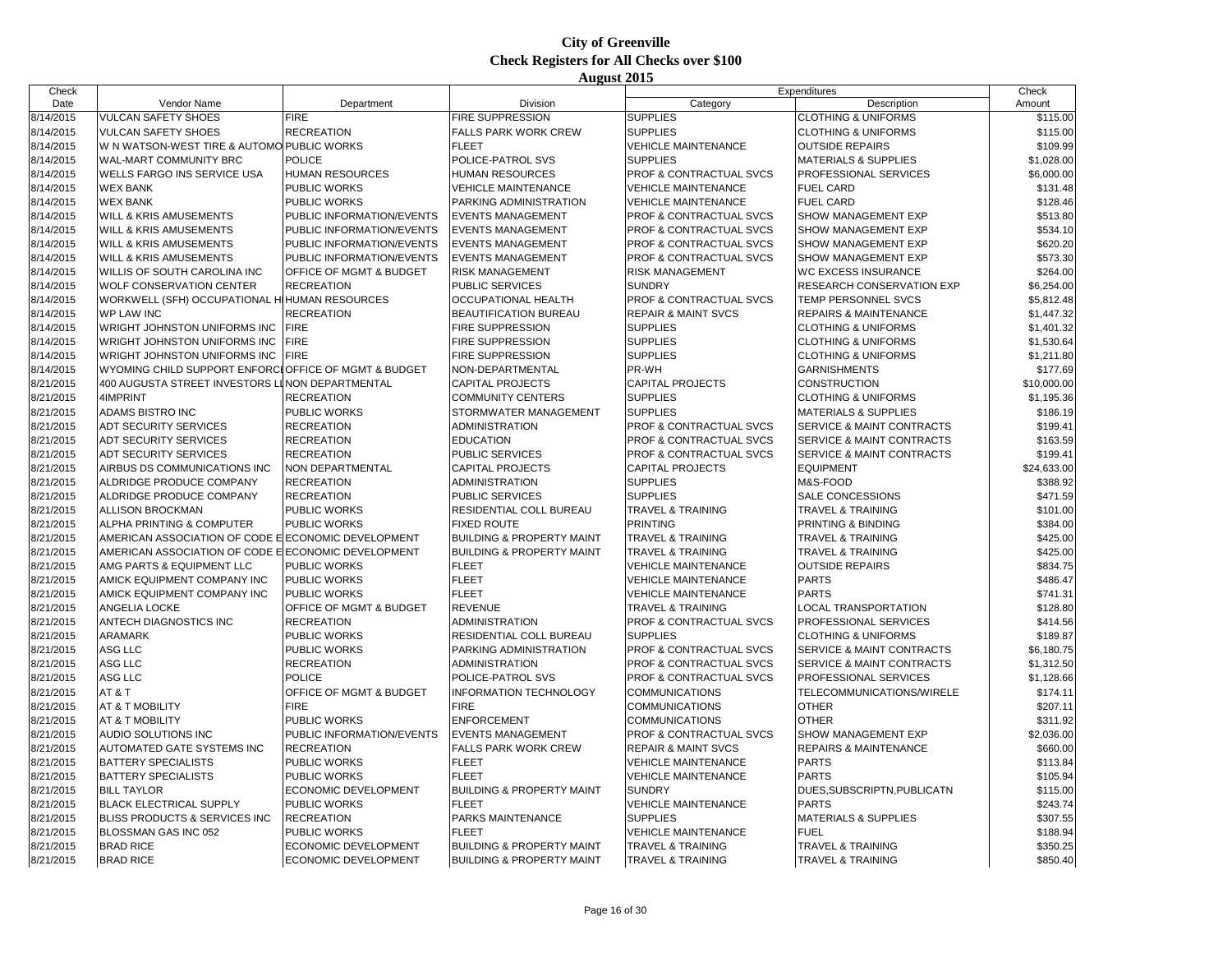| Check     |                                    |                         |                               |                                    | Expenditures                         | Check       |
|-----------|------------------------------------|-------------------------|-------------------------------|------------------------------------|--------------------------------------|-------------|
| Date      | Vendor Name                        | Department              | <b>Division</b>               | Category                           | Description                          | Amount      |
| 8/21/2015 | <b>BREATHING AIR SYSTEMS</b>       | <b>FIRE</b>             | <b>FIRE SERVICES</b>          | PROF & CONTRACTUAL SVCS            | SERVICE & MAINT CONTRACTS            | \$3,123.70  |
| 8/21/2015 | <b>BRIGHT INTERACTIVE LIMITED</b>  | OFFICE OF MGMT & BUDGET | <b>INFORMATION TECHNOLOGY</b> | PROF & CONTRACTUAL SVCS            | SERVICE & MAINT CONTRACTS            | \$1,490.00  |
| 8/21/2015 | <b>BROWN AND CALDWELL</b>          | <b>PUBLIC WORKS</b>     | STORMWATER MANAGEMENT         | <b>PROF &amp; CONTRACTUAL SVCS</b> | PROFESSIONAL SERVICES                | \$169.03    |
| 8/21/2015 | <b>BROWN AND CALDWELL</b>          | PUBLIC WORKS            | STORMWATER MANAGEMENT         | PROF & CONTRACTUAL SVCS            | PROFESSIONAL SERVICES                | \$3,305.51  |
| 8/21/2015 | <b>BROWN AND CALDWELL</b>          | PUBLIC WORKS            | STORMWATER MANAGEMENT         | PROF & CONTRACTUAL SVCS            | PROFESSIONAL SERVICES                | \$1,337.50  |
| 8/21/2015 | <b>BUNNELL-LAMMONS ENGINEERING</b> | NON DEPARTMENTAL        | <b>CAPITAL PROJECTS</b>       | <b>CAPITAL PROJECTS</b>            | PROJECT EXPENSE                      | \$150.00    |
| 8/21/2015 | C & C SUPPLY CO                    | PUBLIC WORKS            | RESIDENTIAL COLL BUREAU       | <b>SUPPLIES</b>                    | <b>MATERIALS &amp; SUPPLIES</b>      | \$111.19    |
| 8/21/2015 | <b>CAMILLA PITMAN</b>              | <b>CITY MANAGER</b>     | <b>CITY CLERK</b>             | <b>TRAVEL &amp; TRAINING</b>       | <b>TRAVEL &amp; TRAINING</b>         | \$118.45    |
| 8/21/2015 | <b>CAROLINA ALTERNATORS</b>        | PUBLIC WORKS            | <b>FLEET</b>                  | <b>VEHICLE MAINTENANCE</b>         | <b>PARTS</b>                         | \$206.70    |
| 8/21/2015 | CAROLINA LAWN & TRACTOR INC        | <b>RECREATION</b>       | TREE MAINTENANCE BUREAU       | <b>SUPPLIES</b>                    | <b>MATERIALS &amp; SUPPLIES</b>      | \$886.32    |
| 8/21/2015 | CHARTER COMMUNICATIONS             | PUBLIC WORKS            | <b>PUBLIC WORKS</b>           | <b>COMMUNICATIONS</b>              | CABLE TELEVISION/INTERNET            | \$132.78    |
| 8/21/2015 | CHARTER COMMUNICATIONS             | <b>RECREATION</b>       | <b>COMMUNITY CENTERS</b>      | <b>COMMUNICATIONS</b>              | CABLE TELEVISION/INTERNET            | \$354.39    |
| 8/21/2015 | CHARTER COMMUNICATIONS             | POLICE                  | POLICE-PATROL SVS             | <b>COMMUNICATIONS</b>              | <b>OTHER</b>                         | \$157.67    |
| 8/21/2015 | CHRISTOPHER TRUCKS INC             | PUBLIC WORKS            | <b>FLEET</b>                  | <b>VEHICLE MAINTENANCE</b>         | <b>PARTS</b>                         | \$118.33    |
| 8/21/2015 | CHRISTOPHER TRUCKS INC             | PUBLIC WORKS            | <b>FLEET</b>                  | <b>VEHICLE MAINTENANCE</b>         | <b>PARTS</b>                         | \$115.97    |
| 8/21/2015 | CHRISTOPHER TRUCKS INC             | PUBLIC WORKS            | <b>FLEET</b>                  | <b>VEHICLE MAINTENANCE</b>         | <b>PARTS</b>                         | \$293.99    |
| 8/21/2015 | <b>CINCINNATI SYSTEMS INC</b>      | PUBLIC WORKS            | PARKING ADMINISTRATION        | PROF & CONTRACTUAL SVCS            | <b>SERVICE &amp; MAINT CONTRACTS</b> | \$23,000.00 |
| 8/21/2015 | <b>CINCINNATI SYSTEMS INC</b>      | PUBLIC WORKS            | S. SPRING STREET GARAGE       | PROF & CONTRACTUAL SVCS            | SERVICE & MAINT CONTRACTS            | \$3,636.77  |
| 8/21/2015 | <b>CINCINNATI SYSTEMS INC</b>      | PUBLIC WORKS            | RICHARDSON STREET GARAGE      | <b>REPAIR &amp; MAINT SVCS</b>     | <b>REPAIRS &amp; MAINTENANCE</b>     | \$2,079.45  |
| 8/21/2015 | <b>CINCINNATI SYSTEMS INC</b>      | PUBLIC WORKS            | N LAURENS ST GARAGE           | <b>REPAIR &amp; MAINT SVCS</b>     | <b>REPAIRS &amp; MAINTENANCE</b>     | \$2,079.46  |
| 8/21/2015 | <b>CINCINNATI SYSTEMS INC</b>      | PUBLIC WORKS            | <b>PARKING LOTS</b>           | <b>SUPPLIES</b>                    | <b>MATERIALS &amp; SUPPLIES</b>      | \$1,956.24  |
| 8/21/2015 | <b>CINCINNATI SYSTEMS INC</b>      | PUBLIC WORKS            | <b>PARKING LOTS</b>           | <b>REPAIR &amp; MAINT SVCS</b>     | <b>REPAIRS &amp; MAINTENANCE</b>     | \$150.00    |
| 8/21/2015 | <b>CINTAS</b>                      | <b>RECREATION</b>       | <b>ADMINISTRATION</b>         | <b>SUPPLIES</b>                    | <b>CLOTHING &amp; UNIFORMS</b>       | \$111.78    |
| 8/21/2015 | <b>CINTAS</b>                      | <b>RECREATION</b>       | ADMINISTRATION                | <b>SUPPLIES</b>                    | <b>CLOTHING &amp; UNIFORMS</b>       | \$111.78    |
| 8/21/2015 | <b>CINTAS</b>                      | PUBLIC WORKS            | <b>FLEET</b>                  | <b>SUPPLIES</b>                    | <b>CLOTHING &amp; UNIFORMS</b>       | \$179.27    |
| 8/21/2015 | <b>CINTAS</b>                      | PUBLIC WORKS            | <b>FLEET</b>                  | <b>SUPPLIES</b>                    | <b>CLOTHING &amp; UNIFORMS</b>       | \$179.27    |
| 8/21/2015 | <b>CINTAS</b>                      | PUBLIC WORKS            | <b>FLEET</b>                  | <b>SUPPLIES</b>                    | <b>MATERIALS &amp; SUPPLIES</b>      | \$237.43    |
| 8/21/2015 | <b>CINTAS</b>                      | PUBLIC WORKS            | <b>FLEET</b>                  | <b>SUPPLIES</b>                    | <b>MATERIALS &amp; SUPPLIES</b>      | \$114.72    |
| 8/21/2015 | CINTAS FIRE PROTECTION 636525      | PUBLIC WORKS            | <b>FLEET</b>                  | <b>VEHICLE MAINTENANCE</b>         | <b>PARTS</b>                         | \$416.72    |
| 8/21/2015 | <b>CITY WELDING SERVICE</b>        | <b>PUBLIC WORKS</b>     | <b>FLEET</b>                  | <b>VEHICLE MAINTENANCE</b>         | <b>OUTSIDE REPAIRS</b>               | \$119.50    |
| 8/21/2015 | <b>CITY WELDING SERVICE</b>        | PUBLIC WORKS            | <b>FLEET</b>                  | <b>VEHICLE MAINTENANCE</b>         | <b>OUTSIDE REPAIRS</b>               | \$754.50    |
| 8/21/2015 | CITY WELDING SERVICE               | PUBLIC WORKS            | <b>FLEET</b>                  | <b>VEHICLE MAINTENANCE</b>         | <b>OUTSIDE REPAIRS</b>               | \$698.00    |
| 8/21/2015 | <b>COMMERCE CLUB</b>               | <b>CITY MANAGER</b>     | <b>CITY MANAGER</b>           | <b>SUNDRY</b>                      | <b>MISCELLANEOUS</b>                 | \$134.00    |
| 8/21/2015 | COMMUNITY JOURNALS, LLC            | <b>RECREATION</b>       | <b>PUBLIC SERVICES</b>        | <b>SUPPLIES</b>                    | SUPPLIES PROMOTIONS                  | \$600.00    |
| 8/21/2015 | <b>COMPLETE FITNESS &amp; YOGA</b> | HUMAN RESOURCES         | <b>HEALTH CARE</b>            | <b>SUNDRY</b>                      | <b>WELLNESS ACTIVITIES</b>           | \$360.00    |
| 8/21/2015 | CONCRETE SUPPLY COMPANY LLC        | <b>PUBLIC WORKS</b>     | <b>STREETS BUREAU</b>         | <b>SUPPLIES</b>                    | <b>MATERIALS &amp; SUPPLIES</b>      | \$595.70    |
| 8/21/2015 | CONCRETE SUPPLY COMPANY LLC        | <b>PUBLIC WORKS</b>     | <b>STREETS BUREAU</b>         | <b>SUPPLIES</b>                    | <b>MATERIALS &amp; SUPPLIES</b>      | \$300.75    |
| 8/21/2015 | CONCRETE SUPPLY COMPANY LLC        | <b>PUBLIC WORKS</b>     | <b>STREETS BUREAU</b>         | <b>SUPPLIES</b>                    | <b>MATERIALS &amp; SUPPLIES</b>      | \$535.01    |
| 8/21/2015 | CONCRETE SUPPLY COMPANY LLC        | <b>PUBLIC WORKS</b>     | <b>STREETS BUREAU</b>         | <b>SUPPLIES</b>                    | <b>MATERIALS &amp; SUPPLIES</b>      | \$292.27    |
| 8/21/2015 | CONCRETE SUPPLY COMPANY LLC        | PUBLIC WORKS            | <b>STREETS BUREAU</b>         | <b>SUPPLIES</b>                    | <b>MATERIALS &amp; SUPPLIES</b>      | \$688.44    |
| 8/21/2015 | CONCRETE SUPPLY COMPANY LLC        | <b>PUBLIC WORKS</b>     | <b>CBD TIF CREW</b>           | <b>SUPPLIES</b>                    | <b>MATERIALS &amp; SUPPLIES</b>      | \$292.27    |
| 8/21/2015 | <b>CROMERS</b>                     | <b>RECREATION</b>       | PUBLIC SERVICES               | <b>SUPPLIES</b>                    | SALE CONCESSIONS                     | \$298.81    |
| 8/21/2015 | <b>CUMMINS ATLANTIC LLC</b>        | PUBLIC WORKS            | <b>VEHICLE MAINTENANCE</b>    | <b>VEHICLE MAINTENANCE</b>         | <b>PARTS</b>                         | \$602.66    |
| 8/21/2015 | <b>DELL MARKETING LP</b>           | <b>POLICE</b>           | POLICE-PATROL SVS             | <b>SUPPLIES</b>                    | <b>MATERIALS &amp; SUPPLIES</b>      | \$1,428.30  |
| 8/21/2015 | <b>DESIGN WORKSHOP INC</b>         | OFFICE OF MGMT & BUDGET | <b>ACCOUNTING</b>             | PROF & CONTRACTUAL SVCS            | PROFESSIONAL SERVICES                | \$270.09    |
| 8/21/2015 | <b>DESIGNLAB INC</b>               | <b>POLICE</b>           | POLICE-PATROL SVS             | <b>SUPPLIES</b>                    | <b>CLOTHING &amp; UNIFORMS</b>       | \$184.44    |
| 8/21/2015 | <b>DESIGNLAB INC</b>               | POLICE                  | POLICE-PATROL SVS             | <b>SUPPLIES</b>                    | <b>CLOTHING &amp; UNIFORMS</b>       | \$111.30    |
| 8/21/2015 | <b>DESIGNLAB INC</b>               | <b>POLICE</b>           | POLICE-PATROL SVS             | <b>SUPPLIES</b>                    | <b>CLOTHING &amp; UNIFORMS</b>       | \$106.00    |
| 8/21/2015 | <b>DESIGNLAB INC</b>               | <b>POLICE</b>           | POLICE-PATROL SVS             | <b>SUPPLIES</b>                    | <b>CLOTHING &amp; UNIFORMS</b>       | \$122.81    |
| 8/21/2015 | <b>DESIGNLAB INC</b>               | POLICE                  | POLICE-PATROL SVS             | <b>SUPPLIES</b>                    | <b>CLOTHING &amp; UNIFORMS</b>       | \$466.37    |
| 8/21/2015 | <b>DESIGNLAB INC</b>               | <b>POLICE</b>           | POLICE-PATROL SVS             | <b>SUPPLIES</b>                    | <b>CLOTHING &amp; UNIFORMS</b>       | \$348.87    |
| 8/21/2015 | <b>DESIGNLAB INC</b>               | <b>POLICE</b>           | POLICE-PATROL SVS             | <b>SUPPLIES</b>                    | <b>CLOTHING &amp; UNIFORMS</b>       | \$348.87    |
| 8/21/2015 | <b>DESIGNLAB INC</b>               | POLICE                  | POLICE-PATROL SVS             | <b>SUPPLIES</b>                    | <b>CLOTHING &amp; UNIFORMS</b>       | \$348.87    |
| 8/21/2015 | <b>DESIGNLAB INC</b>               | <b>POLICE</b>           | POLICE-PATROL SVS             | <b>SUPPLIES</b>                    | <b>CLOTHING &amp; UNIFORMS</b>       | \$234.94    |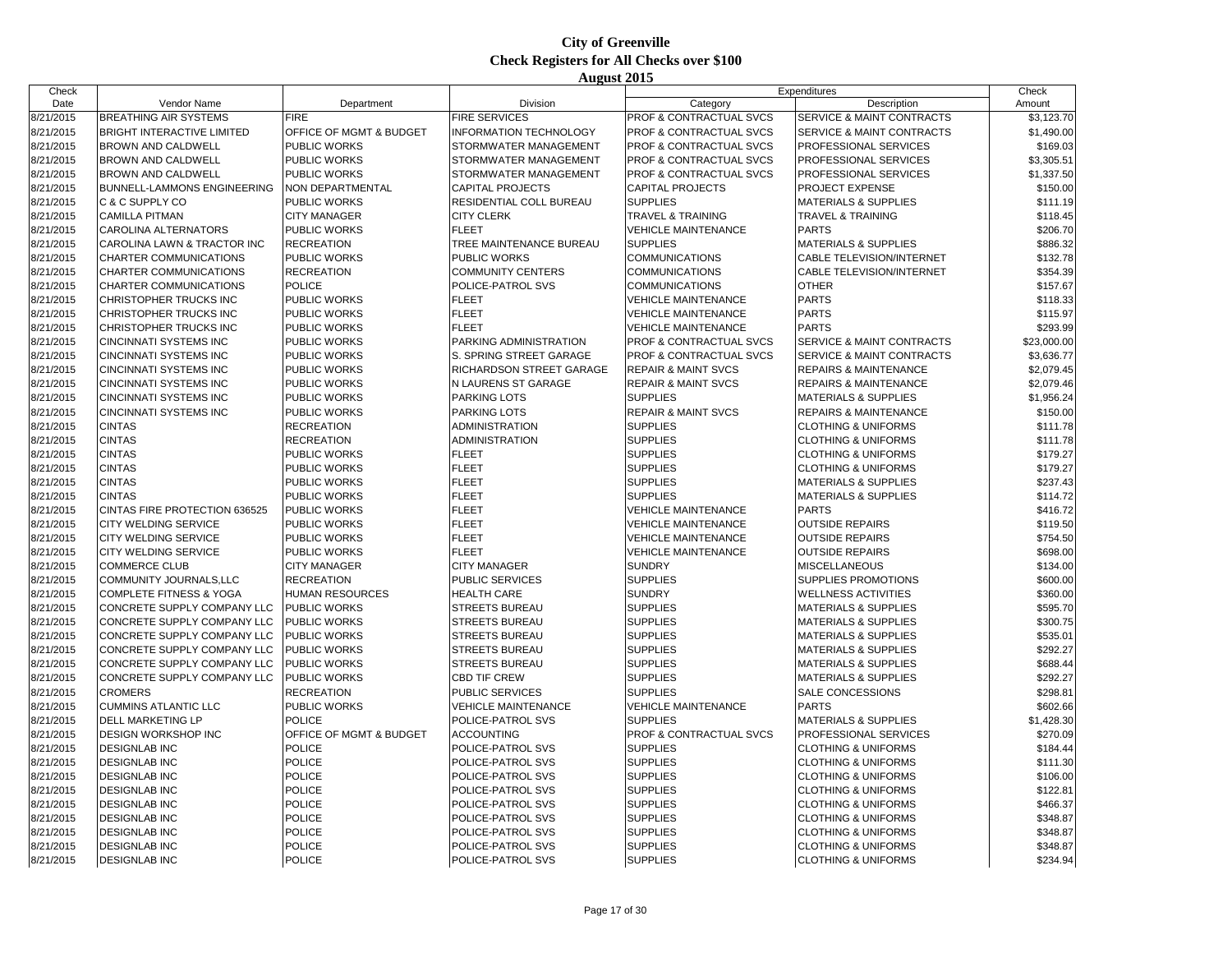| Check     |                                                      |                           |                               |                                            | Expenditures                         | Check       |
|-----------|------------------------------------------------------|---------------------------|-------------------------------|--------------------------------------------|--------------------------------------|-------------|
| Date      | Vendor Name                                          | Department                | Division                      | Category                                   | Description                          | Amount      |
| 8/21/2015 | <b>DESIGNLAB INC</b>                                 | <b>POLICE</b>             | POLICE-PATROL SVS             | <b>SUPPLIES</b>                            | <b>CLOTHING &amp; UNIFORMS</b>       | \$200.79    |
| 8/21/2015 | DRS GROUP OF GEORGIA INC                             | <b>CITY MANAGER</b>       | <b>CITY CLERK</b>             | PROF & CONTRACTUAL SVCS                    | PROFESSIONAL SERVICES                | \$1,082.70  |
| 8/21/2015 | <b>DUKE ENERGY</b>                                   | C. D. DIVISION            | <b>CDBG PROJECTS</b>          | <b>CD PROJECTS</b>                         | PUBLIC SERVICES (GENERAL)            | \$212.23    |
| 8/21/2015 | <b>DUKE ENERGY CORP</b>                              | PUBLIC WORKS              | UTILITY UNDERGROUNDING FU     | <b>SUNDRY</b>                              | UNDERGROUNDING EXPEND                | \$10,087.98 |
| 8/21/2015 | <b>EARTHWORKS GARDEN CENTER &amp;</b>                | <b>RECREATION</b>         | <b>BEAUTIFICATION BUREAU</b>  | PROF & CONTRACTUAL SVCS                    | <b>SERVICE &amp; MAINT CONTRACTS</b> | \$383.33    |
| 8/21/2015 | ECHOLS OIL COMPANY INC                               | PUBLIC WORKS              | <b>FLEET</b>                  | <b>VEHICLE MAINTENANCE</b>                 | <b>FUEL</b>                          | \$1,299.41  |
| 8/21/2015 | <b>EMEDIA GROUP INC</b>                              | PUBLIC WORKS              | PARKING ADMINISTRATION        | <b>SUNDRY</b>                              | <b>MISCELLANEOUS</b>                 | \$221.34    |
| 8/21/2015 | <b>EMEDIA GROUP INC</b>                              | PUBLIC WORKS              | <b>COMMONS GARAGE</b>         | <b>SUPPLIES</b>                            | <b>MATERIALS &amp; SUPPLIES</b>      | \$143.10    |
| 8/21/2015 | <b>ESRI INC</b>                                      | NON DEPARTMENTAL          | <b>CAPITAL PROJECTS</b>       | <b>CAPITAL PROJECTS</b>                    | <b>EQUIPMENT</b>                     | \$26,000.00 |
| 8/21/2015 | <b>EXXONMOBIL OIL CORPORATION</b>                    | PUBLIC WORKS              | <b>FLEET</b>                  | <b>VEHICLE MAINTENANCE</b>                 | <b>PARTS</b>                         | \$3,157.90  |
| 8/21/2015 | <b>EXXONMOBIL OIL CORPORATION</b>                    | PUBLIC WORKS              | <b>FLEET</b>                  | <b>VEHICLE MAINTENANCE</b>                 | <b>PARTS</b>                         | \$7,368.44  |
| 8/21/2015 | <b>EXXONMOBIL OIL CORPORATION</b>                    | PUBLIC WORKS              | <b>FLEET</b>                  | <b>VEHICLE MAINTENANCE</b>                 | <b>PARTS</b>                         | \$4,210.54  |
| 8/21/2015 | <b>FAIRWAY FORD INC</b>                              | PUBLIC WORKS              | <b>FLEET</b>                  | <b>VEHICLE MAINTENANCE</b>                 | <b>PARTS</b>                         | \$158.65    |
| 8/21/2015 | <b>FGP INTERNATIONAL</b>                             | OFFICE OF MGMT & BUDGET   | <b>ACCOUNTING</b>             | <b>PROF &amp; CONTRACTUAL SVCS</b>         | <b>TEMP PERSONNEL SVCS</b>           | \$1,064.00  |
| 8/21/2015 | <b>FGP INTERNATIONAL</b>                             | OFFICE OF MGMT & BUDGET   | <b>INFORMATION TECHNOLOGY</b> | PROF & CONTRACTUAL SVCS                    | <b>TEMP PERSONNEL SVCS</b>           | \$1,720.00  |
| 8/21/2015 | <b>FGP INTERNATIONAL</b>                             | OFFICE OF MGMT & BUDGET   | <b>INFORMATION TECHNOLOGY</b> | PROF & CONTRACTUAL SVCS                    | TEMP PERSONNEL SVCS                  | \$688.00    |
| 8/21/2015 | <b>IFIRESTONE COMPLETE AUTO CARE</b>                 | <b>PUBLIC WORKS</b>       | <b>FLEET</b>                  | <b>VEHICLE MAINTENANCE</b>                 | <b>PARTS</b>                         | \$1,167.17  |
| 8/21/2015 | <b>FLINT TRADING INC</b>                             | NON DEPARTMENTAL          | <b>CAPITAL PROJECTS</b>       | <b>CAPITAL PROJECTS</b>                    | <b>CONSTRUCTION</b>                  | \$816.48    |
| 8/21/2015 | <b>FORMS &amp; SUPPLY INC</b>                        | PUBLIC WORKS              | <b>TRAFFIC ENGINEERING</b>    | <b>SUNDRY</b>                              | <b>MISCELLANEOUS</b>                 | \$327.54    |
| 8/21/2015 | FORMS & SUPPLY INC                                   | <b>PUBLIC WORKS</b>       | TRAFFIC ENGINEERING           | <b>SUNDRY</b>                              | MISCELLANEOUS                        | \$104.94    |
| 8/21/2015 | <b>FURMAN UNIVERSITY</b>                             | <b>POLICE</b>             | POLICE-PATROL SVS             | <b>TRAVEL &amp; TRAINING</b>               | <b>TRAVEL &amp; TRAINING</b>         | \$3,000.00  |
| 8/21/2015 | <b>G B SHOES OF GREENVILLE</b>                       | <b>RECREATION</b>         | ADMINISTRATION                | <b>SUPPLIES</b>                            | <b>CLOTHING &amp; UNIFORMS</b>       | \$115.00    |
| 8/21/2015 | <b>GOODWILL INDUSTRIES</b>                           | PUBLIC WORKS              | PARKING ADMINISTRATION        | PROF & CONTRACTUAL SVCS                    | SERVICE & MAINT CONTRACTS            | \$335.72    |
| 8/21/2015 | <b>GOODWILL INDUSTRIES</b>                           | <b>RECREATION</b>         | <b>FALLS PARK WORK CREW</b>   | PROF & CONTRACTUAL SVCS                    | SERVICE & MAINT CONTRACTS            | \$892.20    |
| 8/21/2015 | <b>GRANT SPARKS</b>                                  | PUBLIC WORKS              | ADMINISTRATION                | <b>TRAVEL &amp; TRAINING</b>               | <b>TRAVEL &amp; TRAINING</b>         | \$469.20    |
| 8/21/2015 | <b>GREENVILLE COUNTY</b>                             | <b>POLICE</b>             | POLICE-PATROL SVS             | PROF & CONTRACTUAL SVCS                    | PROFESSIONAL SERVICES                | \$1,457.25  |
| 8/21/2015 | <b>GREENVILLE COUNTY ANIMAL CARE</b>                 | <b>POLICE</b>             | POLICE-PATROL SVS             | PROF & CONTRACTUAL SVCS                    | SERVICE & MAINT CONTRACTS            | \$1,500.00  |
| 8/21/2015 | <b>GREENVILLE DRIVE</b>                              | <b>CITY MANAGER</b>       | <b>CITY MANAGER</b>           | <b>SUNDRY</b>                              | <b>MISCELLANEOUS</b>                 | \$3,450.00  |
| 8/21/2015 | <b>GREENVILLE DRIVE</b>                              | <b>CITY MANAGER</b>       | NON-DEPARTMENTAL              | <b>SUNDRY</b>                              | CONTINGENCY                          | \$6,572.00  |
| 8/21/2015 | <b>GREENVILLE FENCE SALES INC</b>                    | <b>RECREATION</b>         | PARKS MAINTENANCE             | <b>SUPPLIES</b>                            | <b>MATERIALS &amp; SUPPLIES</b>      | \$198.25    |
| 8/21/2015 | <b>GREENVILLE INDUSTRIAL RUBBER &amp; RECREATION</b> |                           | PARKS AND RECREATION          | <b>SUPPLIES</b>                            | <b>MATERIALS &amp; SUPPLIES</b>      | \$126.73    |
| 8/21/2015 | <b>GREENVILLE NEWS SUBSCRIPTIONS POLICE</b>          |                           | POLICE-PATROL SVS             | <b>SUNDRY</b>                              | <b>MISCELLANEOUS</b>                 | \$178.04    |
| 8/21/2015 | <b>GREENVILLE NEWS SUBSCRIPTIONS POLICE</b>          |                           | POLICE-PATROL SVS             | <b>SUNDRY</b>                              | <b>MISCELLANEOUS</b>                 | \$348.03    |
| 8/21/2015 | <b>GREENVILLE NEWS SUBSCRIPTIONS FIRE</b>            |                           | <b>FIRE SERVICES</b>          | <b>SUPPLIES</b>                            | <b>MATERIALS &amp; SUPPLIES</b>      | \$224.52    |
| 8/21/2015 | <b>GREENVILLE TRACTOR CO INC</b>                     | PUBLIC WORKS              | <b>FLEET</b>                  | <b>VEHICLE MAINTENANCE</b>                 | <b>PARTS</b>                         | \$179.13    |
| 8/21/2015 | <b>GREENVILLE TRACTOR CO INC</b>                     | PUBLIC WORKS              | <b>FLEET</b>                  | <b>VEHICLE MAINTENANCE</b>                 | <b>OUTSIDE REPAIRS</b>               | \$3,155.34  |
|           |                                                      |                           |                               |                                            |                                      |             |
| 8/21/2015 | HAYNSWORTH SINKLER BOYD PA                           | <b>CITY ATTORNEY</b>      | <b>CITY ATTORNEY</b>          | PROF & CONTRACTUAL SVCS<br><b>SUPPLIES</b> | PROFESSIONAL SERVICES                | \$3,420.00  |
| 8/21/2015 | HENRY SCHEIN ANIMAL HEALTH                           | <b>RECREATION</b>         | ADMINISTRATION                | <b>SUPPLIES</b>                            | M&S-VETERINARY                       | \$160.78    |
| 8/21/2015 | HENRY SCHEIN ANIMAL HEALTH                           | <b>RECREATION</b>         | <b>ADMINISTRATION</b>         |                                            | M&S-MEDICINE                         | \$337.37    |
| 8/21/2015 | HOME DEPOT CREDIT SERVICE 5898 FIRE                  |                           | <b>FIRE SUPPRESSION</b>       | <b>SUPPLIES</b>                            | <b>MATERIALS &amp; SUPPLIES</b>      | \$335.53    |
| 8/21/2015 | HOME DEPOT CREDIT SERVICE 5898 FIRE                  |                           | FIRE SUPPRESSION              | <b>SUPPLIES</b>                            | <b>MATERIALS &amp; SUPPLIES</b>      | \$110.10    |
| 8/21/2015 | HOME DEPOT CREDIT SERVICE 5906                       | <b>RECREATION</b>         | <b>COMMUNITY CENTERS</b>      | <b>REPAIR &amp; MAINT SVCS</b>             | <b>REPAIRS &amp; MAINTENANCE</b>     | \$413.16    |
| 8/21/2015 | HOME DEPOT CREDIT SERVICE 5922                       | <b>RECREATION</b>         | PARKS MAINTENANCE             | <b>SUPPLIES</b>                            | <b>MATERIALS &amp; SUPPLIES</b>      | \$155.04    |
| 8/21/2015 | HOME DEPOT CREDIT SERVICE 5922                       | <b>RECREATION</b>         | PARKS MAINTENANCE             | <b>SUPPLIES</b>                            | <b>MATERIALS &amp; SUPPLIES</b>      | \$155.18    |
| 8/21/2015 | HOME DEPOT CREDIT SERVICE 5922                       | <b>RECREATION</b>         | TREE MAINTENANCE BUREAU       | <b>SUPPLIES</b>                            | <b>MATERIALS &amp; SUPPLIES</b>      | \$102.71    |
| 8/21/2015 | <b>INTERSTATE BATTERIES</b>                          | PUBLIC WORKS              | <b>FLEET</b>                  | <b>VEHICLE MAINTENANCE</b>                 | <b>PARTS</b>                         | \$227.15    |
| 8/21/2015 | IRON MOUNTAIN 27128                                  | MUNICIPAL COURT           | MUNICIPAL COURT               | PROF & CONTRACTUAL SVCS                    | PROFESSIONAL SERVICES                | \$257.79    |
| 8/21/2015 | <b>ITRAK CORPORATION</b>                             | <b>FIRE</b>               | <b>FIRE SERVICES</b>          | PROF & CONTRACTUAL SVCS                    | SERVICE & MAINT CONTRACTS            | \$2,739.49  |
| 8/21/2015 | <b>IVEY COMMUNICATIONS INC</b>                       | PUBLIC WORKS              | <b>TRAFFIC ENGINEERING</b>    | <b>COMMUNICATIONS</b>                      | <b>OTHER</b>                         | \$236.38    |
| 8/21/2015 | JF ACQUISITION LLC                                   | PUBLIC WORKS              | <b>FLEET</b>                  | <b>SUPPLIES</b>                            | <b>MATERIALS &amp; SUPPLIES</b>      | \$208.39    |
| 8/21/2015 | JOHN H THOMPSON                                      | <b>POLICE</b>             | POLICE-PATROL SVS             | <b>SUPPLIES</b>                            | <b>MATERIALS &amp; SUPPLIES</b>      | \$129.99    |
| 8/21/2015 | JOSEPHINE CURETON TRUST                              | PUBLIC WORKS              | <b>PARKING LOTS</b>           | PROF & CONTRACTUAL SVCS                    | PARKING-LEASES                       | \$912.53    |
| 8/21/2015 | <b>JOSH MCGEE</b>                                    | PUBLIC INFORMATION/EVENTS | <b>SPECIAL EVENTS</b>         | <b>TRAVEL &amp; TRAINING</b>               | <b>TRAVEL &amp; TRAINING</b>         | \$214.50    |
| 8/21/2015 | <b>JULIE RANDALL</b>                                 | PUBLIC INFORMATION/EVENTS | <b>EVENTS MANAGEMENT</b>      | <b>PROF &amp; CONTRACTUAL SVCS</b>         | PROFESSIONAL SERVICES                | \$400.00    |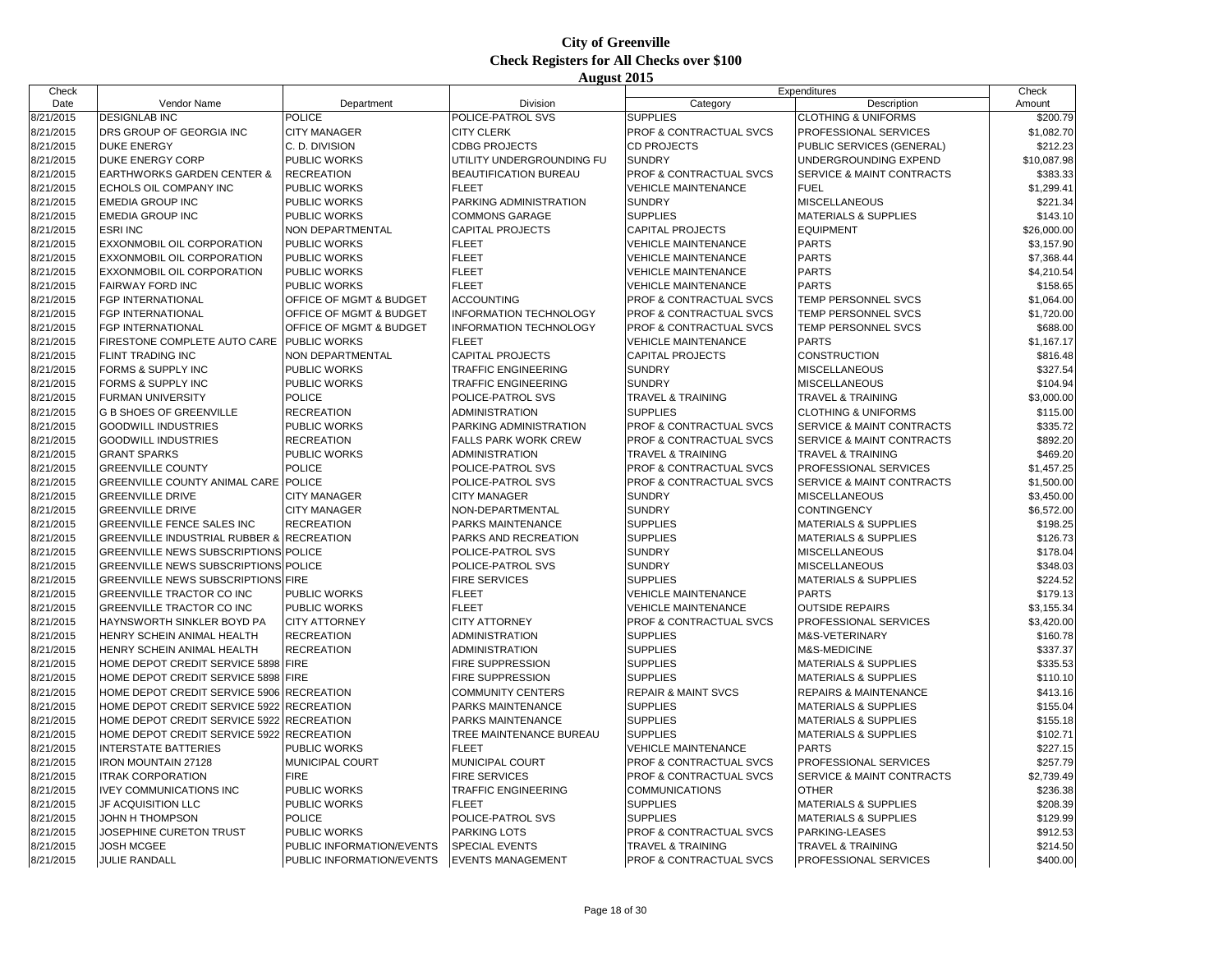| Check     |                                                        |                         |                                  |                                    | Expenditures                         | Check       |
|-----------|--------------------------------------------------------|-------------------------|----------------------------------|------------------------------------|--------------------------------------|-------------|
| Date      | Vendor Name                                            | Department              | <b>Division</b>                  | Category                           | Description                          | Amount      |
| 8/21/2015 | <b>KAUFMAN TRAILERS</b>                                | PUBLIC WORKS            | <b>SEWERS BUREAU</b>             | <b>SUPPLIES</b>                    | <b>MATERIALS &amp; SUPPLIES</b>      | \$115.00    |
| 8/21/2015 | <b>KESSLER CONSULTING INC</b>                          | PUBLIC WORKS            | GARBAGE DISPOSAL BUREAU          | PROF & CONTRACTUAL SVCS            | PROFESSIONAL SERVICES                | \$2,292.50  |
| 8/21/2015 | <b>KEVIN COX</b>                                       | <b>POLICE</b>           | POLICE-PATROL SVS                | <b>TRAVEL &amp; TRAINING</b>       | <b>TRAVEL &amp; TRAINING</b>         | \$250.00    |
| 8/21/2015 | KEVIN WHITAKER CHEVROLET INC                           | PUBLIC WORKS            | <b>FLEET</b>                     | <b>VEHICLE MAINTENANCE</b>         | <b>PARTS</b>                         | \$218.62    |
| 8/21/2015 | <b>KING ASPHALT INC</b>                                | PUBLIC WORKS            | <b>STREETS BUREAU</b>            | <b>SUPPLIES</b>                    | <b>MATERIALS &amp; SUPPLIES</b>      | \$499.80    |
| 8/21/2015 | <b>KRYSTAL LAWSON-RYAN</b>                             | <b>PUBLIC WORKS</b>     | ADMINISTRATION                   | <b>TRAVEL &amp; TRAINING</b>       | <b>TRAVEL &amp; TRAINING</b>         | \$720.00    |
| 8/21/2015 | L & B LANDSCAPING SERVICE, INC                         | C. D. DIVISION          | <b>CDBG PROJECTS</b>             | <b>CD PROJECTS</b>                 | <b>LAND ACQUISITION</b>              | \$540.00    |
| 8/21/2015 | LABORATORY CORPORATION OF AMI HUMAN RESOURCES          |                         | OCCUPATIONAL HEALTH              | PROF & CONTRACTUAL SVCS            | PROFESSIONAL SERVICES                | \$3,034.53  |
| 8/21/2015 | <b>LAKESIDE ASPHALT LLC</b>                            | <b>PUBLIC WORKS</b>     | <b>STREETS BUREAU</b>            | <b>SUPPLIES</b>                    | <b>MATERIALS &amp; SUPPLIES</b>      | \$933.47    |
| 8/21/2015 | <b>LANDSCAPERS SUPPLY</b>                              | <b>RECREATION</b>       | PARKS AND RECREATION             | <b>SUPPLIES</b>                    | <b>MATERIALS &amp; SUPPLIES</b>      | \$310.41    |
| 8/21/2015 | <b>LANDSCAPERS SUPPLY</b>                              | <b>RECREATION</b>       | <b>BEAUTIFICATION BUREAU</b>     | <b>SUPPLIES</b>                    | <b>MATERIALS &amp; SUPPLIES</b>      | \$167.29    |
| 8/21/2015 | <b>LANTERN PRESS LLC</b>                               | <b>RECREATION</b>       | <b>PUBLIC SERVICES</b>           | <b>SUPPLIES</b>                    | <b>SALE GIFTS</b>                    | \$935.60    |
| 8/21/2015 | LEVEL 3 COMMUNICATIONS TW TELE OFFICE OF MGMT & BUDGET |                         | <b>INFORMATION TECHNOLOGY</b>    | <b>COMMUNICATIONS</b>              | TELECOMMUNICATIONS/WIRELE            | \$1,142.40  |
| 8/21/2015 | <b>LIBERTY PRESS</b>                                   | OFFICE OF MGMT & BUDGET | <b>ACCOUNTING</b>                | <b>PRINTING</b>                    | PRINTING & BINDING                   | \$720.12    |
| 8/21/2015 | LONG TRAILER & BODY SERVICE INC PUBLIC WORKS           |                         | <b>FLEET</b>                     | <b>VEHICLE MAINTENANCE</b>         | <b>PARTS</b>                         | \$184.91    |
| 8/21/2015 | <b>LYDIA THOMAS</b>                                    | <b>RECREATION</b>       | <b>PUBLIC SERVICES</b>           | PROF & CONTRACTUAL SVCS            | PROFESSIONAL SERVICES                | \$310.00    |
|           | <b>MAACO</b>                                           | PUBLIC WORKS            | <b>FLEET</b>                     |                                    |                                      |             |
| 8/21/2015 |                                                        |                         |                                  | <b>VEHICLE MAINTENANCE</b>         | <b>OUTSIDE REPAIRS</b>               | \$300.00    |
| 8/21/2015 | <b>MADISON CONSULTING GROUP INC</b>                    | OFFICE OF MGMT & BUDGET | <b>RISK MANAGEMENT</b>           | <b>PROF &amp; CONTRACTUAL SVCS</b> | <b>PROFESSIONAL SERVICES</b>         | \$298.75    |
| 8/21/2015 | MCMILLAN PAZDAN SMITH ARCHITED NON DEPARTMENTAL        |                         | <b>CAPITAL PROJECTS</b>          | <b>CAPITAL PROJECTS</b>            | PLANNING/DESIGN                      | \$849.02    |
| 8/21/2015 | <b>MERIAL LIMITED</b>                                  | <b>RECREATION</b>       | ADMINISTRATION                   | <b>SUPPLIES</b>                    | M&S-MEDICINE                         | \$163.00    |
| 8/21/2015 | MOORE AND BALLIEW OIL COMPANY PUBLIC WORKS             |                         | <b>FIXED ROUTE</b>               | <b>VEHICLE MAINTENANCE</b>         | <b>LUBRICANTS</b>                    | \$523.66    |
| 8/21/2015 | MOORE AND BALLIEW OIL COMPANY PUBLIC WORKS             |                         | <b>DEMAND RESPONSE</b>           | <b>VEHICLE MAINTENANCE</b>         | <b>LUBRICANTS</b>                    | \$299.25    |
| 8/21/2015 | MOORE AND BALLIEW OIL COMPANY PUBLIC WORKS             |                         | <b>CU-ICAR SHUTTLE</b>           | <b>VEHICLE MAINTENANCE</b>         | <b>LUBRICANTS</b>                    | \$224.44    |
| 8/21/2015 | MOORE AND BALLIEW OIL COMPANY PUBLIC WORKS             |                         | MAULDIN/SIMPSONVILLE ROUT        | <b>VEHICLE MAINTENANCE</b>         | <b>LUBRICANTS</b>                    | \$149.63    |
| 8/21/2015 | MOORE AND BALLIEW OIL COMPANY PUBLIC WORKS             |                         | <b>CLEMSON COMMUTER</b>          | <b>VEHICLE MAINTENANCE</b>         | <b>LUBRICANTS</b>                    | \$149.63    |
| 8/21/2015 | MOTOROLA SOLUTIONS INC                                 | <b>POLICE</b>           | POLICE-DISPATCH BUREAU           | <b>REPAIR &amp; MAINT SVCS</b>     | RADIO MAINTENANCE                    | \$10,643.43 |
| 8/21/2015 | MOTOROLA-PALMETTO 800                                  | PUBLIC WORKS            | <b>FIXED ROUTE</b>               | <b>COMMUNICATIONS</b>              | <b>OTHER</b>                         | \$840.31    |
| 8/21/2015 | MST CONCRETE PRODUCTS                                  | PUBLIC WORKS            | <b>SEWERS BUREAU</b>             | <b>SUPPLIES</b>                    | <b>MATERIALS &amp; SUPPLIES</b>      | \$693.36    |
| 8/21/2015 | <b>MST CONCRETE PRODUCTS</b>                           | PUBLIC WORKS            | <b>SEWERS BUREAU</b>             | <b>SUPPLIES</b>                    | <b>MATERIALS &amp; SUPPLIES</b>      | \$1,311.82  |
| 8/21/2015 | NAPA AUTO PARTS OF GREENVILLE                          | <b>PUBLIC WORKS</b>     | <b>VEHICLE MAINTENANCE</b>       | <b>SUPPLIES</b>                    | <b>MATERIALS &amp; SUPPLIES</b>      | \$170.58    |
| 8/21/2015 | NAPA AUTO PARTS OF GREENVILLE                          | <b>PUBLIC WORKS</b>     | <b>FLEET</b>                     | <b>SUPPLIES</b>                    | <b>MATERIALS &amp; SUPPLIES</b>      | \$115.54    |
| 8/21/2015 | NAPA AUTO PARTS OF GREENVILLE                          | PUBLIC WORKS            | <b>FLEET</b>                     | <b>SUPPLIES</b>                    | <b>MATERIALS &amp; SUPPLIES</b>      | \$251.86    |
| 8/21/2015 | NAPA AUTO PARTS OF GREENVILLE                          | <b>PUBLIC WORKS</b>     | <b>FLEET</b>                     | <b>SUPPLIES</b>                    | <b>MATERIALS &amp; SUPPLIES</b>      | \$189.88    |
| 8/21/2015 | NAPA AUTO PARTS OF GREENVILLE                          | <b>PUBLIC WORKS</b>     | <b>FLEET</b>                     | <b>VEHICLE MAINTENANCE</b>         | <b>PARTS</b>                         | \$152.26    |
| 8/21/2015 | NAPA AUTO PARTS OF GREENVILLE                          | PUBLIC WORKS            | <b>FLEET</b>                     | <b>VEHICLE MAINTENANCE</b>         | <b>PARTS</b>                         | \$345.79    |
| 8/21/2015 | NAPA AUTO PARTS OF GREENVILLE                          | <b>PUBLIC WORKS</b>     | <b>FLEET</b>                     | <b>VEHICLE MAINTENANCE</b>         | <b>PARTS</b>                         | \$143.57    |
| 8/21/2015 | NAPA AUTO PARTS OF GREENVILLE                          | PUBLIC WORKS            | <b>FLEET</b>                     | <b>VEHICLE MAINTENANCE</b>         | <b>PARTS</b>                         | \$394.34    |
| 8/21/2015 | NATIONAL TANK MONITOR INC                              | PUBLIC WORKS            | <b>FLEET</b>                     | <b>PROF &amp; CONTRACTUAL SVCS</b> | PROFESSIONAL SERVICES                | \$350.00    |
| 8/21/2015 | NORRIS SUPPLY CO                                       | <b>PUBLIC WORKS</b>     | <b>FLEET</b>                     | <b>VEHICLE MAINTENANCE</b>         | <b>PARTS</b>                         | \$1,185.66  |
| 8/21/2015 | O'REILLY AUTO PARTS                                    | PUBLIC WORKS            | <b>FLEET</b>                     | <b>VEHICLE MAINTENANCE</b>         | <b>PARTS</b>                         | \$101.25    |
| 8/21/2015 | O'REILLY AUTO PARTS                                    | PUBLIC WORKS            | <b>FLEET</b>                     | <b>VEHICLE MAINTENANCE</b>         | <b>PARTS</b>                         | \$142.43    |
| 8/21/2015 | O'REILLY AUTO PARTS                                    | PUBLIC WORKS            | <b>FLEET</b>                     | <b>VEHICLE MAINTENANCE</b>         | <b>PARTS</b>                         | \$238.63    |
| 8/21/2015 | <b>TERRANOVA GROUP</b>                                 | PUBLIC WORKS            | PARKING ADMINISTRATION           | <b>COMMONS GARAGE</b>              | <b>COMMONS MONTHLY PARKING</b>       | \$216.00    |
| 8/21/2015 | JEFFREY OHLY                                           | PUBLIC WORKS            | UTILITY UNDERGROUNDING FU        | <b>SUNDRY</b>                      | METER BOX CONVERSIONS                | \$300.00    |
| 8/21/2015 | NICOLAS PHILIPP                                        | <b>PUBLIC WORKS</b>     | UTILITY UNDERGROUNDING FU        | <b>SUNDRY</b>                      | METER BOX CONVERSIONS                | \$300.00    |
| 8/21/2015 | IALEIA INTERNATIONAL ASSOCIATION POLICE                |                         | POLICE-PATROL SVS                | TRAVEL & TRAINING                  | <b>TRAVEL &amp; TRAINING</b>         | \$600.00    |
| 8/21/2015 | IALEIA INTERNATIONAL ASSOCIATION POLICE                |                         | POLICE-PATROL SVS                | <b>TRAVEL &amp; TRAINING</b>       | <b>TRAVEL &amp; TRAINING</b>         | \$600.00    |
| 8/21/2015 | OTIS ELEVATOR CO.                                      | <b>PUBLIC WORKS</b>     | <b>BUILDING SERVICE DIVISION</b> | <b>PROF &amp; CONTRACTUAL SVCS</b> | <b>SERVICE &amp; MAINT CONTRACTS</b> | \$51,142.14 |
| 8/21/2015 | PALMETTO PLAYSETS LLC                                  | <b>RECREATION</b>       | PARKS MAINTENANCE                | <b>SUPPLIES</b>                    | <b>MATERIALS &amp; SUPPLIES</b>      | \$739.33    |
| 8/21/2015 | PANAGAKOS ASPHALT INC                                  | PUBLIC WORKS            | <b>STREETS BUREAU</b>            | <b>SUPPLIES</b>                    | <b>MATERIALS &amp; SUPPLIES</b>      | \$1,435.83  |
| 8/21/2015 | <b>PANAGAKOS ASPHALT INC</b>                           | PUBLIC WORKS            | <b>STREETS BUREAU</b>            | <b>SUPPLIES</b>                    | <b>MATERIALS &amp; SUPPLIES</b>      | \$299.13    |
| 8/21/2015 | PANAGAKOS ASPHALT INC                                  | PUBLIC WORKS            | <b>STREETS BUREAU</b>            | <b>SUPPLIES</b>                    | <b>MATERIALS &amp; SUPPLIES</b>      | \$149.57    |
| 8/21/2015 | PEPSI-COLA BOTTLING COMPANY                            | <b>RECREATION</b>       | PUBLIC SERVICES                  | <b>SUPPLIES</b>                    | <b>SALE CONCESSIONS</b>              | \$576.86    |
| 8/21/2015 | PEPSI-COLA BOTTLING COMPANY                            | <b>RECREATION</b>       | <b>PUBLIC SERVICES</b>           | <b>SUPPLIES</b>                    | SALE CONCESSIONS                     | \$732.28    |
|           |                                                        |                         |                                  |                                    |                                      |             |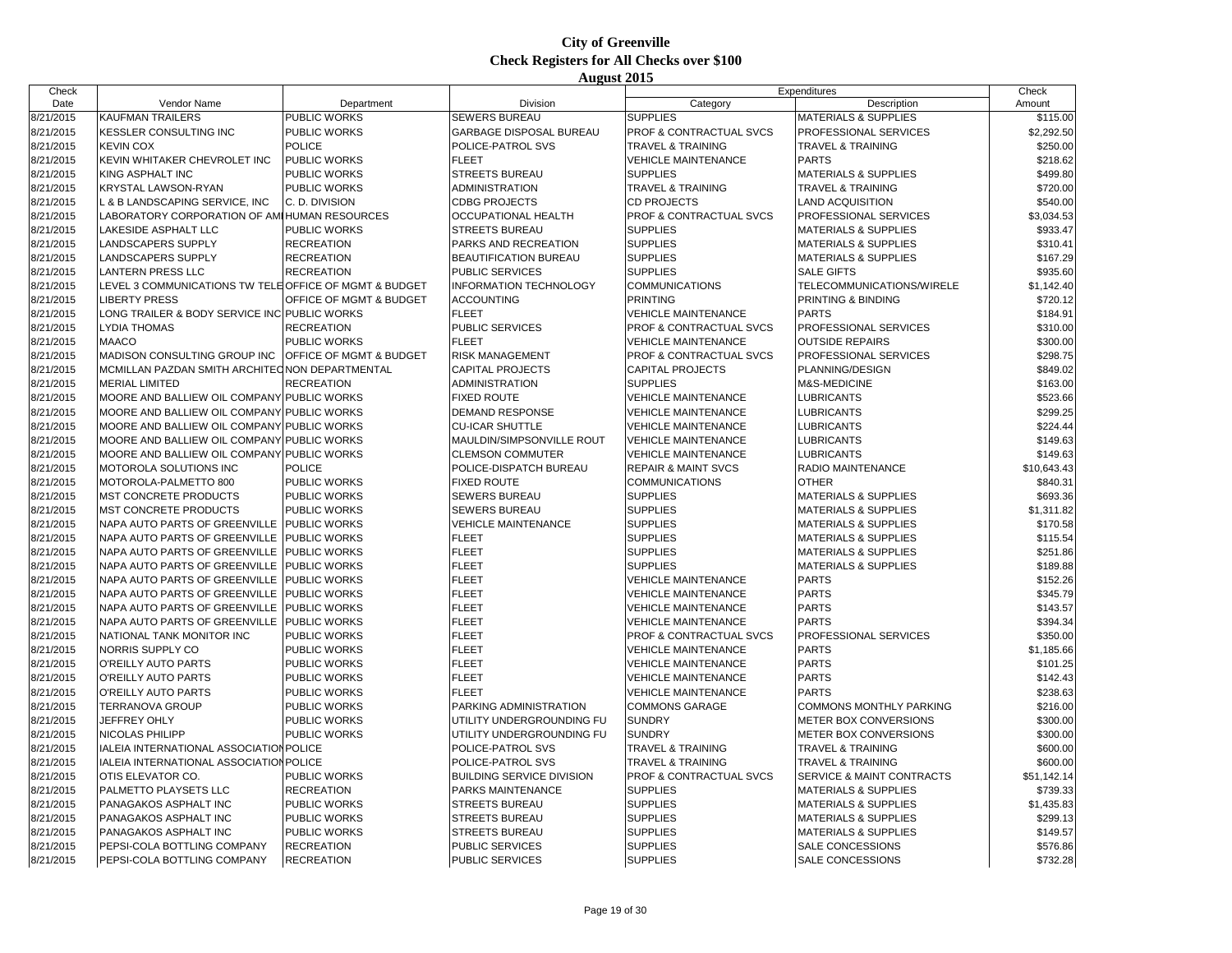| Check     |                                                      |                           |                                      |                                    | Expenditures                    | Check        |
|-----------|------------------------------------------------------|---------------------------|--------------------------------------|------------------------------------|---------------------------------|--------------|
| Date      | Vendor Name                                          | Department                | Division                             | Category                           | Description                     | Amount       |
| 8/21/2015 | PRECISION DYNAMICS CORP                              | PUBLIC INFORMATION/EVENTS | <b>SPECIAL EVENTS</b>                | <b>SUPPLIES</b>                    | <b>MATERIALS &amp; SUPPLIES</b> | \$2,474.45   |
| 8/21/2015 | PRECISION DYNAMICS CORP                              | PUBLIC INFORMATION/EVENTS | <b>SPECIAL EVENTS</b>                | <b>SUPPLIES</b>                    | <b>MATERIALS &amp; SUPPLIES</b> | \$2,024.55   |
| 8/21/2015 | PRESORT PLUS INC                                     | <b>RECREATION</b>         | PUBLIC SERVICES                      | <b>PRINTING</b>                    | PRINTING & BINDING              | \$389.83     |
| 8/21/2015 | PRESORT PLUS INC                                     | <b>RECREATION</b>         | <b>PUBLIC SERVICES</b>               | <b>PRINTING</b>                    | PRINTING & BINDING              | \$784.40     |
| 8/21/2015 | PRO AUTO PARTS WAREHOUSE                             | PUBLIC WORKS              | <b>FLEET</b>                         | <b>VEHICLE MAINTENANCE</b>         | <b>PARTS</b>                    | \$117.58     |
| 8/21/2015 | PRO AUTO PARTS WAREHOUSE                             | PUBLIC WORKS              | <b>FLEET</b>                         | <b>VEHICLE MAINTENANCE</b>         | <b>PARTS</b>                    | \$102.12     |
| 8/21/2015 | PRO AUTO PARTS WAREHOUSE                             | PUBLIC WORKS              | <b>FLEET</b>                         | <b>VEHICLE MAINTENANCE</b>         | <b>PARTS</b>                    | \$116.14     |
| 8/21/2015 | PROPERTIES ON AUGUSTA INC                            | NON DEPARTMENTAL          | <b>CAPITAL PROJECTS</b>              | <b>CAPITAL PROJECTS</b>            | <b>CONSTRUCTION</b>             | \$5,280.00   |
| 8/21/2015 | PSYCHEMEDICS CORPORATION                             | <b>HUMAN RESOURCES</b>    | OCCUPATIONAL HEALTH                  | PROF & CONTRACTUAL SVCS            | PROFESSIONAL SERVICES           | \$1,255.50   |
| 8/21/2015 | PUBLIC AGENCY TRAINING COUNCIL POLICE                |                           | POLICE-PATROL SVS                    | <b>TRAVEL &amp; TRAINING</b>       | <b>TRAVEL &amp; TRAINING</b>    | \$590.00     |
| 8/21/2015 | <b>R J SHIRLEY INC</b>                               | <b>RECREATION</b>         | TREE MAINTENANCE BUREAU              | PROF & CONTRACTUAL SVCS            | PROFESSIONAL SERVICES           | \$1,430.63   |
| 8/21/2015 | REXNORD INDUSTRIAL SERVICES                          | PUBLIC WORKS              | <b>FLEET</b>                         | <b>VEHICLE MAINTENANCE</b>         | <b>PARTS</b>                    | \$132.50     |
| 8/21/2015 | RIVERPLACE DEVELOPMENT II LLC                        | NON DEPARTMENTAL          | <b>CAPITAL PROJECTS</b>              | <b>CAPITAL PROJECTS</b>            | <b>CONSTRUCTION</b>             | \$160,265.25 |
| 8/21/2015 | ROBERT HALF TECHNOLOGY                               | OFFICE OF MGMT & BUDGET   | <b>INFORMATION TECHNOLOGY</b>        | PROF & CONTRACTUAL SVCS            | <b>TEMP PERSONNEL SVCS</b>      | \$2,387.20   |
| 8/21/2015 | <b>ROBERT LEWIS</b>                                  | <b>POLICE</b>             | POLICE-PATROL SVS                    | <b>TRAVEL &amp; TRAINING</b>       | <b>TRAVEL &amp; TRAINING</b>    | \$914.44     |
| 8/21/2015 | S & S WORLDWIDE                                      | <b>RECREATION</b>         | <b>COMMUNITY CENTERS</b>             | <b>SUPPLIES</b>                    | <b>MATERIALS &amp; SUPPLIES</b> | \$354.27     |
| 8/21/2015 | S C WORKERS COMPENSATION COM OFFICE OF MGMT & BUDGET |                           | <b>RISK MANAGEMENT</b>               | RISK MANAGEMENT                    | <b>WC SELF INSURANCE TAX</b>    | \$34,210.90  |
| 8/21/2015 | SAFEGUARD BUSINESS SYSTEMS IN PUBLIC WORKS           |                           | <b>RECYCLING</b>                     | <b>SUPPLIES</b>                    | <b>MATERIALS &amp; SUPPLIES</b> | \$430.90     |
| 8/21/2015 | <b>SAM'S CLUB</b>                                    | <b>FIRE</b>               | <b>FIRE SUPPRESSION</b>              | <b>SUPPLIES</b>                    | <b>MATERIALS &amp; SUPPLIES</b> | \$432.51     |
| 8/21/2015 | <b>SAM'S CLUB</b>                                    | <b>FIRE</b>               | <b>FIRE SUPPRESSION</b>              | <b>SUPPLIES</b>                    | <b>MATERIALS &amp; SUPPLIES</b> | \$445.76     |
| 8/21/2015 | <b>SAM'S CLUB</b>                                    | <b>FIRE</b>               | <b>FIRE SUPPRESSION</b>              | <b>SUPPLIES</b>                    | <b>MATERIALS &amp; SUPPLIES</b> | \$477.52     |
| 8/21/2015 | <b>SAM'S CLUB</b>                                    | <b>RECREATION</b>         | <b>PUBLIC SERVICES</b>               | <b>SUPPLIES</b>                    | SALE CONCESSIONS                | \$357.43     |
| 8/21/2015 | <b>SAM'S CLUB</b>                                    | <b>RECREATION</b>         | PUBLIC SERVICES                      | <b>SUPPLIES</b>                    | <b>SALE CONCESSIONS</b>         | \$226.06     |
| 8/21/2015 | SCHINDLER ELEVATOR CORPORATIO PUBLIC WORKS           |                           | S. SPRING STREET GARAGE              | <b>REPAIR &amp; MAINT SVCS</b>     | REPAIRS & MAINTENANCE           | \$675.83     |
| 8/21/2015 | SHIPPERS SUPPLY INC                                  | <b>RECREATION</b>         | <b>FALLS PARK WORK CREW</b>          | <b>SUPPLIES</b>                    | <b>MATERIALS &amp; SUPPLIES</b> | \$500.39     |
| 8/21/2015 | SNIDER FLEET SOLUTIONS                               | PUBLIC WORKS              | <b>FLEET</b>                         | <b>VEHICLE MAINTENANCE</b>         | <b>PARTS</b>                    | \$1,065.92   |
| 8/21/2015 | SNIDER FLEET SOLUTIONS                               | PUBLIC WORKS              | <b>FLEET</b>                         | <b>VEHICLE MAINTENANCE</b>         | <b>PARTS</b>                    | \$1,089.00   |
| 8/21/2015 | SNIDER FLEET SOLUTIONS                               | PUBLIC WORKS              | <b>FLEET</b>                         | <b>VEHICLE MAINTENANCE</b>         | <b>PARTS</b>                    | \$914.88     |
| 8/21/2015 | SNIDER FLEET SOLUTIONS                               | PUBLIC WORKS              | <b>FLEET</b>                         | <b>VEHICLE MAINTENANCE</b>         | <b>OUTSIDE REPAIRS</b>          | \$299.00     |
| 8/21/2015 | SOBY'S ON THE SIDE                                   | ECONOMIC DEVELOPMENT      | PLANNING AND ZONING                  | <b>SUNDRY</b>                      | <b>MISCELLANEOUS</b>            | \$141.08     |
| 8/21/2015 | SOUTHEASTERN PAPER GROUP                             | <b>RECREATION</b>         | PARKS MAINTENANCE                    | <b>SUPPLIES</b>                    | JANITORIAL SUPPLIES             | \$376.94     |
| 8/21/2015 | SOUTHEASTERN PAPER GROUP                             | PUBLIC WORKS              | <b>BUILDING SERVICE DIVISION</b>     | <b>SUPPLIES</b>                    | <b>JANITORIAL SUPPLIES</b>      | \$144.16     |
| 8/21/2015 | SOUTHEASTERN PAPER GROUP                             | PUBLIC WORKS              | <b>BUILDING SERVICE DIVISION</b>     | <b>SUPPLIES</b>                    | JANITORIAL SUPPLIES             | \$230.89     |
| 8/21/2015 | <b>STACEY OWENS</b>                                  | <b>POLICE</b>             | POLICE-PATROL SVS                    | TRAVEL & TRAINING                  | <b>TRAVEL &amp; TRAINING</b>    | \$199.00     |
| 8/21/2015 | <b>STACEY OWENS</b>                                  | <b>POLICE</b>             | POLICE-PATROL SVS                    | <b>TRAVEL &amp; TRAINING</b>       | <b>TRAVEL &amp; TRAINING</b>    | \$245.00     |
| 8/21/2015 | <b>STEFAINDA HUNT</b>                                | POLICE                    | POLICE-PATROL SVS                    | <b>TRAVEL &amp; TRAINING</b>       | <b>TRAVEL &amp; TRAINING</b>    | \$201.84     |
| 8/21/2015 | STEFAINDA HUNT                                       | <b>POLICE</b>             | POLICE-PATROL SVS                    | <b>TRAVEL &amp; TRAINING</b>       | <b>TRAVEL &amp; TRAINING</b>    | \$153.00     |
| 8/21/2015 | <b>STEVEN GALLANT</b>                                | ECONOMIC DEVELOPMENT      | <b>BUILDING &amp; PROPERTY MAINT</b> | <b>SUNDRY</b>                      | DUES SUBSCRIPTN, PUBLICATN      | \$115.00     |
| 8/21/2015 | STOCKMAN OIL TWO INC                                 | PUBLIC WORKS              | <b>FLEET</b>                         | <b>SUPPLIES</b>                    | <b>MATERIALS &amp; SUPPLIES</b> | \$220.04     |
| 8/21/2015 | STOCKMAN OIL TWO INC                                 | PUBLIC WORKS              | <b>FLEET</b>                         | <b>SUPPLIES</b>                    | <b>MATERIALS &amp; SUPPLIES</b> | \$318.41     |
| 8/21/2015 | SUMMIT MEDIA LLC                                     | <b>PUBLIC WORKS</b>       | <b>RECYCLING</b>                     | PROF & CONTRACTUAL SVCS            | <b>ADVERTISING EXPENSE</b>      | \$540.00     |
| 8/21/2015 | SUMMIT MEDIA LLC                                     | PUBLIC WORKS              | <b>RECYCLING</b>                     | PROF & CONTRACTUAL SVCS            | <b>ADVERTISING EXPENSE</b>      | \$220.00     |
| 8/21/2015 | SUMMIT MEDIA LLC                                     | PUBLIC WORKS              | <b>RECYCLING</b>                     | PROF & CONTRACTUAL SVCS            | <b>ADVERTISING EXPENSE</b>      | \$720.00     |
| 8/21/2015 | TALENT MANAGEMENT SOLUTIONS                          | PUBLIC INFORMATION/EVENTS | <b>EVENTS MANAGEMENT</b>             | PROF & CONTRACTUAL SVCS            | TEMP PERSONNEL SVCS             | \$1,027.29   |
| 8/21/2015 | TALENT MANAGEMENT SOLUTIONS                          | PUBLIC WORKS              | <b>VEHICLE MAINTENANCE</b>           | PROF & CONTRACTUAL SVCS            | TEMP PERSONNEL SVCS             | \$4,472.75   |
| 8/21/2015 | TALENT MANAGEMENT SOLUTIONS                          | <b>RECREATION</b>         | <b>COMMUNITY CENTERS</b>             | PROF & CONTRACTUAL SVCS            | TEMP PERSONNEL SVCS             | \$598.50     |
| 8/21/2015 | TALENT MANAGEMENT SOLUTIONS                          | <b>RECREATION</b>         | <b>ADMINISTRATION</b>                | PROF & CONTRACTUAL SVCS            | TEMP PERSONNEL SVCS             | \$879.20     |
| 8/21/2015 | TALENT MANAGEMENT SOLUTIONS                          | <b>RECREATION</b>         | PARKS MAINTENANCE                    | PROF & CONTRACTUAL SVCS            | TEMP PERSONNEL SVCS             | \$628.00     |
| 8/21/2015 | TALENT MANAGEMENT SOLUTIONS                          | PUBLIC WORKS              | <b>ENGINEERING</b>                   | PROF & CONTRACTUAL SVCS            | TEMP PERSONNEL SVCS             | \$573.60     |
| 8/21/2015 | TALENT MANAGEMENT SOLUTIONS                          | PUBLIC WORKS              | <b>MAINTENANCE</b>                   | PROF & CONTRACTUAL SVCS            | TEMP PERSONNEL SVCS             | \$679.60     |
| 8/21/2015 | TALENT MANAGEMENT SOLUTIONS                          | PUBLIC WORKS              | <b>STREETS BUREAU</b>                | PROF & CONTRACTUAL SVCS            | TEMP PERSONNEL SVCS             | \$1,260.48   |
| 8/21/2015 | TALENT MANAGEMENT SOLUTIONS                          | PUBLIC WORKS              | RESIDENTIAL COLL BUREAU              | <b>PROF &amp; CONTRACTUAL SVCS</b> | TEMP PERSONNEL SVCS             | \$9,479.10   |
| 8/21/2015 | TALENT MANAGEMENT SOLUTIONS                          | <b>POLICE</b>             | POLICE-DISPATCH BUREAU               | PROF & CONTRACTUAL SVCS            | TEMP PERSONNEL SVCS             | \$976.68     |
| 8/21/2015 | TALENT MANAGEMENT SOLUTIONS                          | <b>PUBLIC WORKS</b>       | STORM DRAINS BUREAU                  | PROF & CONTRACTUAL SVCS            | TEMP PERSONNEL SVCS             | \$558.40     |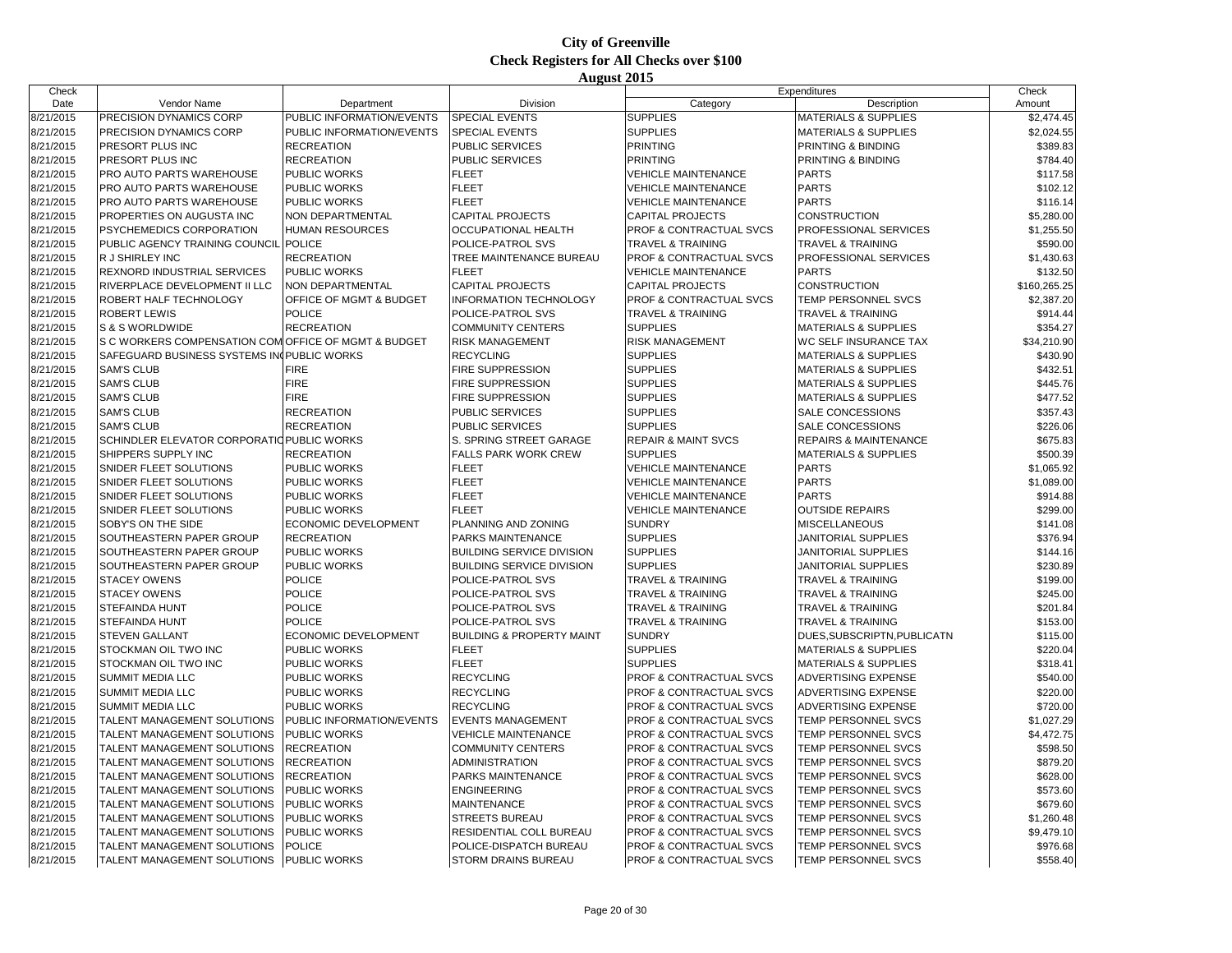| Check     |                                     |                           |                              |                                    | Expenditures                          | Check      |
|-----------|-------------------------------------|---------------------------|------------------------------|------------------------------------|---------------------------------------|------------|
| Date      | Vendor Name                         | Department                | Division                     | Category                           | Description                           | Amount     |
| 8/21/2015 | TALENT MANAGEMENT SOLUTIONS         | <b>PUBLIC WORKS</b>       | <b>FLEET</b>                 | PROF & CONTRACTUAL SVCS            | <b>TEMP PERSONNEL SVCS</b>            | \$661.19   |
| 8/21/2015 | TALENT MANAGEMENT SOLUTIONS         | <b>PUBLIC WORKS</b>       | <b>CBD TIF CREW</b>          | PROF & CONTRACTUAL SVCS            | TEMP PERSONNEL SVCS                   | \$558.40   |
| 8/21/2015 | TD CARD SERVICES                    | C. D. DIVISION            | <b>CDBG PROJECTS</b>         | <b>TRAVEL &amp; TRAINING</b>       | <b>TRAVEL &amp; TRAINING</b>          | \$175.00   |
| 8/21/2015 | TD CARD SERVICES                    | PUBLIC INFORMATION/EVENTS | PUBLIC INFORMATION           | <b>SUPPLIES</b>                    | <b>MATERIALS &amp; SUPPLIES</b>       | \$199.96   |
| 8/21/2015 | TD CARD SERVICES                    | PUBLIC INFORMATION/EVENTS | PUBLIC INFORMATION           | <b>SUPPLIES</b>                    | <b>MATERIALS &amp; SUPPLIES</b>       | \$189.74   |
| 8/21/2015 | TD CARD SERVICES                    | PUBLIC INFORMATION/EVENTS | PUBLIC INFORMATION           | <b>SUNDRY</b>                      | DUES, SUBSCRIPTN, PUBLICATN           | \$125.00   |
| 8/21/2015 | TD CARD SERVICES                    | <b>HUMAN RESOURCES</b>    | HUMAN RESOURCES              | <b>SUNDRY</b>                      | <b>RECRUITMENT ADS</b>                | \$250.00   |
| 8/21/2015 | TD CARD SERVICES                    | ECONOMIC DEVELOPMENT      | ECONOMIC DEVELOPMENT         | <b>TRAVEL &amp; TRAINING</b>       | <b>TRAVEL &amp; TRAINING</b>          | \$1,800.00 |
| 8/21/2015 | <b>TD CARD SERVICES</b>             | PUBLIC INFORMATION/EVENTS | <b>EVENTS MANAGEMENT</b>     | <b>TRAVEL &amp; TRAINING</b>       | <b>TRAVEL &amp; TRAINING</b>          | \$499.00   |
| 8/21/2015 | TD CARD SERVICES                    | OFFICE OF MGMT & BUDGET   | <b>PURCHASING</b>            | <b>COMMUNICATIONS</b>              | <b>POSTAGE</b>                        | \$118.12   |
| 8/21/2015 | TD CARD SERVICES                    | PUBLIC WORKS              | <b>TRAFFIC ENGINEERING</b>   | <b>SUNDRY</b>                      | <b>MISCELLANEOUS</b>                  | \$238.36   |
| 8/21/2015 | TD CARD SERVICES                    | <b>RECREATION</b>         | PARKS AND RECREATION         | <b>SUPPLIES</b>                    | <b>MATERIALS &amp; SUPPLIES</b>       | \$672.30   |
| 8/21/2015 | TD CARD SERVICES                    | <b>RECREATION</b>         | PARKS AND RECREATION         | <b>TRAVEL &amp; TRAINING</b>       | <b>TRAVEL &amp; TRAINING</b>          | \$494.70   |
| 8/21/2015 | TD CARD SERVICES                    | PUBLIC WORKS              | COMMONS GARAGE               | <b>REPAIR &amp; MAINT SVCS</b>     | <b>REPAIRS &amp; MAINTENANCE</b>      | \$240.10   |
| 8/21/2015 | TD CARD SERVICES                    | <b>RECREATION</b>         | PARKS MAINTENANCE            | <b>SUPPLIES</b>                    | <b>MATERIALS &amp; SUPPLIES</b>       | \$110.15   |
| 8/21/2015 | TD CARD SERVICES                    | <b>RECREATION</b>         | TREE MAINTENANCE BUREAU      | <b>SUPPLIES</b>                    | <b>MATERIALS &amp; SUPPLIES</b>       | \$161.75   |
| 8/21/2015 | TD CARD SERVICES                    | <b>RECREATION</b>         | TREE MAINTENANCE BUREAU      | <b>TRAVEL &amp; TRAINING</b>       | <b>TRAVEL &amp; TRAINING</b>          | \$750.00   |
| 8/21/2015 | <b>TD CARD SERVICES</b>             | <b>POLICE</b>             | POLICE-PATROL SVS            | <b>SUPPLIES</b>                    | <b>MATERIALS &amp; SUPPLIES</b>       | \$110.93   |
| 8/21/2015 | TD CARD SERVICES                    | <b>POLICE</b>             | POLICE-PATROL SVS            | <b>SUPPLIES</b>                    | <b>MATERIALS &amp; SUPPLIES</b>       | \$134.50   |
|           |                                     | <b>POLICE</b>             |                              |                                    | <b>TRAVEL &amp; TRAINING</b>          |            |
| 8/21/2015 | TD CARD SERVICES                    | <b>POLICE</b>             | POLICE-PATROL SVS            | <b>TRAVEL &amp; TRAINING</b>       |                                       | \$180.00   |
| 8/21/2015 | TD CARD SERVICES                    |                           | POLICE-PATROL SVS            | <b>TRAVEL &amp; TRAINING</b>       | <b>TRAVEL &amp; TRAINING</b>          | \$350.00   |
| 8/21/2015 | TD CARD SERVICES                    | <b>POLICE</b>             | POLICE-PATROL SVS            | <b>TRAVEL &amp; TRAINING</b>       | <b>TRAVEL &amp; TRAINING</b>          | \$365.70   |
| 8/21/2015 | TD CARD SERVICES                    | <b>POLICE</b>             | POLICE-PATROL SVS            | <b>SUNDRY</b>                      | <b>MISCELLANEOUS</b>                  | \$150.00   |
| 8/21/2015 | TD CARD SERVICES                    | <b>FIRE</b>               | FIRE SUPPRESSION             | <b>SUPPLIES</b>                    | <b>MATERIALS &amp; SUPPLIES</b>       | \$127.19   |
| 8/21/2015 | TD CARD SERVICES                    | <b>FIRE</b>               | FIRE SUPPRESSION             | <b>SUPPLIES</b>                    | <b>MATERIALS &amp; SUPPLIES</b>       | \$254.38   |
| 8/21/2015 | TD CARD SERVICES                    | <b>FIRE</b>               | FIRE SUPPRESSION             | <b>TRAVEL &amp; TRAINING</b>       | <b>TRAVEL &amp; TRAINING</b>          | \$1,090.00 |
| 8/21/2015 | <b>TD CARD SERVICES</b>             | <b>FIRE</b>               | <b>FIRE SUPPRESSION</b>      | <b>TRAVEL &amp; TRAINING</b>       | <b>TRAVEL &amp; TRAINING</b>          | \$401.70   |
| 8/21/2015 | TD CARD SERVICES                    | <b>FIRE</b>               | FIRE SUPPRESSION             | <b>TRAVEL &amp; TRAINING</b>       | <b>TRAVEL &amp; TRAINING</b>          | \$401.70   |
| 8/21/2015 | TD CARD SERVICES                    | <b>FIRE</b>               | FIRE SUPPRESSION             | <b>SUNDRY</b>                      | DUES, SUBSCRIPTN, PUBLICATN           | \$173.70   |
| 8/21/2015 | TD CARD SERVICES                    | <b>RECREATION</b>         | FALLS PARK WORK CREW         | TRAVEL & TRAINING                  | <b>TRAVEL &amp; TRAINING</b>          | \$625.00   |
| 8/21/2015 | TD CARD SERVICES                    | PUBLIC WORKS              | <b>SEWERS BUREAU</b>         | <b>SUPPLIES</b>                    | <b>MATERIALS &amp; SUPPLIES</b>       | \$127.06   |
| 8/21/2015 | TD CARD SERVICES                    | <b>PUBLIC WORKS</b>       | <b>SEWERS BUREAU</b>         | <b>SUPPLIES</b>                    | <b>MATERIALS &amp; SUPPLIES</b>       | \$234.97   |
| 8/21/2015 | TD CARD SERVICES                    | <b>PUBLIC WORKS</b>       | RESIDENTIAL COLL BUREAU      | <b>SUPPLIES</b>                    | <b>MATERIALS &amp; SUPPLIES</b>       | \$218.22   |
| 8/21/2015 | <b>TD CARD SERVICES</b>             | PUBLIC WORKS              | RESIDENTIAL COLL BUREAU      | <b>TRAVEL &amp; TRAINING</b>       | <b>TRAVEL &amp; TRAINING</b>          | \$264.19   |
| 8/21/2015 | TD CARD SERVICES                    | PUBLIC WORKS              | <b>FLEET</b>                 | <b>SUPPLIES</b>                    | <b>MATERIALS &amp; SUPPLIES</b>       | \$635.94   |
| 8/21/2015 | TD CARD SERVICES                    | <b>PUBLIC WORKS</b>       | <b>FLEET</b>                 | <b>SUPPLIES</b>                    | <b>MATERIALS &amp; SUPPLIES</b>       | \$136.56   |
| 8/21/2015 | TD CARD SERVICES                    | <b>CITY MANAGER</b>       | <b>DONATIONS</b>             | CONTRIBUTIONS/DONATIONS            | <b>MOBILE VEHICLE REC</b>             | \$912.66   |
| 8/21/2015 | TENCARVA MACHINERY CO               | <b>PUBLIC WORKS</b>       | <b>SEWERS BUREAU</b>         | PROF & CONTRACTUAL SVCS            | <b>PROFESSIONAL SERVICES</b>          | \$1,500.00 |
| 8/21/2015 | THE GRASS MASTER                    | <b>RECREATION</b>         | <b>BEAUTIFICATION BUREAU</b> | <b>PROF &amp; CONTRACTUAL SVCS</b> | <b>ISERVICE &amp; MAINT CONTRACTS</b> | \$900.00   |
| 8/21/2015 | <b>TRUCKPRO LLC</b>                 | PUBLIC WORKS              | <b>FLEET</b>                 | <b>VEHICLE MAINTENANCE</b>         | <b>PARTS</b>                          | \$139.71   |
| 8/21/2015 | TRUCKPRO LLC                        | PUBLIC WORKS              | <b>FLEET</b>                 | <b>VEHICLE MAINTENANCE</b>         | <b>PARTS</b>                          | \$190.57   |
| 8/21/2015 | <b>TRUCOLOR</b>                     | MUNICIPAL COURT           | MUNICIPAL COURT              | <b>SUPPLIES</b>                    | <b>MATERIALS &amp; SUPPLIES</b>       | \$687.87   |
| 8/21/2015 | <b>TWO CHEFS</b>                    | C. D. DIVISION            | <b>CDBG PROJECTS</b>         | CD PROJECTS                        | PUBLIC SERVICES (GENERAL)             | \$136.89   |
| 8/21/2015 | TYCO INTEGRATED SECURITY LLC        | <b>PUBLIC WORKS</b>       | NON VEHICLE MAINTENANCE      | PROF & CONTRACTUAL SVCS            | <b>SERVICE &amp; MAINT CONTRACTS</b>  | \$209.33   |
| 8/21/2015 | <b>TYCO INTEGRATED SECURITY LLC</b> | <b>PUBLIC WORKS</b>       | <b>TRAFFIC ENGINEERING</b>   | <b>SUNDRY</b>                      | <b>MISCELLANEOUS</b>                  | \$222.94   |
| 8/21/2015 | UNITED LABORATORIES INC             | <b>RECREATION</b>         | PARKS MAINTENANCE            | <b>SUPPLIES</b>                    | <b>MATERIALS &amp; SUPPLIES</b>       | \$519.75   |
| 8/21/2015 | UNITED LABORATORIES INC             | <b>RECREATION</b>         | BEAUTIFICATION BUREAU        | <b>SUPPLIES</b>                    | <b>MATERIALS &amp; SUPPLIES</b>       | \$519.75   |
| 8/21/2015 | UNITED PARCEL SERVICE               | <b>PUBLIC WORKS</b>       | <b>TRAFFIC ENGINEERING</b>   | <b>SUPPLIES</b>                    | <b>MATERIALS &amp; SUPPLIES</b>       | \$110.78   |
| 8/21/2015 | UNITED STATES PLASTIC CORP          | <b>PUBLIC WORKS</b>       | <b>STREETS BUREAU</b>        | <b>SUPPLIES</b>                    | <b>MATERIALS &amp; SUPPLIES</b>       | \$596.69   |
| 8/21/2015 | UNITED STATES PLASTIC CORP          | <b>PUBLIC WORKS</b>       | <b>SEWERS BUREAU</b>         | <b>SUPPLIES</b>                    | <b>MATERIALS &amp; SUPPLIES</b>       | \$281.90   |
| 8/21/2015 | UNITED STATES PLASTIC CORP          | <b>PUBLIC WORKS</b>       | STORM DRAINS BUREAU          | <b>SUPPLIES</b>                    | <b>MATERIALS &amp; SUPPLIES</b>       | \$230.22   |
| 8/21/2015 | UNITED STATES PLASTIC CORP          | <b>PUBLIC WORKS</b>       | <b>CBD TIF CREW</b>          | <b>SUPPLIES</b>                    | <b>MATERIALS &amp; SUPPLIES</b>       | \$258.41   |
| 8/21/2015 | UNITED STATES POSTAL SERV.          | <b>RECREATION</b>         | PUBLIC SERVICES              | <b>COMMUNICATIONS</b>              | <b>POSTAGE</b>                        | \$500.00   |
| 8/21/2015 | UPSTATE MATERIALS INC-EASLEY        | <b>RECREATION</b>         | <b>ADMINISTRATION</b>        | <b>SUPPLIES</b>                    | M&S-GROUNDS                           | \$440.75   |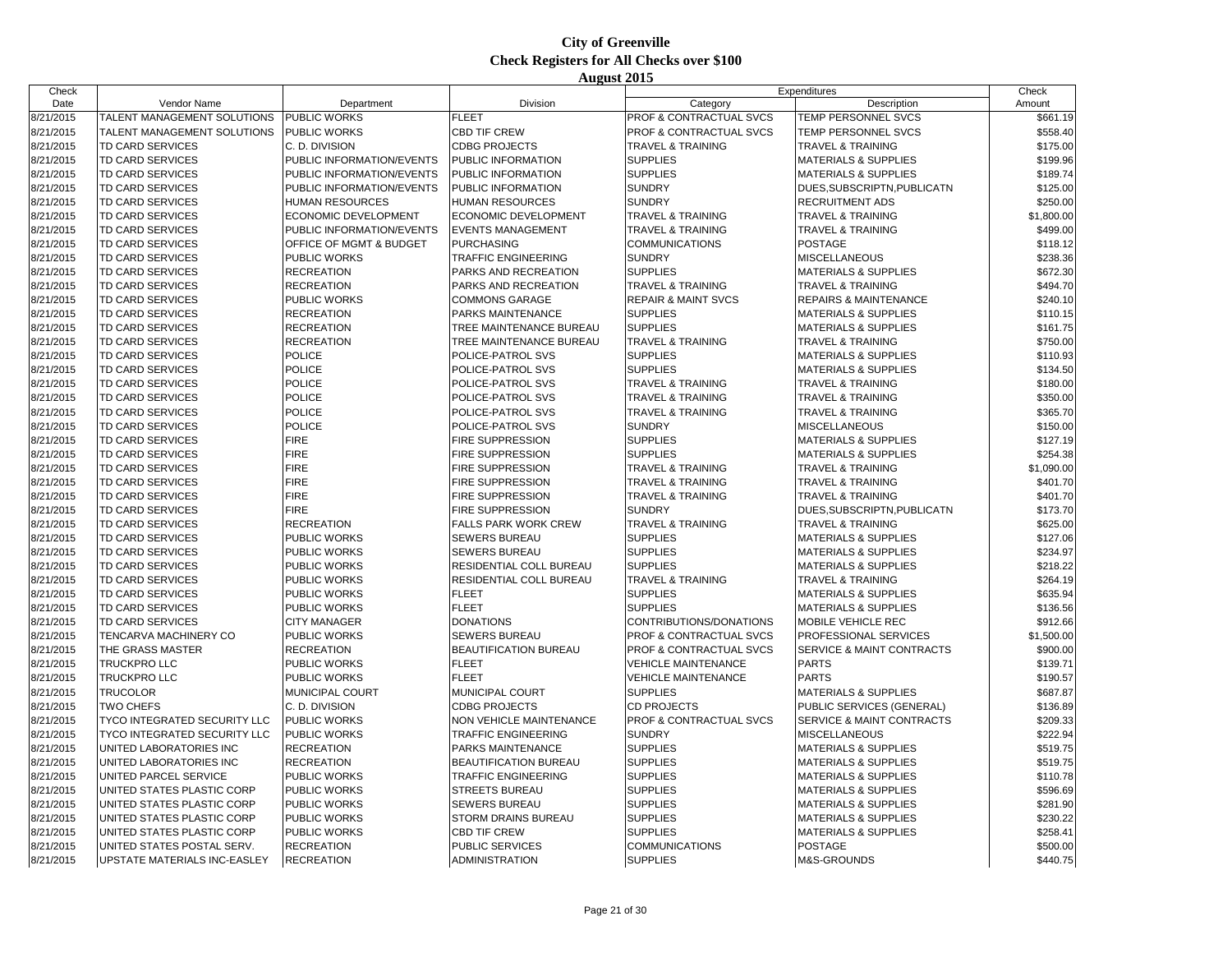| Check     |                                                |                         |                                  |                                    | Expenditures                    | Check       |
|-----------|------------------------------------------------|-------------------------|----------------------------------|------------------------------------|---------------------------------|-------------|
| Date      | Vendor Name                                    | Department              | Division                         | Category                           | Description                     | Amount      |
| 8/21/2015 | UPSTATE MATERIALS INC-NC                       | <b>RECREATION</b>       | PARKS MAINTENANCE                | <b>SUPPLIES</b>                    | <b>MATERIALS &amp; SUPPLIES</b> | \$1,558.73  |
| 8/21/2015 | <b>URS CORPORATION</b>                         | NON DEPARTMENTAL        | <b>CAPITAL PROJECTS</b>          | <b>CAPITAL PROJECTS</b>            | PLANNING/DESIGN                 | \$950.00    |
| 8/21/2015 | <b>VERIZON WIRELESS</b>                        | <b>POLICE</b>           | POLICE-PATROL SVS                | <b>COMMUNICATIONS</b>              | <b>OTHER</b>                    | \$4,526.72  |
| 8/21/2015 | <b>VERIZON WIRELESS</b>                        | <b>POLICE</b>           | POLICE-PATROL SVS                | <b>COMMUNICATIONS</b>              | <b>OTHER</b>                    | \$114.05    |
| 8/21/2015 | <b>VIC BAILEY FORD INC</b>                     | <b>POLICE</b>           | POLICE-PATROL SVS                | VEHICLES                           | <b>VEHICLE</b>                  | \$30,367.70 |
| 8/21/2015 | VIC BAILEY FORD INC                            | <b>POLICE</b>           | POLICE-PATROL SVS                | VEHICLES                           | <b>VEHICLE</b>                  | \$30,367.70 |
| 8/21/2015 | <b>VIC BAILEY FORD INC</b>                     | <b>POLICE</b>           | POLICE-PATROL SVS                | <b>VEHICLES</b>                    | <b>VEHICLE</b>                  | \$30,367.70 |
| 8/21/2015 | <b>VIC BAILEY FORD INC</b>                     | <b>POLICE</b>           | POLICE-PATROL SVS                | <b>VEHICLES</b>                    | <b>VEHICLE</b>                  | \$30,367.70 |
| 8/21/2015 | <b>VULCAN INC</b>                              | PUBLIC WORKS            | <b>TRAFFIC ENGINEERING</b>       | <b>SUPPLIES</b>                    | M&S-SIGNS                       | \$1,090.68  |
| 8/21/2015 | W E D STONE HOLDINGS LLC                       | <b>PUBLIC WORKS</b>     | PARKING ADMINISTRATION           | <b>PROF &amp; CONTRACTUAL SVCS</b> | <b>RENTAL EXPENSE</b>           | \$4,139.57  |
| 8/21/2015 | <b>WED STONE HOLDINGS LLC</b>                  | PUBLIC WORKS            | PARKING ADMINISTRATION           | <b>PROF &amp; CONTRACTUAL SVCS</b> | <b>RENTAL EXPENSE</b>           | \$240.00    |
| 8/21/2015 | W N WATSON-WEST TIRE & AUTOMO PUBLIC WORKS     |                         | <b>FLEET</b>                     | <b>VEHICLE MAINTENANCE</b>         | <b>OUTSIDE REPAIRS</b>          | \$103.73    |
| 8/21/2015 | WEST GREENVILLE COMMUNITY ASS C. D. DIVISION   |                         | <b>CDBG PROJECTS</b>             | <b>CD PROJECTS</b>                 | PUBLIC SERVICES (GENERAL)       | \$245.20    |
| 8/21/2015 | WHITE CAP CONSTRUCTION SUPPLY PUBLIC WORKS     |                         | <b>STREETS BUREAU</b>            | <b>SUPPLIES</b>                    | <b>MATERIALS &amp; SUPPLIES</b> | \$365.67    |
| 8/21/2015 | WHITE CAP CONSTRUCTION SUPPLY PUBLIC WORKS     |                         | <b>STREETS BUREAU</b>            | <b>SUPPLIES</b>                    | <b>MATERIALS &amp; SUPPLIES</b> | \$276.00    |
| 8/21/2015 | <b>WHITE HORSE PACKAGING</b>                   | PUBLIC WORKS            | PARKING ADMINISTRATION           | <b>SUPPLIES</b>                    | <b>MATERIALS &amp; SUPPLIES</b> | \$116.68    |
| 8/21/2015 | WHITE HORSE PACKAGING                          | <b>RECREATION</b>       | <b>ADMINISTRATION</b>            | <b>SUPPLIES</b>                    | <b>JANITORIAL SUPPLIES</b>      | \$360.85    |
| 8/21/2015 | WORKWELL (SFH) OCCUPATIONAL HIHUMAN RESOURCES  |                         | <b>OCCUPATIONAL HEALTH</b>       | PROF & CONTRACTUAL SVCS            | PROFESSIONAL SERVICES           | \$580.50    |
| 8/21/2015 | WORKWELL (SFH) OCCUPATIONAL HIHUMAN RESOURCES  |                         | <b>OCCUPATIONAL HEALTH</b>       | PROF & CONTRACTUAL SVCS            | PROFESSIONAL SERVICES           | \$3,476.00  |
| 8/21/2015 |                                                |                         |                                  |                                    |                                 |             |
|           | WORKWELL (SFH) OCCUPATIONAL HI HUMAN RESOURCES |                         | <b>OCCUPATIONAL HEALTH</b>       | PROF & CONTRACTUAL SVCS            | PROFESSIONAL SERVICES           | \$117.00    |
| 8/21/2015 | WORKWELL (SFH) OCCUPATIONAL HIHUMAN RESOURCES  |                         | <b>HEALTH CARE</b>               | <b>SUNDRY</b>                      | <b>WELLNESS ACTIVITIES</b>      | \$1,720.00  |
| 8/21/2015 | WORKWELL (SFH) OCCUPATIONAL HI HUMAN RESOURCES |                         | <b>HEALTH CARE</b>               | <b>SUNDRY</b>                      | <b>WELLNESS ACTIVITIES</b>      | \$1,440.00  |
| 8/21/2015 | <b>WP LAW INC</b>                              | <b>RECREATION</b>       | <b>ADMINISTRATION</b>            | <b>SUPPLIES</b>                    | M&S-EXHIBITS                    | \$504.84    |
| 8/21/2015 | <b>WP LAW INC</b>                              | <b>RECREATION</b>       | <b>FALLS PARK WORK CREW</b>      | <b>SUPPLIES</b>                    | <b>MATERIALS &amp; SUPPLIES</b> | \$266.58    |
| 8/21/2015 | <b>WP LAW INC</b>                              | PUBLIC WORKS            | <b>BUILDING SERVICE DIVISION</b> | <b>SUPPLIES</b>                    | <b>MATERIALS &amp; SUPPLIES</b> | \$947.61    |
| 8/21/2015 | <b>XEROX CORP</b>                              | OFFICE OF MGMT & BUDGET | <b>INFORMATION TECHNOLOGY</b>    | PROF & CONTRACTUAL SVCS            | <b>EQUIPMENT RENTAL</b>         | \$4,201.78  |
| 8/21/2015 | XEROX CORP (2)                                 | OFFICE OF MGMT & BUDGET | <b>INFORMATION TECHNOLOGY</b>    | PROF & CONTRACTUAL SVCS            | <b>EQUIPMENT RENTAL</b>         | \$2,439.96  |
| 8/24/2015 | <b>DUKE ENERGY</b>                             | MUNICIPAL COURT         | MUNICIPAL COURT                  | <b>UTILITIES</b>                   | <b>ELECTRICITY</b>              | \$1,511.30  |
| 8/24/2015 | <b>DUKE ENERGY</b>                             | <b>PUBLIC WORKS</b>     | <b>FIXED ROUTE</b>               | <b>UTILITIES</b>                   | <b>ELECTRICITY</b>              | \$3,197.68  |
| 8/24/2015 | <b>DUKE ENERGY</b>                             | PUBLIC WORKS            | NON VEHICLE MAINTENANCE          | <b>UTILITIES</b>                   | <b>ELECTRICITY</b>              | \$1,539.86  |
| 8/24/2015 | <b>DUKE ENERGY</b>                             | PUBLIC WORKS            | <b>PUBLIC WORKS</b>              | <b>UTILITIES</b>                   | <b>ELECTRICITY</b>              | \$2,279.95  |
| 8/24/2015 | <b>DUKE ENERGY</b>                             | PUBLIC WORKS            | <b>PUBLIC WORKS</b>              | UTILITIES                          | <b>ELECTRICITY</b>              | \$535.22    |
| 8/24/2015 | <b>DUKE ENERGY</b>                             | PUBLIC WORKS            | <b>PUBLIC WORKS</b>              | UTILITIES                          | <b>ELECTRICITY</b>              | \$711.66    |
| 8/24/2015 | <b>DUKE ENERGY</b>                             | <b>PUBLIC WORKS</b>     | <b>PUBLIC WORKS</b>              | <b>UTILITIES</b>                   | <b>ELECTRICITY</b>              | \$302.52    |
| 8/24/2015 | <b>DUKE ENERGY</b>                             | PUBLIC WORKS            | <b>TRAFFIC ENGINEERING</b>       | UTILITIES                          | <b>ELECTRICITY</b>              | \$113.71    |
| 8/24/2015 | <b>DUKE ENERGY</b>                             | <b>PUBLIC WORKS</b>     | <b>TRAFFIC ENGINEERING</b>       | <b>UTILITIES</b>                   | <b>ELECTRICITY</b>              | \$103.42    |
| 8/24/2015 | <b>DUKE ENERGY</b>                             | <b>PUBLIC WORKS</b>     | PARKING ADMINISTRATION           | <b>UTILITIES</b>                   | <b>ELECTRICITY</b>              | \$653.43    |
| 8/24/2015 | <b>DUKE ENERGY</b>                             | PUBLIC WORKS            | <b>COMMONS GARAGE</b>            | UTILITIES                          | <b>ELECTRICITY</b>              | \$1,628.13  |
| 8/24/2015 | <b>DUKE ENERGY</b>                             | <b>RECREATION</b>       | <b>COMMUNITY CENTERS</b>         | UTILITIES                          | <b>ELECTRICITY</b>              | \$218.10    |
| 8/24/2015 | <b>DUKE ENERGY</b>                             | <b>RECREATION</b>       | <b>COMMUNITY CENTERS</b>         | <b>UTILITIES</b>                   | <b>ELECTRICITY</b>              | \$126.78    |
| 8/24/2015 | <b>DUKE ENERGY</b>                             | <b>RECREATION</b>       | <b>COMMUNITY CENTERS</b>         | UTILITIES                          | <b>ELECTRICITY</b>              | \$1,119.73  |
| 8/24/2015 | <b>DUKE ENERGY</b>                             | <b>RECREATION</b>       | <b>COMMUNITY CENTERS</b>         | UTILITIES                          | <b>ELECTRICITY</b>              | \$331.75    |
| 8/24/2015 | <b>DUKE ENERGY</b>                             | PUBLIC WORKS            | LIBERTY SQUARE GARAGE            | <b>UTILITIES</b>                   | <b>ELECTRICITY</b>              | \$2,125.66  |
| 8/24/2015 | <b>DUKE ENERGY</b>                             | <b>RECREATION</b>       | <b>ADMINISTRATION</b>            | UTILITIES                          | <b>ELECTRICITY</b>              | \$312.35    |
| 8/24/2015 | <b>DUKE ENERGY</b>                             | PUBLIC WORKS            | S. SPRING STREET GARAGE          | <b>UTILITIES</b>                   | <b>ELECTRICITY</b>              | \$3,035.90  |
| 8/24/2015 | <b>DUKE ENERGY</b>                             | <b>RECREATION</b>       | PARKS MAINTENANCE                | <b>UTILITIES</b>                   | <b>ELECTRICITY</b>              | \$301.10    |
| 8/24/2015 | <b>DUKE ENERGY</b>                             | <b>RECREATION</b>       | <b>PARKS MAINTENANCE</b>         | <b>UTILITIES</b>                   | <b>ELECTRICITY</b>              | \$251.80    |
| 8/24/2015 | <b>DUKE ENERGY</b>                             | <b>RECREATION</b>       | PARKS MAINTENANCE                | UTILITIES                          | <b>ELECTRICITY</b>              | \$118.38    |
| 8/24/2015 | <b>DUKE ENERGY</b>                             | <b>RECREATION</b>       | PARKS MAINTENANCE                | <b>UTILITIES</b>                   | <b>ELECTRICITY</b>              | \$100.05    |
| 8/24/2015 | <b>DUKE ENERGY</b>                             | <b>RECREATION</b>       | PARKS MAINTENANCE                | UTILITIES                          | <b>ELECTRICITY</b>              | \$188.30    |
| 8/24/2015 | <b>DUKE ENERGY</b>                             | <b>RECREATION</b>       | <b>PARKS MAINTENANCE</b>         | UTILITIES                          | <b>ELECTRICITY</b>              | \$437.15    |
| 8/24/2015 | <b>DUKE ENERGY</b>                             | <b>RECREATION</b>       | PARKS MAINTENANCE                | <b>UTILITIES</b>                   | <b>ELECTRICITY</b>              | \$847.69    |
| 8/24/2015 | <b>DUKE ENERGY</b>                             | <b>RECREATION</b>       | <b>PARKS MAINTENANCE</b>         | <b>UTILITIES</b>                   | <b>ELECTRICITY</b>              | \$375.27    |
| 8/24/2015 | <b>DUKE ENERGY</b>                             | <b>RECREATION</b>       | <b>PARKS MAINTENANCE</b>         | <b>UTILITIES</b>                   | <b>ELECTRICITY</b>              | \$2,070.46  |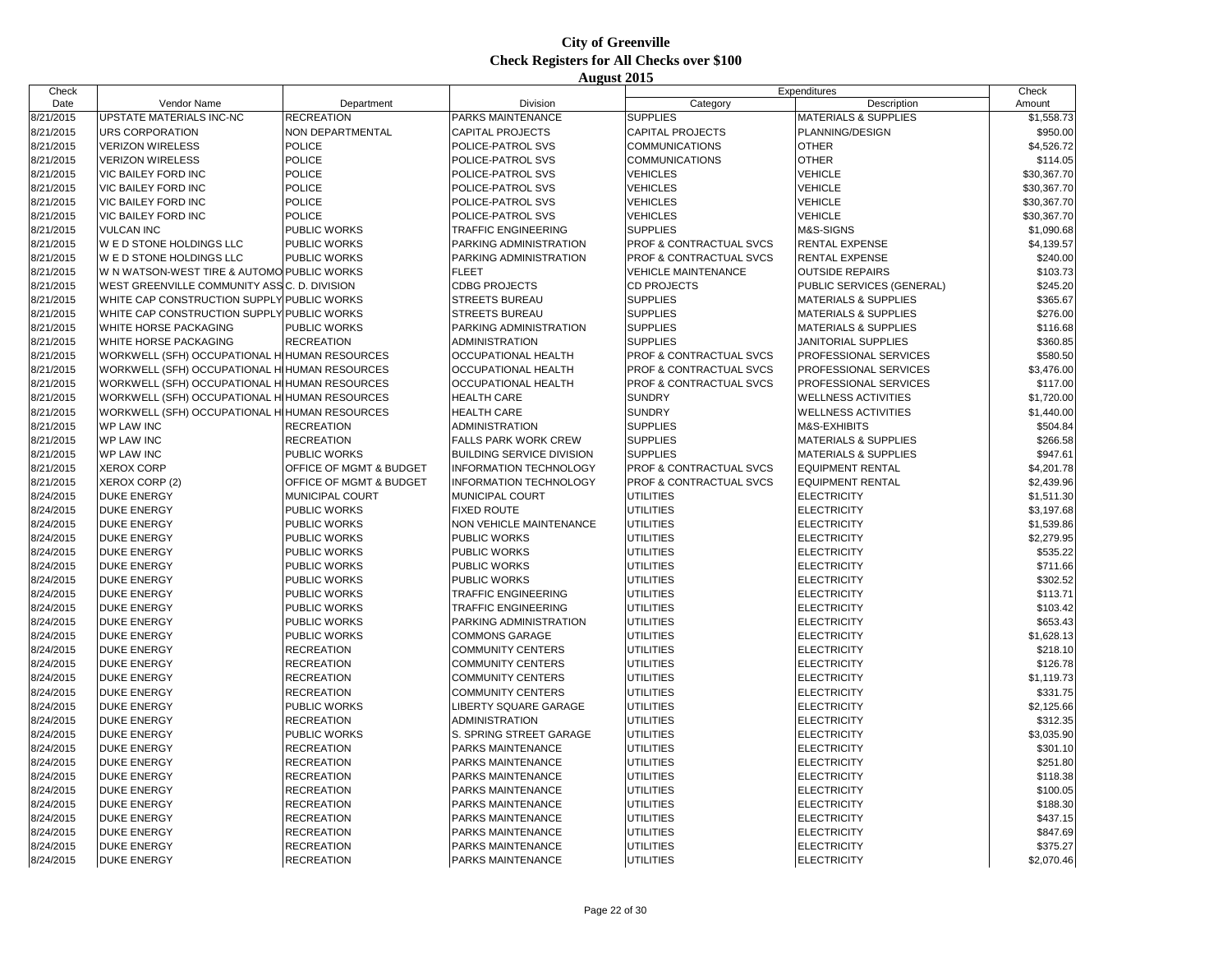| Check     |                                                 |                     |                                  |                            | Expenditures                         | Check       |
|-----------|-------------------------------------------------|---------------------|----------------------------------|----------------------------|--------------------------------------|-------------|
| Date      | Vendor Name                                     | Department          | Division                         | Category                   | Description                          | Amount      |
| 8/24/2015 | <b>DUKE ENERGY</b>                              | <b>RECREATION</b>   | PARKS MAINTENANCE                | UTILITIES                  | <b>ELECTRICITY</b>                   | \$200.95    |
| 8/24/2015 | <b>DUKE ENERGY</b>                              | <b>RECREATION</b>   | PARKS MAINTENANCE                | <b>UTILITIES</b>           | <b>ELECTRICITY</b>                   | \$682.65    |
| 8/24/2015 | <b>DUKE ENERGY</b>                              | <b>RECREATION</b>   | PARKS MAINTENANCE                | <b>UTILITIES</b>           | <b>ELECTRICITY</b>                   | \$131.49    |
| 8/24/2015 | <b>DUKE ENERGY</b>                              | <b>RECREATION</b>   | PARKS MAINTENANCE                | UTILITIES                  | <b>ELECTRICITY</b>                   | \$397.91    |
| 8/24/2015 | <b>DUKE ENERGY</b>                              | <b>RECREATION</b>   | PARKS MAINTENANCE                | UTILITIES                  | <b>ELECTRICITY</b>                   | \$566.94    |
| 8/24/2015 | <b>DUKE ENERGY</b>                              | <b>RECREATION</b>   | PARKS MAINTENANCE                | <b>UTILITIES</b>           | <b>ELECTRICITY</b>                   | \$110.03    |
| 8/24/2015 | <b>DUKE ENERGY</b>                              | <b>RECREATION</b>   | PARKS MAINTENANCE                | <b>UTILITIES</b>           | <b>ELECTRICITY</b>                   | \$994.89    |
| 8/24/2015 | <b>DUKE ENERGY</b>                              | <b>RECREATION</b>   | <b>PARKS MAINTENANCE</b>         | UTILITIES                  | <b>ELECTRICITY</b>                   | \$285.15    |
| 8/24/2015 | <b>DUKE ENERGY</b>                              | <b>RECREATION</b>   | PARKS MAINTENANCE                | <b>UTILITIES</b>           | <b>ELECTRICITY</b>                   | \$140.66    |
| 8/24/2015 | <b>DUKE ENERGY</b>                              | <b>RECREATION</b>   | PARKS MAINTENANCE                | <b>UTILITIES</b>           | <b>ELECTRICITY</b>                   | \$308.98    |
| 8/24/2015 | <b>DUKE ENERGY</b>                              | <b>RECREATION</b>   | PARKS MAINTENANCE                | UTILITIES                  | <b>ELECTRICITY</b>                   | \$456.88    |
| 8/24/2015 | <b>DUKE ENERGY</b>                              | <b>RECREATION</b>   | PARKS MAINTENANCE                | UTILITIES                  | <b>ELECTRICITY</b>                   | \$1,154.65  |
| 8/24/2015 | <b>DUKE ENERGY</b>                              | <b>RECREATION</b>   | PARKS MAINTENANCE                | <b>UTILITIES</b>           | <b>ELECTRICITY</b>                   | \$2,364.97  |
| 8/24/2015 | <b>DUKE ENERGY</b>                              | <b>RECREATION</b>   | PARKS MAINTENANCE                | UTILITIES                  | <b>ELECTRICITY</b>                   | \$1,002.86  |
| 8/24/2015 | <b>DUKE ENERGY</b>                              | <b>RECREATION</b>   | PARKS MAINTENANCE                | UTILITIES                  | <b>ELECTRICITY</b>                   | \$223.99    |
| 8/24/2015 | <b>DUKE ENERGY</b>                              | <b>RECREATION</b>   | PARKS MAINTENANCE                | <b>UTILITIES</b>           | <b>ELECTRICITY</b>                   | \$105.98    |
| 8/24/2015 | <b>DUKE ENERGY</b>                              | <b>RECREATION</b>   | PARKS MAINTENANCE                | UTILITIES                  | <b>ELECTRICITY</b>                   | \$113.43    |
| 8/24/2015 | <b>DUKE ENERGY</b>                              | <b>RECREATION</b>   | PARKS MAINTENANCE                | UTILITIES                  | <b>ELECTRICITY</b>                   | \$181.36    |
| 8/24/2015 | <b>DUKE ENERGY</b>                              | <b>RECREATION</b>   | PARKS MAINTENANCE                | <b>UTILITIES</b>           | <b>ELECTRICITY</b>                   | \$255.46    |
| 8/24/2015 | <b>DUKE ENERGY</b>                              | <b>RECREATION</b>   | PARKS MAINTENANCE                | <b>UTILITIES</b>           | <b>ELECTRICITY</b>                   | \$155.93    |
| 8/24/2015 | <b>DUKE ENERGY</b>                              | <b>RECREATION</b>   | PARKS MAINTENANCE                | <b>UTILITIES</b>           | <b>ELECTRICITY</b>                   | \$106.68    |
| 8/24/2015 | <b>DUKE ENERGY</b>                              | <b>RECREATION</b>   | PARKS MAINTENANCE                | <b>UTILITIES</b>           | <b>ELECTRICITY</b>                   | \$358.64    |
| 8/24/2015 | <b>DUKE ENERGY</b>                              | <b>RECREATION</b>   | PARKS MAINTENANCE                | UTILITIES                  | <b>ELECTRICITY</b>                   | \$121.7'    |
| 8/24/2015 | <b>DUKE ENERGY</b>                              | <b>RECREATION</b>   | PARKS MAINTENANCE                | UTILITIES                  | <b>ELECTRICITY</b>                   | \$674.53    |
| 8/24/2015 | <b>DUKE ENERGY</b>                              | <b>RECREATION</b>   | PARKS MAINTENANCE                | <b>UTILITIES</b>           | <b>ELECTRICITY</b>                   | \$569.93    |
| 8/24/2015 | <b>DUKE ENERGY</b>                              | <b>PUBLIC WORKS</b> | RICHARDSON STREET GARAGE         | UTILITIES                  | <b>ELECTRICITY</b>                   | \$3,784.54  |
| 8/24/2015 | <b>DUKE ENERGY</b>                              | PUBLIC WORKS        | N LAURENS ST GARAGE              | <b>UTILITIES</b>           | <b>ELECTRICITY</b>                   | \$516.26    |
| 8/24/2015 | <b>DUKE ENERGY</b>                              | <b>POLICE</b>       | POLICE-PATROL SVS                | <b>UTILITIES</b>           | <b>ELECTRICITY</b>                   | \$1,511.29  |
| 8/24/2015 | <b>DUKE ENERGY</b>                              | PUBLIC WORKS        | POINSETT GARAGE                  | UTILITIES                  | <b>ELECTRICITY</b>                   | \$2,428.91  |
| 8/24/2015 | <b>DUKE ENERGY</b>                              | <b>PUBLIC WORKS</b> | RIVER STREET GARAGE              | UTILITIES                  | <b>ELECTRICITY</b>                   | \$1,289.35  |
| 8/24/2015 | <b>DUKE ENERGY</b>                              | PUBLIC WORKS        | RIVERPLACE GARAGE                | <b>UTILITIES</b>           | <b>ELECTRICITY</b>                   | \$118.62    |
| 8/24/2015 | <b>DUKE ENERGY</b>                              | <b>FIRE</b>         | <b>FIRE SERVICES</b>             | UTILITIES                  | <b>ELECTRICITY</b>                   | \$923.63    |
| 8/24/2015 | <b>DUKE ENERGY</b>                              | <b>FIRE</b>         | <b>FIRE SERVICES</b>             | UTILITIES                  | <b>ELECTRICITY</b>                   | \$1,283.4   |
| 8/24/2015 | <b>DUKE ENERGY</b>                              | PUBLIC WORKS        | <b>BUILDING SERVICE DIVISION</b> | <b>UTILITIES</b>           | <b>ELECTRICITY</b>                   | \$617.96    |
| 8/24/2015 | <b>DUKE ENERGY</b>                              | <b>PUBLIC WORKS</b> | <b>FLEET</b>                     | UTILITIES                  | <b>ELECTRICITY</b>                   | \$330.33    |
| 8/24/2015 | <b>DUKE ENERGY</b>                              | PUBLIC WORKS        | <b>FLEET</b>                     | UTILITIES                  | <b>ELECTRICITY</b>                   | \$1,288.6   |
| 8/24/2015 | <b>GREENVILLE WATER</b>                         | <b>RECREATION</b>   | <b>FALLS PARK WORK CREW</b>      | UTILITIES                  | <b>OTHER</b>                         | \$624.9'    |
| 8/24/2015 | <b>GREENVILLE WATER</b>                         | <b>PUBLIC WORKS</b> | <b>BUILDING SERVICE DIVISION</b> | UTILITIES                  | <b>OTHER</b>                         | \$387.35    |
| 8/24/2015 | PIEDMONT NATURAL GAS CO                         | PUBLIC WORKS        | <b>FLEET</b>                     | UTILITIES                  | GAS                                  | \$170.44    |
| 8/28/2015 | 400 AUGUSTA STREET INVESTORS LINON DEPARTMENTAL |                     | <b>CAPITAL PROJECTS</b>          | <b>CAPITAL PROJECTS</b>    | <b>CONSTRUCTION</b>                  | \$26,200.00 |
| 8/28/2015 | 4IMPRINT                                        | <b>RECREATION</b>   | <b>PUBLIC SERVICES</b>           | <b>SUPPLIES</b>            | <b>MATERIALS &amp; SUPPLIES</b>      | \$779.45    |
| 8/28/2015 | ADT SECURITY SERVICES                           | <b>RECREATION</b>   | <b>COMMUNITY CENTERS</b>         | PROF & CONTRACTUAL SVCS    | PROFESSIONAL SERVICES                | \$163.62    |
| 8/28/2015 | ADVANCED SECURITY CONNECTIONS NON DEPARTMENTAL  |                     | CAPITAL PROJECTS                 | <b>CAPITAL PROJECTS</b>    | <b>EQUIPMENT</b>                     | \$1,263.65  |
| 8/28/2015 | AID UPSTATE INC                                 | C. D. DIVISION      | HOPWA                            | <b>CD PROJECTS</b>         | SUPPORTING SVC-AID UPSTAT            | \$7,066.0   |
| 8/28/2015 | AID UPSTATE INC                                 | C. D. DIVISION      | <b>HOPWA</b>                     | CD PROJECTS                | S-T RENT, MORT, UTIL-AID UP          | \$4,219.04  |
| 8/28/2015 | AID UPSTATE INC                                 | C. D. DIVISION      | <b>HOPWA</b>                     | <b>CD PROJECTS</b>         | HOUSING PLACEMNT-AID UPST            | \$2,333.67  |
| 8/28/2015 | AID UPSTATE INC                                 | C. D. DIVISION      | <b>HOPWA</b>                     | CD PROJECTS                | <b>ADMIN - AID UPSTATE</b>           | \$1,368.17  |
| 8/28/2015 | AID UPSTATE INC                                 | C. D. DIVISION      | <b>HOPWA</b>                     | CD PROJECTS                | TENANT RENT ASSIST-AID UP            | \$5,289.51  |
| 8/28/2015 | ALDRIDGE PRODUCE COMPANY                        | <b>RECREATION</b>   | <b>ADMINISTRATION</b>            | <b>SUPPLIES</b>            | M&S-FOOD                             | \$430.67    |
| 8/28/2015 | AMICK EQUIPMENT COMPANY INC                     | <b>PUBLIC WORKS</b> | <b>FLEET</b>                     | <b>VEHICLE MAINTENANCE</b> | <b>PARTS</b>                         | \$690.19    |
| 8/28/2015 | AMICK EQUIPMENT COMPANY INC                     | <b>PUBLIC WORKS</b> | <b>FLEET</b>                     | <b>VEHICLE MAINTENANCE</b> | <b>PARTS</b>                         | \$2,206.00  |
| 8/28/2015 | AMICK EQUIPMENT COMPANY INC                     | <b>PUBLIC WORKS</b> | <b>FLEET</b>                     | <b>VEHICLE MAINTENANCE</b> | <b>PARTS</b>                         | \$1,894.57  |
| 8/28/2015 | APCO INTERNATIONAL INC                          | <b>POLICE</b>       | POLICE-PATROL SVS                | TRAVEL & TRAINING          | <b>TRAVEL &amp; TRAINING</b>         | \$760.77    |
| 8/28/2015 | <b>ASG LLC</b>                                  | <b>RECREATION</b>   | <b>ADMINISTRATION</b>            | PROF & CONTRACTUAL SVCS    | <b>SERVICE &amp; MAINT CONTRACTS</b> | \$1,312.50  |
|           |                                                 |                     |                                  |                            |                                      |             |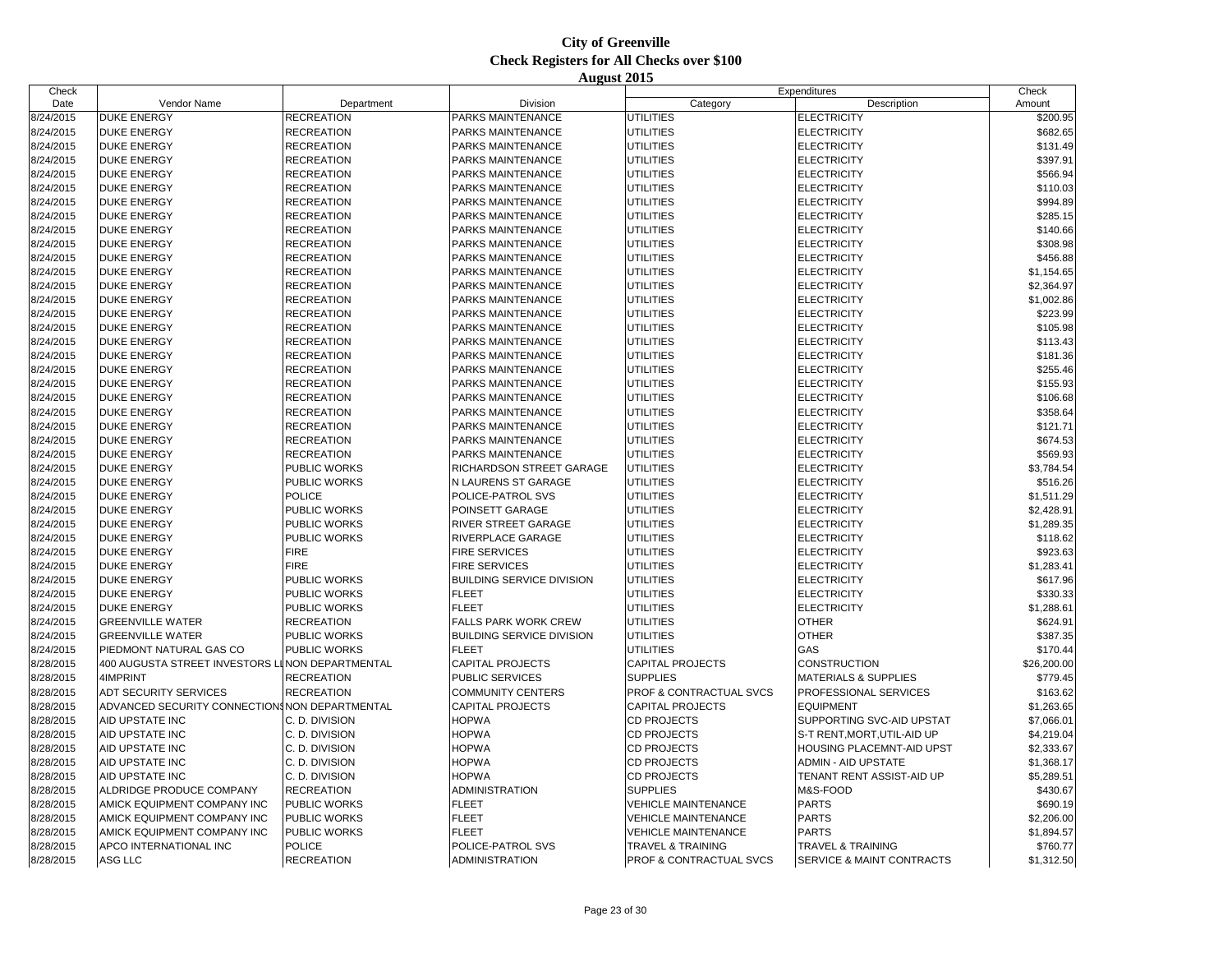| Check     |                                                       |                                    |                                      |                                | Expenditures                    | Check      |
|-----------|-------------------------------------------------------|------------------------------------|--------------------------------------|--------------------------------|---------------------------------|------------|
| Date      | Vendor Name                                           | Department                         | Division                             | Category                       | Description                     | Amount     |
| 8/28/2015 | <b>ASG LLC</b>                                        | <b>POLICE</b>                      | POLICE-PATROL SVS                    | PROF & CONTRACTUAL SVCS        | PROFESSIONAL SERVICES           | \$1,128.66 |
| 8/28/2015 | ASSEMBLED PRODUCTS CORPORATI POLICE                   |                                    | POLICE-PATROL SVS                    | <b>SUPPLIES</b>                | <b>MATERIALS &amp; SUPPLIES</b> | \$164.02   |
| 8/28/2015 | AT & T MOBILITY                                       | OFFICE OF MGMT & BUDGET            | INFORMATION TECHNOLOGY               | <b>COMMUNICATIONS</b>          | TELECOMMUNICATIONS/WIRELE       | \$465.39   |
| 8/28/2015 | AT & T MOBILITY                                       | <b>PUBLIC WORKS</b>                | <b>SEWERS BUREAU</b>                 | <b>COMMUNICATIONS</b>          | <b>OTHER</b>                    | \$114.96   |
| 8/28/2015 | <b>BECO</b>                                           | <b>RECREATION</b>                  | PARKS AND RECREATION                 | <b>SUPPLIES</b>                | MATERIALS & SUPPLIES            | \$187.34   |
| 8/28/2015 | BEN ARNOLD BEVERAGE CO                                | PUBLIC INFORMATION/EVENTS          | <b>EVENTS MANAGEMENT</b>             | <b>SUPPLIES</b>                | M&S-FOOD & BEVERAGE             | \$389.52   |
| 8/28/2015 | BEN ARNOLD BEVERAGE CO                                | PUBLIC INFORMATION/EVENTS          | <b>EVENTS MANAGEMENT</b>             | <b>SUPPLIES</b>                | M&S-FOOD & BEVERAGE             | \$257.76   |
| 8/28/2015 | BLANCHARD MACHINERY CO                                | <b>PUBLIC WORKS</b>                | <b>FLEET</b>                         | <b>VEHICLE MAINTENANCE</b>     | <b>PARTS</b>                    | \$159.76   |
| 8/28/2015 | <b>BUDDY SKINNER</b>                                  | <b>ECONOMIC DEVELOPMENT</b>        | <b>BUILDING &amp; PROPERTY MAINT</b> | <b>TRAVEL &amp; TRAINING</b>   | TRAVEL & TRAINING               | \$107.00   |
| 8/28/2015 | <b>BUDWEISER OF GREENVILLE</b>                        | <b>PUBLIC INFORMATION/EVENTS</b>   | <b>EVENTS MANAGEMENT</b>             | <b>SUPPLIES</b>                | M&S-FOOD & BEVERAGE             | \$1,692.50 |
| 8/28/2015 | <b>BUDWEISER OF GREENVILLE</b>                        | PUBLIC INFORMATION/EVENTS          | <b>EVENTS MANAGEMENT</b>             | <b>SUPPLIES</b>                | M&S-FOOD & BEVERAGE             | \$3,316.02 |
| 8/28/2015 | <b>CANNON SUPPLY</b>                                  | <b>PUBLIC WORKS</b>                | <b>BUILDING SERVICE DIVISION</b>     | <b>SUPPLIES</b>                | <b>MATERIALS &amp; SUPPLIES</b> | \$551.20   |
| 8/28/2015 | CAROLINA ALTERNATORS                                  | <b>PUBLIC WORKS</b>                | <b>FLEET</b>                         | <b>VEHICLE MAINTENANCE</b>     | <b>PARTS</b>                    | \$339.20   |
| 8/28/2015 | CAROLINA HOSE & HYDRAULICS INC PUBLIC WORKS           |                                    | <b>FLEET</b>                         | <b>VEHICLE MAINTENANCE</b>     | <b>PARTS</b>                    | \$243.24   |
| 8/28/2015 | CAROLINA LAWN & TRACTOR INC                           | <b>RECREATION</b>                  | PARKS AND RECREATION                 | <b>SUPPLIES</b>                | <b>MATERIALS &amp; SUPPLIES</b> | \$427.29   |
| 8/28/2015 | CDW/G                                                 | PUBLIC INFORMATION/EVENTS          | <b>SPECIAL EVENTS</b>                | <b>SUPPLIES</b>                | <b>MATERIALS &amp; SUPPLIES</b> | \$275.60   |
| 8/28/2015 | CDW/G                                                 | PUBLIC WORKS                       | <b>CONSTRUCTION &amp; INSPECTION</b> | <b>SUPPLIES</b>                | OFFICE SUPPLIES&MATERIALS       | \$187.13   |
| 8/28/2015 | CHICK-FIL-A                                           | <b>CITY MANAGER</b>                | <b>DONATIONS</b>                     | CONTRIBUTIONS/DONATIONS        | POLICE SAFE NEIGHBORHOODS       | \$129.17   |
| 8/28/2015 | CHRISTOPHER TRUCKS INC                                | <b>PUBLIC WORKS</b>                | <b>FLEET</b>                         | <b>VEHICLE MAINTENANCE</b>     | <b>PARTS</b>                    | \$829.23   |
| 8/28/2015 | CHRISTOPHER TRUCKS INC                                | <b>PUBLIC WORKS</b>                | <b>FLEET</b>                         | <b>VEHICLE MAINTENANCE</b>     | <b>PARTS</b>                    | \$1,531.58 |
| 8/28/2015 | CINCINNATI SYSTEMS INC                                | PUBLIC WORKS                       | COMMONS GARAGE                       | <b>REPAIR &amp; MAINT SVCS</b> | REPAIRS & MAINTENANCE           | \$213.75   |
| 8/28/2015 | CINCINNATI SYSTEMS INC                                | <b>PUBLIC WORKS</b>                | POINSETT GARAGE                      | <b>REPAIR &amp; MAINT SVCS</b> | REPAIRS & MAINTENANCE           | \$213.75   |
| 8/28/2015 | <b>CINCINNATI SYSTEMS INC</b>                         | <b>PUBLIC WORKS</b>                | RIVERPLACE GARAGE                    | <b>REPAIR &amp; MAINT SVCS</b> | REPAIRS & MAINTENANCE           | \$213.75   |
| 8/28/2015 | <b>CINTAS</b>                                         | <b>RECREATION</b>                  | <b>ADMINISTRATION</b>                | <b>SUPPLIES</b>                | <b>CLOTHING &amp; UNIFORMS</b>  | \$111.78   |
| 8/28/2015 | <b>CINTAS</b>                                         | <b>PUBLIC WORKS</b>                | <b>FLEET</b>                         | <b>SUPPLIES</b>                | <b>CLOTHING &amp; UNIFORMS</b>  | \$168.97   |
| 8/28/2015 | <b>CINTAS</b>                                         | <b>PUBLIC WORKS</b>                | <b>FLEET</b>                         | <b>SUPPLIES</b>                | <b>MATERIALS &amp; SUPPLIES</b> | \$114.72   |
| 8/28/2015 | <b>CLERK OF COURT</b>                                 | OFFICE OF MGMT & BUDGET            | NON-DEPARTMENTAL                     | PR-WH                          | <b>GARNISHMENTS</b>             | \$378.48   |
| 8/28/2015 | <b>CLERK OF COURT</b>                                 | OFFICE OF MGMT & BUDGET            | NON-DEPARTMENTAL                     | PR-WH                          | <b>GARNISHMENTS</b>             | \$199.50   |
| 8/28/2015 | CLERK OF COURT -SPARTANBURG                           | <b>OFFICE OF MGMT &amp; BUDGET</b> | NON-DEPARTMENTAL                     | PR-WH                          | <b>GARNISHMENTS</b>             | \$309.83   |
| 8/28/2015 | CLERK OF COURT PICKENS COUNTY OFFICE OF MGMT & BUDGET |                                    | NON-DEPARTMENTAL                     | PR-WH                          | <b>GARNISHMENTS</b>             | \$304.34   |
| 8/28/2015 | CLINE HOSE & HYDRAULIC                                | PUBLIC WORKS                       | <b>VEHICLE MAINTENANCE</b>           | <b>SUPPLIES</b>                | <b>MATERIALS &amp; SUPPLIES</b> | \$163.53   |
| 8/28/2015 | CLINE HOSE & HYDRAULIC                                | PUBLIC WORKS                       | <b>VEHICLE MAINTENANCE</b>           | <b>SUPPLIES</b>                | <b>MATERIALS &amp; SUPPLIES</b> | \$254.40   |
| 8/28/2015 | <b>CLINE HOSE &amp; HYDRAULIC</b>                     | <b>PUBLIC WORKS</b>                | <b>FLEET</b>                         | <b>SUPPLIES</b>                | <b>MATERIALS &amp; SUPPLIES</b> | \$228.14   |
| 8/28/2015 | CLINE HOSE & HYDRAULIC                                | <b>PUBLIC WORKS</b>                | <b>FLEET</b>                         | <b>VEHICLE MAINTENANCE</b>     | <b>PARTS</b>                    | \$105.41   |
| 8/28/2015 | CLINE HOSE & HYDRAULIC                                | <b>PUBLIC WORKS</b>                | <b>FLEET</b>                         | <b>VEHICLE MAINTENANCE</b>     | <b>PARTS</b>                    | \$232.78   |
| 8/28/2015 | <b>CLINE HOSE &amp; HYDRAULIC</b>                     | <b>PUBLIC WORKS</b>                | <b>FLEET</b>                         | <b>VEHICLE MAINTENANCE</b>     | <b>PARTS</b>                    | \$231.74   |
| 8/28/2015 | CONCRETE SUPPLY COMPANY LLC                           | NON DEPARTMENTAL                   | <b>CAPITAL PROJECTS</b>              | <b>CAPITAL PROJECTS</b>        | <b>CONSTRUCTION</b>             | \$800.00   |
| 8/28/2015 | CORBIN TURF & ORNAMENTAL SUPPIRECREATION              |                                    | PARKS MAINTENANCE                    | <b>SUPPLIES</b>                | <b>MATERIALS &amp; SUPPLIES</b> | \$6,757.50 |
| 8/28/2015 | CORBIN TURF & ORNAMENTAL SUPPIRECREATION              |                                    | PARKS MAINTENANCE                    | <b>SUPPLIES</b>                | <b>MATERIALS &amp; SUPPLIES</b> | \$609.50   |
| 8/28/2015 | CORBIN TURF & ORNAMENTAL SUPPIRECREATION              |                                    | PARKS MAINTENANCE                    | <b>SUPPLIES</b>                | <b>MATERIALS &amp; SUPPLIES</b> | \$599.96   |
| 8/28/2015 | CRESCENT SUPPLY CO INC                                | PUBLIC WORKS                       | <b>MAINTENANCE</b>                   | <b>SUPPLIES</b>                | <b>MATERIALS &amp; SUPPLIES</b> | \$729.17   |
| 8/28/2015 | <b>CROMERS</b>                                        | <b>RECREATION</b>                  | <b>PUBLIC SERVICES</b>               | <b>SUPPLIES</b>                | SALE CONCESSIONS                | \$223.51   |
| 8/28/2015 | CROOK'S BRASS & METAL REFINISHII ECONOMIC DEVELOPMENT |                                    | ECONOMIC DEVELOPMENT                 | PROF & CONTRACTUAL SVCS        | SERVICE & MAINT CONTRACTS       | \$1,625.00 |
| 8/28/2015 | CROOK'S BRASS & METAL REFINISHII ECONOMIC DEVELOPMENT |                                    | ECONOMIC DEVELOPMENT                 | PROF & CONTRACTUAL SVCS        | SERVICE & MAINT CONTRACTS       | \$920.00   |
| 8/28/2015 | <b>CSX TRANSPORTATION</b>                             | <b>RECREATION</b>                  | PARKS AND RECREATION                 | PROF & CONTRACTUAL SVCS        | RENTAL OF REAL PROPERTY         | \$878.11   |
| 8/28/2015 | <b>CUMMINS ATLANTIC LLC</b>                           | <b>PUBLIC WORKS</b>                | <b>VEHICLE MAINTENANCE</b>           | <b>VEHICLE MAINTENANCE</b>     | <b>PARTS</b>                    | \$961.54   |
| 8/28/2015 | <b>CUMMINS ATLANTIC LLC</b>                           | <b>PUBLIC WORKS</b>                | <b>VEHICLE MAINTENANCE</b>           | <b>VEHICLE MAINTENANCE</b>     | <b>PARTS</b>                    | \$144.51   |
| 8/28/2015 | <b>CUMMINS ATLANTIC LLC</b>                           | <b>PUBLIC WORKS</b>                | <b>VEHICLE MAINTENANCE</b>           | <b>VEHICLE MAINTENANCE</b>     | <b>PARTS</b>                    | \$396.95   |
| 8/28/2015 | <b>CUMMINS ATLANTIC LLC</b>                           | PUBLIC WORKS                       | <b>VEHICLE MAINTENANCE</b>           | <b>VEHICLE MAINTENANCE</b>     | <b>PARTS</b>                    | \$237.57   |
| 8/28/2015 | <b>CUMMINS ATLANTIC LLC</b>                           | <b>PUBLIC WORKS</b>                | <b>VEHICLE MAINTENANCE</b>           | <b>VEHICLE MAINTENANCE</b>     | <b>PARTS</b>                    | \$124.68   |
| 8/28/2015 | <b>CUMMINS ATLANTIC LLC</b>                           | <b>PUBLIC WORKS</b>                | <b>CLEMSON COMMUTER</b>              | <b>VEHICLE MAINTENANCE</b>     | <b>OUTSIDE REPAIRS</b>          | \$140.50   |
| 8/28/2015 | DANA SAFETY SUPPLY INC                                | <b>FIRE</b>                        | FIRE SUPPRESSION                     | <b>VEHICLE MAINTENANCE</b>     | <b>PARTS</b>                    | \$500.11   |
| 8/28/2015 | <b>DEAN'S ALTERNATOR</b>                              | <b>PUBLIC WORKS</b>                | <b>VEHICLE MAINTENANCE</b>           | <b>VEHICLE MAINTENANCE</b>     | <b>OUTSIDE REPAIRS</b>          | \$1,225.00 |
| 8/28/2015 | <b>DEAN'S ALTERNATOR</b>                              | <b>PUBLIC WORKS</b>                | <b>VEHICLE MAINTENANCE</b>           | <b>VEHICLE MAINTENANCE</b>     | <b>OUTSIDE REPAIRS</b>          | \$1,225.00 |
|           |                                                       |                                    |                                      |                                |                                 |            |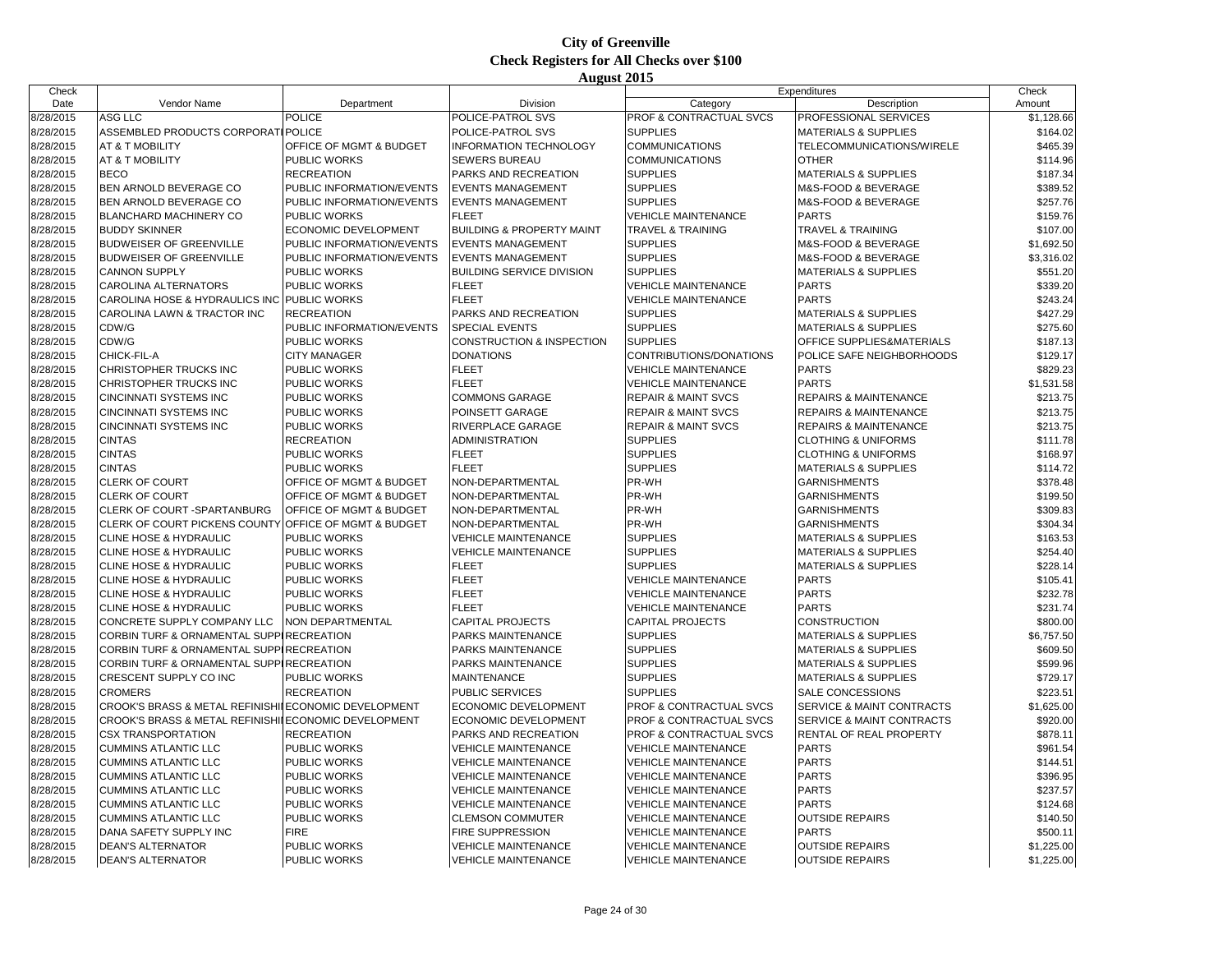| Check     |                                     |                         |                                  | Expenditures                       |                                      | Check       |
|-----------|-------------------------------------|-------------------------|----------------------------------|------------------------------------|--------------------------------------|-------------|
| Date      | Vendor Name                         | Department              | Division                         | Category                           | Description                          | Amount      |
| 8/28/2015 | <b>DELL MARKETING LP</b>            | OFFICE OF MGMT & BUDGET | <b>INFORMATION TECHNOLOGY</b>    | <b>MIS PROJECTS</b>                | PCS/UPGRADES                         | \$1,163.52  |
| 8/28/2015 | DELL MARKETING LP                   | PUBLIC WORKS            | SEWERS BUREAU                    | <b>SUPPLIES</b>                    | <b>MATERIALS &amp; SUPPLIES</b>      | \$1,138.42  |
| 8/28/2015 | <b>DESIGNLAB INC</b>                | <b>FIRE</b>             | FIRE PREVENTION                  | <b>SUPPLIES</b>                    | <b>CLOTHING &amp; UNIFORMS</b>       | \$506.89    |
| 8/28/2015 | <b>DESIGNLAB INC</b>                | <b>POLICE</b>           | POLICE-PATROL SVS                | <b>SUPPLIES</b>                    | <b>CLOTHING &amp; UNIFORMS</b>       | \$108.76    |
| 8/28/2015 | <b>DESIGNLAB INC</b>                | <b>POLICE</b>           | POLICE-PATROL SVS                | <b>SUPPLIES</b>                    | <b>CLOTHING &amp; UNIFORMS</b>       | \$112.64    |
| 8/28/2015 | <b>DESIGNLAB INC</b>                | <b>POLICE</b>           | POLICE-PATROL SVS                | <b>SUPPLIES</b>                    | <b>CLOTHING &amp; UNIFORMS</b>       | \$200.34    |
| 8/28/2015 | <b>DESIGNLAB INC</b>                | <b>POLICE</b>           | POLICE-PATROL SVS                | <b>SUPPLIES</b>                    | <b>CLOTHING &amp; UNIFORMS</b>       | \$152.89    |
| 8/28/2015 | <b>DESIGNLAB INC</b>                | <b>POLICE</b>           | POLICE-PATROL SVS                | <b>SUPPLIES</b>                    | <b>CLOTHING &amp; UNIFORMS</b>       | \$186.30    |
| 8/28/2015 | <b>DESIGNLAB INC</b>                | <b>POLICE</b>           | POLICE-PATROL SVS                | <b>SUPPLIES</b>                    | <b>CLOTHING &amp; UNIFORMS</b>       | \$186.30    |
| 8/28/2015 | <b>DESIGNLAB INC</b>                | <b>POLICE</b>           | POLICE-PATROL SVS                | <b>SUPPLIES</b>                    | <b>CLOTHING &amp; UNIFORMS</b>       | \$186.30    |
| 8/28/2015 | <b>DESIGNLAB INC</b>                | <b>POLICE</b>           | POLICE-PATROL SVS                | <b>SUPPLIES</b>                    | <b>CLOTHING &amp; UNIFORMS</b>       | \$185.50    |
| 8/28/2015 | <b>DUKE ENERGY</b>                  | PUBLIC WORKS            | <b>TRAFFIC ENGINEERING</b>       | <b>UTILITIES</b>                   | <b>ELECTRICITY</b>                   | \$533.71    |
| 8/28/2015 | <b>DUKE ENERGY</b>                  | PUBLIC WORKS            | TRAFFIC ENGINEERING              | UTILITIES                          | <b>ELECTRICITY</b>                   | \$598.40    |
| 8/28/2015 | <b>DUKE ENERGY</b>                  | <b>RECREATION</b>       | <b>COMMUNITY CENTERS</b>         | <b>UTILITIES</b>                   | <b>ELECTRICITY</b>                   | \$843.30    |
| 8/28/2015 | <b>DUKE ENERGY</b>                  | <b>RECREATION</b>       | PARKS MAINTENANCE                | <b>UTILITIES</b>                   | <b>ELECTRICITY</b>                   | \$725.91    |
| 8/28/2015 | <b>DUKE ENERGY</b>                  | <b>RECREATION</b>       | PARKS MAINTENANCE                | UTILITIES                          | <b>ELECTRICITY</b>                   | \$156.62    |
| 8/28/2015 | <b>DUKE ENERGY CORP</b>             | NON DEPARTMENTAL        | <b>CAPITAL PROJECTS</b>          | <b>CAPITAL PROJECTS</b>            | <b>CONSTRUCTION</b>                  | \$12,703.55 |
| 8/28/2015 | ECHOLS OIL COMPANY INC              | PUBLIC WORKS            | <b>FIXED ROUTE</b>               | <b>VEHICLE MAINTENANCE</b>         | <b>LUBRICANTS</b>                    | \$184.64    |
| 8/28/2015 | ECHOLS OIL COMPANY INC              | PUBLIC WORKS            | DEMAND RESPONSE                  | <b>VEHICLE MAINTENANCE</b>         | <b>LUBRICANTS</b>                    | \$105.51    |
| 8/28/2015 | ECHOLS OIL COMPANY INC              | PUBLIC WORKS            | <b>FLEET</b>                     | VEHICLE MAINTENANCE                | <b>FUEL</b>                          | \$13,951.36 |
| 8/28/2015 | ECHOLS OIL COMPANY INC              | PUBLIC WORKS            | <b>FLEET</b>                     | <b>VEHICLE MAINTENANCE</b>         | <b>FUEL</b>                          | \$15,283.96 |
| 8/28/2015 | ECHOLS OIL COMPANY INC              | PUBLIC WORKS            | <b>FLEET</b>                     | <b>VEHICLE MAINTENANCE</b>         | <b>FUEL</b>                          | \$14,625.28 |
| 8/28/2015 | ECHOLS OIL COMPANY INC              | PUBLIC WORKS            | <b>FLEET</b>                     | VEHICLE MAINTENANCE                | <b>FUEL</b>                          | \$15,038.14 |
| 8/28/2015 | ECHOLS OIL COMPANY INC              | PUBLIC WORKS            | <b>FLEET</b>                     | <b>VEHICLE MAINTENANCE</b>         | <b>FUEL</b>                          | \$15,091.49 |
| 8/28/2015 | FAIRWAY FORD INC                    | PUBLIC WORKS            | <b>FLEET</b>                     | <b>VEHICLE MAINTENANCE</b>         | <b>PARTS</b>                         | \$284.97    |
| 8/28/2015 | FAMILY CT OF THE 13TH CIRCUIT       | OFFICE OF MGMT & BUDGET | NON-DEPARTMENTAL                 | PR-WH                              | <b>GARNISHMENTS</b>                  | \$4,665.57  |
| 8/28/2015 | <b>FEDERAL EXPRESS CORP</b>         | <b>RECREATION</b>       | <b>ADMINISTRATION</b>            | <b>COMMUNICATIONS</b>              | <b>POSTAGE</b>                       | \$119.24    |
| 8/28/2015 | <b>FEDEX OFFICE</b>                 | <b>HUMAN RESOURCES</b>  | HUMAN RESOURCES                  | <b>PRINTING</b>                    | PRINTING & BINDING                   | \$127.06    |
| 8/28/2015 | FGP INTERNATIONAL                   | OFFICE OF MGMT & BUDGET | <b>ACCOUNTING</b>                | PROF & CONTRACTUAL SVCS            | TEMP PERSONNEL SVCS                  | \$1,095.92  |
| 8/28/2015 | FGP INTERNATIONAL                   | OFFICE OF MGMT & BUDGET | INFORMATION TECHNOLOGY           | PROF & CONTRACTUAL SVCS            | TEMP PERSONNEL SVCS                  | \$1,720.00  |
| 8/28/2015 | <b>FLSDU</b>                        | OFFICE OF MGMT & BUDGET | NON-DEPARTMENTAL                 | PR-WH                              | <b>GARNISHMENTS</b>                  | \$203.54    |
| 8/28/2015 | FORTILINE INC                       | PUBLIC WORKS            | <b>SEWERS BUREAU</b>             | <b>SUPPLIES</b>                    | <b>MATERIALS &amp; SUPPLIES</b>      | \$314.35    |
| 8/28/2015 | <b>G B SHOES OF GREENVILLE</b>      | <b>RECREATION</b>       | <b>ADMINISTRATION</b>            | <b>SUPPLIES</b>                    | <b>CLOTHING &amp; UNIFORMS</b>       | \$140.00    |
| 8/28/2015 | GAASC                               | OFFICE OF MGMT & BUDGET | <b>GIS</b>                       | TRAVEL & TRAINING                  | <b>TRAVEL &amp; TRAINING</b>         | \$150.00    |
| 8/28/2015 | <b>GCR TIRE CENTERS</b>             | PUBLIC WORKS            | <b>FLEET</b>                     | <b>VEHICLE MAINTENANCE</b>         | <b>PARTS</b>                         | \$3,867.26  |
| 8/28/2015 | <b>GCR TIRE CENTERS</b>             | PUBLIC WORKS            | <b>FLEET</b>                     | <b>VEHICLE MAINTENANCE</b>         | <b>PARTS</b>                         | \$1,649.73  |
| 8/28/2015 | <b>GFOASC</b>                       | OFFICE OF MGMT & BUDGET | <b>ADMINISTRATION</b>            | <b>TRAVEL &amp; TRAINING</b>       | <b>TRAVEL &amp; TRAINING</b>         | \$220.00    |
| 8/28/2015 | <b>GILLIG LLC</b>                   | PUBLIC WORKS            | <b>VEHICLE MAINTENANCE</b>       | <b>VEHICLE MAINTENANCE</b>         | <b>PARTS</b>                         | \$760.97    |
| 8/28/2015 | GIMME-A-SIGN CO INC                 | ECONOMIC DEVELOPMENT    | <b>ECONOMIC DEVELOPMENT</b>      | <b>SUNDRY</b>                      | <b>MISCELLANEOUS</b>                 | \$912.23    |
| 8/28/2015 | GOOD LIFE CATERING CO LLC           | <b>HUMAN RESOURCES</b>  | HUMAN RESOURCES                  | TRAVEL & TRAINING                  | TRAINING/CITY WIDE                   | \$307.80    |
| 8/28/2015 | GOOD LIFE CATERING CO LLC           | <b>HUMAN RESOURCES</b>  | HUMAN RESOURCES                  | <b>TRAVEL &amp; TRAINING</b>       | TRAINING/CITY WIDE                   | \$307.80    |
| 8/28/2015 | <b>GOODWILL INDUSTRIES</b>          | MUNICIPAL COURT         | MUNICIPAL COURT                  | PROF & CONTRACTUAL SVCS            | <b>SERVICE &amp; MAINT CONTRACTS</b> | \$1,299.53  |
| 8/28/2015 | <b>GOODWILL INDUSTRIES</b>          | PUBLIC WORKS            | TRAFFIC ENGINEERING              | PROF & CONTRACTUAL SVCS            | SERVICE & MAINT CONTRACTS            | \$242.52    |
| 8/28/2015 | <b>GOODWILL INDUSTRIES</b>          | <b>FIRE</b>             | <b>FIRE SERVICES</b>             | <b>PROF &amp; CONTRACTUAL SVCS</b> | SERVICE & MAINT CONTRACTS            | \$420.07    |
| 8/28/2015 | <b>GOODWILL INDUSTRIES</b>          | PUBLIC WORKS            | <b>BUILDING SERVICE DIVISION</b> | <b>PROF &amp; CONTRACTUAL SVCS</b> | <b>SERVICE &amp; MAINT CONTRACTS</b> | \$5,365.76  |
| 8/28/2015 | <b>GOODWILL INDUSTRIES</b>          | PUBLIC WORKS            | <b>FLEET</b>                     | <b>PROF &amp; CONTRACTUAL SVCS</b> | <b>SERVICE &amp; MAINT CONTRACTS</b> | \$129.20    |
| 8/28/2015 | GOODYEAR COMMERCIAL TIRE            | <b>FIRE</b>             | FIRE SUPPRESSION                 | <b>VEHICLE MAINTENANCE</b>         | <b>PARTS</b>                         | \$665.31    |
| 8/28/2015 | GOODYEAR COMMERCIAL TIRE            | <b>PUBLIC WORKS</b>     | <b>FLEET</b>                     | <b>VEHICLE MAINTENANCE</b>         | <b>PARTS</b>                         | \$1,579.87  |
| 8/28/2015 | GRAINGER 803858935                  | PUBLIC WORKS            | <b>BUILDING SERVICE DIVISION</b> | <b>SUPPLIES</b>                    | <b>MATERIALS &amp; SUPPLIES</b>      | \$149.73    |
| 8/28/2015 | <b>GREENVILLE COUNTY</b>            | MUNICIPAL COURT         | MUNICIPAL COURT                  | PROF & CONTRACTUAL SVCS            | PROFESSIONAL SERVICES                | \$29,743.60 |
| 8/28/2015 | <b>GREENVILLE DRIVE</b>             | <b>CITY MANAGER</b>     | <b>CITY MANAGER</b>              | <b>SUNDRY</b>                      | <b>MISCELLANEOUS</b>                 | \$3,625.00  |
| 8/28/2015 | <b>GREENVILLE HEALTH SYSTEM</b>     | <b>RECREATION</b>       | PUBLIC SERVICES                  | <b>SUPPLIES</b>                    | <b>SALE GIFTS</b>                    | \$120.00    |
| 8/28/2015 | GREENVILLE INDUSTRIAL RUBBER & FIRE |                         | FIRE SUPPRESSION                 | <b>REPAIR &amp; MAINT SVCS</b>     | <b>REPAIRS &amp; MAINTENANCE</b>     | \$1,434.99  |
| 8/28/2015 | GREENVILLE INDUSTRIAL RUBBER & FIRE |                         | <b>FIRE SUPPRESSION</b>          | <b>VEHICLE MAINTENANCE</b>         | <b>PARTS</b>                         | \$115.33    |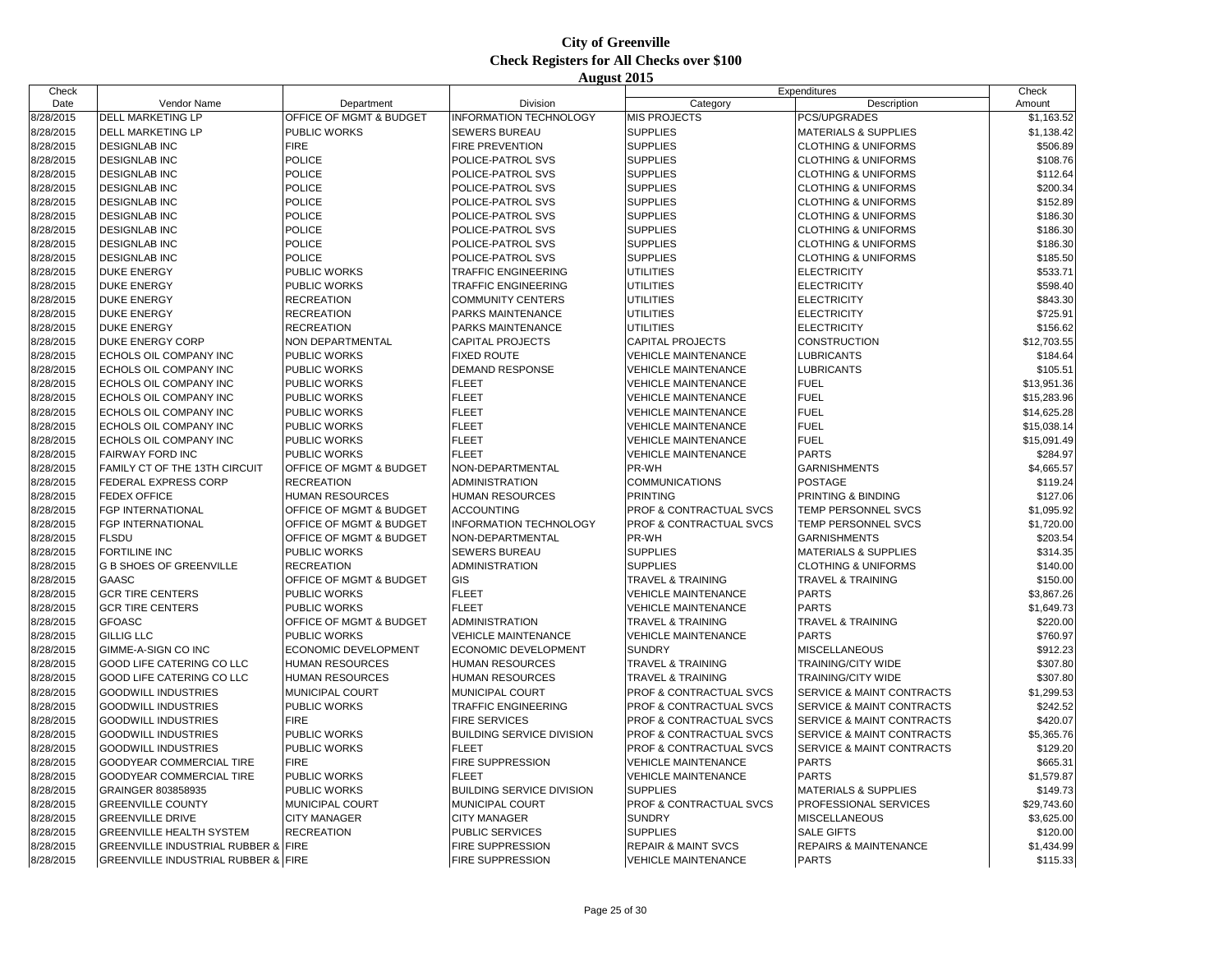| Check     |                                                           |                           |                                  | Expenditures                       |                                  | Check        |
|-----------|-----------------------------------------------------------|---------------------------|----------------------------------|------------------------------------|----------------------------------|--------------|
| Date      | Vendor Name                                               | Department                | Division                         | Category                           | Description                      | Amount       |
| 8/28/2015 | GREENVILLE OFFICE SUPPLY CO INC PUBLIC INFORMATION/EVENTS |                           | PUBLIC INFORMATION               | <b>SUPPLIES</b>                    | <b>MATERIALS &amp; SUPPLIES</b>  | \$101.72     |
| 8/28/2015 | GREENVILLE OFFICE SUPPLY CO INC HUMAN RESOURCES           |                           | HUMAN RESOURCES                  | <b>SUPPLIES</b>                    | <b>MATERIALS &amp; SUPPLIES</b>  | \$168.42     |
| 8/28/2015 | GREENVILLE OFFICE SUPPLY CO INC POLICE                    |                           | POLICE-PATROL SVS                | <b>PRINTING</b>                    | PRINTING & BINDING               | \$1,208.40   |
| 8/28/2015 | <b>GREENVILLE THREE LLC</b>                               | <b>NON DEPARTMENTAL</b>   | <b>CAPITAL PROJECTS</b>          | <b>CAPITAL PROJECTS</b>            | CONSTRUCTION                     | \$321,451.00 |
| 8/28/2015 | GREENVILLE TRACTOR CO INC                                 | PUBLIC WORKS              | <b>FLEET</b>                     | <b>VEHICLE MAINTENANCE</b>         | <b>PARTS</b>                     | \$265.15     |
| 8/28/2015 | <b>GREENVILLE WATER</b>                                   | PUBLIC WORKS              | <b>BUILDING SERVICE DIVISION</b> | <b>UTILITIES</b>                   | <b>OTHER</b>                     | \$119.73     |
| 8/28/2015 | <b>GREENVILLE WATER</b>                                   | PUBLIC WORKS              | <b>BUILDING SERVICE DIVISION</b> | <b>UTILITIES</b>                   | <b>OTHER</b>                     | \$185.82     |
| 8/28/2015 | <b>HALL SIGNS INC</b>                                     | PUBLIC WORKS              | <b>TRAFFIC ENGINEERING</b>       | <b>SUPPLIES</b>                    | M&S-SIGNS                        | \$165.77     |
| 8/28/2015 | HARRISON'S WORKWEAR                                       | <b>RECREATION</b>         | RIGHTS-OF-WAY                    | <b>SUPPLIES</b>                    | <b>CLOTHING &amp; UNIFORMS</b>   | \$140.00     |
| 8/28/2015 | <b>HARRISON'S WORKWEAR</b>                                | <b>RECREATION</b>         | <b>BEAUTIFICATION BUREAU</b>     | <b>SUPPLIES</b>                    | <b>CLOTHING &amp; UNIFORMS</b>   | \$140.00     |
| 8/28/2015 | HENRY SCHEIN ANIMAL HEALTH                                | <b>RECREATION</b>         | ADMINISTRATION                   | <b>SUPPLIES</b>                    | M&S-MEDICINE                     | \$275.96     |
| 8/28/2015 | <b>HESC</b>                                               | OFFICE OF MGMT & BUDGET   | NON-DEPARTMENTAL                 | PR-WH                              | <b>GARNISHMENTS</b>              | \$145.68     |
| 8/28/2015 | HOME DEPOT CREDIT SERVICE 5914 RECREATION                 |                           | ADMINISTRATION                   | <b>SUPPLIES</b>                    | <b>M&amp;S-EXHIBITS</b>          | \$170.44     |
| 8/28/2015 | HOME DEPOT CREDIT SERVICE 5914                            | <b>RECREATION</b>         | PUBLIC SERVICES                  | <b>SUPPLIES</b>                    | OTHER BOO IN THE ZOO             | \$148.03     |
| 8/28/2015 | HOME DEPOT CREDIT SERVICE 5922 RECREATION                 |                           | PARKS MAINTENANCE                | <b>SUPPLIES</b>                    | <b>MATERIALS &amp; SUPPLIES</b>  | \$150.11     |
| 8/28/2015 | HOME DEPOT CREDIT SERVICE 5922                            | <b>RECREATION</b>         | PARKS MAINTENANCE                | <b>SUPPLIES</b>                    | <b>MATERIALS &amp; SUPPLIES</b>  | \$127.04     |
| 8/28/2015 | HOME DEPOT CREDIT SERVICE 5922                            | <b>RECREATION</b>         | RIGHTS-OF-WAY                    | <b>SUPPLIES</b>                    | <b>MATERIALS &amp; SUPPLIES</b>  | \$159.02     |
| 8/28/2015 | HUBBELL LIGHTING INC                                      | NON DEPARTMENTAL          | <b>CAPITAL PROJECTS</b>          | <b>CAPITAL PROJECTS</b>            | <b>PROJECT EXPENSE</b>           | \$689.85     |
| 8/28/2015 | HUNDEN STRATEGIC PARTNERS INC NON DEPARTMENTAL            |                           | NON DEPARTMENTAL                 | <b>PROF &amp; CONTRACTUAL SVCS</b> | PROFESSIONAL SERVICES            | \$14,800.00  |
| 8/28/2015 | <b>HYDRADYNE LLC</b>                                      | PUBLIC WORKS              | <b>VEHICLE MAINTENANCE</b>       | <b>VEHICLE MAINTENANCE</b>         | <b>PARTS</b>                     | \$141.82     |
| 8/28/2015 | HYDROSTRUCTURES P.A.                                      | NON DEPARTMENTAL          | <b>CAPITAL PROJECTS</b>          | <b>CAPITAL PROJECTS</b>            | PLANNING/DESIGN                  | \$24,398.26  |
| 8/28/2015 | <b>HYDROSTRUCTURES P.A.</b>                               | NON DEPARTMENTAL          | <b>CAPITAL PROJECTS</b>          | <b>CAPITAL PROJECTS</b>            | PLANNING/DESIGN                  | \$38,011.39  |
| 8/28/2015 | INTERNAL REVENUE SERVICE                                  | OFFICE OF MGMT & BUDGET   | NON-DEPARTMENTAL                 | PR-WH                              | <b>GARNISHMENTS</b>              | \$150.00     |
| 8/28/2015 | INTERNATIONAL CONSTRUCTION LLONON DEPARTMENTAL            |                           | <b>CAPITAL PROJECTS</b>          | <b>CAPITAL PROJECTS</b>            | <b>PROJECT EXPENSE</b>           | \$34,704.90  |
| 8/28/2015 | <b>INTERSTATE BATTERIES</b>                               | PUBLIC WORKS              | <b>FLEET</b>                     | <b>VEHICLE MAINTENANCE</b>         | <b>PARTS</b>                     | \$402.89     |
| 8/28/2015 | <b>IVEY COMMUNICATIONS INC</b>                            | <b>PUBLIC WORKS</b>       | ADMINISTRATION                   | <b>SUPPLIES</b>                    | <b>MATERIALS &amp; SUPPLIES</b>  | \$128.28     |
| 8/28/2015 | <b>IVEY COMMUNICATIONS INC</b>                            | OFFICE OF MGMT & BUDGET   | <b>INFORMATION TECHNOLOGY</b>    | <b>REPAIR &amp; MAINT SVCS</b>     | <b>REPAIRS &amp; MAINTENANCE</b> | \$325.00     |
| 8/28/2015 | <b>IVEY COMMUNICATIONS INC</b>                            | NON DEPARTMENTAL          | <b>CAPITAL PROJECTS</b>          | <b>CAPITAL PROJECTS</b>            | <b>EQUIPMENT</b>                 | \$3,439.89   |
| 8/28/2015 | <b>JAMES BALL</b>                                         | PUBLIC INFORMATION/EVENTS | <b>EVENTS MANAGEMENT</b>         | PROF & CONTRACTUAL SVCS            | PROFESSIONAL SERVICES            | \$400.00     |
| 8/28/2015 | JET-VAC SEWER EQUIPMENT CO                                | PUBLIC WORKS              | <b>STORM DRAINS BUREAU</b>       | <b>SUPPLIES</b>                    | <b>MATERIALS &amp; SUPPLIES</b>  | \$2,512.46   |
| 8/28/2015 | <b>JF ACQUISITION LLC</b>                                 | PUBLIC WORKS              | <b>FLEET</b>                     | <b>REPAIR &amp; MAINT SVCS</b>     | <b>REPAIRS &amp; MAINTENANCE</b> | \$205.63     |
| 8/28/2015 | JOE BROWNING                                              | POLICE                    | POLICE-PATROL SVS                | <b>TRAVEL &amp; TRAINING</b>       | <b>TRAVEL &amp; TRAINING</b>     | \$145.60     |
| 8/28/2015 | JOE BROWNING                                              | POLICE                    | POLICE-PATROL SVS                | <b>TRAVEL &amp; TRAINING</b>       | <b>TRAVEL &amp; TRAINING</b>     | \$106.50     |
| 8/28/2015 | JOHN DEERE LANDSCAPES                                     | <b>RECREATION</b>         | PARKS MAINTENANCE                | <b>SUPPLIES</b>                    | <b>MATERIALS &amp; SUPPLIES</b>  | \$194.86     |
| 8/28/2015 | JOHN DEERE LANDSCAPES                                     | <b>RECREATION</b>         | <b>FALLS PARK WORK CREW</b>      | <b>SUPPLIES</b>                    | <b>MATERIALS &amp; SUPPLIES</b>  | \$621.11     |
| 8/28/2015 | JOHNSTONE SUPPLY OF GREENVILLI PUBLIC WORKS               |                           | <b>BUILDING SERVICE DIVISION</b> | <b>SUPPLIES</b>                    | <b>MATERIALS &amp; SUPPLIES</b>  | \$347.26     |
| 8/28/2015 | JOHNSTONE SUPPLY OF GREENVILLI PUBLIC WORKS               |                           | <b>BUILDING SERVICE DIVISION</b> | <b>SUPPLIES</b>                    | <b>MATERIALS &amp; SUPPLIES</b>  | \$172.61     |
| 8/28/2015 | KEVIN WHITAKER CHEVROLET INC                              | PUBLIC WORKS              | <b>FLEET</b>                     | <b>VEHICLE MAINTENANCE</b>         | <b>PARTS</b>                     | \$112.00     |
| 8/28/2015 | <b>KRISTINA JUNKER</b>                                    | OFFICE OF MGMT & BUDGET   | <b>ADMINISTRATION</b>            | <b>TRAVEL &amp; TRAINING</b>       | LOCAL TRANSPORTATION             | \$230.00     |
| 8/28/2015 | <b>KRYSTAL LAWSON-RYAN</b>                                | <b>PUBLIC WORKS</b>       | ADMINISTRATION                   | TRAVEL & TRAINING                  | TRAVEL & TRAINING                | \$164.45     |
| 8/28/2015 | <b>KUSTOM SIGNALS</b>                                     | <b>POLICE</b>             | POLICE-PATROL SVS                | <b>SUPPLIES</b>                    | <b>MATERIALS &amp; SUPPLIES</b>  | \$626.78     |
| 8/28/2015 | L & B LANDSCAPING SERVICE, INC                            | C. D. DIVISION            | <b>CDBG PROJECTS</b>             | <b>CD PROJECTS</b>                 | <b>LAND ACQUISITION</b>          | \$1,480.00   |
| 8/28/2015 | LARK & ASSOCIATES POLYGRAPH SEHUMAN RESOURCES             |                           | HUMAN RESOURCES                  | PROF & CONTRACTUAL SVCS            | PROFESSIONAL SERVICES            | \$180.00     |
| 8/28/2015 | <b>LAWMEN'S SAFETY SUPPLY</b>                             | <b>POLICE</b>             | POLICE-PATROL SVS                | <b>SUPPLIES</b>                    | <b>CLOTHING &amp; UNIFORMS</b>   | \$988.02     |
| 8/28/2015 | LEXISNEXIS 1504995                                        | OFFICE OF MGMT & BUDGET   | <b>REVENUE</b>                   | <b>SUNDRY</b>                      | DUES, SUBSCRIPTN, PUBLICATN      | \$1,829.88   |
| 8/28/2015 | LINDER INDUSTRIAL MACHINERY COLPUBLIC WORKS               |                           | <b>FLEET</b>                     | <b>VEHICLE MAINTENANCE</b>         | <b>PARTS</b>                     | \$323.94     |
| 8/28/2015 | <b>LMK TECHNOLOGIES LLC</b>                               | PUBLIC WORKS              | <b>SEWERS BUREAU</b>             | <b>SUPPLIES</b>                    | <b>MATERIALS &amp; SUPPLIES</b>  | \$1,300.00   |
| 8/28/2015 | LOWES                                                     | <b>FIRE</b>               | <b>FIRE SUPPRESSION</b>          | <b>SUPPLIES</b>                    | <b>MATERIALS &amp; SUPPLIES</b>  | \$123.70     |
| 8/28/2015 | LOWES                                                     | PUBLIC WORKS              | <b>FLEET</b>                     | <b>SUPPLIES</b>                    | <b>MATERIALS &amp; SUPPLIES</b>  | \$122.96     |
| 8/28/2015 | <b>LYDIA THOMAS</b>                                       | <b>RECREATION</b>         | PUBLIC SERVICES                  | PROF & CONTRACTUAL SVCS            | PROFESSIONAL SERVICES            | \$460.00     |
| 8/28/2015 | M & A SUPPLY COMPANY INC                                  | <b>RECREATION</b>         | <b>COMMUNITY CENTERS</b>         | <b>SUPPLIES</b>                    | <b>MATERIALS &amp; SUPPLIES</b>  | \$1,350.10   |
| 8/28/2015 | M & A SUPPLY COMPANY INC                                  | PUBLIC WORKS              | <b>BUILDING SERVICE DIVISION</b> | <b>SUPPLIES</b>                    | <b>MATERIALS &amp; SUPPLIES</b>  | \$1,124.85   |
| 8/28/2015 | M & A SUPPLY COMPANY INC                                  | <b>PUBLIC WORKS</b>       | <b>BUILDING SERVICE DIVISION</b> | <b>SUPPLIES</b>                    | <b>MATERIALS &amp; SUPPLIES</b>  | \$1,193.90   |
| 8/28/2015 | MARYLAND CHILD SUPPORT ACCOUN OFFICE OF MGMT & BUDGET     |                           | NON-DEPARTMENTAL                 | PR-WH                              | <b>GARNISHMENTS</b>              | \$129.40     |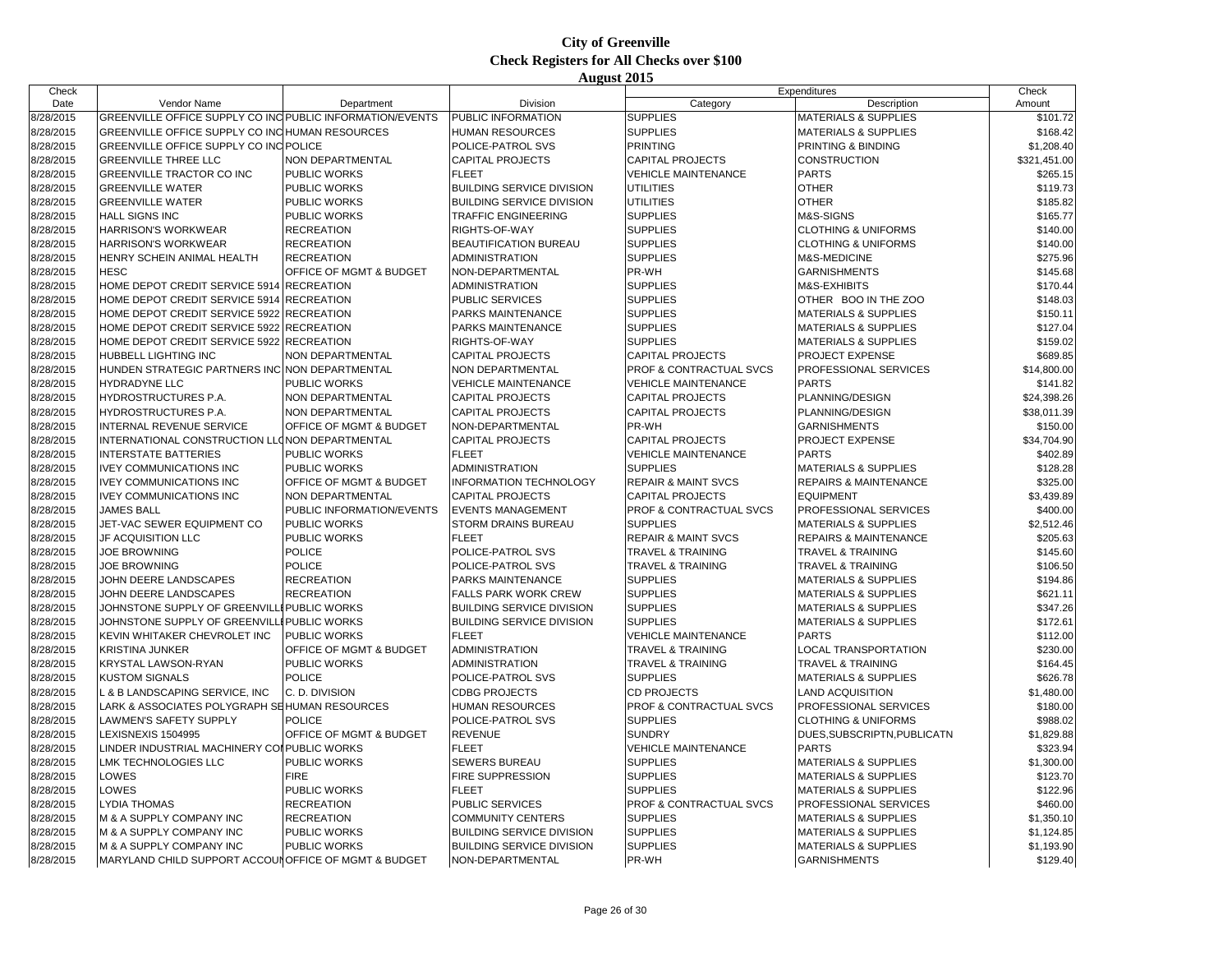| Check     |                                                          |                           |                                  | Expenditures                       |                                      | Check      |
|-----------|----------------------------------------------------------|---------------------------|----------------------------------|------------------------------------|--------------------------------------|------------|
| Date      | Vendor Name                                              | Department                | Division                         | Category                           | Description                          | Amount     |
| 8/28/2015 | <b>MATT EFIRD</b>                                        | OFFICE OF MGMT & BUDGET   | <b>ADMINISTRATION</b>            | TRAVEL & TRAINING                  | <b>TRAVEL &amp; TRAINING</b>         | \$149.50   |
| 8/28/2015 | <b>MATTHEW HAWLEY</b>                                    | MUNICIPAL COURT           | MUNICIPAL COURT                  | <b>TRAVEL &amp; TRAINING</b>       | <b>TRAVEL &amp; TRAINING</b>         | \$388.70   |
| 8/28/2015 | <b>MIKE JANN</b>                                         | OFFICE OF MGMT & BUDGET   | <b>INFORMATION TECHNOLOGY</b>    | <b>TRAVEL &amp; TRAINING</b>       | <b>LOCAL TRANSPORTATION</b>          | \$263.35   |
| 8/28/2015 | MIKE'S BODY SHOP                                         | PUBLIC WORKS              | <b>VEHICLE MAINTENANCE</b>       | <b>VEHICLE MAINTENANCE</b>         | <b>OUTSIDE REPAIRS</b>               | \$225.00   |
| 8/28/2015 | MIKE'S BODY SHOP                                         | PUBLIC WORKS              | <b>VEHICLE MAINTENANCE</b>       | <b>VEHICLE MAINTENANCE</b>         | <b>OUTSIDE REPAIRS</b>               | \$225.00   |
| 8/28/2015 | MIKE'S BODY SHOP                                         | PUBLIC WORKS              | <b>VEHICLE MAINTENANCE</b>       | <b>VEHICLE MAINTENANCE</b>         | <b>OUTSIDE REPAIRS</b>               | \$225.00   |
| 8/28/2015 | MIKE'S BODY SHOP                                         | PUBLIC WORKS              | <b>VEHICLE MAINTENANCE</b>       | <b>VEHICLE MAINTENANCE</b>         | <b>OUTSIDE REPAIRS</b>               | \$225.00   |
| 8/28/2015 | MIKE'S BODY SHOP                                         | PUBLIC WORKS              | <b>VEHICLE MAINTENANCE</b>       | <b>VEHICLE MAINTENANCE</b>         | <b>OUTSIDE REPAIRS</b>               | \$225.00   |
| 8/28/2015 | MIKE'S BODY SHOP                                         | <b>PUBLIC WORKS</b>       | <b>VEHICLE MAINTENANCE</b>       | <b>VEHICLE MAINTENANCE</b>         | <b>OUTSIDE REPAIRS</b>               | \$225.00   |
| 8/28/2015 | MIKE'S BODY SHOP                                         | PUBLIC WORKS              | <b>VEHICLE MAINTENANCE</b>       | <b>VEHICLE MAINTENANCE</b>         | <b>OUTSIDE REPAIRS</b>               | \$225.00   |
| 8/28/2015 | MIKE'S BODY SHOP                                         | <b>POLICE</b>             | POLICE-PATROL SVS                | <b>SUNDRY</b>                      | <b>MISCELLANEOUS</b>                 | \$125.00   |
| 8/28/2015 | MILONE AND MACBROOM                                      | NON DEPARTMENTAL          | <b>CAPITAL PROJECTS</b>          | <b>CAPITAL PROJECTS</b>            | PLANNING/DESIGN                      | \$1,900.00 |
| 8/28/2015 | <b>NABI PARTS LLC</b>                                    | <b>PUBLIC WORKS</b>       | <b>VEHICLE MAINTENANCE</b>       | <b>VEHICLE MAINTENANCE</b>         | <b>PARTS</b>                         | \$172.68   |
| 8/28/2015 | <b>NABI PARTS LLC</b>                                    | PUBLIC WORKS              | <b>VEHICLE MAINTENANCE</b>       | <b>VEHICLE MAINTENANCE</b>         | <b>PARTS</b>                         | \$927.48   |
| 8/28/2015 | <b>NABI PARTS LLC</b>                                    | PUBLIC WORKS              | <b>VEHICLE MAINTENANCE</b>       | <b>VEHICLE MAINTENANCE</b>         | <b>PARTS</b>                         | \$962.28   |
| 8/28/2015 | <b>NABI PARTS LLC</b>                                    | PUBLIC WORKS              | <b>VEHICLE MAINTENANCE</b>       | <b>VEHICLE MAINTENANCE</b>         | <b>PARTS</b>                         | \$855.13   |
| 8/28/2015 | <b>NABI PARTS LLC</b>                                    | <b>PUBLIC WORKS</b>       | <b>VEHICLE MAINTENANCE</b>       | <b>VEHICLE MAINTENANCE</b>         | <b>PARTS</b>                         | \$355.52   |
| 8/28/2015 | NAPA AUTO PARTS OF GREENVILLE                            | <b>FIRE</b>               | FIRE SUPPRESSION                 | <b>VEHICLE MAINTENANCE</b>         | <b>PARTS</b>                         | \$206.36   |
| 8/28/2015 | NAPA AUTO PARTS OF GREENVILLE                            | <b>FIRE</b>               | <b>FIRE SUPPRESSION</b>          | <b>VEHICLE MAINTENANCE</b>         | <b>PARTS</b>                         | \$313.27   |
|           | NAPA AUTO PARTS OF GREENVILLE                            | <b>FIRE</b>               | FIRE SUPPRESSION                 | <b>VEHICLE MAINTENANCE</b>         | <b>PARTS</b>                         |            |
| 8/28/2015 |                                                          | PUBLIC WORKS              |                                  |                                    |                                      | \$105.99   |
| 8/28/2015 | NAPA AUTO PARTS OF GREENVILLE                            |                           | <b>FLEET</b>                     | <b>VEHICLE MAINTENANCE</b>         | <b>PARTS</b>                         | \$140.67   |
| 8/28/2015 | NAPA AUTO PARTS OF GREENVILLE                            | <b>PUBLIC WORKS</b>       | <b>FLEET</b>                     | <b>VEHICLE MAINTENANCE</b>         | <b>PARTS</b>                         | \$253.06   |
| 8/28/2015 | NAPA AUTO PARTS OF GREENVILLE                            | PUBLIC WORKS              | <b>FLEET</b>                     | <b>VEHICLE MAINTENANCE</b>         | <b>PARTS</b>                         | \$162.20   |
| 8/28/2015 | NAPA AUTO PARTS OF GREENVILLE                            | <b>PUBLIC WORKS</b>       | <b>FLEET</b>                     | <b>VEHICLE MAINTENANCE</b>         | <b>PARTS</b>                         | \$140.87   |
| 8/28/2015 | NAPA AUTO PARTS OF GREENVILLE                            | PUBLIC WORKS              | <b>FLEET</b>                     | VEHICLE MAINTENANCE                | <b>PARTS</b>                         | \$109.63   |
| 8/28/2015 | NAPA AUTO PARTS OF GREENVILLE                            | PUBLIC WORKS              | <b>FLEET</b>                     | <b>VEHICLE MAINTENANCE</b>         | <b>PARTS</b>                         | \$219.42   |
| 8/28/2015 | NC CHILD SUPPORT CTRL COLLECTIO OF FICE OF MGMT & BUDGET |                           | NON-DEPARTMENTAL                 | PR-WH                              | <b>GARNISHMENTS</b>                  | \$233.53   |
| 8/28/2015 | <b>NGLIC</b>                                             | HUMAN RESOURCES           | <b>HEALTH CARE</b>               | OTHER INSURANCE                    | <b>VISION - SUPERIOR</b>             | \$9,238.43 |
| 8/28/2015 | NORTHERN SAFETY CO INC                                   | <b>RECREATION</b>         | FALLS PARK WORK CREW             | <b>SUPPLIES</b>                    | <b>MATERIALS &amp; SUPPLIES</b>      | \$343.46   |
| 8/28/2015 | OGLETREE DEAKINS NASH SMOAK & HUMAN RESOURCES            |                           | <b>HUMAN RESOURCES</b>           | PROF & CONTRACTUAL SVCS            | PROFESSIONAL SERVICES                | \$400.00   |
| 8/28/2015 | OGLETREE DEAKINS NASH SMOAK & FIRE                       |                           | <b>FIRE</b>                      | PROF & CONTRACTUAL SVCS            | PROFESSIONAL SERVICES                | \$1,800.00 |
| 8/28/2015 | CSC GREENVILLE MAIL STOP 19161                           | <b>PUBLIC WORKS</b>       | PARKING ADMINISTRATION           | PARKING DEPOSITS                   | PKG DEPOSITS-POINSETT                | \$419.00   |
| 8/28/2015 | <b>TD BANK</b>                                           | <b>HUMAN RESOURCES</b>    | <b>HUMAN RESOURCES</b>           | <b>SUNDRY</b>                      | <b>AWARDS</b>                        | \$525.00   |
| 8/28/2015 | PALMETTO SURFACE SOLUTIONS                               | NON DEPARTMENTAL          | <b>CAPITAL PROJECTS</b>          | CAPITAL PROJECTS                   | <b>CONSTRUCTION</b>                  | \$1,400.00 |
| 8/28/2015 | PEPSI-COLA BOTTLING COMPANY                              | PUBLIC INFORMATION/EVENTS | <b>EVENTS MANAGEMENT</b>         | <b>SUPPLIES</b>                    | M&S-FOOD & BEVERAGE                  | \$168.00   |
| 8/28/2015 | PEPSI-COLA BOTTLING COMPANY                              | PUBLIC INFORMATION/EVENTS | <b>EVENTS MANAGEMENT</b>         | <b>SUPPLIES</b>                    | M&S-FOOD & BEVERAGE                  | \$312.00   |
| 8/28/2015 | PEPSI-COLA BOTTLING COMPANY                              | PUBLIC INFORMATION/EVENTS | <b>EVENTS MANAGEMENT</b>         | <b>SUPPLIES</b>                    | M&S-FOOD & BEVERAGE                  | \$180.00   |
| 8/28/2015 | PEPSI-COLA BOTTLING COMPANY                              | PUBLIC INFORMATION/EVENTS | <b>EVENTS MANAGEMENT</b>         | <b>SUPPLIES</b>                    | M&S-FOOD & BEVERAGE                  | \$160.80   |
| 8/28/2015 | PEPSI-COLA BOTTLING COMPANY                              | <b>RECREATION</b>         | <b>PUBLIC SERVICES</b>           | <b>SUPPLIES</b>                    | SALE CONCESSIONS                     | \$209.46   |
| 8/28/2015 | PIEDMONT ASSOCIATES CO LLC                               | PUBLIC WORKS              | <b>FLEET</b>                     | <b>SUPPLIES</b>                    | <b>MATERIALS &amp; SUPPLIES</b>      | \$173.46   |
| 8/28/2015 | PITNEY BOWES INC                                         | PUBLIC WORKS              | PARKING ADMINISTRATION           | PROF & CONTRACTUAL SVCS            | <b>SERVICE &amp; MAINT CONTRACTS</b> | \$1,765.96 |
| 8/28/2015 | POSITIVE PROMOTIONS INC                                  | PUBLIC WORKS              | <b>FLEET</b>                     | <b>SUPPLIES</b>                    | <b>MATERIALS &amp; SUPPLIES</b>      | \$654.90   |
| 8/28/2015 | PROFESSIONAL PARTY RENTALS INC PUBLIC INFORMATION/EVENTS |                           | <b>EVENTS MANAGEMENT</b>         | PROF & CONTRACTUAL SVCS            | SHOW MANAGEMENT EXP                  | \$317.48   |
| 8/28/2015 | PROJECT HOPE FOUNDATION INC                              | PUBLIC INFORMATION/EVENTS | <b>EVENTS MANAGEMENT</b>         | <b>LIABILITIES</b>                 | <b>EVENT TIPS</b>                    | \$204.44   |
| 8/28/2015 | PROSOURCE LLC                                            | PUBLIC WORKS              | <b>BUILDING SERVICE DIVISION</b> | <b>SUPPLIES</b>                    | <b>MATERIALS &amp; SUPPLIES</b>      | \$349.22   |
| 8/28/2015 | PUREWORKS INC                                            | NON DEPARTMENTAL          | <b>CAPITAL PROJECTS</b>          | CAPITAL PROJECTS                   | <b>EQUIPMENT</b>                     | \$1,689.14 |
| 8/28/2015 | QUANTICO TACTICAL                                        | <b>POLICE</b>             | POLICE-PATROL SVS                | <b>SUPPLIES</b>                    | <b>MATERIALS &amp; SUPPLIES</b>      | \$2,411.50 |
| 8/28/2015 | RED WING SHOE STORE #874                                 | PUBLIC WORKS              | CONSTRUCTION & INSPECTION        | <b>SUPPLIES</b>                    | <b>CLOTHING &amp; UNIFORMS</b>       | \$140.00   |
| 8/28/2015 | RHODE ISLAND NOVELTY                                     | <b>RECREATION</b>         | <b>PUBLIC SERVICES</b>           | <b>SUPPLIES</b>                    | <b>SALE GIFTS</b>                    | \$3,549.40 |
| 8/28/2015 | RHODE ISLAND NOVELTY                                     | <b>RECREATION</b>         | PUBLIC SERVICES                  | <b>SUPPLIES</b>                    | <b>SALE GIFTS</b>                    | \$2,215.63 |
| 8/28/2015 | RILEY POPE & LANEY, LLC                                  | <b>CITY MANAGER</b>       | <b>CITY MANAGER</b>              | <b>PROF &amp; CONTRACTUAL SVCS</b> | PROFESSIONAL SERVICES                | \$3,121.90 |
| 8/28/2015 | ROBERT HALF TECHNOLOGY                                   | OFFICE OF MGMT & BUDGET   | <b>INFORMATION TECHNOLOGY</b>    | PROF & CONTRACTUAL SVCS            | TEMP PERSONNEL SVCS                  | \$2,387.20 |
| 8/28/2015 | <b>RONNIE'S TRIM SHOP</b>                                | PUBLIC WORKS              | <b>FLEET</b>                     | <b>VEHICLE MAINTENANCE</b>         | <b>OUTSIDE REPAIRS</b>               | \$225.00   |
| 8/28/2015 | S C DEPARTMENT OF REVENUE                                | OFFICE OF MGMT & BUDGET   | NON-DEPARTMENTAL                 | PR-WH                              | <b>GARNISHMENTS</b>                  | \$234.72   |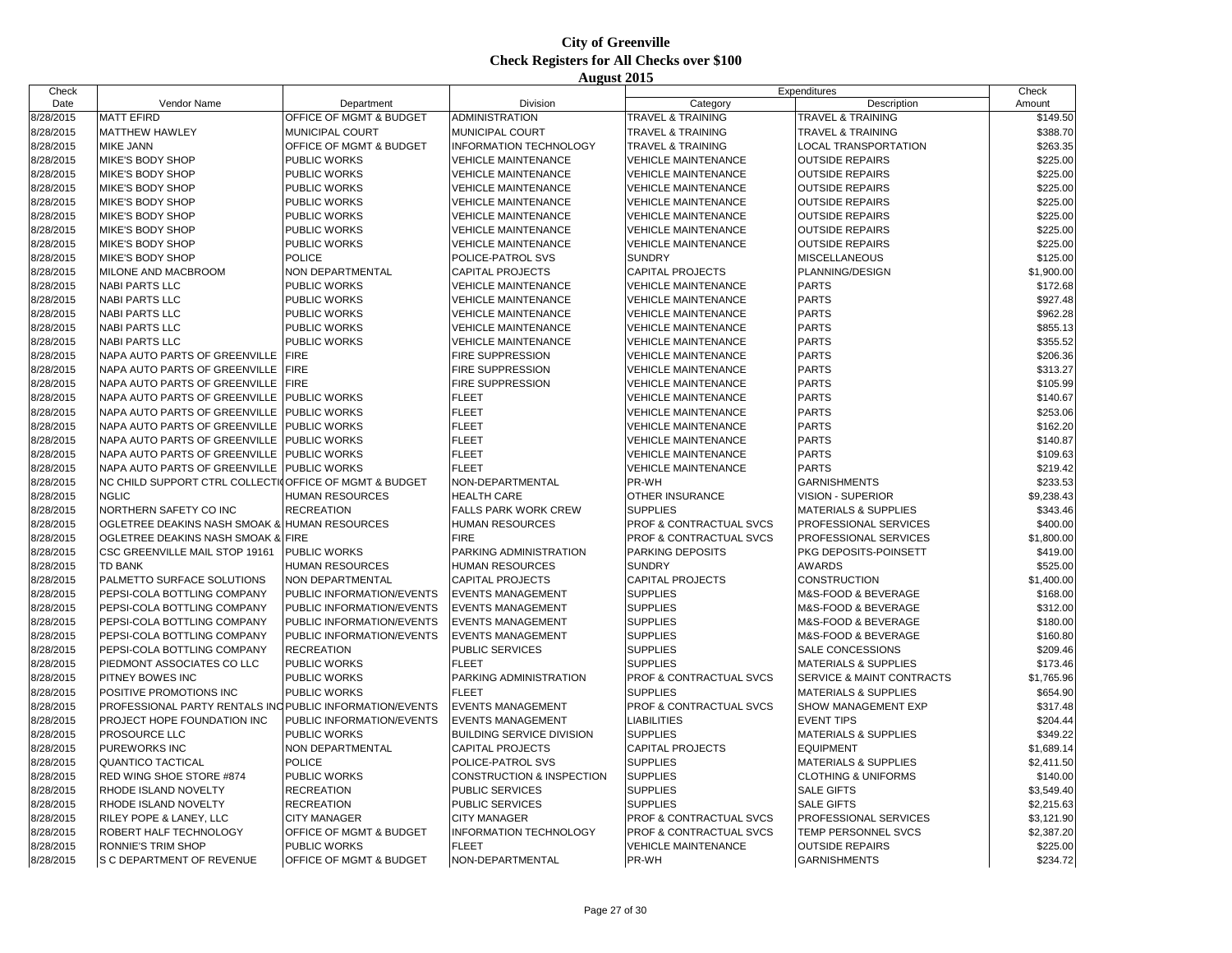| Check     |                                                        |                           |                                  | Expenditures                       |                                      | Check        |
|-----------|--------------------------------------------------------|---------------------------|----------------------------------|------------------------------------|--------------------------------------|--------------|
| Date      | Vendor Name                                            | Department                | Division                         | Category                           | Description                          | Amount       |
| 8/28/2015 | S C RETIREMENT SYSTEM                                  | OFFICE OF MGMT & BUDGET   | NON-DEPARTMENTAL                 | PR-WH                              | RETIREMENT SVS PURCHASE              | \$468.71     |
| 8/28/2015 | <b>SAFE INDUSTRIES</b>                                 | <b>FIRE</b>               | FIRE SUPPRESSION                 | <b>SUPPLIES</b>                    | <b>CLOTHING &amp; UNIFORMS</b>       | \$127.20     |
| 8/28/2015 | <b>SAFE INDUSTRIES</b>                                 | <b>FIRE</b>               | FIRE SUPPRESSION                 | <b>SUPPLIES</b>                    | <b>MATERIALS &amp; SUPPLIES</b>      | \$356.16     |
| 8/28/2015 | <b>SAM'S CLUB</b>                                      | <b>RECREATION</b>         | PUBLIC SERVICES                  | <b>SUPPLIES</b>                    | SALE CONCESSIONS                     | \$211.86     |
| 8/28/2015 | SC DEPT OF EMPLOYMENT & WORKFOFFICE OF MGMT & BUDGET   |                           |                                  | PR-WH                              | <b>GARNISHMENTS</b>                  | \$117.75     |
|           |                                                        |                           | NON-DEPARTMENTAL                 |                                    |                                      |              |
| 8/28/2015 | SHIPPERS SUPPLY INC                                    | <b>RECREATION</b>         | <b>FALLS PARK WORK CREW</b>      | <b>SUPPLIES</b>                    | <b>MATERIALS &amp; SUPPLIES</b>      | \$1,002.62   |
| 8/28/2015 | SIMPLEX-GRINNELL                                       | PUBLIC WORKS              | <b>BUILDING SERVICE DIVISION</b> | PROF & CONTRACTUAL SVCS            | SERVICE & MAINT CONTRACTS            | \$366.00     |
| 8/28/2015 | <b>SMG</b>                                             | NON DEPARTMENTAL          | NON DEPARTMENTAL                 | <b>PROF &amp; CONTRACTUAL SVCS</b> | <b>MANAGEMENT FEES</b>               | \$12,750.00  |
| 8/28/2015 | SNIDER FLEET SOLUTIONS                                 | PUBLIC WORKS              | <b>FLEET</b>                     | <b>VEHICLE MAINTENANCE</b>         | <b>PARTS</b>                         | \$2,878.44   |
| 8/28/2015 | SOCIAL SECURITY ADMINISTRATION OFFICE OF MGMT & BUDGET |                           | NON-DEPARTMENTAL                 | PR-WH                              | <b>GARNISHMENTS</b>                  | \$109.63     |
| 8/28/2015 | SOUTHEASTERN PAPER GROUP                               | PUBLIC WORKS              | <b>BUILDING SERVICE DIVISION</b> | <b>SUPPLIES</b>                    | JANITORIAL SUPPLIES                  | \$297.25     |
| 8/28/2015 | <b>SQUIRE PATTON BOGGS LLP</b>                         | <b>CITY MANAGER</b>       | <b>CITY MANAGER</b>              | <b>PROF &amp; CONTRACTUAL SVCS</b> | PROFESSIONAL SERVICES                | \$5,000.00   |
| 8/28/2015 | STOCKMAN OIL TWO INC                                   | PUBLIC WORKS              | <b>FLEET</b>                     | <b>SUPPLIES</b>                    | <b>MATERIALS &amp; SUPPLIES</b>      | \$318.41     |
| 8/28/2015 | STOCKMAN OIL TWO INC                                   | PUBLIC WORKS              | <b>FLEET</b>                     | <b>VEHICLE MAINTENANCE</b>         | <b>PARTS</b>                         | \$537.04     |
| 8/28/2015 | STOCKMAN OIL TWO INC                                   | <b>PUBLIC WORKS</b>       | <b>FLEET</b>                     | <b>VEHICLE MAINTENANCE</b>         | <b>PARTS</b>                         | \$165.96     |
| 8/28/2015 | STOCKMAN OIL TWO INC                                   | PUBLIC WORKS              | <b>FLEET</b>                     | <b>VEHICLE MAINTENANCE</b>         | <b>PARTS</b>                         | \$1,798.70   |
| 8/28/2015 | SUNGARD PUBLIC SECTOR INC                              | OFFICE OF MGMT & BUDGET   | <b>INFORMATION TECHNOLOGY</b>    | PROF & CONTRACTUAL SVCS            | SERVICE & MAINT CONTRACTS            | \$13,002.78  |
| 8/28/2015 | SUNGARD PUBLIC SECTOR INC                              | OFFICE OF MGMT & BUDGET   | <b>INFORMATION TECHNOLOGY</b>    | PROF & CONTRACTUAL SVCS            | SERVICE & MAINT CONTRACTS            | \$13,002.78  |
| 8/28/2015 | <b>SUTPHEN TOWERS INC</b>                              | <b>FIRE</b>               | <b>FIRE SUPPRESSION</b>          | <b>VEHICLE MAINTENANCE</b>         | <b>PARTS</b>                         | \$1,265.38   |
| 8/28/2015 | TALENT MANAGEMENT SOLUTIONS                            | PUBLIC INFORMATION/EVENTS | <b>EVENTS MANAGEMENT</b>         | PROF & CONTRACTUAL SVCS            | TEMP PERSONNEL SVCS                  | \$595.65     |
| 8/28/2015 | TALENT MANAGEMENT SOLUTIONS                            | PUBLIC WORKS              | <b>VEHICLE MAINTENANCE</b>       | PROF & CONTRACTUAL SVCS            | TEMP PERSONNEL SVCS                  | \$4,350.73   |
| 8/28/2015 | TALENT MANAGEMENT SOLUTIONS                            | <b>RECREATION</b>         | <b>COMMUNITY CENTERS</b>         | PROF & CONTRACTUAL SVCS            | <b>TEMP PERSONNEL SVCS</b>           | \$528.00     |
| 8/28/2015 | TALENT MANAGEMENT SOLUTIONS                            | <b>RECREATION</b>         | <b>ADMINISTRATION</b>            | PROF & CONTRACTUAL SVCS            | TEMP PERSONNEL SVCS                  | \$1,359.62   |
| 8/28/2015 | TALENT MANAGEMENT SOLUTIONS                            | <b>RECREATION</b>         | PARKS MAINTENANCE                | PROF & CONTRACTUAL SVCS            | TEMP PERSONNEL SVCS                  | \$628.00     |
| 8/28/2015 | TALENT MANAGEMENT SOLUTIONS                            | PUBLIC WORKS              | <b>ENGINEERING</b>               | <b>PROF &amp; CONTRACTUAL SVCS</b> | <b>TEMP PERSONNEL SVCS</b>           | \$458.88     |
| 8/28/2015 | TALENT MANAGEMENT SOLUTIONS                            | PUBLIC WORKS              | <b>MAINTENANCE</b>               | PROF & CONTRACTUAL SVCS            | TEMP PERSONNEL SVCS                  | \$543.68     |
| 8/28/2015 | TALENT MANAGEMENT SOLUTIONS                            | <b>PUBLIC WORKS</b>       | <b>STREETS BUREAU</b>            | PROF & CONTRACTUAL SVCS            | TEMP PERSONNEL SVCS                  | \$1,292.80   |
|           |                                                        |                           |                                  |                                    |                                      |              |
| 8/28/2015 | TALENT MANAGEMENT SOLUTIONS                            | PUBLIC WORKS              | RESIDENTIAL COLL BUREAU          | PROF & CONTRACTUAL SVCS            | <b>TEMP PERSONNEL SVCS</b>           | \$9,230.29   |
| 8/28/2015 | TALENT MANAGEMENT SOLUTIONS                            | <b>POLICE</b>             | POLICE-DISPATCH BUREAU           | PROF & CONTRACTUAL SVCS            | TEMP PERSONNEL SVCS                  | \$355.92     |
| 8/28/2015 | TALENT MANAGEMENT SOLUTIONS                            | PUBLIC WORKS              | STORM DRAINS BUREAU              | PROF & CONTRACTUAL SVCS            | TEMP PERSONNEL SVCS                  | \$537.46     |
| 8/28/2015 | TALENT MANAGEMENT SOLUTIONS                            | PUBLIC WORKS              | <b>FLEET</b>                     | PROF & CONTRACTUAL SVCS            | <b>TEMP PERSONNEL SVCS</b>           | \$662.88     |
| 8/28/2015 | TALENT MANAGEMENT SOLUTIONS                            | PUBLIC WORKS              | <b>CBD TIF CREW</b>              | PROF & CONTRACTUAL SVCS            | TEMP PERSONNEL SVCS                  | \$558.40     |
| 8/28/2015 | TALENT MANAGEMENT SOLUTIONS                            | <b>RECREATION</b>         | PUBLIC SERVICES                  | PROF & CONTRACTUAL SVCS            | TEMP PERSONNEL SVCS                  | \$153.56     |
| 8/28/2015 | <b>TD CARD SERVICES</b>                                | <b>MAYOR</b>              | <b>MAYOR</b>                     | <b>TRAVEL &amp; TRAINING</b>       | <b>TRAVEL &amp; TRAINING</b>         | \$1,800.00   |
| 8/28/2015 | TD CARD SERVICES                                       | <b>MAYOR</b>              | <b>MAYOR</b>                     | <b>TRAVEL &amp; TRAINING</b>       | <b>TRAVEL &amp; TRAINING</b>         | \$372.20     |
| 8/28/2015 | TD CONVENTION CENTER                                   | OFFICE OF MGMT & BUDGET   | NON-DEPARTMENTAL                 | INTERFUND-TD CONVENTION C          | <b>REFUND</b>                        | \$100,000.00 |
| 8/28/2015 | TD CONVENTION CENTER                                   | <b>FIRE</b>               | <b>FIRE SERVICES</b>             | <b>SUPPLIES</b>                    | <b>MATERIALS &amp; SUPPLIES</b>      | \$299.12     |
| 8/28/2015 | TEC UTILITIES SUPPLY INC                               | PUBLIC WORKS              | <b>SEWERS BUREAU</b>             | <b>SUPPLIES</b>                    | <b>MATERIALS &amp; SUPPLIES</b>      | \$1,477.22   |
| 8/28/2015 | TEC UTILITIES SUPPLY INC                               | PUBLIC WORKS              | <b>SEWERS BUREAU</b>             | <b>SUPPLIES</b>                    | <b>MATERIALS &amp; SUPPLIES</b>      | \$198.86     |
| 8/28/2015 | TEC UTILITIES SUPPLY INC                               | PUBLIC WORKS              | <b>SEWERS BUREAU</b>             | <b>SUPPLIES</b>                    | <b>MATERIALS &amp; SUPPLIES</b>      | \$1,226.42   |
| 8/28/2015 | TEC UTILITIES SUPPLY INC                               | PUBLIC WORKS              | SEWERS BUREAU                    | <b>SUPPLIES</b>                    | <b>MATERIALS &amp; SUPPLIES</b>      | \$1,037.74   |
| 8/28/2015 | TEC UTILITIES SUPPLY INC                               | <b>PUBLIC WORKS</b>       | <b>SEWERS BUREAU</b>             | <b>SUPPLIES</b>                    | <b>MATERIALS &amp; SUPPLIES</b>      | \$1,158.07   |
| 8/28/2015 | TEC UTILITIES SUPPLY INC                               | PUBLIC WORKS              | <b>SEWERS BUREAU</b>             | <b>SUPPLIES</b>                    | <b>MATERIALS &amp; SUPPLIES</b>      | \$1,538.06   |
| 8/28/2015 | TEC UTILITIES SUPPLY INC                               | PUBLIC WORKS              | SEWERS BUREAU                    | <b>SUPPLIES</b>                    | <b>MATERIALS &amp; SUPPLIES</b>      | \$1,223.05   |
| 8/28/2015 | TEC UTILITIES SUPPLY INC                               | PUBLIC WORKS              | <b>SEWERS BUREAU</b>             | <b>SUPPLIES</b>                    | <b>MATERIALS &amp; SUPPLIES</b>      | \$1,286.02   |
| 8/28/2015 | TEC UTILITIES SUPPLY INC                               | PUBLIC WORKS              | <b>SEWERS BUREAU</b>             | <b>SUPPLIES</b>                    | <b>MATERIALS &amp; SUPPLIES</b>      | \$1,497.98   |
| 8/28/2015 | TEC UTILITIES SUPPLY INC                               | PUBLIC WORKS              | <b>SEWERS BUREAU</b>             | <b>SUPPLIES</b>                    | <b>MATERIALS &amp; SUPPLIES</b>      | \$166.67     |
| 8/28/2015 | TENNANT SALES AND SERVICE COMPPUBLIC WORKS             |                           | <b>FLEET</b>                     | <b>VEHICLE MAINTENANCE</b>         | <b>PARTS</b>                         | \$226.00     |
| 8/28/2015 | TGA                                                    | <b>NON DEPARTMENTAL</b>   | <b>CAPITAL PROJECTS</b>          | <b>CAPITAL PROJECTS</b>            | PROJECT EXPENSE                      | \$8,497.76   |
| 8/28/2015 | THE GRASS MASTER                                       | <b>RECREATION</b>         | <b>BEAUTIFICATION BUREAU</b>     | PROF & CONTRACTUAL SVCS            | <b>SERVICE &amp; MAINT CONTRACTS</b> | \$900.00     |
| 8/28/2015 | THERMO KING OF GREENVILLE                              | PUBLIC WORKS              | <b>VEHICLE MAINTENANCE</b>       | <b>VEHICLE MAINTENANCE</b>         | <b>PARTS</b>                         | \$1,019.17   |
| 8/28/2015 | THOMSON REUTERS - WEST                                 | <b>CITY ATTORNEY</b>      | <b>CITY ATTORNEY</b>             | PROF & CONTRACTUAL SVCS            | PROFESSIONAL SERVICES                | \$2,251.79   |
|           | TIGER DIRECT CORPORATION                               | OFFICE OF MGMT & BUDGET   | <b>INFORMATION TECHNOLOGY</b>    | <b>MIS PROJECTS</b>                | PCS/UPGRADES                         |              |
| 8/28/2015 |                                                        |                           |                                  |                                    |                                      | \$6,144.67   |
| 8/28/2015 | TMS SOUTH INC                                          | PUBLIC WORKS              | <b>BUILDING SERVICE DIVISION</b> | <b>SUPPLIES</b>                    | <b>MATERIALS &amp; SUPPLIES</b>      | \$111.75     |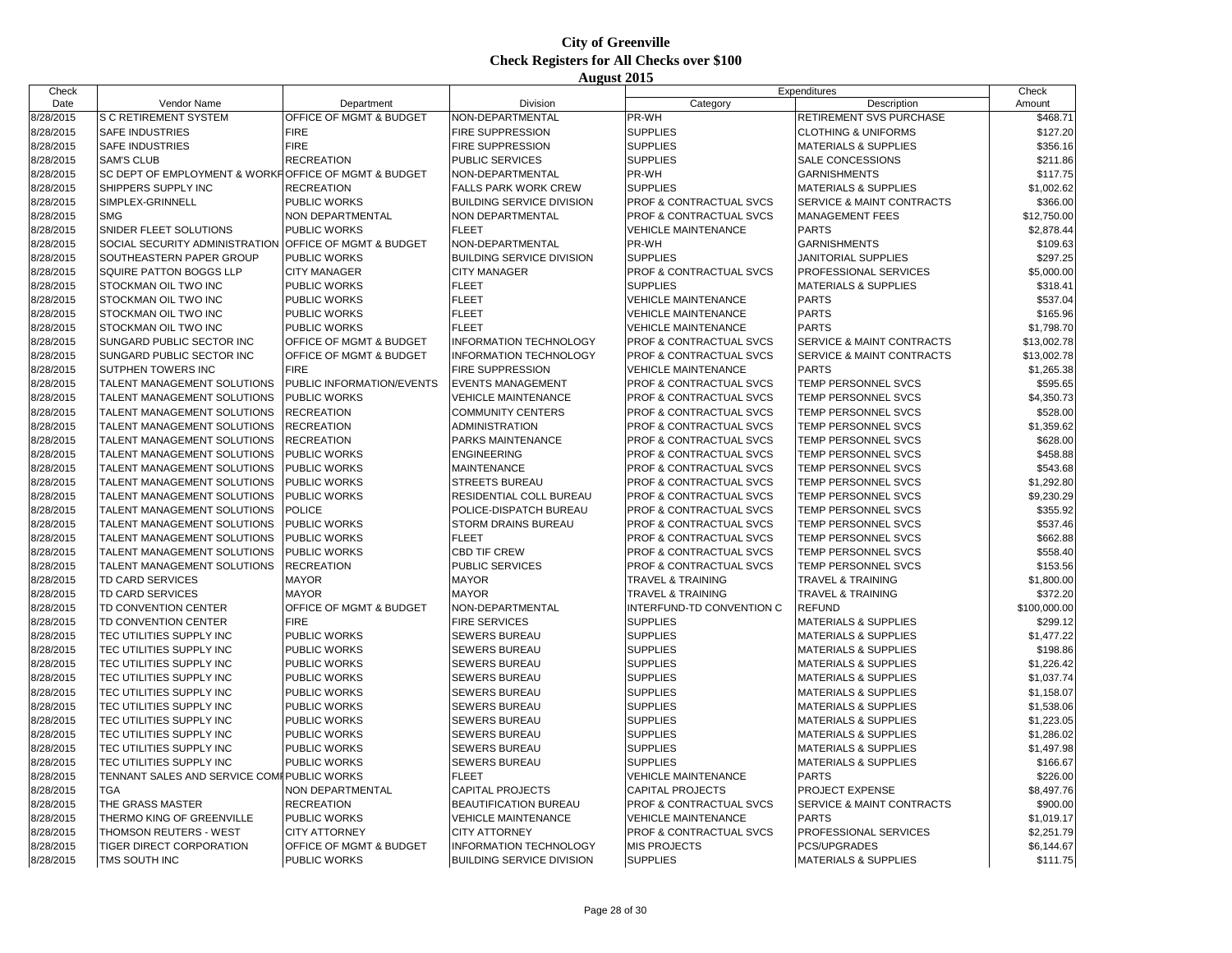| Check     |                                                       |                           |                                  | Expenditures                       |                                      | Check        |
|-----------|-------------------------------------------------------|---------------------------|----------------------------------|------------------------------------|--------------------------------------|--------------|
| Date      | Vendor Name                                           | Department                | Division                         | Category                           | Description                          | Amount       |
| 8/28/2015 | TOLEDO TICKET COMPANY                                 | NON DEPARTMENTAL          | <b>CAPITAL PROJECTS</b>          | <b>CAPITAL PROJECTS</b>            | PROJECT EXPENSE                      | \$438.00     |
| 8/28/2015 | TOLEDO TICKET COMPANY                                 | PUBLIC WORKS              | PARKING ADMINISTRATION           | <b>SUPPLIES</b>                    | <b>MATERIALS &amp; SUPPLIES</b>      | \$526.60     |
| 8/28/2015 | TOLEDO TICKET COMPANY                                 | PUBLIC WORKS              | <b>S. SPRING STREET GARAGE</b>   | <b>SUPPLIES</b>                    | <b>MATERIALS &amp; SUPPLIES</b>      | \$219.00     |
| 8/28/2015 | <b>TOLEDO TICKET COMPANY</b>                          | PUBLIC WORKS              | POINSETT GARAGE                  | <b>SUPPLIES</b>                    | <b>MATERIALS &amp; SUPPLIES</b>      | \$438.00     |
| 8/28/2015 | <b>TOLEDO TICKET COMPANY</b>                          | PUBLIC WORKS              | <b>RIVER STREET GARAGE</b>       | <b>SUPPLIES</b>                    | <b>MATERIALS &amp; SUPPLIES</b>      | \$219.00     |
| 8/28/2015 | TOLEDO TICKET COMPANY                                 | PUBLIC WORKS              | RIVERPLACE GARAGE                | <b>SUPPLIES</b>                    | <b>MATERIALS &amp; SUPPLIES</b>      | \$219.00     |
| 8/28/2015 | TREASURER OF VIRGINIA                                 | OFFICE OF MGMT & BUDGET   | NON-DEPARTMENTAL                 | PR-WH                              | <b>GARNISHMENTS</b>                  | \$133.48     |
| 8/28/2015 | <b>TRUCKPRO LLC</b>                                   | <b>PUBLIC WORKS</b>       | <b>VEHICLE MAINTENANCE</b>       | <b>VEHICLE MAINTENANCE</b>         | <b>PARTS</b>                         | \$465.18     |
| 8/28/2015 | <b>TRUCKPRO LLC</b>                                   | PUBLIC WORKS              | <b>VEHICLE MAINTENANCE</b>       | <b>VEHICLE MAINTENANCE</b>         | <b>PARTS</b>                         | \$155.06     |
| 8/28/2015 | TRUCKPRO LLC                                          | PUBLIC WORKS              | <b>FLEET</b>                     | <b>VEHICLE MAINTENANCE</b>         | <b>OUTSIDE REPAIRS</b>               | \$1,868.47   |
| 8/28/2015 | TSI INC.                                              | <b>FIRE</b>               | <b>FIRE SUPPRESSION</b>          | <b>REPAIR &amp; MAINT SVCS</b>     | <b>REPAIRS &amp; MAINTENANCE</b>     | \$697.48     |
| 8/28/2015 | TYCO INTEGRATED SECURITY LLC                          | C. D. DIVISION            | <b>CDBG PROJECTS</b>             | <b>CD PROJECTS</b>                 | PUBLIC INFORMATION                   | \$222.10     |
| 8/28/2015 | TYCO INTEGRATED SECURITY LLC                          | C. D. DIVISION            | <b>CDBG PROJECTS</b>             | <b>CD PROJECTS</b>                 | PUBLIC INFORMATION                   | \$222.10     |
| 8/28/2015 | TYCO INTEGRATED SECURITY LLC                          | <b>PUBLIC WORKS</b>       | <b>BUILDING SERVICE DIVISION</b> | <b>PROF &amp; CONTRACTUAL SVCS</b> | SERVICE & MAINT CONTRACTS            | \$524.16     |
| 8/28/2015 | TYCO INTEGRATED SECURITY LLC                          | PUBLIC WORKS              | <b>BUILDING SERVICE DIVISION</b> | PROF & CONTRACTUAL SVCS            | SERVICE & MAINT CONTRACTS            | \$1,292.44   |
| 8/28/2015 | U S DEPARTMENT OF EDUCATION                           | OFFICE OF MGMT & BUDGET   | NON-DEPARTMENTAL                 | PR-WH                              | <b>GARNISHMENTS</b>                  | \$345.95     |
| 8/28/2015 | ULI URBAN LAND INSTITUTE                              | C. D. DIVISION            | <b>CDBG PROJECTS</b>             | <b>SUNDRY</b>                      | <b>MISCELLANEOUS</b>                 | \$220.00     |
| 8/28/2015 | UNIFIRST                                              | PUBLIC WORKS              | <b>VEHICLE MAINTENANCE</b>       | <b>SUPPLIES</b>                    | <b>CLOTHING &amp; UNIFORMS</b>       | \$152.31     |
| 8/28/2015 | <b>UNIFIRST</b>                                       | PUBLIC WORKS              | <b>VEHICLE MAINTENANCE</b>       | <b>SUPPLIES</b>                    | <b>CLOTHING &amp; UNIFORMS</b>       | \$104.45     |
| 8/28/2015 | UNITED LABORATORIES INC                               | <b>RECREATION</b>         | <b>PARKS MAINTENANCE</b>         | <b>SUPPLIES</b>                    | <b>MATERIALS &amp; SUPPLIES</b>      | \$531.67     |
| 8/28/2015 | UNITED WAY OF GREENVILLE COUNTOFFICE OF MGMT & BUDGET |                           | NON-DEPARTMENTAL                 | PR-WH                              | <b>UNITED WAY</b>                    | \$1,838.58   |
| 8/28/2015 | UPSTATE MATERIALS INC-EASLEY                          | <b>RECREATION</b>         | <b>ADMINISTRATION</b>            | <b>SUPPLIES</b>                    | M&S-GROUNDS                          | \$440.75     |
| 8/28/2015 | <b>UPSTATE MATERIALS INC-NC</b>                       | <b>RECREATION</b>         | <b>PARKS MAINTENANCE</b>         | <b>SUPPLIES</b>                    | <b>MATERIALS &amp; SUPPLIES</b>      | \$1,558.73   |
| 8/28/2015 | URS CORPORATION                                       | NON DEPARTMENTAL          | <b>CAPITAL PROJECTS</b>          | <b>CAPITAL PROJECTS</b>            | PLANNING/DESIGN                      | \$11,042.40  |
| 8/28/2015 | <b>VERIZON WIRELESS</b>                               | PUBLIC WORKS              | <b>NON VEHICLE MAINTENANCE</b>   | PROF & CONTRACTUAL SVCS            | <b>SERVICE &amp; MAINT CONTRACTS</b> | \$2,562.17   |
| 8/28/2015 | <b>VIEVU</b>                                          | <b>POLICE</b>             | POLICE-PATROL SVS                | <b>SUPPLIES</b>                    | <b>MATERIALS &amp; SUPPLIES</b>      | \$219.00     |
| 8/28/2015 | VISITGREENVILLESC                                     | OFFICE OF MGMT & BUDGET   | <b>REVENUE</b>                   | ACCOUNTS PAYABLE(MANUAL)           | <b>STATE ATAX</b>                    | \$200,707.64 |
| 8/28/2015 | VISITGREENVILLESC                                     | OFFICE OF MGMT & BUDGET   | <b>REVENUE</b>                   | ACCOUNTS PAYABLE(MANUAL)           | <b>ACCOMODATIONS TAX</b>             | \$387,247.28 |
| 8/28/2015 | <b>VULCAN SAFETY SHOES</b>                            | <b>FIRE</b>               | <b>FIRE SUPPRESSION</b>          | <b>SUPPLIES</b>                    | <b>CLOTHING &amp; UNIFORMS</b>       | \$115.00     |
| 8/28/2015 | <b>VULCAN SAFETY SHOES</b>                            | <b>FIRE</b>               | <b>FIRE SUPPRESSION</b>          | <b>SUPPLIES</b>                    | <b>CLOTHING &amp; UNIFORMS</b>       | \$133.55     |
| 8/28/2015 | W N WATSON-WEST TIRE & AUTOMO PUBLIC WORKS            |                           | <b>FLEET</b>                     | <b>VEHICLE MAINTENANCE</b>         | <b>PARTS</b>                         | \$692.36     |
| 8/28/2015 | W N WATSON-WEST TIRE & AUTOMO PUBLIC WORKS            |                           | <b>FLEET</b>                     | <b>VEHICLE MAINTENANCE</b>         | <b>PARTS</b>                         | \$268.36     |
| 8/28/2015 | W W WILLIAMS                                          | <b>PUBLIC WORKS</b>       | <b>VEHICLE MAINTENANCE</b>       | <b>VEHICLE MAINTENANCE</b>         | <b>PARTS</b>                         | \$1,093.50   |
| 8/28/2015 | <b>WAYNE OWENS</b>                                    | PUBLIC WORKS              | <b>STREETS BUREAU</b>            | <b>SUPPLIES</b>                    | <b>MATERIALS &amp; SUPPLIES</b>      | \$284.44     |
| 8/28/2015 | <b>WAYNE OWENS</b>                                    | PUBLIC WORKS              | <b>SEWERS BUREAU</b>             | <b>SUPPLIES</b>                    | <b>MATERIALS &amp; SUPPLIES</b>      | \$284.44     |
| 8/28/2015 | <b>WAYNE OWENS</b>                                    | PUBLIC WORKS              | RESIDENTIAL COLL BUREAU          | <b>SUPPLIES</b>                    | <b>MATERIALS &amp; SUPPLIES</b>      | \$284.44     |
| 8/28/2015 | <b>WAYNE OWENS</b>                                    | PUBLIC WORKS              | <b>STORM DRAINS BUREAU</b>       | <b>SUPPLIES</b>                    | <b>MATERIALS &amp; SUPPLIES</b>      | \$284.44     |
| 8/28/2015 | <b>WAYNE OWENS</b>                                    | PUBLIC WORKS              | <b>STORM DRAINS BUREAU</b>       | <b>TRAVEL &amp; TRAINING</b>       | <b>TRAVEL &amp; TRAINING</b>         | \$195.00     |
| 8/28/2015 | <b>WILDLIFE ARTIST</b>                                | <b>RECREATION</b>         | <b>PUBLIC SERVICES</b>           | <b>SUPPLIES</b>                    | <b>SALE GIFTS</b>                    | \$1,729.98   |
| 8/28/2015 | WILL & KRIS AMUSEMENTS                                | PUBLIC INFORMATION/EVENTS | <b>EVENTS MANAGEMENT</b>         | <b>PROF &amp; CONTRACTUAL SVCS</b> | SHOW MANAGEMENT EXP                  | \$666.40     |
| 8/28/2015 | WILL & KRIS AMUSEMENTS                                | PUBLIC INFORMATION/EVENTS | <b>EVENTS MANAGEMENT</b>         | PROF & CONTRACTUAL SVCS            | SHOW MANAGEMENT EXP                  | \$796.60     |
| 8/28/2015 | <b>WILL YOUNG</b>                                     | PUBLIC INFORMATION/EVENTS | <b>EVENTS MANAGEMENT</b>         | <b>SUPPLIES</b>                    | OFFICE SUPPLIES&MATERIALS            | \$298.86     |
| 8/28/2015 | <b>WP LAW INC</b>                                     | <b>RECREATION</b>         | <b>FALLS PARK WORK CREW</b>      | <b>REPAIR &amp; MAINT SVCS</b>     | <b>REPAIRS &amp; MAINTENANCE</b>     | \$347.36     |
| 8/28/2015 | WRIGHT JOHNSTON UNIFORMS INC                          | <b>FIRE</b>               | <b>FIRE SUPPRESSION</b>          | <b>SUPPLIES</b>                    | <b>CLOTHING &amp; UNIFORMS</b>       | \$1,406.62   |
| 8/28/2015 | WRIGHT JOHNSTON UNIFORMS INC                          | <b>FIRE</b>               | <b>FIRE SUPPRESSION</b>          | <b>SUPPLIES</b>                    | <b>CLOTHING &amp; UNIFORMS</b>       | \$1,401.32   |
| 8/28/2015 | WYOMING CHILD SUPPORT ENFORCLOFFICE OF MGMT & BUDGET  |                           | NON-DEPARTMENTAL                 | PR-WH                              | <b>GARNISHMENTS</b>                  | \$154.61     |
| 8/28/2015 | <b>ZEP INC</b>                                        | <b>RECREATION</b>         | <b>ADMINISTRATION</b>            | <b>SUPPLIES</b>                    | <b>JANITORIAL SUPPLIES</b>           | \$216.22     |
| 8/31/2015 | <b>DUKE ENERGY</b>                                    | <b>RECREATION</b>         | PARKS MAINTENANCE                | <b>UTILITIES</b>                   | <b>ELECTRICITY</b>                   | \$183.94     |
| 8/31/2015 | <b>DUKE ENERGY</b>                                    | <b>RECREATION</b>         | <b>PARKS MAINTENANCE</b>         | <b>UTILITIES</b>                   | <b>ELECTRICITY</b>                   | \$442.47     |
| 8/31/2015 | <b>DUKE ENERGY</b>                                    | <b>RECREATION</b>         | <b>PARKS MAINTENANCE</b>         | <b>UTILITIES</b>                   | <b>ELECTRICITY</b>                   | \$166.67     |
| 8/31/2015 | <b>DUKE ENERGY</b>                                    | <b>RECREATION</b>         | PARKS MAINTENANCE                | <b>UTILITIES</b>                   | <b>ELECTRICITY</b>                   | \$663.25     |
| 8/31/2015 | <b>DUKE ENERGY</b>                                    | <b>RECREATION</b>         | <b>PARKS MAINTENANCE</b>         | <b>UTILITIES</b>                   | <b>ELECTRICITY</b>                   | \$354.22     |
| 8/31/2015 | <b>DUKE ENERGY</b>                                    | <b>RECREATION</b>         | PARKS MAINTENANCE                | <b>UTILITIES</b>                   | <b>ELECTRICITY</b>                   | \$771.89     |
| 8/31/2015 | <b>KROC CENTER GREENVILLE</b>                         | C. D. DIVISION            | <b>CDBG PROJECTS</b>             | <b>CD PROJECTS</b>                 | PUBLIC INFORMATION                   | \$885.00     |